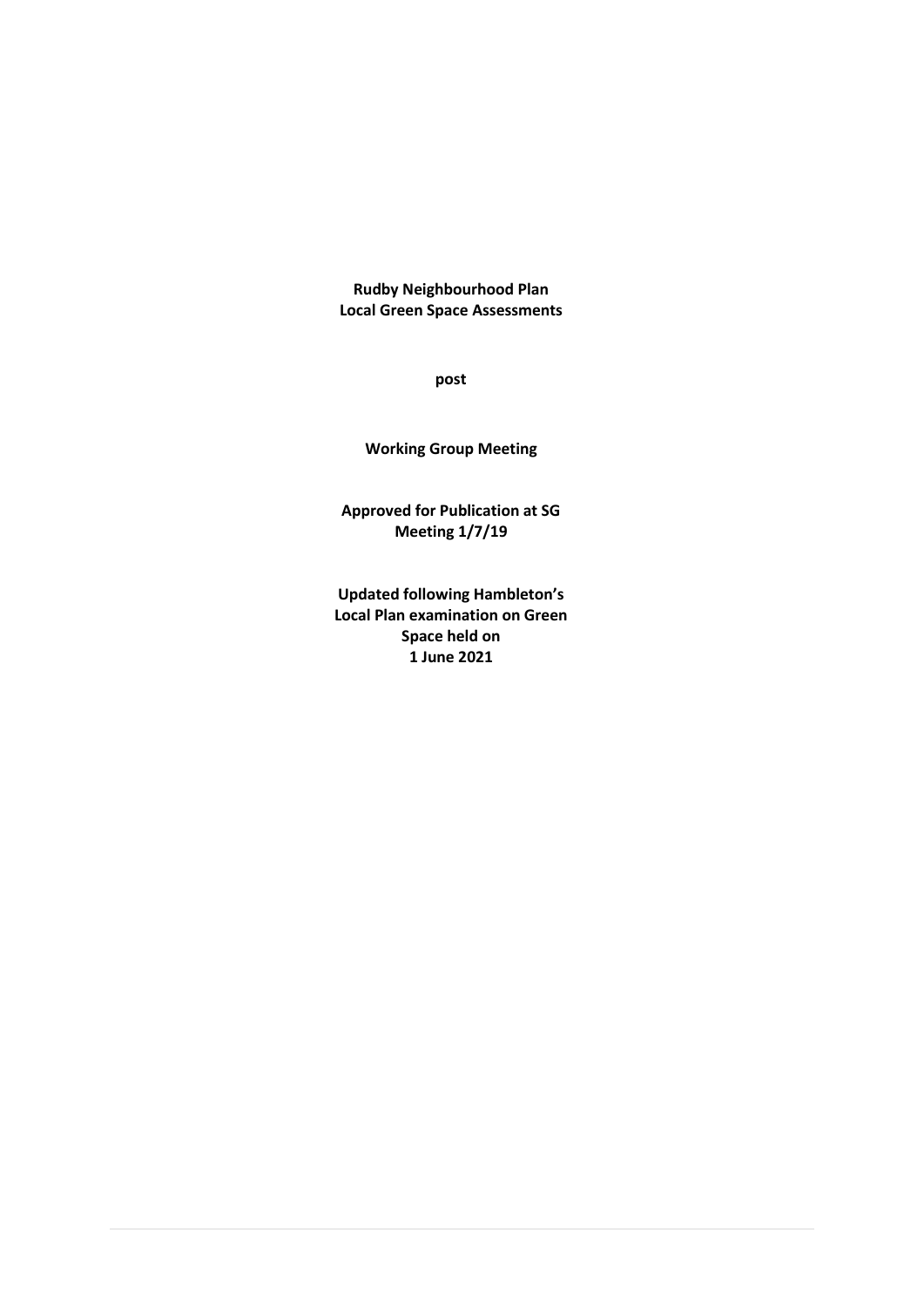### Contents

| $\mathbf{1}$   |      | $\label{eq:1} \mbox{Introduction} \,\, \ldots \,\, \ldots \,\, \ldots \,\, \ldots \,\, \ldots \,\, \ldots \,\, \ldots \,\, \ldots \,\, \ldots \,\, \ldots \,\, \ldots \,\, \ldots \,\, \ldots \,\, \ldots \,\, \ldots \,\, \ldots \,\, \ldots \,\, \ldots \,\, \ldots \,\, \ldots \,\, \ldots \,\, \ldots \,\, \ldots \,\, \ldots \,\, \ldots \,\, \ldots \,\, \ldots \,\, \ldots \,\, \ldots \,\, \ldots \,\, \ldots \,\, \ldots \,\, \ldots \,\, \ldots \,\,$ |  |
|----------------|------|-----------------------------------------------------------------------------------------------------------------------------------------------------------------------------------------------------------------------------------------------------------------------------------------------------------------------------------------------------------------------------------------------------------------------------------------------------------------|--|
| $\overline{2}$ |      | Overview of Green Space Proposals adjacent to Green Space Proposals included in Hambleton's                                                                                                                                                                                                                                                                                                                                                                     |  |
|                | 2.1  | GS013 - Bank Wood and part of OS field 0006 to the northwest (incorporating the public                                                                                                                                                                                                                                                                                                                                                                          |  |
|                | 2.2  |                                                                                                                                                                                                                                                                                                                                                                                                                                                                 |  |
|                | 2.3  | GS015 - New burial ground at All Saints' Church, path in Church Wood and land to River                                                                                                                                                                                                                                                                                                                                                                          |  |
|                | 2.4  |                                                                                                                                                                                                                                                                                                                                                                                                                                                                 |  |
|                | 2.5  |                                                                                                                                                                                                                                                                                                                                                                                                                                                                 |  |
|                | 2.6  |                                                                                                                                                                                                                                                                                                                                                                                                                                                                 |  |
| 3              |      | Overview of Green Space Proposals not considered by Hambleton's Local Plan publication draft .4                                                                                                                                                                                                                                                                                                                                                                 |  |
|                | 3.1  |                                                                                                                                                                                                                                                                                                                                                                                                                                                                 |  |
|                | 3.2  |                                                                                                                                                                                                                                                                                                                                                                                                                                                                 |  |
|                | 3.3  |                                                                                                                                                                                                                                                                                                                                                                                                                                                                 |  |
|                | 3.4  |                                                                                                                                                                                                                                                                                                                                                                                                                                                                 |  |
|                | 3.5  |                                                                                                                                                                                                                                                                                                                                                                                                                                                                 |  |
| 4              |      |                                                                                                                                                                                                                                                                                                                                                                                                                                                                 |  |
| 5              |      |                                                                                                                                                                                                                                                                                                                                                                                                                                                                 |  |
|                | 5.1  |                                                                                                                                                                                                                                                                                                                                                                                                                                                                 |  |
|                | 5.2  |                                                                                                                                                                                                                                                                                                                                                                                                                                                                 |  |
|                | 5.3  |                                                                                                                                                                                                                                                                                                                                                                                                                                                                 |  |
| 6              |      |                                                                                                                                                                                                                                                                                                                                                                                                                                                                 |  |
|                | 6.1  |                                                                                                                                                                                                                                                                                                                                                                                                                                                                 |  |
|                | 6.2  |                                                                                                                                                                                                                                                                                                                                                                                                                                                                 |  |
|                | 6.3  |                                                                                                                                                                                                                                                                                                                                                                                                                                                                 |  |
|                | 6.4  | GS009/a - St Cuthbert's Church, incl. churchyard, Middleton on Leven 19                                                                                                                                                                                                                                                                                                                                                                                         |  |
|                | 6.5  | GS009/b - Recreational area, adjacent to St Cuthbert's Church, Middleton on Leven 21                                                                                                                                                                                                                                                                                                                                                                            |  |
|                | 6.6  | GS013 - Bank Wood and part of OS field 0006 to the northwest (incorporating the public                                                                                                                                                                                                                                                                                                                                                                          |  |
|                | 6.7  |                                                                                                                                                                                                                                                                                                                                                                                                                                                                 |  |
|                | 6.8  | GS015 - New burial ground at All Saints' Church, path in Church Wood and land to River                                                                                                                                                                                                                                                                                                                                                                          |  |
|                | 6.9  |                                                                                                                                                                                                                                                                                                                                                                                                                                                                 |  |
|                | 6.10 |                                                                                                                                                                                                                                                                                                                                                                                                                                                                 |  |
|                | 6.11 |                                                                                                                                                                                                                                                                                                                                                                                                                                                                 |  |
| $\overline{7}$ |      |                                                                                                                                                                                                                                                                                                                                                                                                                                                                 |  |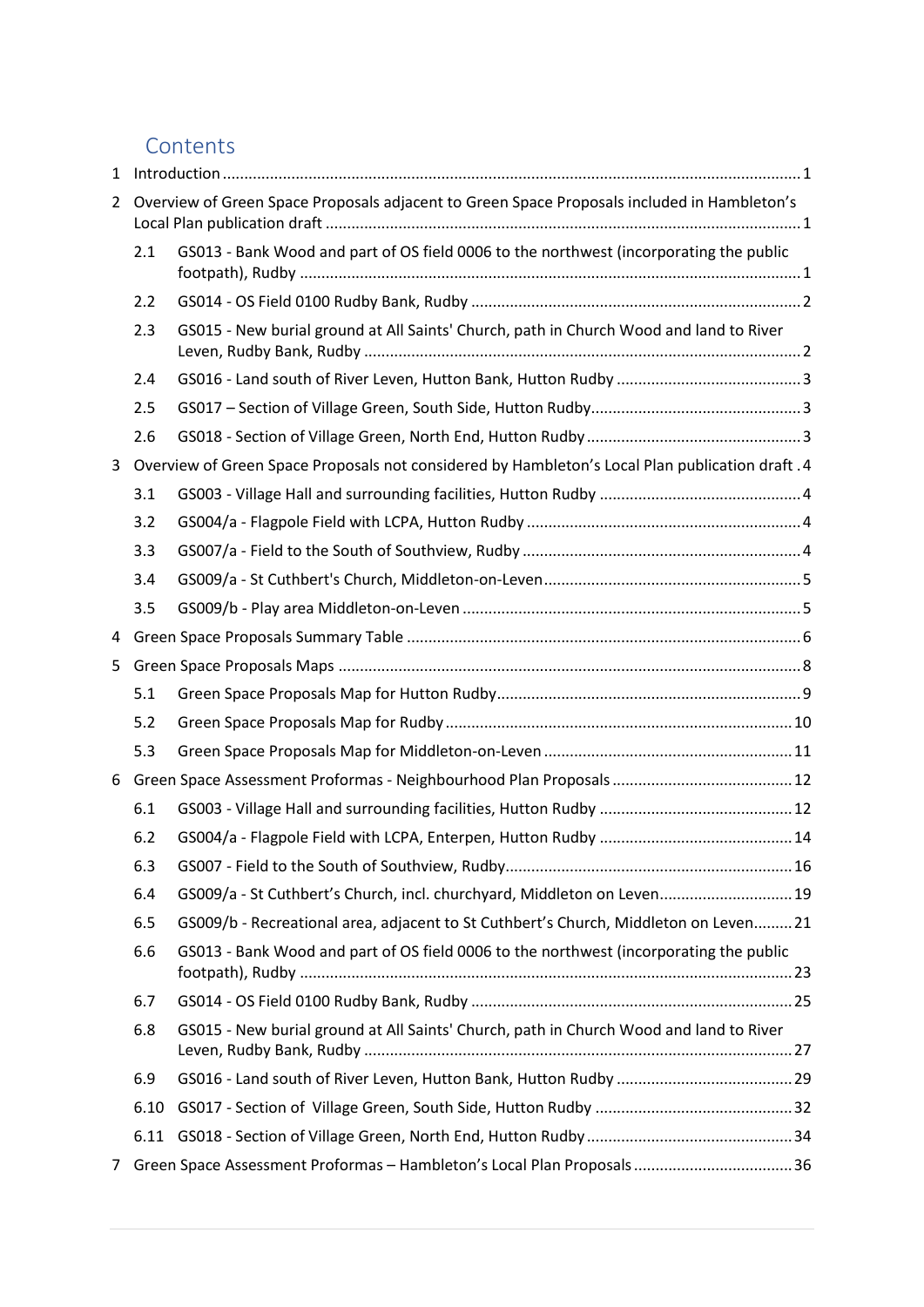| 7.1 | ALT/S/073/014/G - Hutton Rudby Cricket Ground, Garbutts Lane, Hutton Rudby 36       |  |
|-----|-------------------------------------------------------------------------------------|--|
| 7.2 |                                                                                     |  |
| 7.3 | ALT/S/073/016/G - Land south of River Leven, Hutton Bank, Hutton Rudby  42          |  |
| 7.4 |                                                                                     |  |
| 7.5 |                                                                                     |  |
| 7.6 |                                                                                     |  |
| 7.7 | ALT/S/073/020/G - Woodland between Sexhow Lane and River Leven, Hutton Rudby  51    |  |
| 7.8 | ALT/S/073/007/G - All Saints' Church, incl. Moat, and burial ground, Rudby 53       |  |
| 7.9 | S/125/004A/G - Bank Wood and Spout Bank and part of OS field 0006 to the northwest, |  |
|     |                                                                                     |  |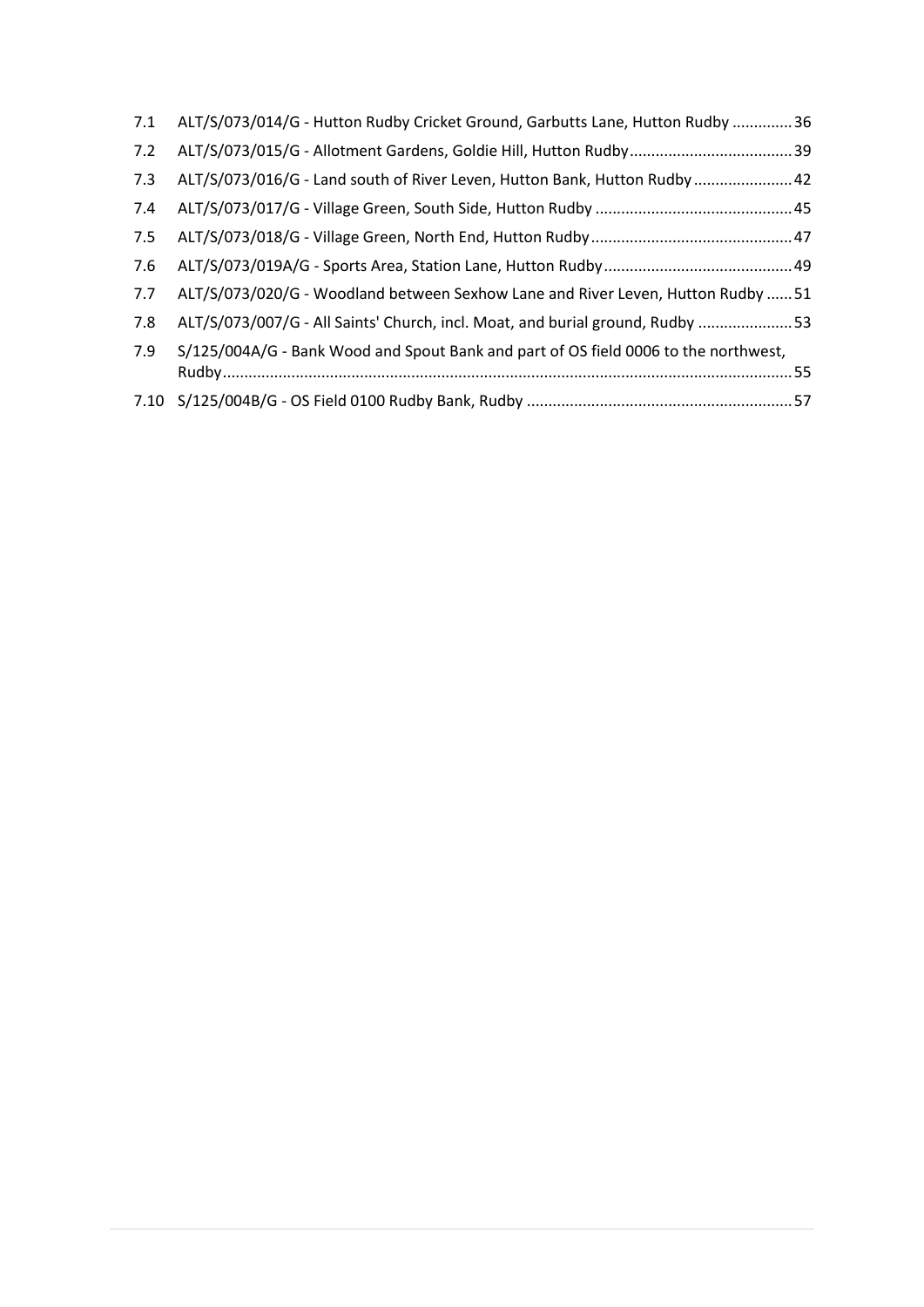### <span id="page-3-0"></span>1 Introduction

In addition to the green spaces proposed in Hambleton's Local Plan (which are awaiting approval from the examination process), eleven green spaces have been identified by the Neighbourhood Plan and can be assigned to one of two categories; namely

- a. green space adjacent to green space identified by Hambleton's publication draft
- b. green space not considered by Hambleton's publication draft.

# <span id="page-3-1"></span>2 Overview of Green Space Proposals adjacent to Green Space Proposals included in Hambleton's Local Plan publication draft

Six sites fall into category a) – GS013 (adjacent to S/125/004A/G), GS014 (S/125/004B/G), GS015 (adjacent to ALT/S/125/007/G), GS016 (adjacent to ALT/S/073/016/G), GS017 (adjacent to ALT/S/073/017/G), and GS018 (adjacent to ALT/S/073/018/G).

#### <span id="page-3-2"></span>2.1 GS013 - Bank Wood and part of OS field 0006 to the northwest (incorporating the public footpath), Rudby

An extension (in red below) has been identified adjacent to Hambleton's proposed area to include the Public Right of Way (PROW) that runs to the east and to the south of Bank Wood.

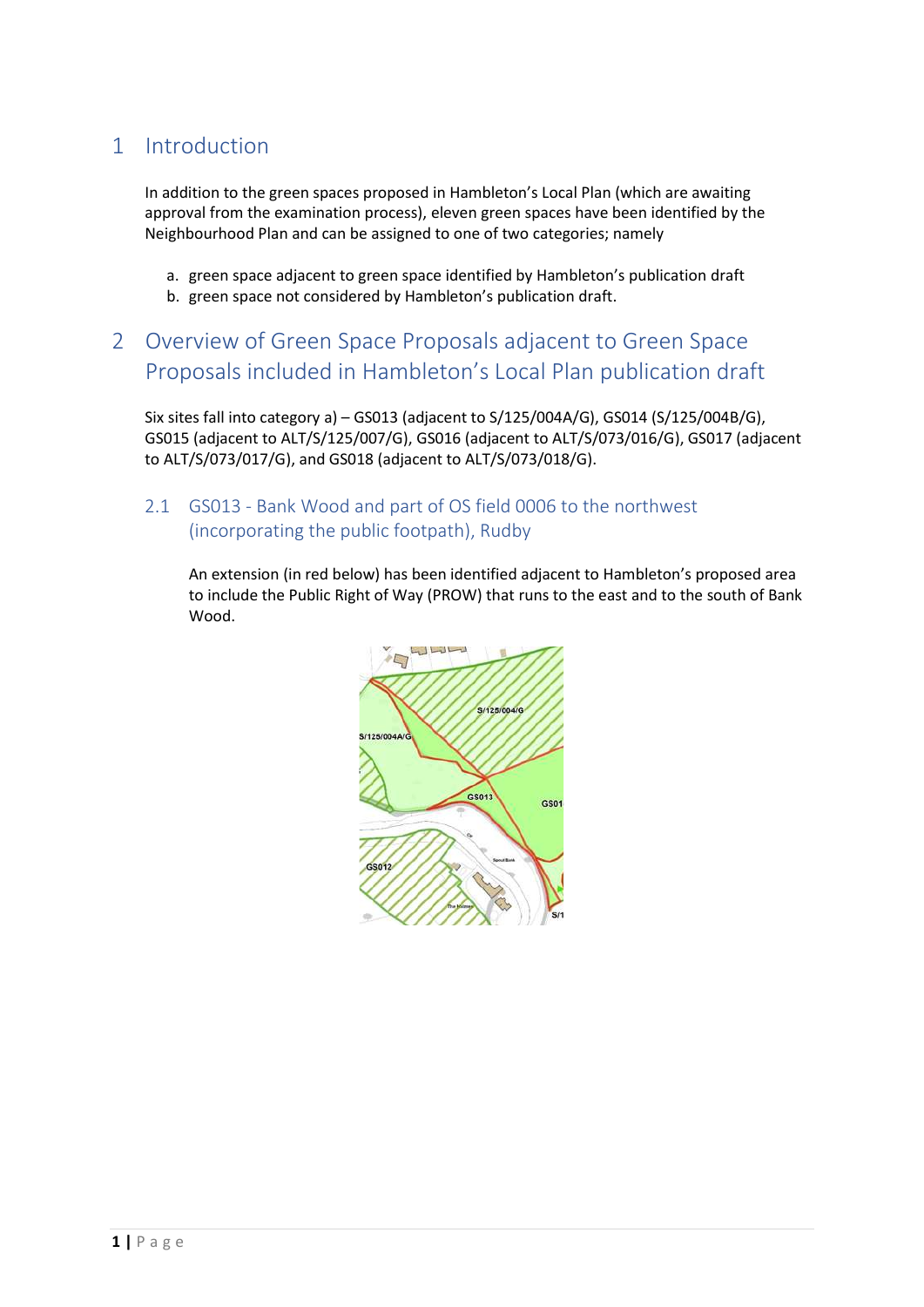#### <span id="page-4-0"></span>2.2 GS014 - OS Field 0100 Rudby Bank, Rudby

An extension (in red below) has been identified adjacent to Hambleton's proposed area to include the archaeological site in the lower field and the PROW.



<span id="page-4-1"></span>2.3 GS015 - New burial ground at All Saints' Church, path in Church Wood and land to River Leven, Rudby Bank, Rudby

Extensions (in red below) have been identified adjacent to Hambleton's proposed area. These consist of the PROW in Church Wood (to the north), the burial ground extension and the land alongside the River Leven to the south.

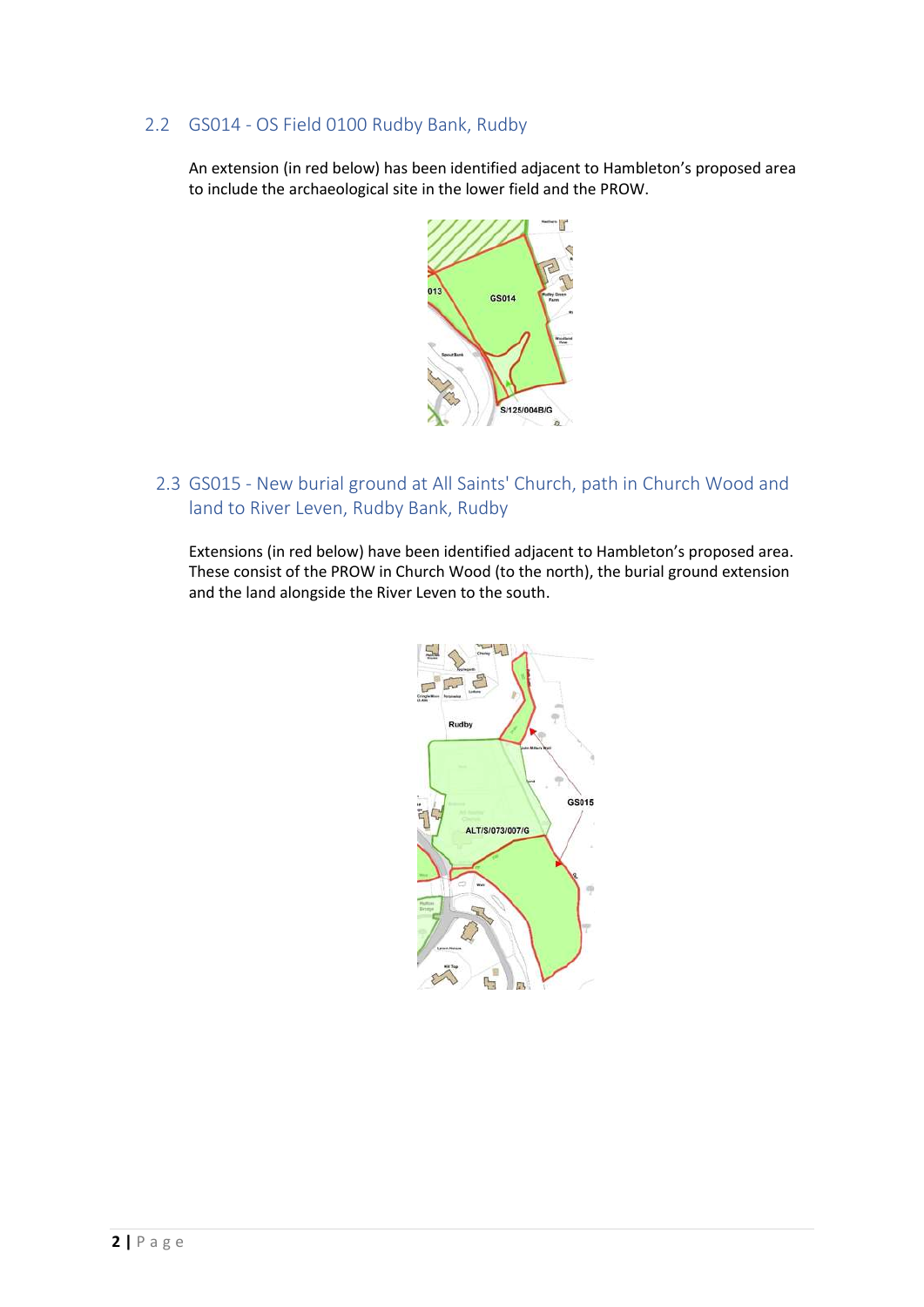#### <span id="page-5-0"></span>2.4 GS016 - Land south of River Leven, Hutton Bank, Hutton Rudby

An extension (in red below) has been identified adjacent to Hambleton's proposed area. The area incorporates a Public Right of Way, and the woodland identified on DEFRA's Magic map application as *Priority Habitat Inventory - Deciduous Woodland (England).*



#### <span id="page-5-1"></span>2.5 GS017 – Section of Village Green, South Side, Hutton Rudby

Extensions (in red below) have been identified to ensure all of the Village Green in this area as indicated on map VG104 held by the Commons Registration office at North Yorkshire County Council is designated as green space,



#### <span id="page-5-2"></span>2.6 GS018 - Section of Village Green, North End, Hutton Rudby

An extension (in red below) has been identified to ensure all of the Village Green in this area as indicated on map VG104 held by the Commons Registration office at North Yorkshire County Council is designated as green space.

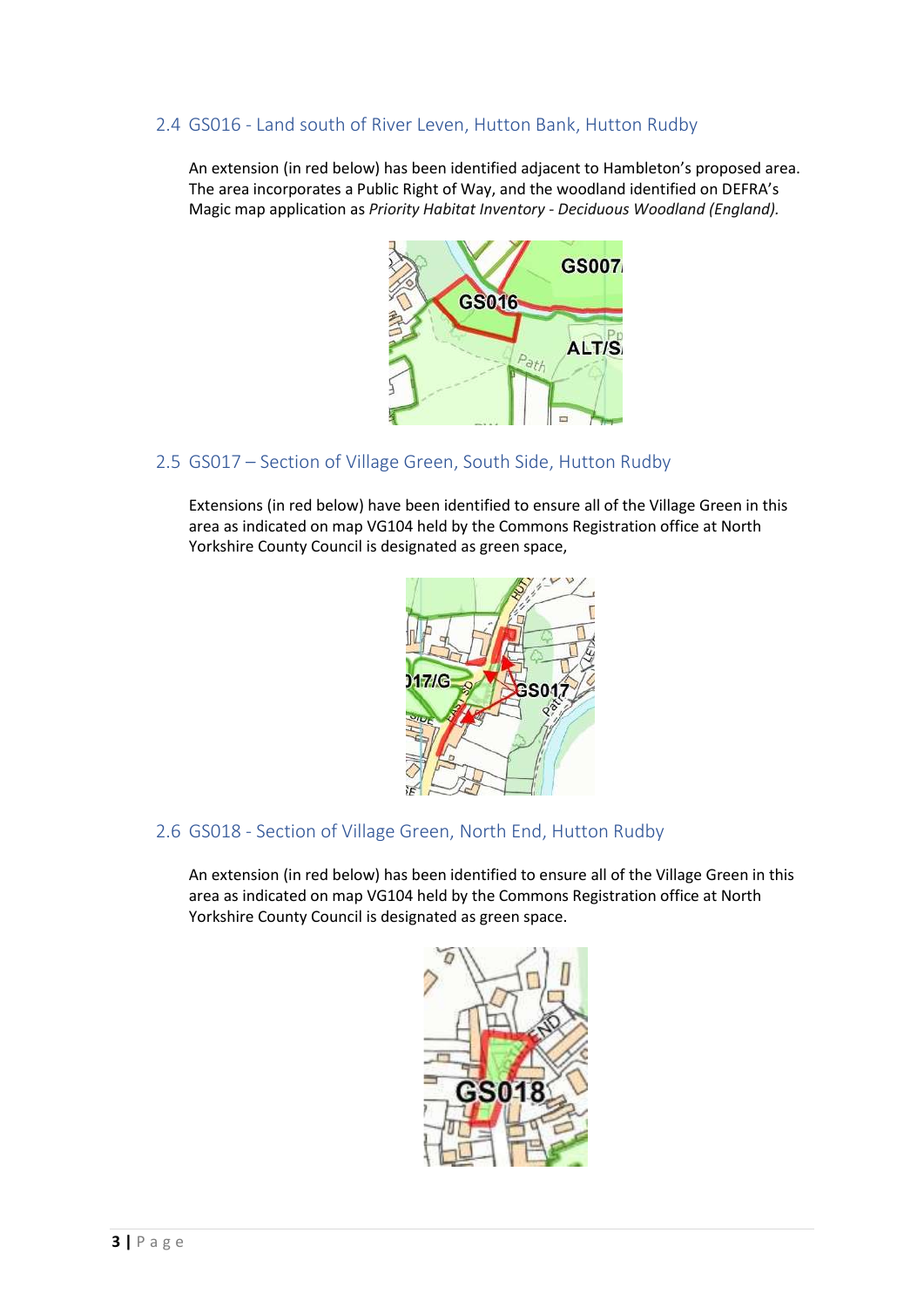# <span id="page-6-0"></span>3 Overview of Green Space Proposals not considered by Hambleton's Local Plan publication draft

There are five category b) sites - GS003 (Village Hall and surrounding area), GS004/a (part of Flagpole Field subject to a LCPA), GS007/a (Field to the South of Southview, Rudby), GS009/a (St Cuthbert's Church, Middleton-on-Leven), and GS009/b (Play Area, Middleton-on-Leven). Assessment proformas, in line with Hambleton's guidelines) have been prepared for all these sites.

<span id="page-6-1"></span>3.1 GS003 - Village Hall and surrounding facilities, Hutton Rudby

This area includes the Village Hall play area, Bowling Green and Tennis courts including clubhouses and associated parking.



<span id="page-6-2"></span>3.2 GS004/a - Flagpole Field with LCPA, Hutton Rudby

This area covers the Flagpole Field on Enterpen with LCPA (Landscape Character Protection Area) attached to it.



<span id="page-6-3"></span>3.3 GS007/a - Field to the South of Southview, Rudby

This area covers the field between Southview, Rudby and the River Leven.

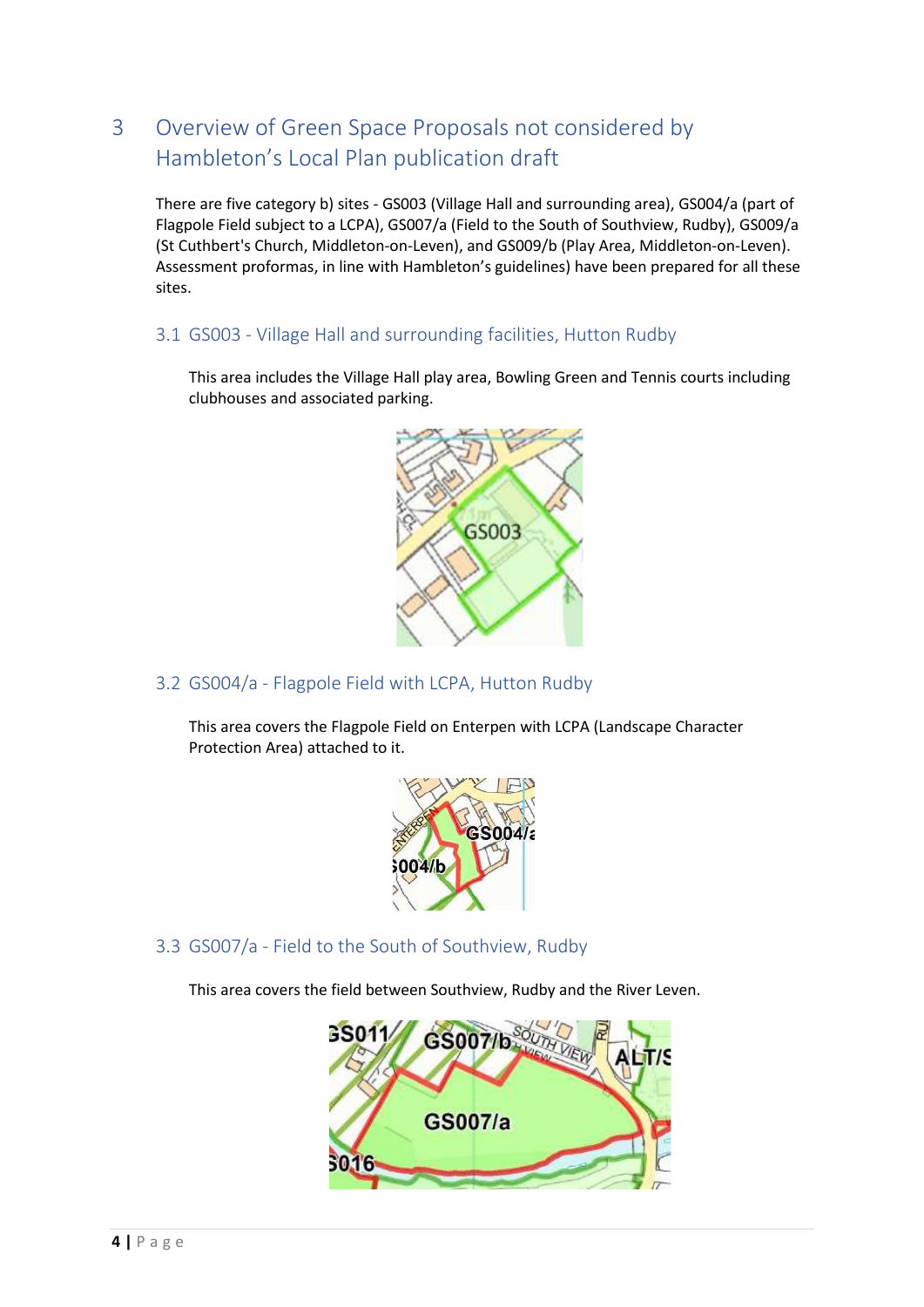<span id="page-7-0"></span>3.4 GS009/a - St Cuthbert's Church, Middleton-on-Leven

This area covers the St Cuthbert's Church and church ground at Middleton-on-Leven.



<span id="page-7-1"></span>3.5 GS009/b - Play area Middleton-on-Leven

This area covers the Play Area in Middleton-on-Leven.

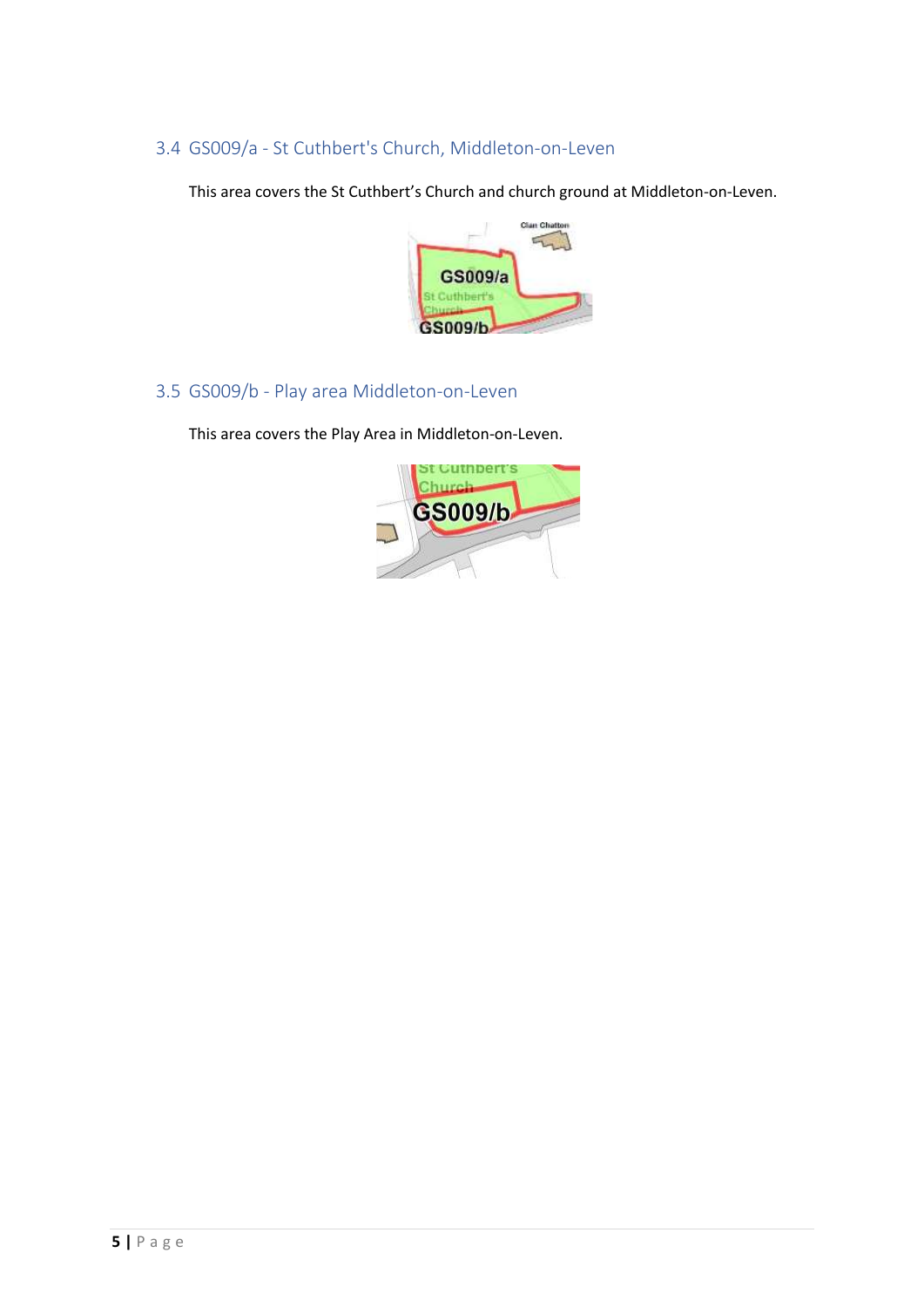# 4 Green Space Proposals Summary Table

<span id="page-8-0"></span>

| Neighbourhood<br>Plan reference | Location                                                                                                           | Rationale for<br>designation                              | <b>Justification Narrative</b>                                                                                                                                                                                                                                                        | Reason for an extension to the area<br>proposed by Hambleton                                                                  |
|---------------------------------|--------------------------------------------------------------------------------------------------------------------|-----------------------------------------------------------|---------------------------------------------------------------------------------------------------------------------------------------------------------------------------------------------------------------------------------------------------------------------------------------|-------------------------------------------------------------------------------------------------------------------------------|
|                                 |                                                                                                                    |                                                           |                                                                                                                                                                                                                                                                                       |                                                                                                                               |
| GS003                           | Village Hall play area,<br>Bowling Green and<br>Tennis courts<br>including clubhouses<br>and associated<br>parking | Recreational<br>Value                                     | The site is 'local', is in 'reasonably close proximity to the<br>community it serves', and is locally significant for historic<br>and recreational value, so is suitable for designation.                                                                                             | Not applicable.<br>Not adjacent to an HDC proposed site.                                                                      |
| GS004/a                         | Flagpole Field with<br>Landscape Character<br><b>Protection Area</b><br>(LCPA)                                     | Beauty,<br>historic value,<br>other local<br>significance | The site is 'local', is in 'reasonably close proximity to the<br>community it serves', and is locally significant for historic<br>value and contribution to settlement character, so is suitable<br>for designation.                                                                  | Not applicable.<br>Not adjacent to an HDC proposed site.                                                                      |
| GS007                           | Field to the South of<br>Southview, Rudby                                                                          | Historic,<br>wildlife                                     | The site is 'local', is in 'reasonably close proximity to the<br>community it serves', and its contribution to settlement<br>character, to the setting of the Grade I listed Parish Church,<br>Grade II listed bridge, and as a wildlife corridor make it<br>suitable for designation | Not applicable.<br>Not adjacent to an HDC proposed site.                                                                      |
| GS009/a                         | Middleton on Leven<br><b>St Cuthbert's Church</b>                                                                  | Historic                                                  | The site is 'local', is in 'reasonably close proximity to the<br>community it serves' and possess local significance because<br>of its historic significance.                                                                                                                         | Not applicable.<br>Not adjacent to an HDC proposed site.                                                                      |
| GS009/b                         | Middleton on Leven<br>Play area                                                                                    | Recreational                                              | The site is 'local', is in 'reasonably close proximity to the<br>community it serves' and possess local significance because<br>of its recreational value.                                                                                                                            | Not applicable.<br>Not adjacent to an HDC proposed site.                                                                      |
|                                 |                                                                                                                    |                                                           |                                                                                                                                                                                                                                                                                       |                                                                                                                               |
| GS013                           | Bank Wood and<br>adjoining footpath                                                                                | Recreation,<br>tranquillity,<br>wildlife                  | The site is 'local', is in 'reasonably close proximity to the<br>community it serves' and is locally significance in terms of<br>'recreation', 'tranquillity' and the 'richness of its wildlife'.                                                                                     | This area includes the PROW that runs<br>to the east and to the south of Bank<br>Wood and is an extension to<br>S/125/004a/G. |
|                                 |                                                                                                                    |                                                           |                                                                                                                                                                                                                                                                                       |                                                                                                                               |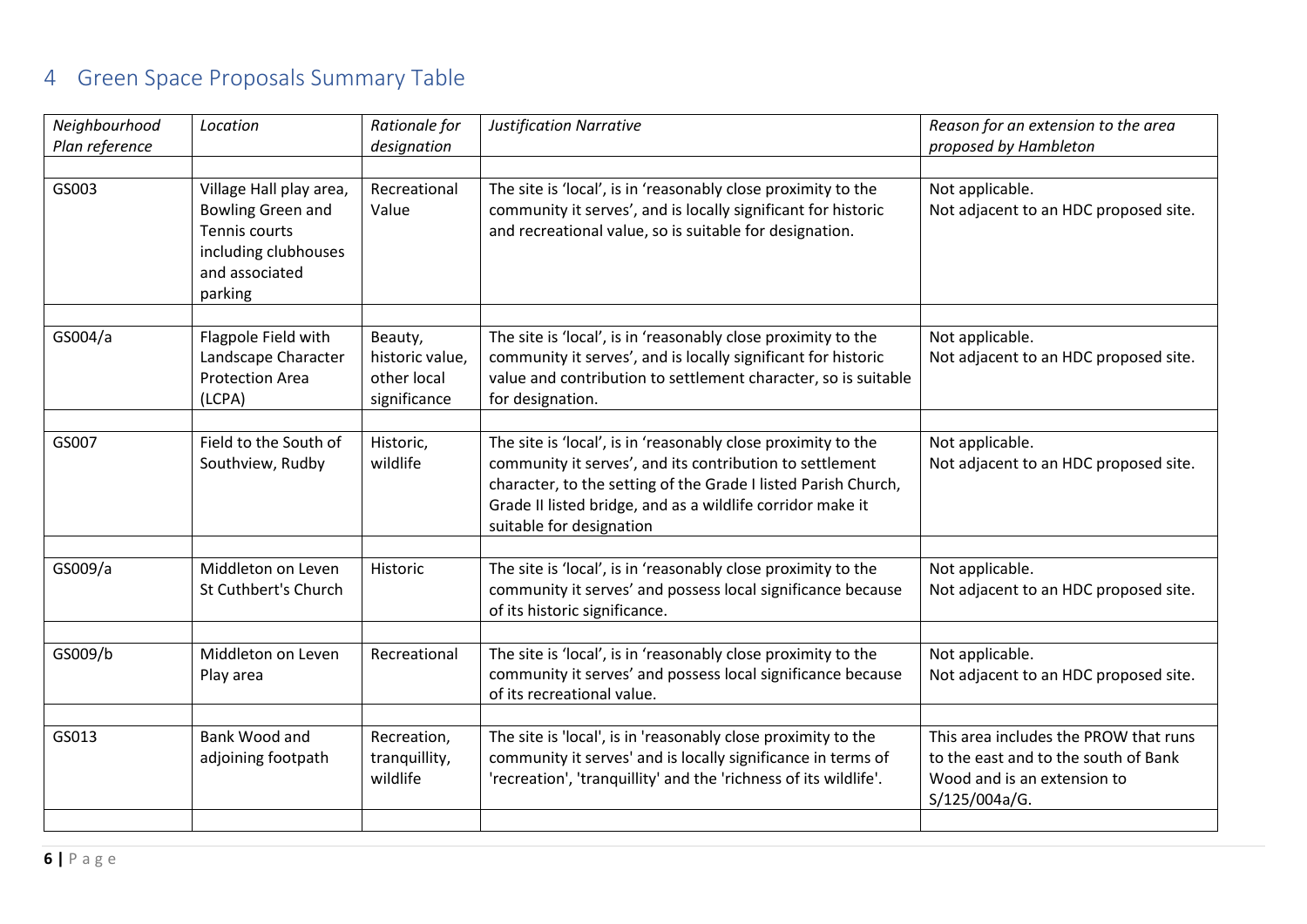| GS014 | OS Field 0100 Rudby<br>Bank (Lower field)                                                                              | Historic,<br>recreational              | The site is 'local', is in 'reasonably close proximity to the<br>community it serves' and is locally significant in terms of<br>recreational value and historical significance.              | This area includes the archaeological<br>site in the lower field and the PROW<br>and is an extension to S/125/004b/G.                                                                                                              |
|-------|------------------------------------------------------------------------------------------------------------------------|----------------------------------------|----------------------------------------------------------------------------------------------------------------------------------------------------------------------------------------------|------------------------------------------------------------------------------------------------------------------------------------------------------------------------------------------------------------------------------------|
| GS015 | New burial ground at<br>All Saints' Church,<br>path in Church Wood<br>and land to River<br>Leven, Rudby Bank,<br>Rudby | Historic                               | The site is 'local', is in 'reasonably close proximity to the<br>community it serves' and possess local significance because<br>of its historic significance.                                | This area includes the PROW in Church<br>Wood, the extension to the burial<br>ground and the land alongside the River<br>Leven to the south. The area is an<br>extension to ALT/S/125/007/G.                                       |
| GS016 | Land south of River<br>Leven, Hutton Bank                                                                              | Historic,<br>recreational,<br>wildlife | The site is 'local', is in 'reasonably close proximity to the<br>community it serves' and possess local significance because<br>of its historic, recreational and wildlife significance.     | This area is an extension to the north<br>west corner of ALT/S/073/016/G,<br>includes the PROW and the woodland<br>identified on DEFRA's Magic map<br>application as Priority Habitat Inventory<br>- Deciduous Woodland (England). |
| GS017 | Section of Village<br>Green, South Side,<br><b>Hutton Rudby</b>                                                        | Beauty,<br>recreational,<br>historic   | The site is 'local', is in 'reasonably close proximity to the<br>community it serves' and possess local significance because<br>of its beauty, recreational value and historic significance. | This area covers the Village Green<br>designated on map VG104 held by the<br>Commons Registration office at North<br>Yorkshire County Council not included<br>in ALT/S/073/017/G                                                   |
| GS018 | Section of Village<br>Green, North End,<br><b>Hutton Rudby</b>                                                         | Beauty,<br>recreational,<br>historic   | The site is 'local', is in 'reasonably close proximity to the<br>community it serves' and possess local significance because<br>of its beauty, recreational value and historic significance. | This area covers the Village Green<br>designated on map VG104 held by the<br>Commons Registration office at North<br>Yorkshire County Council not included<br>in ALT/S/073/018/G                                                   |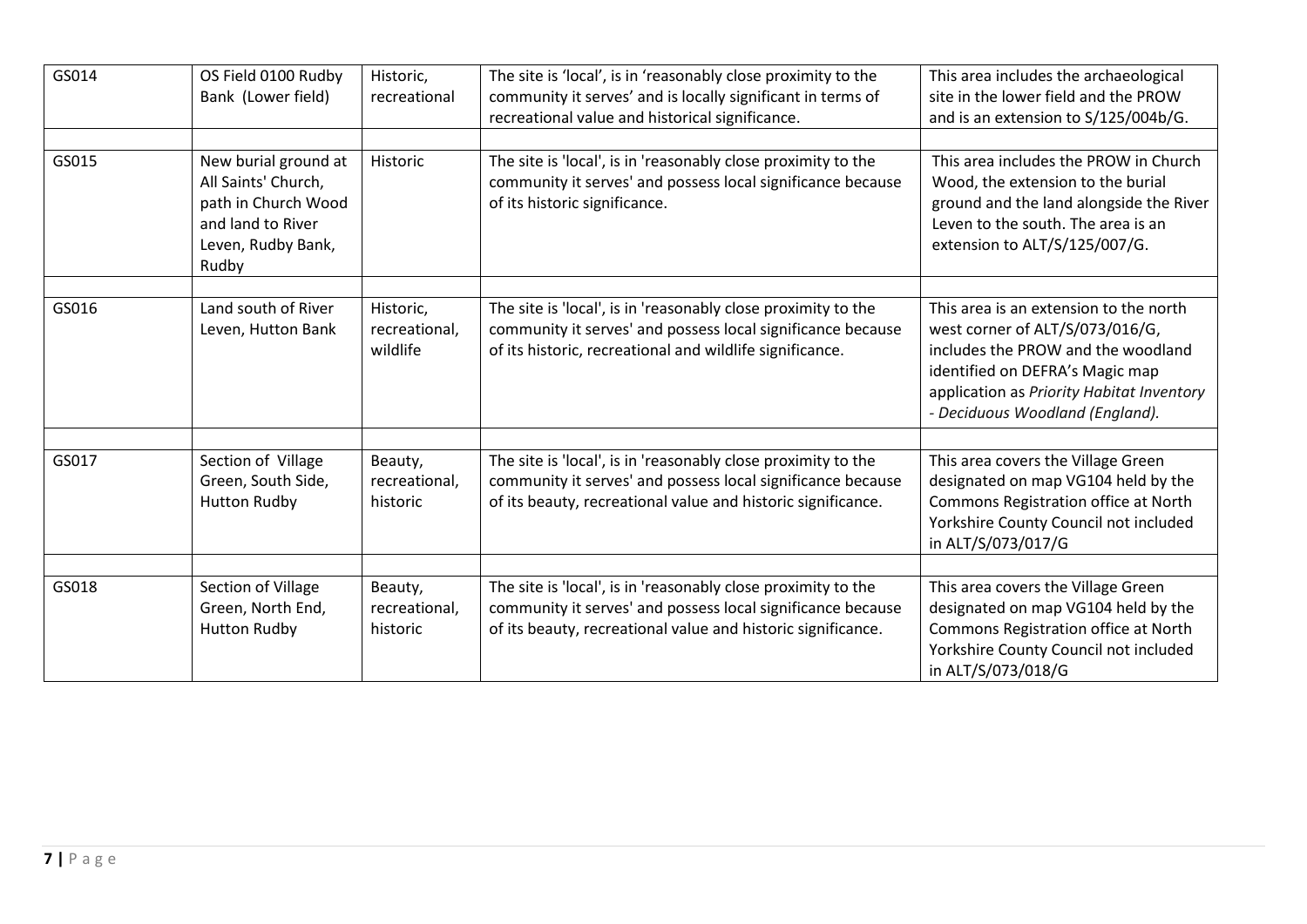# <span id="page-10-0"></span>5 Green Space Proposals Maps

The Neighbourhood Plan and Local Plan recommendations for or against designation are shown on the following maps in this section [5:](#page-10-0)

- Green Space Proposals Map for Hutton Rudby
- Green Space Proposals Map for Rudby
- Green Space Proposals Map for Middleton-on-Leven

There were no proposals submitted to the Neighbourhood Plan for Local Green Space in Skutterskelfe.

The Neighbourhood Plan assumes that HDC's position on main modifications to the Local Plan LGS proposals as stated at the hearings on 1 June 2021 will be agreed by the Inspectors. The Neighbourhood Plan proposals are incremental but separate to those of the Local Plan even where they are adjacent to Local Plan sites. They should not be understood as boundary amendments to the Local Plan proposals.

The submission version of the Neighbourhood Plan will only include recommended sites on the policies maps.

#### **Clarification Notes & Erratum on Local Green Space Maps**

The following drafting points will be addressed in the submission version of the Neighbourhood Plan:

- 1. Some HDC sites do not use the 'ALT' prefix. The legend will be amended.
- 2. Some NOT recommended sites are hatched and shaded in pale green, while others are only hatched.
- 3. Both Hundale Gill sites (ALT/S/073/022/G and ALT/S/073/022A/G) are NOT recommended and are shaded accordingly. They will be removed from the policy map in the submission version.
- 4. The following correction will be made to site labels:
	- a. The recreation area at Station Lane should be labelled ALT/S/073/019A/G
	- b. The northern part of Hundale Gill should be labelled ALT/S/073/022A/G
	- c. The burial ground should be labelled ALT/S/125/007/G
	- d. The Plan Local Green Space proposal at North Green should be labelled GS018 on both the Rudby and Hutton Rudby Maps.
- 5. Minor inconsistencies in site boundaries between the Hutton Rudby and Rudby Maps will be corrected by reference to the definitive source (the NYCC village green designation maps or the HDC LGS proposal as appropriate). The following sites are affected:
	- a. GS017
	- b. GS018
	- c. ALT/S/073/018/G
	- d. S/125/004/G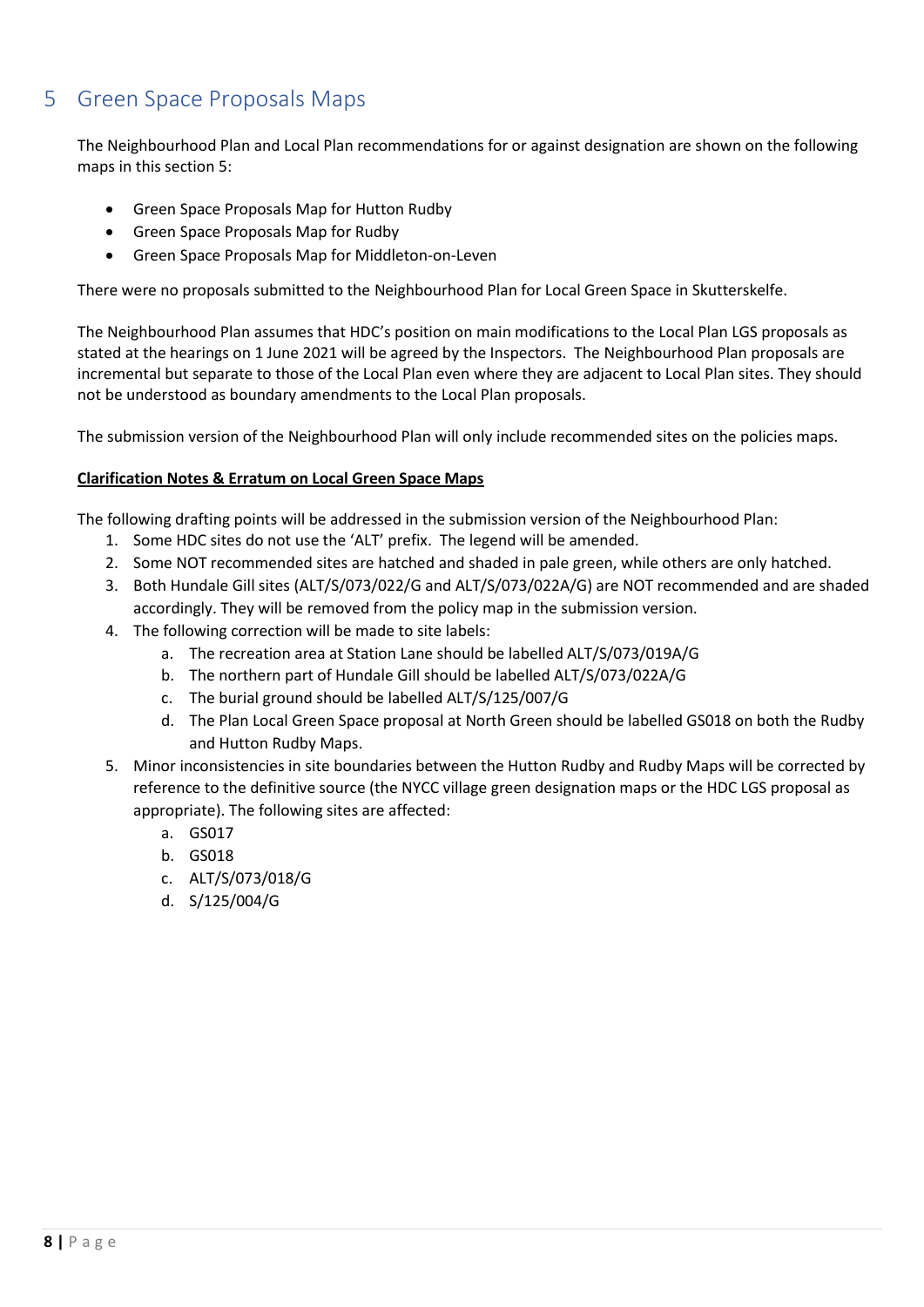#### <span id="page-11-0"></span>5.1 Green Space Proposals Map for Hutton Rudby

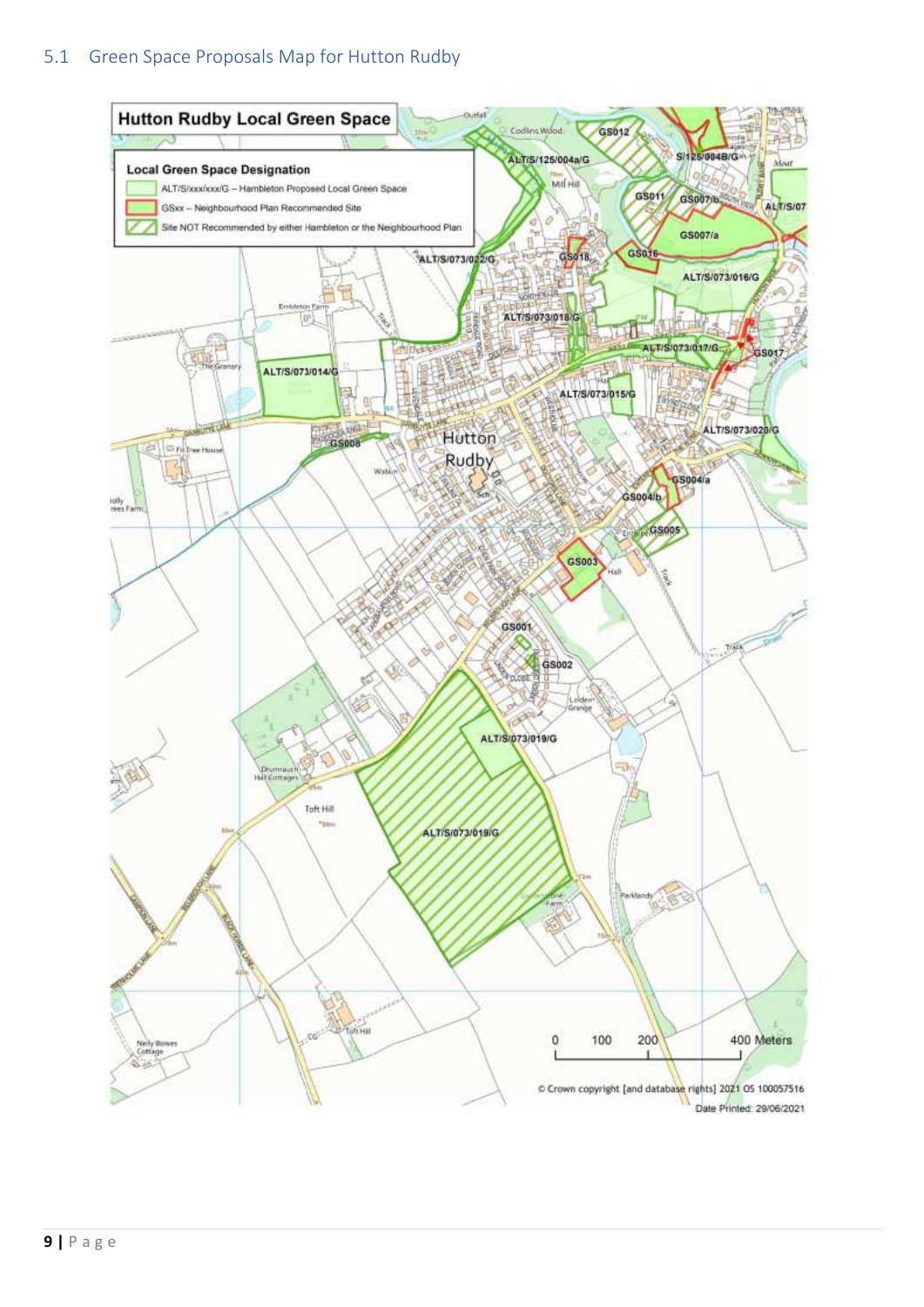#### <span id="page-12-0"></span>5.2 Green Space Proposals Map for Rudby

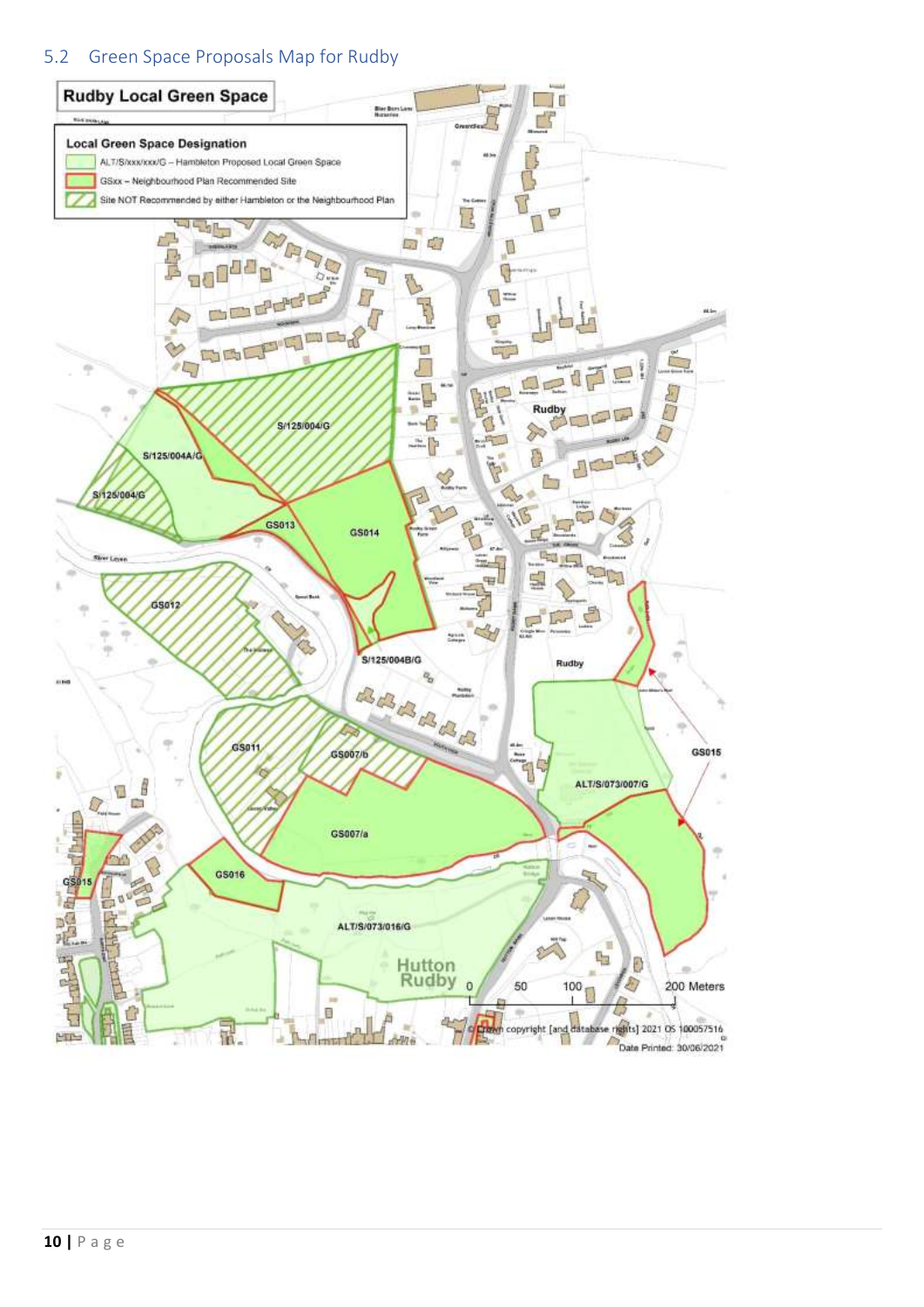### <span id="page-13-0"></span>5.3 Green Space Proposals Map for Middleton-on-Leven



Date Printed: 29/06/2021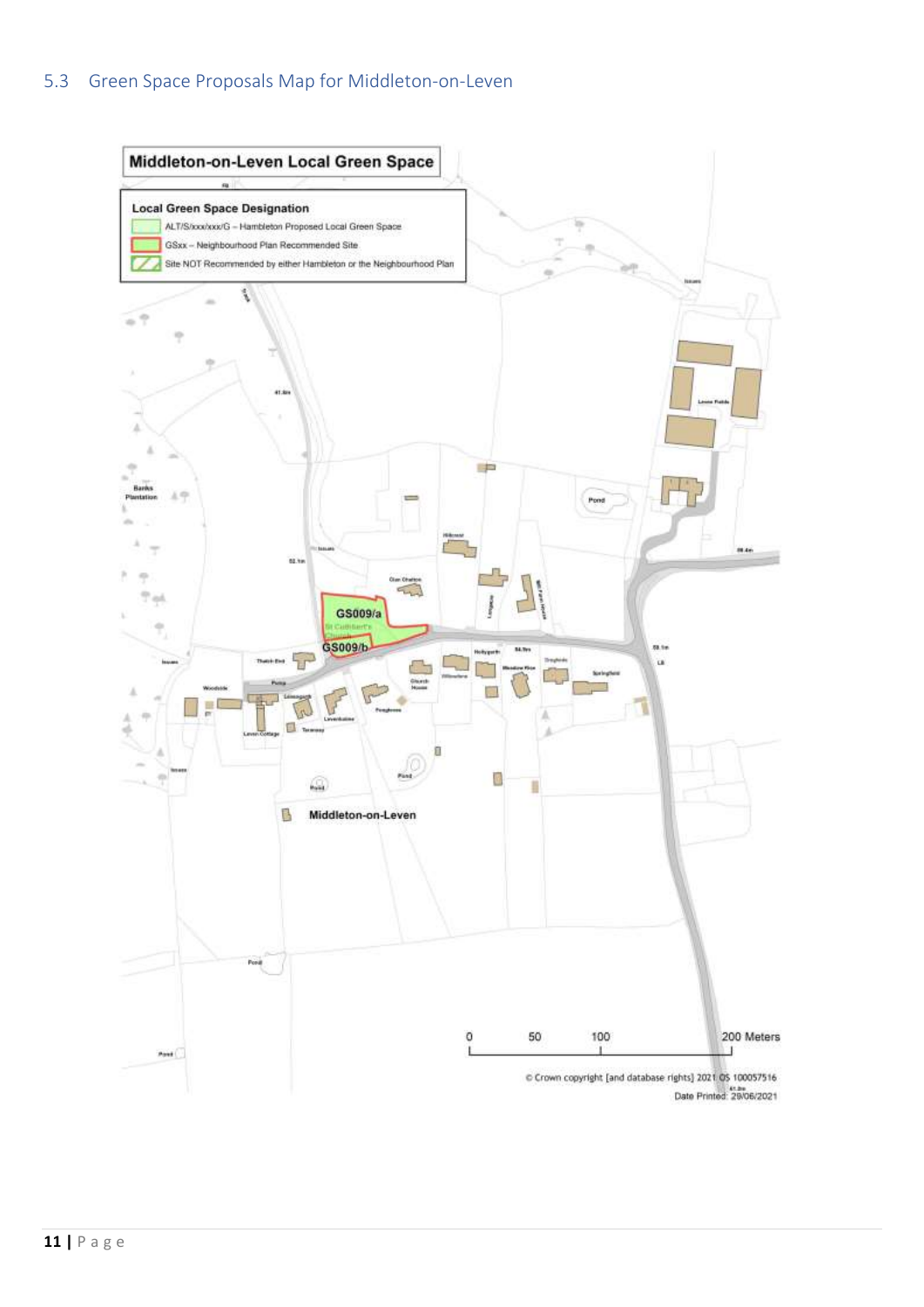# <span id="page-14-0"></span>6 Green Space Assessment Proformas - Neighbourhood Plan Proposals

# <span id="page-14-1"></span>6.1 GS003 - Village Hall and surrounding facilities, Hutton Rudby

| $\mathbf{1}$            | <b>GENERAL INFORMATION</b>                                                                                                                                  |                 |
|-------------------------|-------------------------------------------------------------------------------------------------------------------------------------------------------------|-----------------|
| 1.1                     | SITE NAME & ADDRESS: Village Hall and surrounding facilities, Hutton Rudby, North Yorkshire                                                                 |                 |
| 1.2                     | SITE REFERENCE: GS003                                                                                                                                       |                 |
| 1.3                     | Does the site have any other draft allocations (such as housing etc.) or current planning                                                                   | NO              |
|                         | applications / permissions?                                                                                                                                 |                 |
| 2 <sup>2</sup>          | IS THE SITE 'LOCAL' DUE TO ITS SIZE, SCALE & 'LOCAL NATURE'?                                                                                                | <b>YES</b>      |
| 2.1                     | <b>SITE AREA</b>                                                                                                                                            |                 |
|                         | 0.5 <sub>ha</sub>                                                                                                                                           |                 |
| 2.2                     | IS THE SITE AN 'EXTENSIVE TRACT OF LAND'?                                                                                                                   | <b>NO</b>       |
|                         | The site is 0.5 ha, so is not extensive.                                                                                                                    |                 |
| 2.3                     | IS THE SITE 'LOCAL IN CHARACTER'?                                                                                                                           | <b>YES</b>      |
|                         | The site is adjacent to the Village Hall and associated car park so feels physically and visually                                                           |                 |
|                         | connected to its local context.                                                                                                                             |                 |
| $\overline{\mathbf{3}}$ | IS THE LOCAL GREEN SPACE IN 'REASONABLY CLOSE PROXIMITY' TO THE COMMUNITY IT                                                                                | <b>YES</b>      |
|                         | <b>SERVES'?</b>                                                                                                                                             |                 |
| 3.1                     | WHICH COMMUNITY IS SERVED BY THE LOCAL GREENSPACE?                                                                                                          |                 |
|                         | Hutton Rudby and Rudby                                                                                                                                      |                 |
| 3.2                     | HOW FAR IS THE SITE FROM THE COMMUNITY IT SERVES?                                                                                                           |                 |
|                         | Is the site within 2km?                                                                                                                                     | <b>YES</b>      |
|                         | Is the site within 'walking distance' (300m / 5 mins)?                                                                                                      | <b>YES</b>      |
| 3.3                     | ARE THERE ANY BARRIERS TO ACCESS BY THE COMMUNITY?                                                                                                          | NO <sup>*</sup> |
|                         | *Play area is open access, but tennis club and bowling club require membership. Both hold                                                                   |                 |
|                         | open days. Both clubs are community based                                                                                                                   |                 |
| $\overline{4}$          | DOES THE LOCAL GREEN SPACE HOLD A LOCAL SIGNIFICANCE BECAUSE OF ITS 'BEAUTY'?                                                                               | <b>NO</b>       |
| 4.1                     | IS THE SITE LOCATED WITHIN A NATIONAL LANDSCAPE DESIGNATED AREA?                                                                                            |                 |
|                         | National Park or AONB                                                                                                                                       | NO.             |
| 4.2                     | SITE LANDSCAPE CHARACTER ASSESSMENT                                                                                                                         |                 |
|                         | Simple description: The site is a well-managed recreational area                                                                                            |                 |
|                         |                                                                                                                                                             |                 |
|                         | LCA: Located within Landscape Character Area 3 Leven Valley.                                                                                                |                 |
|                         | Incised river valley of the River Leven, surrounded by large-scale intensive<br>$\bullet$<br>arable farmland, and some pasture on higher, more open ground. |                 |
|                         | The sinuous and meandering rivers, with their steep wooded sides, locally tranquil<br>$\bullet$                                                             |                 |
|                         | and intimate in scale, and visible as a dense band of mature woodland passing                                                                               |                 |
|                         | across the character area.                                                                                                                                  |                 |
|                         | The large village of Hutton Rudby at the heart of the character area, extending                                                                             |                 |
|                         | from the valley bottom on to the surrounding slopes.                                                                                                        |                 |
|                         | Field boundaries defined by hedgerows of good overall condition, with occasional                                                                            |                 |
|                         | mature hedgerow trees.                                                                                                                                      |                 |
|                         | The distinctive landmark of the Cleveland Hills in views east and south, in close<br>$\bullet$                                                              |                 |
|                         | proximity.                                                                                                                                                  |                 |
|                         | Peacefulness and tranquillity associated with the secluded riverside, and an overall<br>$\bullet$                                                           |                 |
|                         | sense of being in the countryside                                                                                                                           |                 |
|                         | The site is not typical of the LCA                                                                                                                          |                 |
|                         |                                                                                                                                                             |                 |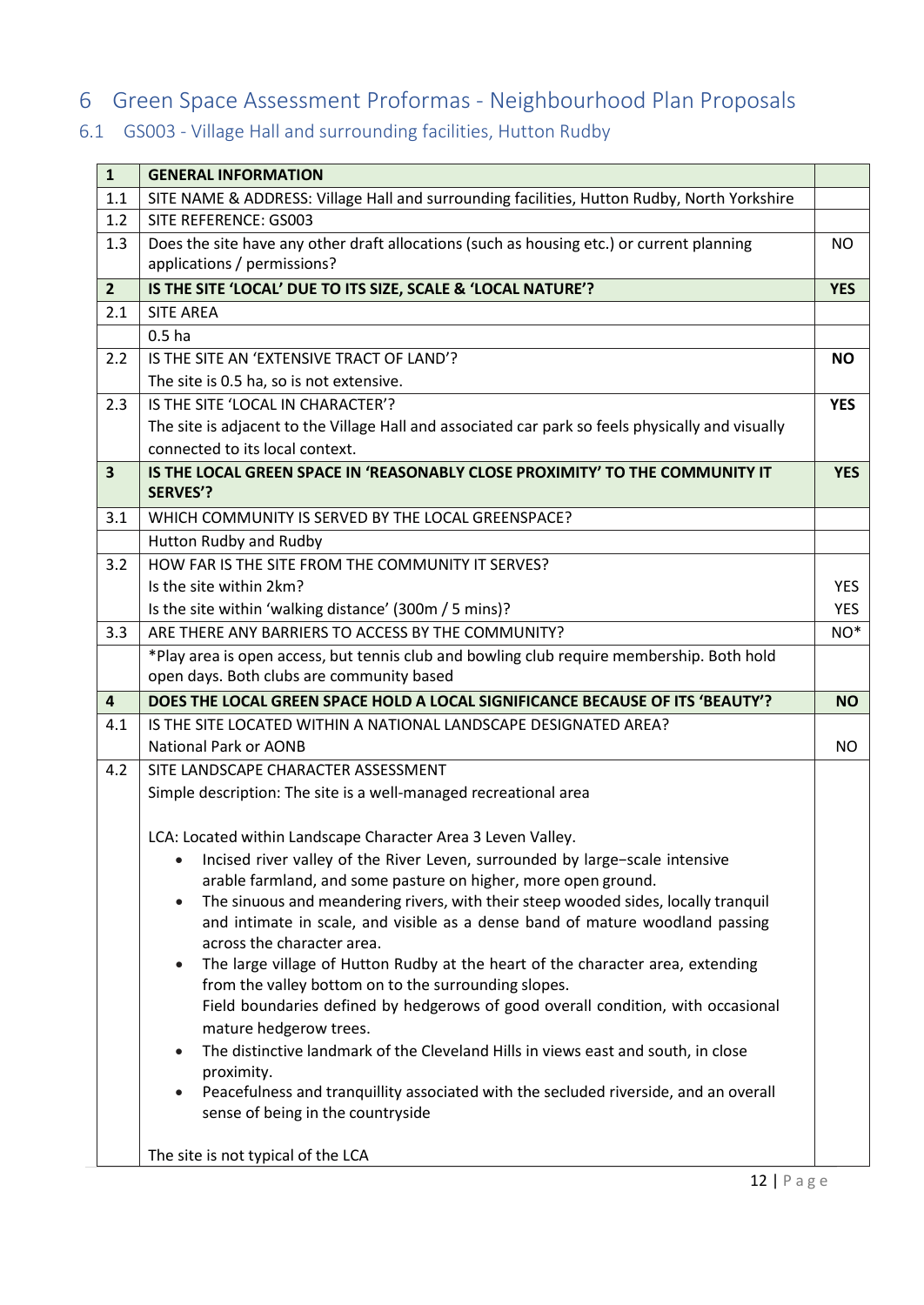|     | Aesthetic qualities: Mixed environment Perceptual / sensory: Managed                                                                                                                   |            |
|-----|----------------------------------------------------------------------------------------------------------------------------------------------------------------------------------------|------------|
| 4.3 | SITE VISIBILITY IN ITS LOCAL CONTEXT                                                                                                                                                   |            |
|     | Open/Enclosed: Enclosed                                                                                                                                                                |            |
| 5   | DOES THE LOCAL GREEN SPACE HOLD A LOCAL SIGNIFICANCE BECAUSE OF ITS 'HISTORIC                                                                                                          | <b>YES</b> |
|     | <b>SIGNIFICANCE'?</b>                                                                                                                                                                  |            |
| 5.1 | ARE THERE ANY HISTORIC BUILDINGS / FEATURES ON / ADJACENT TO THE SITE?                                                                                                                 | <b>YES</b> |
|     | Grade II Linden Grange and parkland lies to the South. Adjacent to Village Hall (NDHA) and                                                                                             |            |
|     | partly in Conservation Area.                                                                                                                                                           |            |
| 5.2 | ARE THERE ANY IMPORTANT HISTORIC LANDSCAPE FEATURES ON THE SITE?                                                                                                                       | <b>NO</b>  |
| 5.3 | DID THE SITE PLAY AN IMPORTANT ROLE IN THE HISTORIC DEVELOPMENT OF THE VILLAGE /<br>TOWN?                                                                                              | NO.        |
| 6   | DOES THE LOCAL GREEN SPACE HOLD A LOCAL SIGNIFICANCE BECAUSE OF ITS 'RECREATIONAL<br><b>VALUE'?</b>                                                                                    | <b>YES</b> |
| 6.1 | IS THE SITE USED FOR PLAYING SPORT?                                                                                                                                                    | <b>YES</b> |
| 6.2 | ARE THE PUBLIC ABLE TO PHYSICALLY ACCESS THE SITE?                                                                                                                                     | YES*       |
|     | *Play area is open access, but tennis club and bowling club require membership. Both clubs are                                                                                         |            |
|     | community based.                                                                                                                                                                       |            |
| 6.3 | IS THE SITE USED FOR INFORMAL RECREATION?                                                                                                                                              | <b>YES</b> |
|     | Site includes play area with equipment for small children.                                                                                                                             |            |
| 7   | DOES THE LOCAL GREEN SPACE HOLD A LOCAL SIGNIFICANCE BECAUSE OF ITS<br>'TRANQUILLITY'?                                                                                                 | <b>NO</b>  |
| 7.1 | IS THE SITE WITHIN A RECOGNISED TRANQUIL AREA? (CPRE Tranquillity map)                                                                                                                 | <b>NO</b>  |
| 7.2 | DOES THE SITE FEEL TRANQUIL? Bordered by residential development and road.                                                                                                             | <b>NO</b>  |
| 8   | DOES THE LOCAL GREEN SPACE HOLD A LOCAL SIGNIFICANCE BECAUSE OF THE 'RICHNESS OF<br>ITS WILDLIFE'?                                                                                     | <b>NO</b>  |
| 8.1 | IS THE SITE WITHIN A NATIONAL OR LOCAL BIODIVERSITY DESIGNATED AREA?                                                                                                                   | <b>NO</b>  |
| 8.2 | ARE ANY IMPORTANT HABITATS OR SPECIES FOUND ON THE SITE?                                                                                                                               | <b>NO</b>  |
| 8.3 | IS THE SITE LOCALLY IMPORTANT FOR BIODIVERSITY?                                                                                                                                        | <b>NO</b>  |
|     | There are TPOs on several trees located on the site.                                                                                                                                   |            |
| 9   | DOES THE LOCAL GREEN SPACE HOLD A LOCAL SIGNIFICANCE BECAUSE OF ANY OTHER<br><b>FEATURES?</b>                                                                                          | <b>NO</b>  |
|     |                                                                                                                                                                                        |            |
| 10  | CONCLUSION: IS THE SITE SUITABLE FOR DESIGNATION AS A LOCAL GREENSPACE?                                                                                                                | <b>YES</b> |
|     | The site is 'local', is in 'reasonably close proximity to the community it serves', and is locally<br>significant for historic and recreational value, so is suitable for designation. |            |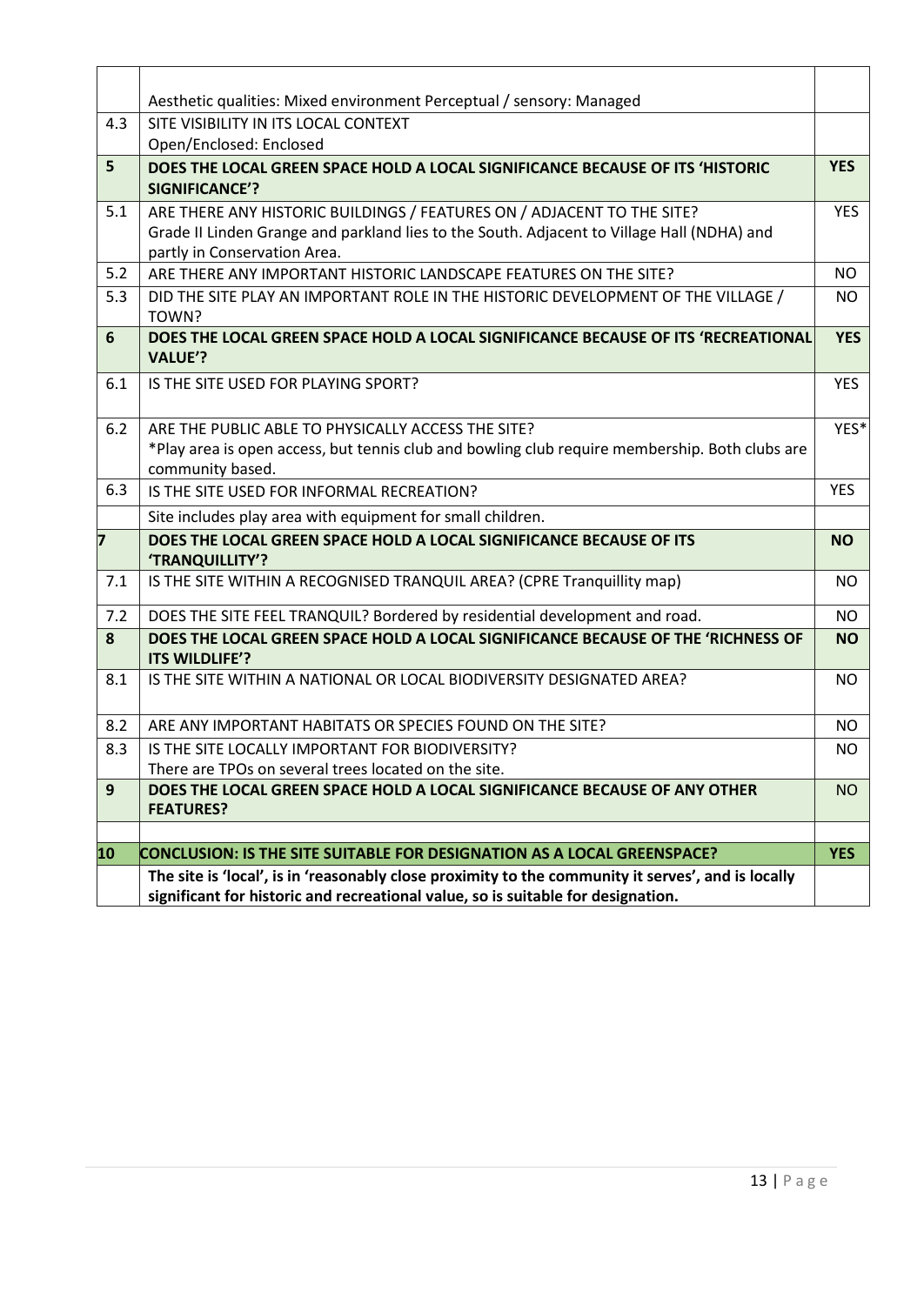# <span id="page-16-0"></span>6.2 GS004/a - Flagpole Field with LCPA, Enterpen, Hutton Rudby

| $\mathbf{1}$            | <b>GENERAL INFORMATION</b>                                                                                  |            |  |
|-------------------------|-------------------------------------------------------------------------------------------------------------|------------|--|
| 1.1                     | SITE NAME & ADDRESS: Flagpole Field with LCPA, Enterpen, Hutton Rudby, North Yorkshire.                     |            |  |
| 1.2                     | SITE REFERENCE: GS004/a                                                                                     |            |  |
| 1.3                     | Does the site have any other draft allocations (such as housing etc.) or current planning                   |            |  |
|                         | applications / permissions?                                                                                 |            |  |
|                         |                                                                                                             |            |  |
|                         | The assessment is for the Landscape Character Protection Area defined by 16/01771/FUL.                      |            |  |
| $\overline{2}$          | IS THE SITE 'LOCAL' DUE TO ITS SIZE, SCALE & 'LOCAL NATURE'?                                                | <b>YES</b> |  |
| 2.1                     | <b>SITE AREA</b>                                                                                            |            |  |
|                         | 0.3 ha approximately                                                                                        |            |  |
| 2.2                     | IS THE SITE AN 'EXTENSIVE TRACT OF LAND'?                                                                   | <b>NO</b>  |  |
|                         | The site is 0.3 ha, so is not extensive.                                                                    |            |  |
| 2.3                     | IS THE SITE 'LOCAL IN CHARACTER'?                                                                           | <b>YES</b> |  |
|                         | The site is adjacent to the public highway and visible from the footway which is located on the             |            |  |
|                         | opposite side of the highway from the site.                                                                 |            |  |
| $\overline{\mathbf{3}}$ | IS THE LOCAL GREEN SPACE IN 'REASONABLY CLOSE PROXIMITY' TO THE COMMUNITY IT                                | <b>YES</b> |  |
|                         | <b>SERVES'?</b>                                                                                             |            |  |
| 3.1                     | WHICH COMMUNITY IS SERVED BY THE LOCAL GREENSPACE?                                                          |            |  |
|                         | Hutton Rudby and Rudby                                                                                      |            |  |
| 3.2                     | HOW FAR IS THE SITE FROM THE COMMUNITY IT SERVES?                                                           |            |  |
|                         | Is the site within 2km?                                                                                     | <b>YES</b> |  |
|                         | Is the site within 'walking distance' (300m / 5 mins)?                                                      |            |  |
| 3.3                     | ARE THERE ANY BARRIERS TO ACCESS BY THE COMMUNITY?                                                          | <b>YES</b> |  |
|                         | The site is private land with no public access but visually well connected to public spaces                 |            |  |
| $\overline{4}$          | DOES THE LOCAL GREEN SPACE HOLD A LOCAL SIGNIFICANCE BECAUSE OF ITS 'BEAUTY'?                               | <b>YES</b> |  |
| 4.1                     | IS THE SITE LOCATED WITHIN A NATIONAL LANDSCAPE DESIGNATED AREA?                                            |            |  |
|                         | <b>National Park or AONB</b>                                                                                | NO.        |  |
| 4.2                     | SITE LANDSCAPE CHARACTER ASSESSMENT                                                                         |            |  |
|                         | Simple description: The site is well-managed grass land                                                     |            |  |
|                         |                                                                                                             |            |  |
|                         | LCA: Located within Landscape Character Area 3 Leven Valley.                                                |            |  |
|                         | Incised river valley of the River Leven, surrounded by large-scale intensive                                |            |  |
|                         | arable farmland, and some pasture on higher, more open ground.                                              |            |  |
|                         | The sinuous and meandering rivers, with their steep wooded sides, locally tranquil<br>$\bullet$             |            |  |
|                         | and intimate in scale, and visible as a dense band of mature woodland passing<br>across the character area. |            |  |
|                         | The large village of Hutton Rudby at the heart of the character area, extending                             |            |  |
|                         | from the valley bottom on to the surrounding slopes.                                                        |            |  |
|                         | Field boundaries defined by hedgerows of good overall condition, with occasional                            |            |  |
|                         | mature hedgerow trees.                                                                                      |            |  |
|                         | The distinctive landmark of the Cleveland Hills in views east and south, in close<br>$\bullet$              |            |  |
|                         | proximity.                                                                                                  |            |  |
|                         | Peacefulness and tranquillity associated with the secluded riverside, and an overall                        |            |  |
|                         | sense of being in the countryside                                                                           |            |  |
|                         |                                                                                                             |            |  |
|                         | The site is not typical of the LCA. The paddock behind Highfield house is given as typical.                 |            |  |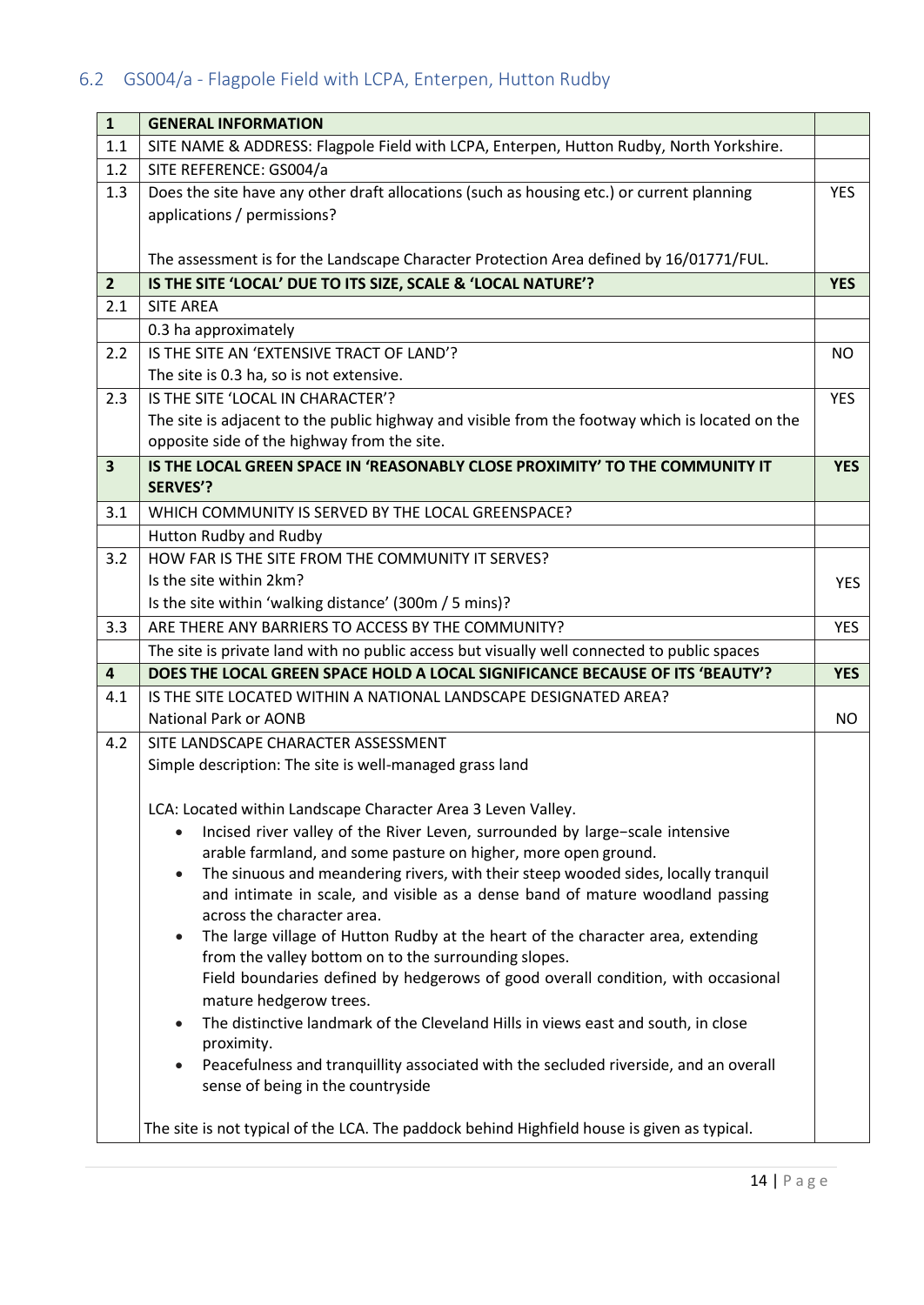|                | Aesthetic qualities:                                                                                                                                                                                              |            |
|----------------|-------------------------------------------------------------------------------------------------------------------------------------------------------------------------------------------------------------------|------------|
|                | Perceptual / sensory: Managed                                                                                                                                                                                     |            |
|                | Detracting elements: None.                                                                                                                                                                                        |            |
| 4.3            | SITE VISIBILITY IN ITS LOCAL CONTEXT                                                                                                                                                                              |            |
|                | Open/Enclosed: View over the site to the NYMNP is an 'iconic' view and noted in both the VDS                                                                                                                      |            |
|                | and NP Settlement Character work.                                                                                                                                                                                 |            |
| 5              | DOES THE LOCAL GREEN SPACE HOLD A LOCAL SIGNIFICANCE BECAUSE OF ITS 'HISTORIC<br><b>SIGNIFICANCE'?</b>                                                                                                            | <b>YES</b> |
| 5.1            | ARE THERE ANY HISTORIC BUILDINGS / FEATURES ON / ADJACENT TO THE SITE?                                                                                                                                            | <b>YES</b> |
|                | Highfield House (NDHA). In Conservation Area.                                                                                                                                                                     |            |
| 5.2            | ARE THERE ANY IMPORTANT HISTORIC LANDSCAPE FEATURES ON THE SITE?                                                                                                                                                  | <b>NO</b>  |
| 5.3            | DID THE SITE PLAY AN IMPORTANT ROLE IN THE HISTORIC DEVELOPMENT OF THE VILLAGE /<br>TOWN?                                                                                                                         | NO.        |
| 6              | DOES THE LOCAL GREEN SPACE HOLD A LOCAL SIGNIFICANCE BECAUSE OF ITS 'RECREATIONAL<br><b>VALUE'?</b>                                                                                                               | <b>NO</b>  |
| 6.1            | IS THE SITE USED FOR PLAYING SPORT?                                                                                                                                                                               | <b>NO</b>  |
| 6.2            | ARE THE PUBLIC ABLE TO PHYSICALLY ACCESS THE SITE?                                                                                                                                                                | NO.        |
| 6.3            | IS THE SITE USED FOR INFORMAL RECREATION?                                                                                                                                                                         | NO.        |
| $\overline{7}$ | DOES THE LOCAL GREEN SPACE HOLD A LOCAL SIGNIFICANCE BECAUSE OF ITS<br>'TRANQUILLITY'?                                                                                                                            | <b>NO</b>  |
| 7.1            | IS THE SITE WITHIN A RECOGNISED TRANQUIL AREA? (CPRE Tranquillity map)                                                                                                                                            | NO.        |
| 7.2            | DOES THE SITE FEEL TRANQUIL?                                                                                                                                                                                      | NO.        |
|                | Bordered by residential development, and road.                                                                                                                                                                    |            |
| 8              | DOES THE LOCAL GREEN SPACE HOLD A LOCAL SIGNIFICANCE BECAUSE OF THE 'RICHNESS OF<br>ITS WILDLIFE'?                                                                                                                | <b>NO</b>  |
| 8.1            | IS THE SITE WITHIN A NATIONAL OR LOCAL BIODIVERSITY DESIGNATED AREA?                                                                                                                                              | NO.        |
| 8.2            | ARE ANY IMPORTANT HABITATS OR SPECIES FOUND ON THE SITE?                                                                                                                                                          | NO.        |
| 8.3            | IS THE SITE LOCALLY IMPORTANT FOR BIODIVERSITY?                                                                                                                                                                   | NO.        |
|                | There are TPOs on several trees located on the site.                                                                                                                                                              |            |
| 9              | DOES THE LOCAL GREEN SPACE HOLD A LOCAL SIGNIFICANCE BECAUSE OF ANY OTHER<br><b>FEATURES?</b>                                                                                                                     | <b>YES</b> |
|                | View over the site to the NYMNP is an 'iconic' view and noted in both the VDS and NP<br>Settlement Character work.                                                                                                |            |
|                |                                                                                                                                                                                                                   |            |
| 10             | <b>CONCLUSION: IS THE SITE SUITABLE FOR DESIGNATION AS A LOCAL GREENSPACE?</b>                                                                                                                                    | <b>YES</b> |
|                | The site is 'local', is in 'reasonably close proximity to the community it serves', and is locally<br>significant for historic value and contribution to settlement character, so is suitable for<br>designation. |            |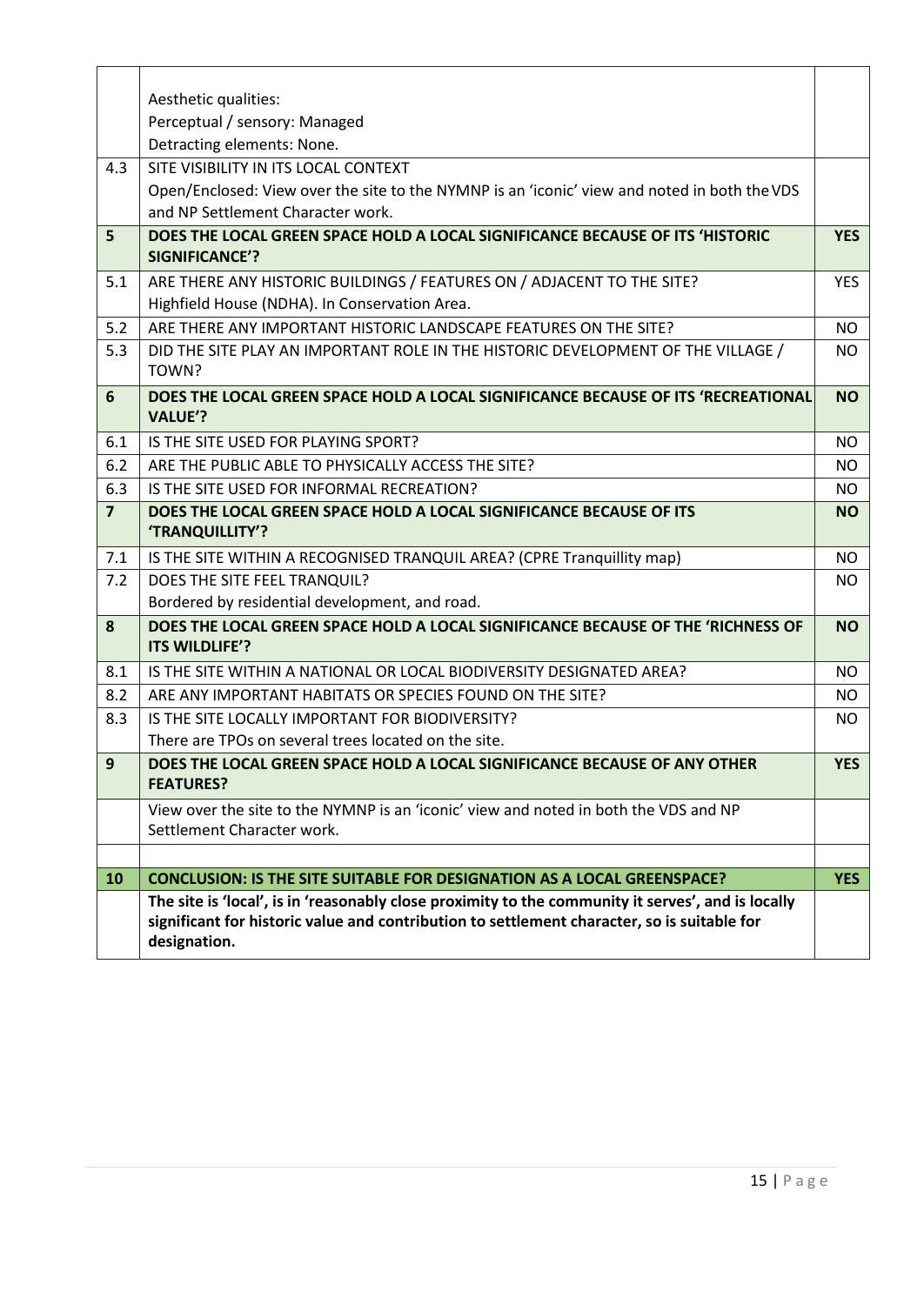# <span id="page-18-0"></span>6.3 GS007 - Field to the South of Southview, Rudby

| <b>GENERAL INFORMATION</b>                                                                                                                                                                                                                                                                                                                                                                                                                                                                                                                                                                                                                                                                                                                                                                   |                                                                                                                                                                                                                                                                                                                                                                                                                                                                                                                                                                                                                                                                                                                          |  |
|----------------------------------------------------------------------------------------------------------------------------------------------------------------------------------------------------------------------------------------------------------------------------------------------------------------------------------------------------------------------------------------------------------------------------------------------------------------------------------------------------------------------------------------------------------------------------------------------------------------------------------------------------------------------------------------------------------------------------------------------------------------------------------------------|--------------------------------------------------------------------------------------------------------------------------------------------------------------------------------------------------------------------------------------------------------------------------------------------------------------------------------------------------------------------------------------------------------------------------------------------------------------------------------------------------------------------------------------------------------------------------------------------------------------------------------------------------------------------------------------------------------------------------|--|
| SITE NAME & ADDRESS: Field to the South of Southview, Rudby, North Yorkshire                                                                                                                                                                                                                                                                                                                                                                                                                                                                                                                                                                                                                                                                                                                 |                                                                                                                                                                                                                                                                                                                                                                                                                                                                                                                                                                                                                                                                                                                          |  |
| SITE REFERENCE: GS007                                                                                                                                                                                                                                                                                                                                                                                                                                                                                                                                                                                                                                                                                                                                                                        |                                                                                                                                                                                                                                                                                                                                                                                                                                                                                                                                                                                                                                                                                                                          |  |
| Does the site have any other draft allocations (such as housing etc.) or current planning<br>applications / permissions?                                                                                                                                                                                                                                                                                                                                                                                                                                                                                                                                                                                                                                                                     | <b>NO</b>                                                                                                                                                                                                                                                                                                                                                                                                                                                                                                                                                                                                                                                                                                                |  |
| IS THE SITE 'LOCAL' DUE TO ITS SIZE, SCALE & 'LOCAL NATURE'?                                                                                                                                                                                                                                                                                                                                                                                                                                                                                                                                                                                                                                                                                                                                 | <b>YES</b>                                                                                                                                                                                                                                                                                                                                                                                                                                                                                                                                                                                                                                                                                                               |  |
| <b>SITE AREA</b>                                                                                                                                                                                                                                                                                                                                                                                                                                                                                                                                                                                                                                                                                                                                                                             |                                                                                                                                                                                                                                                                                                                                                                                                                                                                                                                                                                                                                                                                                                                          |  |
| 1.5 <sub>Ha</sub>                                                                                                                                                                                                                                                                                                                                                                                                                                                                                                                                                                                                                                                                                                                                                                            |                                                                                                                                                                                                                                                                                                                                                                                                                                                                                                                                                                                                                                                                                                                          |  |
| IS THE SITE AN 'EXTENSIVE TRACT OF LAND'?<br>The site is 1.5 Ha, so is not extensive. The site is in keeping with the scale of the surrounding                                                                                                                                                                                                                                                                                                                                                                                                                                                                                                                                                                                                                                               | <b>NO</b>                                                                                                                                                                                                                                                                                                                                                                                                                                                                                                                                                                                                                                                                                                                |  |
|                                                                                                                                                                                                                                                                                                                                                                                                                                                                                                                                                                                                                                                                                                                                                                                              | <b>YES</b>                                                                                                                                                                                                                                                                                                                                                                                                                                                                                                                                                                                                                                                                                                               |  |
| The site is bounded by a public road and footway to the east, the River Leven to the south,<br>Leven Valley fields to the west, and a lane/public right of way to the north so feels physically<br>and visually connected to its local context.                                                                                                                                                                                                                                                                                                                                                                                                                                                                                                                                              |                                                                                                                                                                                                                                                                                                                                                                                                                                                                                                                                                                                                                                                                                                                          |  |
| <b>SERVES'?</b>                                                                                                                                                                                                                                                                                                                                                                                                                                                                                                                                                                                                                                                                                                                                                                              | <b>YES</b>                                                                                                                                                                                                                                                                                                                                                                                                                                                                                                                                                                                                                                                                                                               |  |
| WHICH COMMUNITY IS SERVED BY THE LOCAL GREENSPACE?                                                                                                                                                                                                                                                                                                                                                                                                                                                                                                                                                                                                                                                                                                                                           |                                                                                                                                                                                                                                                                                                                                                                                                                                                                                                                                                                                                                                                                                                                          |  |
| Hutton Rudby and Rudby                                                                                                                                                                                                                                                                                                                                                                                                                                                                                                                                                                                                                                                                                                                                                                       |                                                                                                                                                                                                                                                                                                                                                                                                                                                                                                                                                                                                                                                                                                                          |  |
| HOW FAR IS THE SITE FROM THE COMMUNITY IT SERVES?                                                                                                                                                                                                                                                                                                                                                                                                                                                                                                                                                                                                                                                                                                                                            |                                                                                                                                                                                                                                                                                                                                                                                                                                                                                                                                                                                                                                                                                                                          |  |
|                                                                                                                                                                                                                                                                                                                                                                                                                                                                                                                                                                                                                                                                                                                                                                                              | <b>YES</b>                                                                                                                                                                                                                                                                                                                                                                                                                                                                                                                                                                                                                                                                                                               |  |
|                                                                                                                                                                                                                                                                                                                                                                                                                                                                                                                                                                                                                                                                                                                                                                                              | <b>YES</b>                                                                                                                                                                                                                                                                                                                                                                                                                                                                                                                                                                                                                                                                                                               |  |
|                                                                                                                                                                                                                                                                                                                                                                                                                                                                                                                                                                                                                                                                                                                                                                                              | <b>YES</b>                                                                                                                                                                                                                                                                                                                                                                                                                                                                                                                                                                                                                                                                                                               |  |
|                                                                                                                                                                                                                                                                                                                                                                                                                                                                                                                                                                                                                                                                                                                                                                                              |                                                                                                                                                                                                                                                                                                                                                                                                                                                                                                                                                                                                                                                                                                                          |  |
|                                                                                                                                                                                                                                                                                                                                                                                                                                                                                                                                                                                                                                                                                                                                                                                              |                                                                                                                                                                                                                                                                                                                                                                                                                                                                                                                                                                                                                                                                                                                          |  |
|                                                                                                                                                                                                                                                                                                                                                                                                                                                                                                                                                                                                                                                                                                                                                                                              | <b>NO</b>                                                                                                                                                                                                                                                                                                                                                                                                                                                                                                                                                                                                                                                                                                                |  |
|                                                                                                                                                                                                                                                                                                                                                                                                                                                                                                                                                                                                                                                                                                                                                                                              | NO.                                                                                                                                                                                                                                                                                                                                                                                                                                                                                                                                                                                                                                                                                                                      |  |
|                                                                                                                                                                                                                                                                                                                                                                                                                                                                                                                                                                                                                                                                                                                                                                                              |                                                                                                                                                                                                                                                                                                                                                                                                                                                                                                                                                                                                                                                                                                                          |  |
|                                                                                                                                                                                                                                                                                                                                                                                                                                                                                                                                                                                                                                                                                                                                                                                              |                                                                                                                                                                                                                                                                                                                                                                                                                                                                                                                                                                                                                                                                                                                          |  |
| riverbank along its Southern boundary and TPO trees along the northern edge.                                                                                                                                                                                                                                                                                                                                                                                                                                                                                                                                                                                                                                                                                                                 |                                                                                                                                                                                                                                                                                                                                                                                                                                                                                                                                                                                                                                                                                                                          |  |
| LCA: Located within Landscape Character Area 3 Leven Valley.<br>Incised river valley of the River Leven, surrounded by large-scale intensive<br>arable farmland, and some pasture on higher, more open ground.<br>The sinuous and meandering rivers, with their steep wooded sides, locally tranquil<br>$\bullet$<br>and intimate in scale, and visible as a dense band of mature woodland passing<br>across the character area.<br>The large village of Hutton Rudby at the heart of the character area, extending from the<br>valley bottom on to the surrounding slopes.<br>Field boundaries defined by hedgerows of good overall condition, with occasional<br>mature hedgerow trees.<br>The distinctive landmark of the Cleveland Hills in views east and south, in close<br>proximity. |                                                                                                                                                                                                                                                                                                                                                                                                                                                                                                                                                                                                                                                                                                                          |  |
|                                                                                                                                                                                                                                                                                                                                                                                                                                                                                                                                                                                                                                                                                                                                                                                              | landscape units.<br>IS THE SITE 'LOCAL IN CHARACTER'?<br>IS THE LOCAL GREEN SPACE IN 'REASONABLY CLOSE PROXIMITY' TO THE COMMUNITY IT<br>Is the site within 2km?<br>Is the site within 'walking distance' (300m / 5 mins)?<br>ARE THERE ANY BARRIERS TO ACCESS BY THE COMMUNITY?<br>The site is private land with no rights of public access, but is visually well<br>connected with public spaces<br>DOES THE LOCAL GREEN SPACE HOLD A LOCAL SIGNIFICANCE BECAUSE OF ITS 'BEAUTY'?<br>IS THE SITE LOCATED WITHIN A NATIONAL LANDSCAPE DESIGNATED AREA?<br><b>National Park or AONB</b><br>SITE LANDSCAPE CHARACTER ASSESSMENT<br>Simple description: The site is a well-managed grazing field with a strip of unmanaged |  |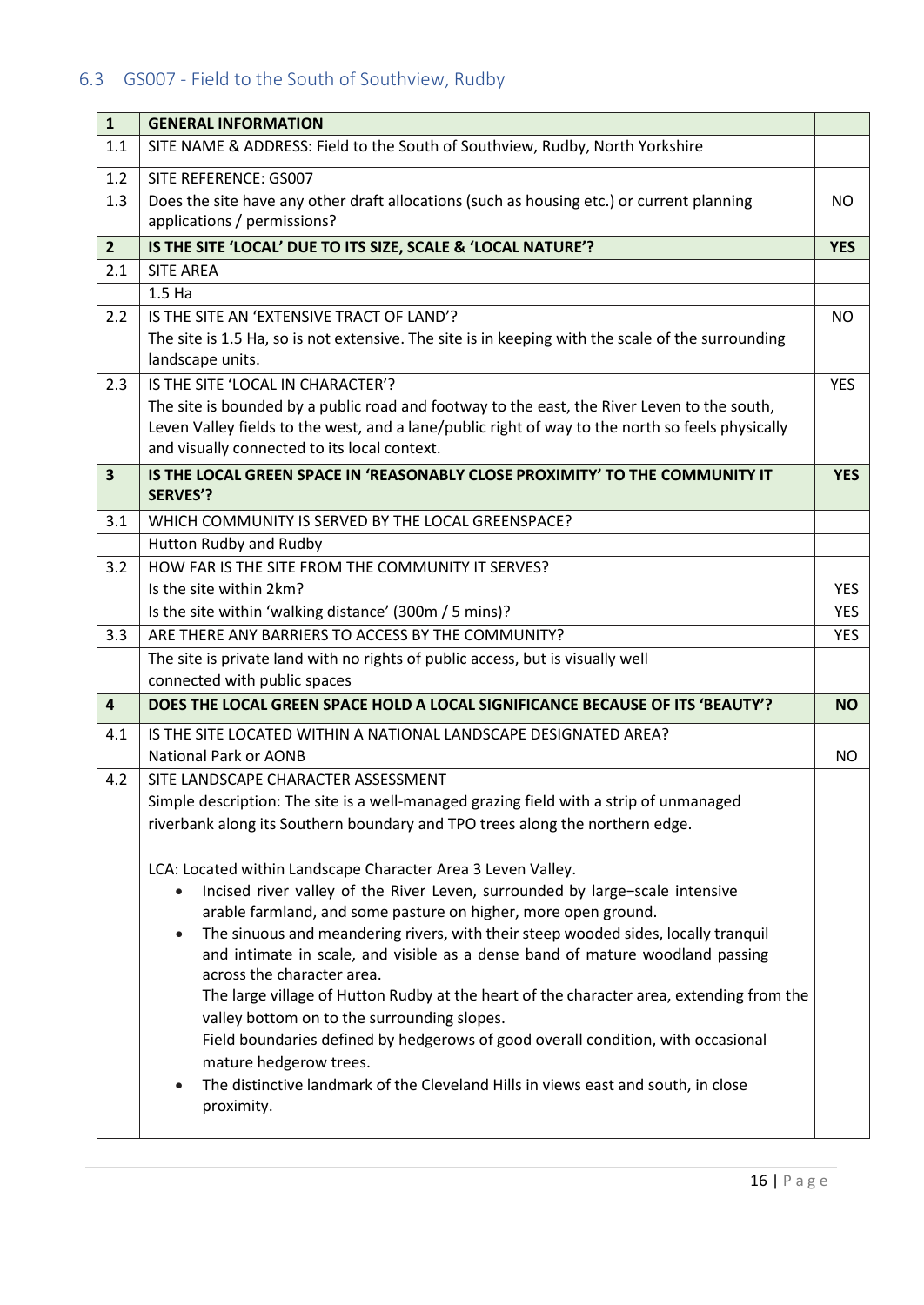|     | Peacefulness and tranquillity associated with the secluded riverside, and an overall<br>$\bullet$<br>sense of being in the countryside                                                                                                                                                                                                                                                                                                                                                                                     |            |
|-----|----------------------------------------------------------------------------------------------------------------------------------------------------------------------------------------------------------------------------------------------------------------------------------------------------------------------------------------------------------------------------------------------------------------------------------------------------------------------------------------------------------------------------|------------|
|     |                                                                                                                                                                                                                                                                                                                                                                                                                                                                                                                            |            |
|     | It forms part of an area recommended for designation in HDC's Settlement Character<br>Assessment. "Sites can be designated as Local Green Space where these are considered to be of<br>particular importance to the community. The village greens at The Green and North End are<br>suggested as green space designations as well as the allotments to the south of Goldie Hill, land<br>alongside the river, the churchyard and moated site and playing fields." Hambleton Local Plan,<br>Settlement Character Assessment |            |
|     | Aesthetic qualities: Provides the setting for the Grade I listed church of All Saints and views<br>along the River Leven                                                                                                                                                                                                                                                                                                                                                                                                   |            |
|     | Perceptual / sensory: Managed                                                                                                                                                                                                                                                                                                                                                                                                                                                                                              |            |
|     | Detracting elements: distribution power line crossing site.                                                                                                                                                                                                                                                                                                                                                                                                                                                                |            |
| 4.3 | SITE VISIBILITY IN ITS LOCAL CONTEXT                                                                                                                                                                                                                                                                                                                                                                                                                                                                                       |            |
|     | Open/Enclosed: Visually enclosed due to surrounding vegetation                                                                                                                                                                                                                                                                                                                                                                                                                                                             |            |
|     | Views in/out: no public views out due to lack of access. Views along valley from the Leven<br>Bridge were recorded in Settlement Character work.                                                                                                                                                                                                                                                                                                                                                                           |            |
| 5   | DOES THE LOCAL GREEN SPACE HOLD A LOCAL SIGNIFICANCE BECAUSE OF ITS 'HISTORIC<br><b>SIGNIFICANCE'?</b>                                                                                                                                                                                                                                                                                                                                                                                                                     | <b>YES</b> |
| 5.1 | ARE THERE ANY HISTORIC BUILDINGS / FEATURES ON / ADJACENT TO THE SITE?                                                                                                                                                                                                                                                                                                                                                                                                                                                     | <b>YES</b> |
|     | Grade I listed All Saints church on opposite side of the road, adjacent to Grade II listed Leven                                                                                                                                                                                                                                                                                                                                                                                                                           |            |
|     | Bridge, site of former Flax Mill on opposite side of river.                                                                                                                                                                                                                                                                                                                                                                                                                                                                |            |
|     | Within the Conservation Area.                                                                                                                                                                                                                                                                                                                                                                                                                                                                                              |            |
| 5.2 | ARE THERE ANY IMPORTANT HISTORIC LANDSCAPE FEATURES ON THE SITE?                                                                                                                                                                                                                                                                                                                                                                                                                                                           | NO.        |
| 5.3 | DID THE SITE PLAY AN IMPORTANT ROLE IN THE HISTORIC DEVELOPMENT OF THE VILLAGE /<br>TOWN?                                                                                                                                                                                                                                                                                                                                                                                                                                  | NO.        |
| 6   | DOES THE LOCAL GREEN SPACE HOLD A LOCAL SIGNIFICANCE BECAUSE OF ITS 'RECREATIONAL<br><b>VALUE'?</b>                                                                                                                                                                                                                                                                                                                                                                                                                        | <b>NO</b>  |
| 6.1 | IS THE SITE USED FOR PLAYING SPORT?                                                                                                                                                                                                                                                                                                                                                                                                                                                                                        | <b>YES</b> |
|     |                                                                                                                                                                                                                                                                                                                                                                                                                                                                                                                            | (Partial)  |
|     | Fishing club have fishing rights along the river bank                                                                                                                                                                                                                                                                                                                                                                                                                                                                      |            |
| 6.2 | ARE THE PUBLIC ABLE TO PHYSICALLY ACCESS THE SITE?                                                                                                                                                                                                                                                                                                                                                                                                                                                                         | NO.        |
|     | Private land with no public access. Fishing club have access to river bank                                                                                                                                                                                                                                                                                                                                                                                                                                                 |            |
| 6.3 | IS THE SITE USED FOR INFORMAL RECREATION?                                                                                                                                                                                                                                                                                                                                                                                                                                                                                  | NO.        |
|     | DOES THE LOCAL GREEN SPACE HOLD A LOCAL SIGNIFICANCE BECAUSE OF<br>ITS 'TRANQUILLITY'?                                                                                                                                                                                                                                                                                                                                                                                                                                     | <b>NO</b>  |
| 7.1 | IS THE SITE WITHIN A RECOGNISED TRANQUIL AREA? (CPRE Tranquillity map)                                                                                                                                                                                                                                                                                                                                                                                                                                                     | <b>NO</b>  |
| 7.2 | DOES THE SITE FEEL TRANQUIL?                                                                                                                                                                                                                                                                                                                                                                                                                                                                                               | NO         |
|     | Bordered by a row of trees (subject to TPOs) and a lane to the north, Leven Valley fields to the<br>west, the River Leven to the south, and the Hutton Rudby-Stokesley Road/National Cycle paths<br>65/165 to the east.                                                                                                                                                                                                                                                                                                    |            |
| 8   | DOES THE LOCAL GREEN SPACE HOLD A LOCAL SIGNIFICANCE BECAUSE OF                                                                                                                                                                                                                                                                                                                                                                                                                                                            | <b>NO</b>  |
|     | THE 'RICHNESS OF ITS WILDLIFE'?                                                                                                                                                                                                                                                                                                                                                                                                                                                                                            |            |
| 8.1 | IS THE SITE WITHIN A NATIONAL OR LOCAL BIODIVERSITY DESIGNATED AREA?                                                                                                                                                                                                                                                                                                                                                                                                                                                       | NO.        |
| 8.2 | ARE ANY IMPORTANT HABITATS OR SPECIES FOUND ON THE SITE?                                                                                                                                                                                                                                                                                                                                                                                                                                                                   | NO         |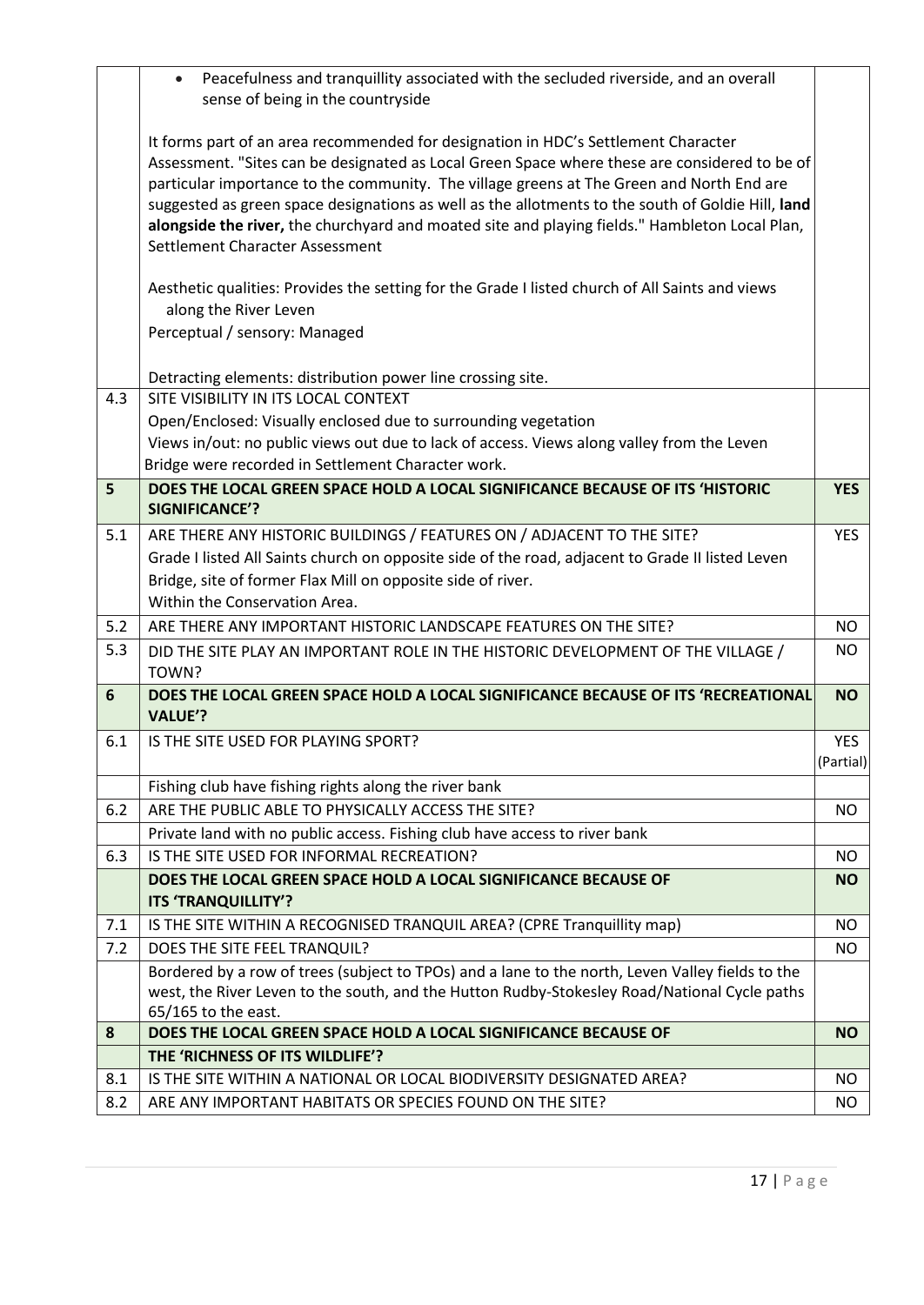| 8.3       | IS THE SITE LOCALLY IMPORTANT FOR BIODIVERSITY?                                                                                                                                                                                                                                 | <b>YES</b> |
|-----------|---------------------------------------------------------------------------------------------------------------------------------------------------------------------------------------------------------------------------------------------------------------------------------|------------|
|           | The field is managed grazing land of limited biodiversity.                                                                                                                                                                                                                      |            |
|           | Riparian habitat and scrub/woodland along riverbank. Wildlife corridor Row of protected                                                                                                                                                                                         |            |
|           | trees alongside lane on the northern boundary.                                                                                                                                                                                                                                  |            |
| 9         | DOES THE LOCAL GREEN SPACE HOLD A LOCAL SIGNIFICANCE BECAUSE OF ANY OTHER<br><b>FEATURES?</b>                                                                                                                                                                                   | YES.       |
|           | Village Design Statement: "The whole of the valley is of the utmost importance to the Village as                                                                                                                                                                                |            |
|           | a landscape feature, as a wildlife and recreational resource and for the setting of the most                                                                                                                                                                                    |            |
|           | historic building in the Village - the Parish Church All Saints".                                                                                                                                                                                                               |            |
|           | Hambleton's Settlement Character assessment identifies this as a special area (Levenside)                                                                                                                                                                                       |            |
|           |                                                                                                                                                                                                                                                                                 |            |
| <b>10</b> | <b>CONCLUSION: IS THE SITE SUITABLE FOR DESIGNATION AS A LOCAL GREENSPACE?</b>                                                                                                                                                                                                  | <b>YES</b> |
|           | The site is 'local', is in 'reasonably close proximity to the community it serves', and its<br>contribution to settlement character, to the setting of the Grade I listed Parish Church,<br>Grade II listed bridge, and as a wildlife corridor make it suitable for designation |            |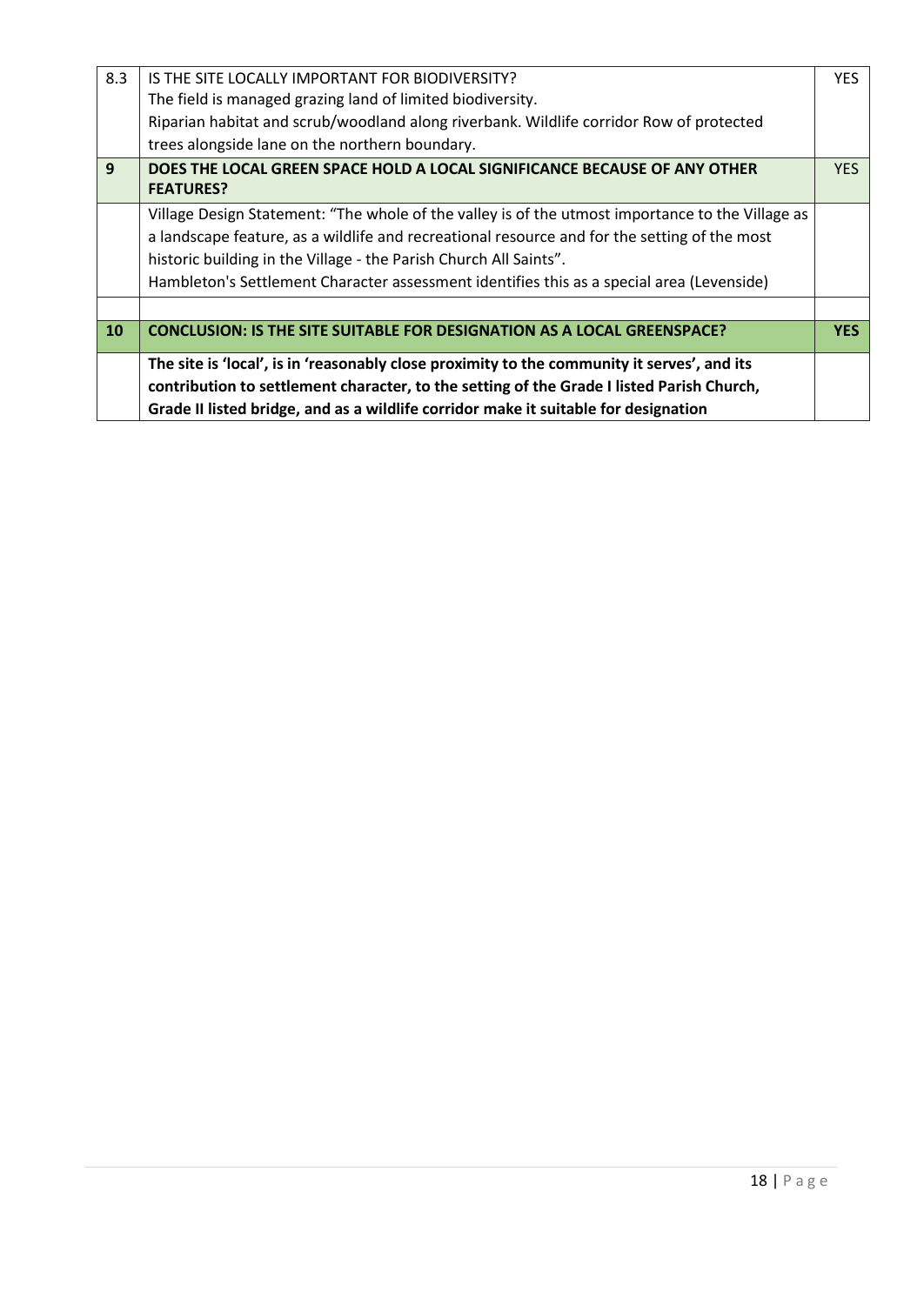# <span id="page-21-0"></span>6.4 GS009/a - St Cuthbert's Church, incl. churchyard, Middleton on Leven

| $\mathbf{1}$            | <b>GENERAL INFORMATION</b>                                                                                              |            |  |
|-------------------------|-------------------------------------------------------------------------------------------------------------------------|------------|--|
| 1.1                     | SITE NAME & ADDRESS: St Cuthbert's Church, incl. churchyard, Middleton on Leven, North                                  |            |  |
|                         | Yorkshire                                                                                                               |            |  |
| 1.2                     | SITE REFERENCE: GS009/a                                                                                                 |            |  |
| 1.3                     | Does the site have any other draft allocations (such as housing etc) or current planning<br>applications / permissions? | <b>NO</b>  |  |
| $\overline{2}$          | IS THE SITE 'LOCAL' DUE TO ITS SIZE, SCALE & 'LOCAL NATURE'?                                                            | <b>YES</b> |  |
| 2.1                     | <b>SITE AREA</b>                                                                                                        |            |  |
|                         | $0.2$ ha                                                                                                                |            |  |
| $2.2\phantom{0}$        | IS THE SITE AN 'EXTENSIVE TRACT OF LAND'?                                                                               | <b>NO</b>  |  |
|                         | The site is 0.2 ha, so is not extensive. The site is in keeping with the scale of the surrounding                       |            |  |
|                         | landscape units.                                                                                                        |            |  |
| 2.3                     | IS THE SITE 'LOCAL IN CHARACTER'?                                                                                       | <b>YES</b> |  |
|                         | The site is centrally located within the hamlet of Middleton on Leven adjacent to the road/lane                         |            |  |
|                         | which runs through the settlement so feels physically and visually connected to its local context.                      |            |  |
| $\overline{\mathbf{3}}$ | IS THE LOCAL GREEN SPACE IN 'REASONABLY CLOSE PROXIMITY' TO THE COMMUNITY IT                                            | <b>YES</b> |  |
|                         | <b>SERVES'?</b>                                                                                                         |            |  |
| 3.1                     | WHICH COMMUNITY IS SERVED BY THE LOCAL GREENSPACE?                                                                      |            |  |
|                         | Middleton on Leven                                                                                                      |            |  |
| 3.2                     | HOW FAR IS THE SITE FROM THE COMMUNITY IT SERVES?                                                                       |            |  |
|                         | Is the site within 2km?                                                                                                 | <b>YES</b> |  |
|                         | Is the site within 'walking distance' (300m / 5 mins)?                                                                  | <b>YES</b> |  |
| 3.3                     | ARE THERE ANY BARRIERS TO ACCESS BY THE COMMUNITY?                                                                      | NO.        |  |
| $\overline{\mathbf{4}}$ | DOES THE LOCAL GREEN SPACE HOLD A LOCAL SIGNIFICANCE BECAUSE OF ITS 'BEAUTY'?                                           | <b>NO</b>  |  |
| 4.1                     | IS THE SITE LOCATED WITHIN A NATIONAL LANDSCAPE DESIGNATED AREA?                                                        |            |  |
|                         | <b>National Park or AONB?</b>                                                                                           | NO.        |  |
| 4.2                     | <b>SITE LANDSCAPE CHARACTER ASSESSMENT</b>                                                                              |            |  |
|                         | Simple description: The area is a well-managed small recreation area.                                                   |            |  |
|                         | LCA: Located within Landscape Character Area 4 Seamer Moor                                                              |            |  |
|                         | Localised undulating plateau within the wider intensively farmed lowland vale,<br>٠                                     |            |  |
|                         | directly south of Middlesbrough.                                                                                        |            |  |
|                         | Sparse settlement pattern, mainly comprising scattered farmsteads, with the small                                       |            |  |
|                         | villages of Seamer and Newby occupying the highest points.                                                              |            |  |
|                         | Some open areas with views towards Middlesbrough in the north and the Cleveland<br>$\bullet$                            |            |  |
|                         | Hills to the east and south, but elsewhere enclosed by variations in topography.                                        |            |  |
|                         | Predominantly arable farmland with a medium-large scale field pattern, defined by                                       |            |  |
|                         | largely intact hedgerows.                                                                                               |            |  |
|                         | Infrastructure including Seamer Wind Farm and overhead power lines to the north-<br>west.                               |            |  |
|                         | The Cleveland Hills are a distinctive landmark in views east and south, from more                                       |            |  |
|                         | open, elevated areas.                                                                                                   |            |  |
|                         | Aesthetic qualities: enclosure                                                                                          |            |  |
|                         | Perceptual / sensory: managed, sheltered / peaceful                                                                     |            |  |
|                         |                                                                                                                         |            |  |
|                         |                                                                                                                         |            |  |
|                         |                                                                                                                         |            |  |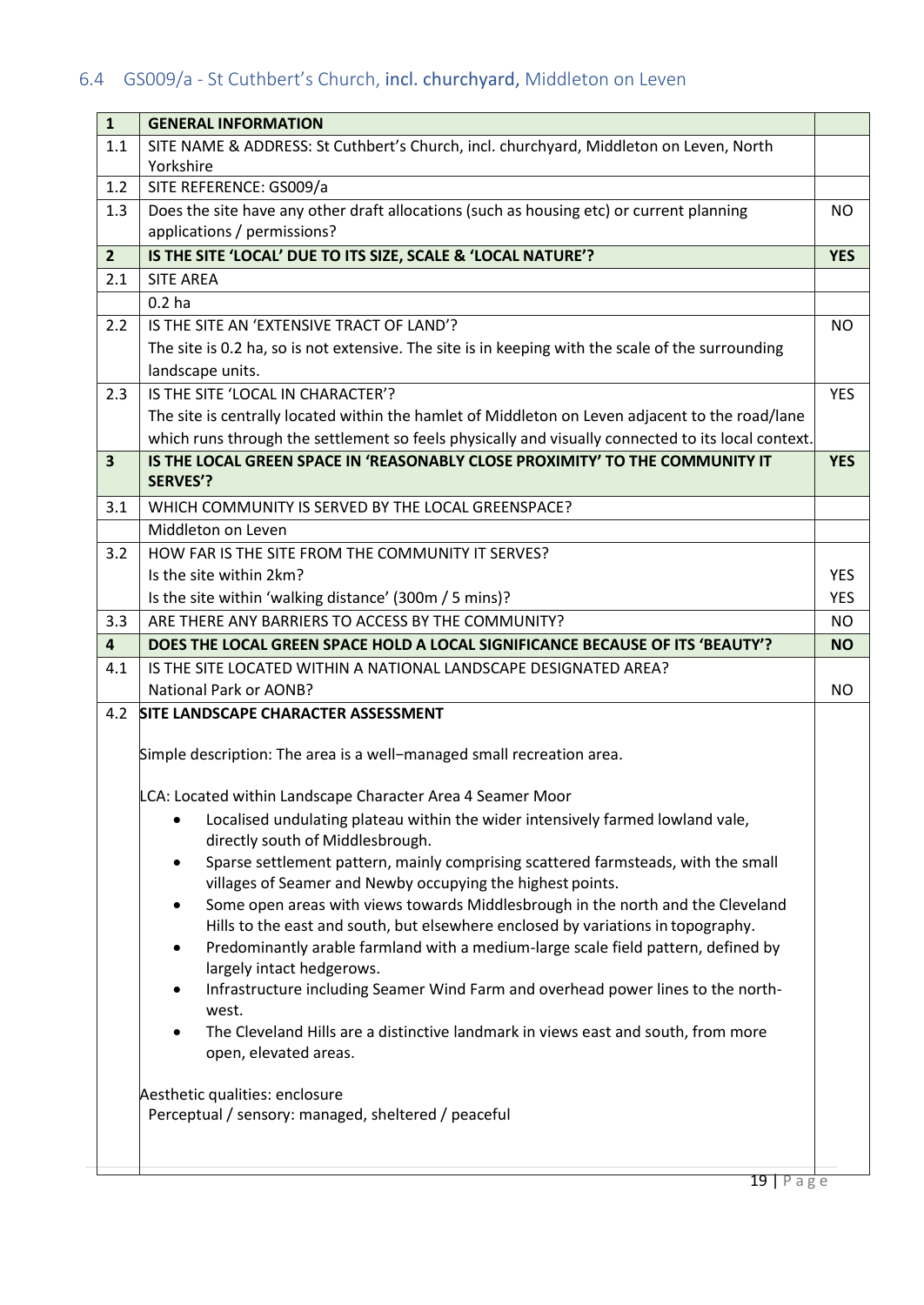| 4.3            | SITE VISIBILITY IN ITS LOCAL CONTEXT                                                                                                                                             |                |
|----------------|----------------------------------------------------------------------------------------------------------------------------------------------------------------------------------|----------------|
|                | Open / enclosed: The site is generally visually enclosed due to surrounding vegetation.                                                                                          |                |
| 5              | DOES THE LOCAL GREEN SPACE HOLD A LOCAL SIGNIFICANCE BECAUSE OF ITS 'HISTORIC<br><b>SIGNIFICANCE'?</b>                                                                           | <b>YES</b>     |
| 5.1            | ARE THERE ANY HISTORIC BUILDINGS / FEATURES ON / ADJACENT TO THE SITE?                                                                                                           | <b>YES</b>     |
|                | St Cuthbert's Church is Grade II listed.                                                                                                                                         |                |
| 5.2            | ARE THERE ANY IMPORTANT HISTORIC LANDSCAPE FEATURES ON THE SITE?                                                                                                                 | <b>NO</b>      |
| 5.3            | DID THE SITE PLAY AN IMPORTANT ROLE IN THE HISTORIC DEVELOPMENT OF THE VILLAGE /<br>TOWN?                                                                                        | <b>YES</b>     |
| 6              | DOES THE LOCAL GREEN SPACE HOLD A LOCAL SIGNIFICANCE BECAUSE OF ITS 'RECREATIONAL<br><b>VALUE'?</b>                                                                              | <b>NO</b>      |
| 6.1            | IS THE SITE USED FOR PLAYING SPORT?                                                                                                                                              | <b>NO</b>      |
| 6.2            | ARE THE PUBLIC ABLE TO PHYSICALLY ACCESS THE SITE?                                                                                                                               | <b>YES</b>     |
| 6.3            | IS THE SITE USED FOR INFORMAL RECREATION?                                                                                                                                        | <b>YES</b>     |
|                | Walking/sitting                                                                                                                                                                  |                |
| $\overline{7}$ | DOES THE LOCAL GREEN SPACE HOLD A LOCAL SIGNIFICANCE BECAUSE OF ITS<br>'TRANQUILLITY'?                                                                                           | <b>NO</b>      |
| 7.1            | IS THE SITE WITHIN A RECOGNISED TRANQUIL AREA? (CPRE Tranquillity map)                                                                                                           | N <sub>O</sub> |
| 7.2            |                                                                                                                                                                                  |                |
|                | DOES THE SITE FEEL TRANQUIL?                                                                                                                                                     | <b>YES</b>     |
| 8              | DOES THE LOCAL GREEN SPACE HOLD A LOCAL SIGNIFICANCE BECAUSE OF THE 'RICHNESS OF<br><b>ITS WILDLIFE'?</b>                                                                        | <b>NO</b>      |
| 8.1            | IS THE SITE WITHIN A NATIONAL OR LOCAL BIODIVERSITY DESIGNATED AREA?                                                                                                             | <b>NO</b>      |
| 8.2            | ARE ANY IMPORTANT HABITATS OR SPECIES FOUND ON THE SITE?                                                                                                                         | <b>NO</b>      |
| 8.3            | IS THE SITE LOCALLY IMPORTANT FOR BIODIVERSITY?                                                                                                                                  | <b>NO</b>      |
| 9              | DOES THE LOCAL GREEN SPACE HOLD A LOCAL SIGNIFICANCE BECAUSE OF ANY OTHER<br><b>FEATURES?</b>                                                                                    | <b>NO</b>      |
|                |                                                                                                                                                                                  |                |
| 10             | <b>CONCLUSION: IS THE SITE SUITABLE FOR DESIGNATION AS A LOCAL GREENSPACE?</b><br>The site is 'local', is in 'reasonably close proximity to the community it serves' and possess | <b>YES</b>     |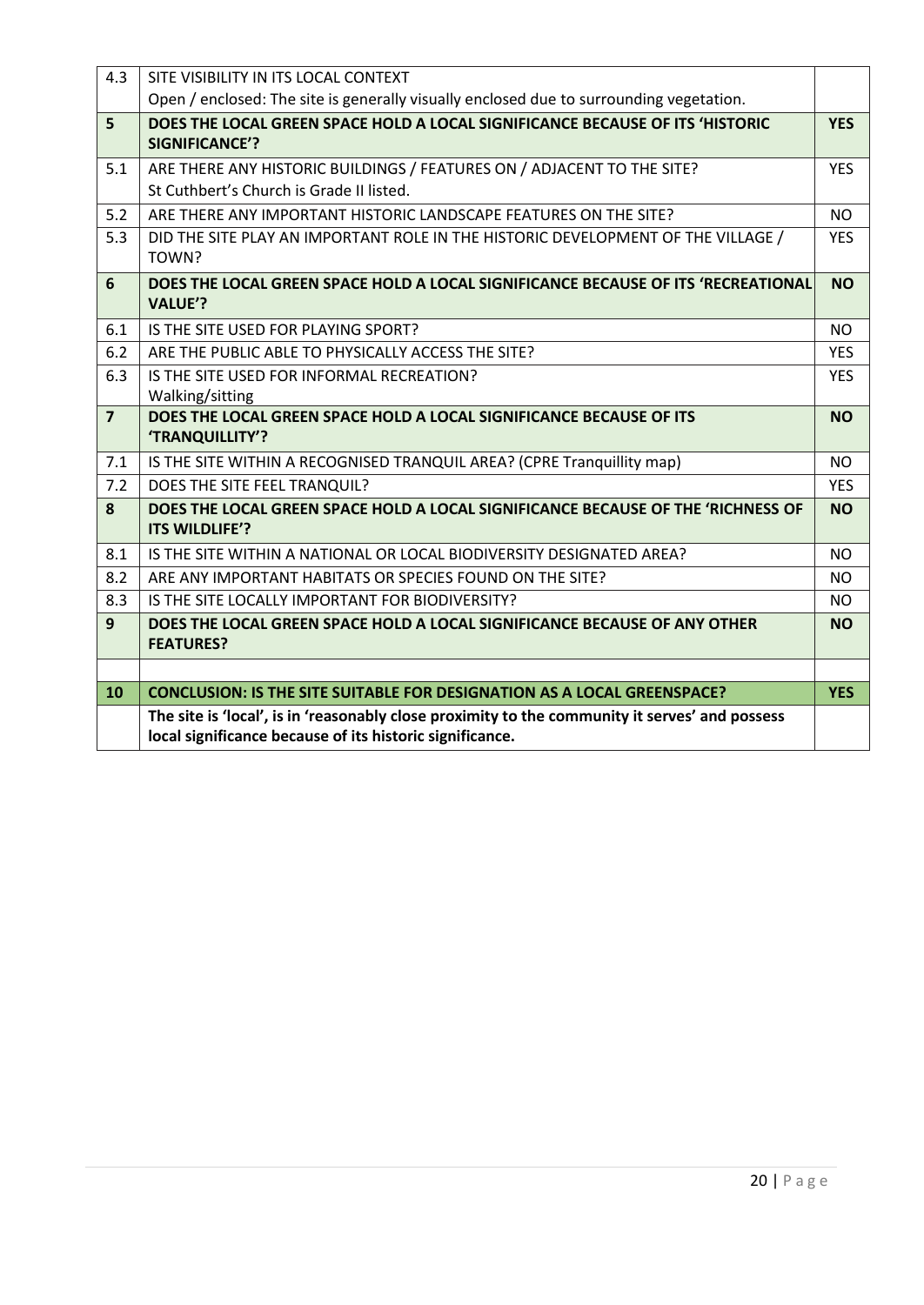# <span id="page-23-0"></span>6.5 GS009/b - Recreational area, adjacent to St Cuthbert's Church, Middleton on Leven

| $\mathbf{1}$   | <b>GENERAL INFORMATION</b>                                                                                              |            |
|----------------|-------------------------------------------------------------------------------------------------------------------------|------------|
|                | 1.1 SITE NAME & ADDRESS: Recreational area, adjacent to St Cuthbert's Church, Middleton on Leven,<br>North Yorkshire    |            |
|                | 1.2 SITE REFERENCE: GS009/b                                                                                             |            |
| 1.3            | Does the site have any other draft allocations (such as housing etc) or current planning<br>applications / permissions? | NO.        |
| $\overline{2}$ | IS THE SITE 'LOCAL' DUE TO ITS SIZE, SCALE & 'LOCAL NATURE'?                                                            | <b>YES</b> |
|                | 2.1 SITE AREA                                                                                                           |            |
|                | 0.1 <sub>ha</sub>                                                                                                       |            |
|                | 2.2 IS THE SITE AN 'EXTENSIVE TRACT OF LAND'?                                                                           | <b>NO</b>  |
|                | The site is 0.1 ha, so is not extensive. The site is in keeping with the scale of the                                   |            |
|                | surrounding landscape units.                                                                                            |            |
|                | 2.3 IS THE SITE 'LOCAL IN CHARACTER'?                                                                                   | <b>YES</b> |
|                | The site is centrally located within the hamlet of Middleton on Leven adjacent to the road/lane                         |            |
|                | which runs through the settlement so feels physically and visually connected to its local context.                      |            |
| 3              | IS THE LOCAL GREEN SPACE IN 'REASONABLY CLOSE PROXIMITY' TO THE COMMUNITY IT                                            | <b>YES</b> |
|                | <b>SERVES'?</b>                                                                                                         |            |
| 3.1            | WHICH COMMUNITY IS SERVED BY THE LOCAL GREENSPACE?                                                                      |            |
|                | Middleton on Leven                                                                                                      |            |
|                | 3.2 HOW FAR IS THE SITE FROM THE COMMUNITY IT SERVES?                                                                   |            |
|                | Is the site within 2km?                                                                                                 | <b>YES</b> |
|                | Is the site within 'walking distance' (300m / 5 mins)?                                                                  | <b>YES</b> |
|                | 3.3 ARE THERE ANY BARRIERS TO ACCESS BY THE COMMUNITY?                                                                  | <b>NO</b>  |
| $\overline{4}$ | DOES THE LOCAL GREEN SPACE HOLD A LOCAL SIGNIFICANCE BECAUSE OF ITS 'BEAUTY'?                                           | <b>NO</b>  |
| 4.1            | <b>IS THE SITE LOCATED WITHIN A NATIONAL LANDSCAPE DESIGNATED AREA?</b>                                                 |            |
|                | <b>National Park or AONB?</b>                                                                                           | <b>NO</b>  |
|                | 4.2 SITE LANDSCAPE CHARACTER ASSESSMENT                                                                                 |            |
|                | Simple description: The area is a well-managed small recreation area.                                                   |            |
|                | LCA: Located within Landscape Character Area 4 Seamer Moor                                                              |            |
|                | Localised undulating plateau within the wider intensively farmed lowland vale,<br>directly south of Middlesbrough.      |            |
|                | Sparse settlement pattern, mainly comprising scattered farmsteads, with the small<br>$\bullet$                          |            |
|                | villages of Seamer and Newby occupying the highest points.                                                              |            |
|                | Some open areas with views towards Middlesbrough in the north and the Cleveland Hills<br>٠                              |            |
|                | to the east and south, but elsewhere enclosed by variations in topography.                                              |            |
|                | Predominantly arable farmland with a medium-large scale field pattern, defined by<br>$\bullet$                          |            |
|                | largely intact hedgerows.                                                                                               |            |
|                |                                                                                                                         |            |
|                | Infrastructure including Seamer Wind Farm and overhead power lines to the north-                                        |            |
|                | west.                                                                                                                   |            |
|                | The Cleveland Hills are a distinctive landmark in views east and south, from more<br>open, elevated areas.              |            |
|                |                                                                                                                         |            |
|                | Aesthetic qualities: enclosure<br>Perceptual / sensory: managed, sheltered / peaceful                                   |            |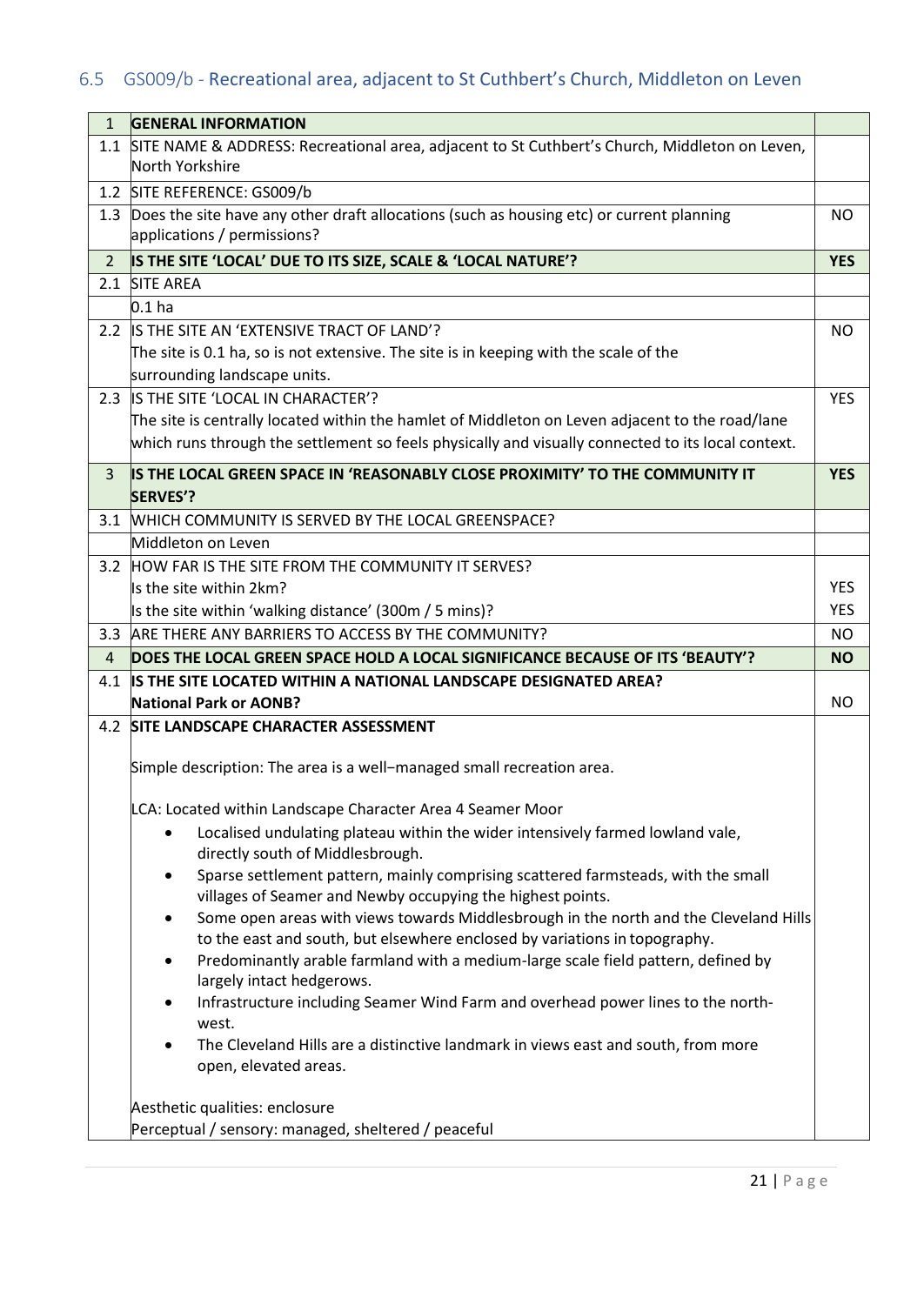|                | 4.3 SITE VISIBILITY IN ITS LOCAL CONTEXT                                                                                                                |                |
|----------------|---------------------------------------------------------------------------------------------------------------------------------------------------------|----------------|
|                | Open / enclosed: The site is generally visually enclosed due to surrounding vegetation.                                                                 |                |
| $\overline{5}$ | DOES THE LOCAL GREEN SPACE HOLD A LOCAL SIGNIFICANCE BECAUSE OF ITS 'HISTORIC                                                                           | <b>NO</b>      |
|                | SIGNIFICANCE'?                                                                                                                                          |                |
|                | 5.1 ARE THERE ANY HISTORIC BUILDINGS / FEATURES ON / ADJACENT TO THE SITE?                                                                              | <b>YES</b>     |
|                | Adjacent to St Cuthbert's Church which is Grade II listed.                                                                                              |                |
|                | 5.2 ARE THERE ANY IMPORTANT HISTORIC LANDSCAPE FEATURES ON THE SITE?                                                                                    | <b>NO</b>      |
| 5.3            | DID THE SITE PLAY AN IMPORTANT ROLE IN THE HISTORIC DEVELOPMENT OF THE VILLAGE /<br> TOWN?                                                              | <b>NO</b>      |
| 6              | DOES THE LOCAL GREEN SPACE HOLD A LOCAL SIGNIFICANCE BECAUSE OF ITS 'RECREATIONAL<br><b>VALUE'?</b>                                                     | <b>YES</b>     |
|                | 6.1 IS THE SITE USED FOR PLAYING SPORT?                                                                                                                 | <b>NO</b>      |
|                | 6.2 ARE THE PUBLIC ABLE TO PHYSICALLY ACCESS THE SITE?                                                                                                  | <b>YES</b>     |
|                | 6.3 IS THE SITE USED FOR INFORMAL RECREATION?                                                                                                           | <b>YES</b>     |
|                | Only recreational area in Middleton                                                                                                                     |                |
| $\overline{7}$ | DOES THE LOCAL GREEN SPACE HOLD A LOCAL SIGNIFICANCE BECAUSE OF ITS 'TRANQUILLITY'?                                                                     | <b>NO</b>      |
|                | 7.1 IS THE SITE WITHIN A RECOGNISED TRANQUIL AREA? (CPRE Tranquillity map)                                                                              | N <sub>O</sub> |
|                | 7.2 DOES THE SITE FEEL TRANQUIL?                                                                                                                        | <b>YES</b>     |
| 8              | DOES THE LOCAL GREEN SPACE HOLD A LOCAL SIGNIFICANCE BECAUSE OF THE 'RICHNESS OF ITS<br><b>WILDLIFE'?</b>                                               | <b>NO</b>      |
|                | 8.1 IS THE SITE WITHIN A NATIONAL OR LOCAL BIODIVERSITY DESIGNATED AREA?                                                                                | N <sub>O</sub> |
|                | 8.2 ARE ANY IMPORTANT HABITATS OR SPECIES FOUND ON THE SITE?                                                                                            | <b>NO</b>      |
|                | 8.3 IS THE SITE LOCALLY IMPORTANT FOR BIODIVERSITY?                                                                                                     | NO.            |
| 9              | DOES THE LOCAL GREEN SPACE HOLD A LOCAL SIGNIFICANCE BECAUSE OF ANY OTHER                                                                               | <b>NO</b>      |
|                | <b>FEATURES?</b>                                                                                                                                        |                |
|                |                                                                                                                                                         |                |
| 10             | <b>CONCLUSION: IS THE SITE SUITABLE FOR DESIGNATION AS A LOCAL GREENSPACE?</b>                                                                          | <b>YES</b>     |
|                | The site is 'local', is in 'reasonably close proximity to the community it serves' and possess local<br>significance because of its recreational value. |                |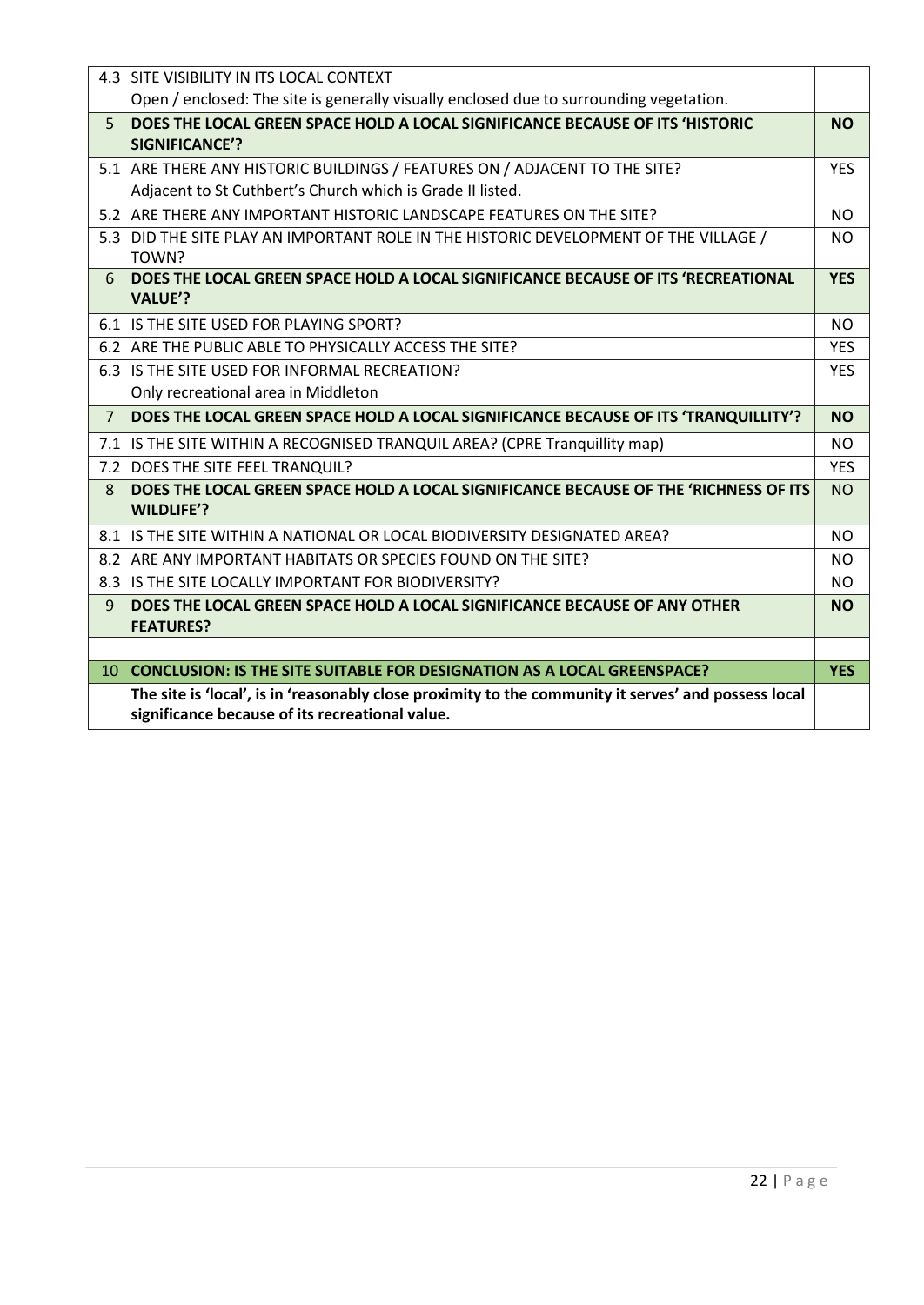### <span id="page-25-0"></span>6.6 GS013 - Bank Wood and part of OS field 0006 to the northwest (incorporating the public footpath), Rudby

| $\mathbf{1}$            | <b>GENERAL INFORMATION</b>                                                                                                                |            |
|-------------------------|-------------------------------------------------------------------------------------------------------------------------------------------|------------|
| 1.1                     | SITE NAME & ADDRESS: Bank Wood and part of OS field 0006 to the northwest (incorporating<br>the public footpath), Rudby, North Yorkshire. |            |
| 1.2                     | SITE REFERENCE: GS013                                                                                                                     |            |
| 1.3                     | Does the site have any other draft allocations (such as housing etc) or current planning<br>applications / permissions?                   | <b>NO</b>  |
| $\overline{2}$          | IS THE SITE 'LOCAL' DUE TO ITS SIZE, SCALE & 'LOCAL NATURE'?                                                                              | <b>YES</b> |
| 2.1                     | <b>SITE AREA</b>                                                                                                                          |            |
|                         | 0.5 <sub>ha</sub>                                                                                                                         |            |
| 2.2                     | IS THE SITE AN 'EXTENSIVE TRACT OF LAND'?                                                                                                 | NO.        |
|                         | The site is 0.5 ha, so is not extensive and is in keeping with the scale of the surrounding<br>landscape units.                           |            |
| 2.3                     | IS THE SITE 'LOCAL IN CHARACTER'?                                                                                                         | <b>YES</b> |
|                         | The site is adjacent to Bank Wood (which is on the west of the site). Public footpaths run                                                |            |
|                         | beside the wood and through the site so feels physically and visually connected to its local                                              |            |
|                         | context.                                                                                                                                  |            |
| $\overline{\mathbf{3}}$ | IS THE LOCAL GREEN SPACE IN 'REASONABLY CLOSE PROXIMITY' TO THE COMMUNITY IT<br><b>SERVES'?</b>                                           | <b>YES</b> |
| 3.1                     | WHICH COMMUNITY IS SERVED BY THE LOCAL GREENSPACE?                                                                                        |            |
|                         | Rudby and Hutton Rudby                                                                                                                    |            |
| 3.2                     | HOW FAR IS THE SITE FROM THE COMMUNITY IT SERVES?                                                                                         |            |
|                         | Is the site within 2km?                                                                                                                   | <b>YES</b> |
|                         | Is the site within 'walking distance' (300m / 5 mins)?                                                                                    | <b>YES</b> |
| 3.3                     | ARE THERE ANY BARRIERS TO ACCESS BY THE COMMUNITY?                                                                                        | <b>YES</b> |
|                         | Access via PROWs only                                                                                                                     |            |
| $\overline{\mathbf{4}}$ | DOES THE LOCAL GREEN SPACE HOLD A LOCAL SIGNIFICANCE BECAUSE OF ITS 'BEAUTY'?                                                             | <b>NO</b>  |
| 4.1                     | IS THE SITE LOCATED WITHIN A NATIONAL OR LOCAL LANDSCAPE DESIGNATED AREA?                                                                 |            |
|                         | <b>National Park or AONB</b>                                                                                                              | <b>NO</b>  |
| 4.2                     | SITE LANDSCAPE CHARACTER ASSESSMENT                                                                                                       |            |
|                         | The site consists mainly of deciduous woodland which is recognised as an ASNW and a SINC.                                                 |            |
|                         | The site is located within Landscape Character Type 3) Leven Valley and is generally typical of                                           |            |
|                         | the LCA. The site is typical of some of these key characteristics (generally low lying, gently                                            |            |
|                         | rolling landscape which contain several small river corridors).                                                                           |            |
|                         | This is an area of ASNW restocked with significant legibility and less than 10% increase since                                            |            |
|                         | 1850.                                                                                                                                     |            |
|                         | Aesthetic qualities: intimate to medium scale.                                                                                            |            |
|                         | Perceptual / sensory: sheltered, tranquil                                                                                                 |            |
|                         |                                                                                                                                           |            |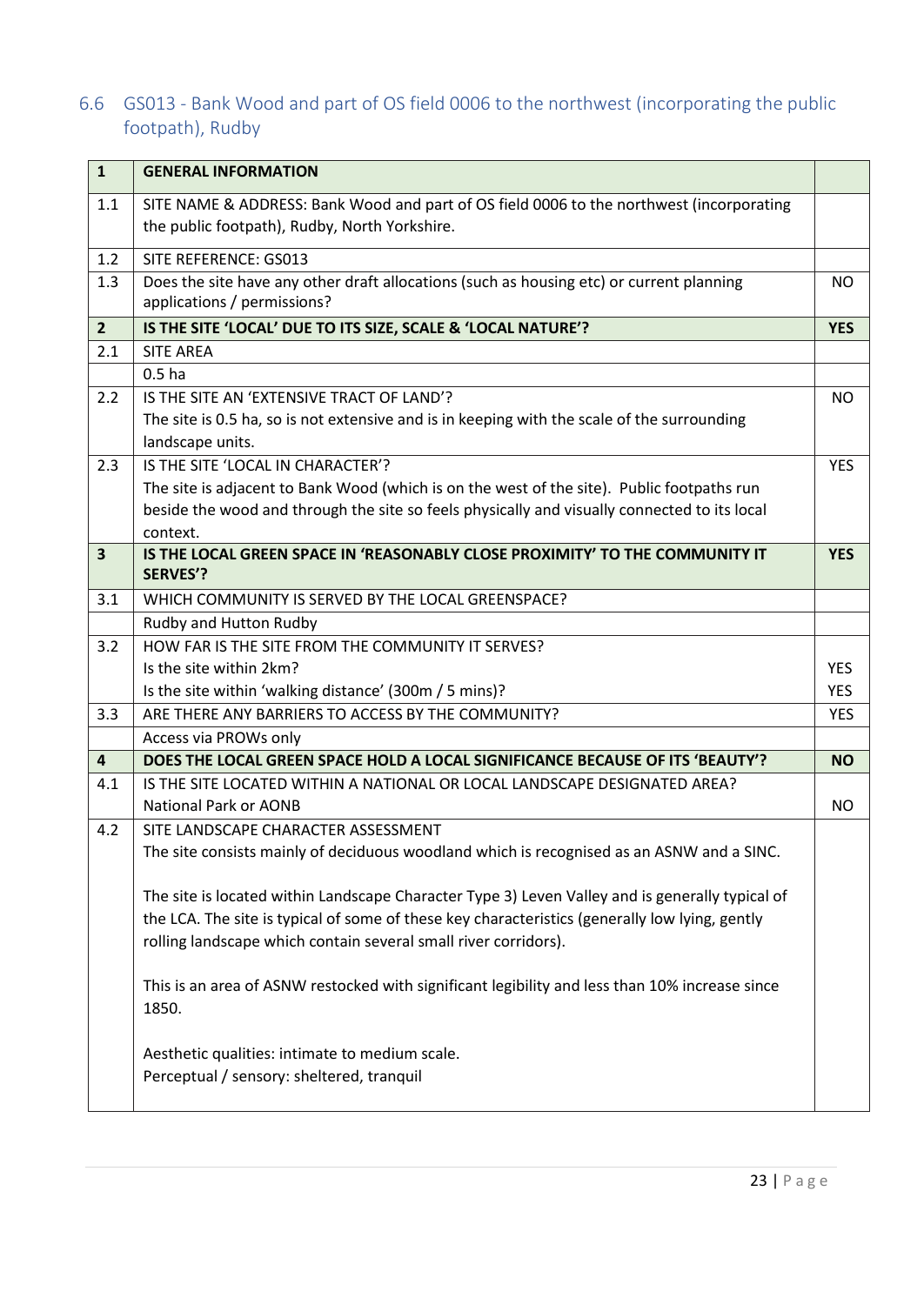| 4.3            | SITE VISIBILITY IN ITS LOCAL CONTEXT                                                                                                                                                          |            |
|----------------|-----------------------------------------------------------------------------------------------------------------------------------------------------------------------------------------------|------------|
|                | The woodland areas of the site are visually contained; the footpath in higher areas gives                                                                                                     |            |
|                | extensive views out / in.                                                                                                                                                                     |            |
| 5              | DOES THE LOCAL GREEN SPACE HOLD A LOCAL SIGNIFICANCE BECAUSE OF ITS 'HISTORIC                                                                                                                 | <b>NO</b>  |
|                | <b>SIGNIFICANCE'?</b>                                                                                                                                                                         |            |
| 5.1            | ARE THERE ANY HISTORIC BUILDINGS / FEATURES ON / ADJACENT TO THE SITE?                                                                                                                        | <b>NO</b>  |
| 5.2            | ARE THERE ANY IMPORTANT HISTORIC LANDSCAPE FEATURES ON THE SITE?                                                                                                                              | <b>NO</b>  |
| 5.3            | DID THE SITE PLAY AN IMPORTANT ROLE IN THE HISTORIC DEVELOPMENT OF THE VILLAGE /<br>TOWN?                                                                                                     | <b>NO</b>  |
| 6              | DOES THE LOCAL GREEN SPACE HOLD A LOCAL SIGNIFICANCE BECAUSE OF ITS 'RECREATIONAL<br><b>VALUE'?</b>                                                                                           | <b>YES</b> |
| 6.1            | IS THE SITE USED FOR PLAYING SPORT?                                                                                                                                                           | <b>NO</b>  |
| 6.2            | ARE THE PUBLIC ABLE TO PHYSICALLY ACCESS THE SITE?                                                                                                                                            | <b>YES</b> |
|                | PROW alongside the wood and through the site                                                                                                                                                  |            |
| 6.3            | IS THE SITE USED FOR INFORMAL RECREATION?                                                                                                                                                     | <b>YES</b> |
|                | Walking / Dog Walking                                                                                                                                                                         |            |
| $\overline{7}$ | DOES THE LOCAL GREEN SPACE HOLD A LOCAL SIGNIFICANCE BECAUSE OF ITS 'TRANQUILLITY'?                                                                                                           | <b>NO</b>  |
| 7.1            | IS THE SITE WITHIN A RECOGNISED TRANQUIL AREA? (CPRE Tranquillity map)                                                                                                                        | <b>NO</b>  |
| 7.2            | DOES THE SITE FEEL TRANQUIL?                                                                                                                                                                  | <b>YES</b> |
|                | See description in Criteria 4.2                                                                                                                                                               |            |
| 8              | DOES THE LOCAL GREEN SPACE HOLD A LOCAL SIGNIFICANCE BECAUSE OF THE 'RICHNESS OF<br>ITS WILDLIFE'?                                                                                            | <b>YES</b> |
| 8.1            | IS THE SITE WITHIN A NATIONAL OR LOCAL BIODIVERSITY DESIGNATED AREA?<br>Bank Wood is ASNW & SINC                                                                                              | NO.        |
| 8.2            | ARE ANY IMPORTANT HABITATS OR SPECIES FOUND ON THE SITE?                                                                                                                                      |            |
|                | Bank Wood is classified as Deciduous Woodland within Priority Habitat Inventory /ASNW /SINC                                                                                                   | <b>YES</b> |
| 8.3            | IS THE SITE LOCALLY IMPORTANT FOR BIODIVERSITY?                                                                                                                                               | <b>YES</b> |
| 9              | DOES THE LOCAL GREEN SPACE HOLD A LOCAL SIGNIFICANCE BECAUSE OF ANY OTHER<br><b>FEATURES?</b>                                                                                                 | <b>NO</b>  |
|                |                                                                                                                                                                                               |            |
| 10             | <b>CONCLUSION: IS THE SITE SUITABLE FOR DESIGNATION AS A LOCAL GREENSPACE?</b>                                                                                                                | <b>YES</b> |
|                | The site is 'local', is in 'reasonably close proximity to the community it serves' and is locally<br>significant in terms of 'recreation', 'tranquillity' and the 'richness of its wildlife'. |            |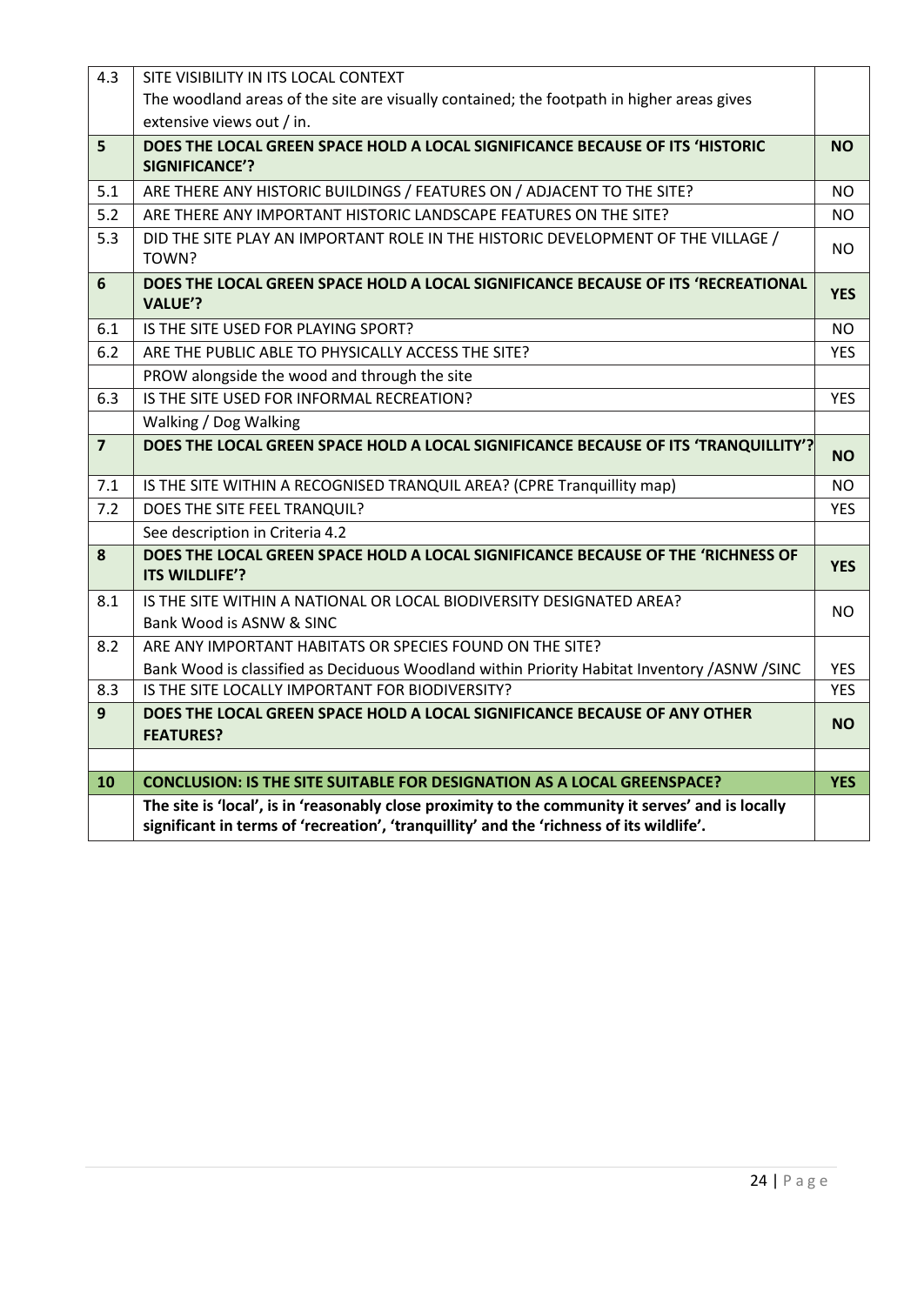### <span id="page-27-0"></span>6.7 GS014 - OS Field 0100 Rudby Bank, Rudby

| $\mathbf{1}$            | <b>GENERAL INFORMATION</b>                                                                                                                                                                                                                                                                                                                                          |            |
|-------------------------|---------------------------------------------------------------------------------------------------------------------------------------------------------------------------------------------------------------------------------------------------------------------------------------------------------------------------------------------------------------------|------------|
| 1.1                     | SITE NAME & ADDRESS: OS Field 0100 Rudby Bank, Rudby, North Yorkshire                                                                                                                                                                                                                                                                                               |            |
| 1.2                     | SITE REFERENCE: GS014                                                                                                                                                                                                                                                                                                                                               |            |
| 1.3                     | Does the site have any other draft allocations (such as housing etc) or current planning<br>applications / permissions?                                                                                                                                                                                                                                             | <b>NO</b>  |
| $\overline{2}$          | IS THE SITE 'LOCAL' DUE TO ITS SIZE, SCALE & 'LOCAL NATURE'?                                                                                                                                                                                                                                                                                                        | <b>YES</b> |
| 2.1                     | <b>SITE AREA</b>                                                                                                                                                                                                                                                                                                                                                    |            |
|                         | 1.1 <sub>ha</sub>                                                                                                                                                                                                                                                                                                                                                   |            |
| 2.2                     | IS THE SITE AN 'EXTENSIVE TRACT OF LAND'?<br>The site is 1.1 ha, so is not extensive and is in keeping with the scale of the surrounding<br>landscape units.                                                                                                                                                                                                        | <b>NO</b>  |
| 2.3                     | IS THE SITE 'LOCAL IN CHARACTER'?<br>The site is bordered to the north by a field, to the south and east by existing residential areas,<br>to the west by woodland and the River Leven, and is crossed by PROWs so feels physically and<br>visually connected to its local context. Rudby Green Farmhouse (a Grade II listed building) is<br>on the eastern border. | <b>YES</b> |
| $\overline{\mathbf{3}}$ | IS THE LOCAL GREEN SPACE IN 'REASONABLY CLOSE PROXIMITY' TO THE COMMUNITY IT<br><b>SERVES'?</b>                                                                                                                                                                                                                                                                     | <b>YES</b> |
| 3.1                     | WHICH COMMUNITY IS SERVED BY THE LOCAL GREENSPACE?                                                                                                                                                                                                                                                                                                                  |            |
|                         | Rudby and Hutton Rudby                                                                                                                                                                                                                                                                                                                                              |            |
| 3.2                     | HOW FAR IS THE SITE FROM THE COMMUNITY IT SERVES?                                                                                                                                                                                                                                                                                                                   |            |
|                         | Is the site within 2km?                                                                                                                                                                                                                                                                                                                                             | <b>YES</b> |
|                         | Is the site within 'walking distance' (300m / 5 mins)?                                                                                                                                                                                                                                                                                                              | <b>YES</b> |
|                         |                                                                                                                                                                                                                                                                                                                                                                     |            |
| 3.3                     | ARE THERE ANY BARRIERS TO ACCESS BY THE COMMUNITY?                                                                                                                                                                                                                                                                                                                  | <b>NO</b>  |
|                         | PROWs cross the site                                                                                                                                                                                                                                                                                                                                                |            |
| 4                       | DOES THE LOCAL GREEN SPACE HOLD A LOCAL SIGNIFICANCE BECAUSE OF ITS 'BEAUTY'?                                                                                                                                                                                                                                                                                       | <b>NO</b>  |
| 4.1                     | IS THE SITE LOCATED WITHIN A NATIONAL OR LOCAL LANDSCAPE DESIGNATED AREA?<br><b>National Park or AONB</b>                                                                                                                                                                                                                                                           | <b>NO</b>  |
| 4.2                     | SITE LANDSCAPE CHARACTER ASSESSMENT                                                                                                                                                                                                                                                                                                                                 |            |
|                         | The site consists of an open field which slopes down to wooded riverbanks.                                                                                                                                                                                                                                                                                          |            |
|                         | The site is located within Landscape Character Type 3) Leven Valley and is generally typical of                                                                                                                                                                                                                                                                     |            |
|                         | the LCA. The site is typical of some of these key characteristics (generally low lying, gently                                                                                                                                                                                                                                                                      |            |
|                         | rolling landscape which contain several small river corridors).                                                                                                                                                                                                                                                                                                     |            |
|                         | Enclosed Land: This is an area of piecemeal enclosure consisting of a medium sized fields in an                                                                                                                                                                                                                                                                     |            |
|                         | irregular pattern. It is defined by an erratic external, and regular internal, hedgerow                                                                                                                                                                                                                                                                             |            |
|                         | boundaries and has significant legibility with up to 35% boundary loss since 1850.                                                                                                                                                                                                                                                                                  |            |
|                         | Aesthetic qualities: medium scale, enclosed by Bank Wood on the west, residential properties                                                                                                                                                                                                                                                                        |            |
|                         | on the south and east and open fields to the north.                                                                                                                                                                                                                                                                                                                 |            |
|                         | Perceptual / sensory: sheltered, tranquil                                                                                                                                                                                                                                                                                                                           |            |
|                         | There are no obvious detracting elements / characteristics.                                                                                                                                                                                                                                                                                                         |            |
| 4.3                     | SITE VISIBILITY IN ITS LOCAL CONTEXT                                                                                                                                                                                                                                                                                                                                |            |
|                         | Extensive views out / in from PROWs.                                                                                                                                                                                                                                                                                                                                |            |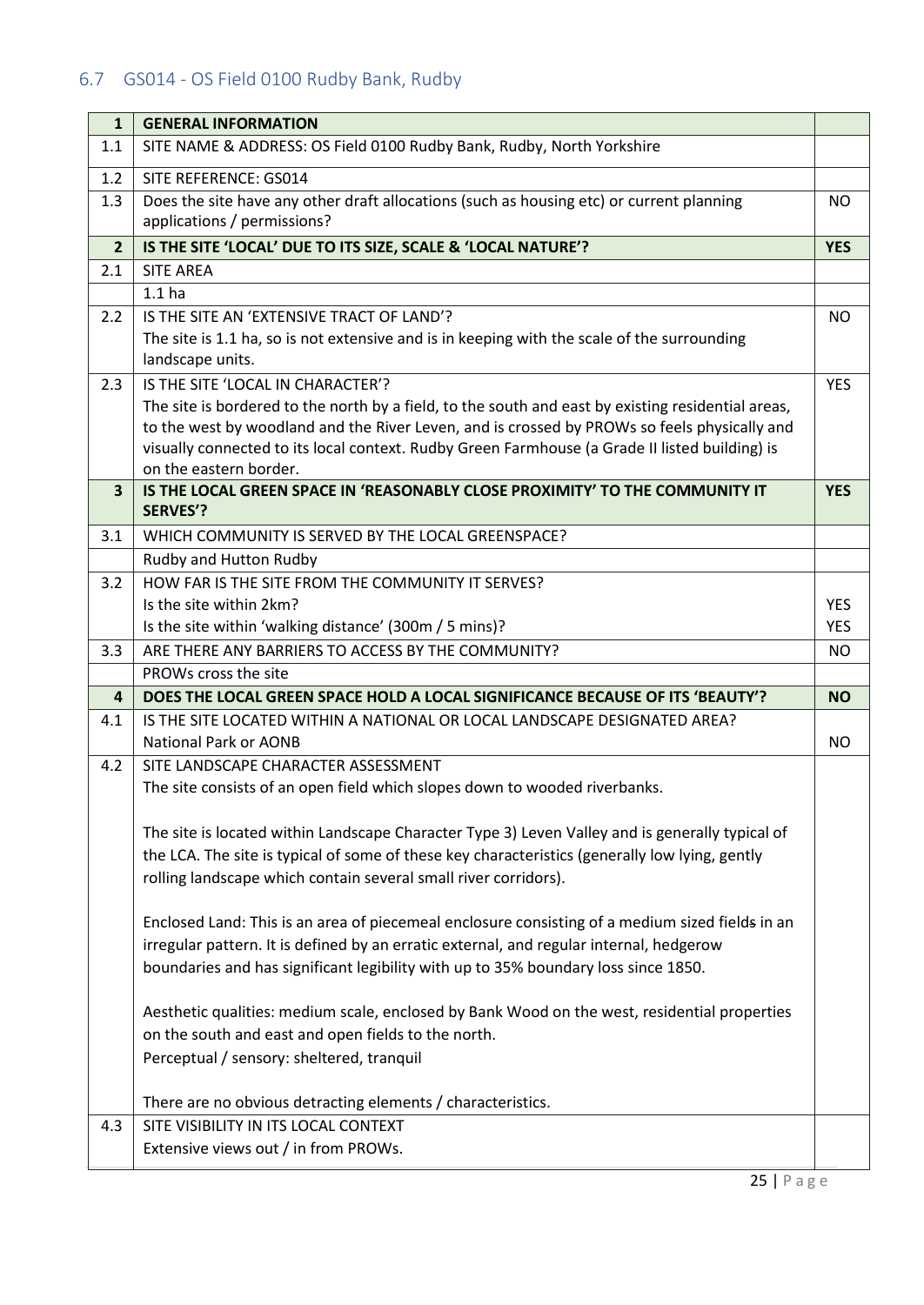| 5              | DOES THE LOCAL GREEN SPACE HOLD A LOCAL SIGNIFICANCE BECAUSE OF ITS 'HISTORIC<br>SIGNIFICANCE'?                                                                              | <b>YES</b> |
|----------------|------------------------------------------------------------------------------------------------------------------------------------------------------------------------------|------------|
| 5.1            | ARE THERE ANY HISTORIC BUILDINGS / FEATURES ON / ADJACENT TO THE SITE?                                                                                                       | <b>YES</b> |
|                | Rudby Green Farm, a listed building, is adjacent to the site. This is the last remaining field                                                                               |            |
|                | connecting the original farmhouse to its historic landscape.                                                                                                                 |            |
| 5.2            | ARE THERE ANY IMPORTANT HISTORIC LANDSCAPE FEATURES ON THE SITE?                                                                                                             | <b>YES</b> |
|                | Archaeological site is located within the site                                                                                                                               |            |
| 5.3            | DID THE SITE PLAY AN IMPORTANT ROLE IN THE HISTORIC DEVELOPMENT OF THE VILLAGE /<br>TOWN?                                                                                    | <b>YES</b> |
|                | Archaeological site is located within the site                                                                                                                               |            |
| 6              | DOES THE LOCAL GREEN SPACE HOLD A LOCAL SIGNIFICANCE BECAUSE OF ITS                                                                                                          | <b>YES</b> |
|                | 'RECREATIONAL VALUE'?                                                                                                                                                        |            |
| 6.1            | IS THE SITE USED FOR PLAYING SPORT?                                                                                                                                          | <b>NO</b>  |
| 6.2            | ARE THE PUBLIC ABLE TO PHYSICALLY ACCESS THE SITE?                                                                                                                           | <b>YES</b> |
|                | PROWs across the site                                                                                                                                                        |            |
| 6.3            | IS THE SITE USED FOR INFORMAL RECREATION?                                                                                                                                    | <b>YES</b> |
|                | Walking / Dog Walking                                                                                                                                                        |            |
| $\overline{7}$ | DOES THE LOCAL GREEN SPACE HOLD A LOCAL SIGNIFICANCE BECAUSE OF ITS<br>'TRANQUILLITY'?                                                                                       | <b>NO</b>  |
| 7.1            | IS THE SITE WITHIN A RECOGNISED TRANQUIL AREA? (CPRE Tranquillity map)                                                                                                       | <b>NO</b>  |
| 7.2            | DOES THE SITE FEEL TRANQUIL?                                                                                                                                                 | <b>YES</b> |
|                | The lower / western section of the site feels tranquil                                                                                                                       |            |
| 8              | DOES THE LOCAL GREEN SPACE HOLD A LOCAL SIGNIFICANCE BECAUSE OF THE 'RICHNESS<br>OF ITS WILDLIFE'?                                                                           | <b>NO</b>  |
| 8.1            | IS THE SITE WITHIN A NATIONAL OR LOCAL BIODIVERSITY DESIGNATED AREA?                                                                                                         | <b>NO</b>  |
| 8.2            | ARE ANY IMPORTANT HABITATS OR SPECIES FOUND ON THE SITE?                                                                                                                     | <b>NO</b>  |
| 8.3            | IS THE SITE LOCALLY IMPORTANT FOR BIODIVERSITY?                                                                                                                              | <b>NO</b>  |
| 9              | DOES THE LOCAL GREEN SPACE HOLD A LOCAL SIGNIFICANCE BECAUSE OF ANY OTHER<br><b>FEATURES?</b>                                                                                | <b>NO</b>  |
|                |                                                                                                                                                                              |            |
| 10             | <b>CONCLUSION: IS THE SITE SUITABLE FOR DESIGNATION AS A LOCAL GREENSPACE?</b>                                                                                               | <b>YES</b> |
|                | The site is 'local', is in 'reasonably close proximity to the community it serves' and is locally<br>significant in terms of recreational value and historical significance. |            |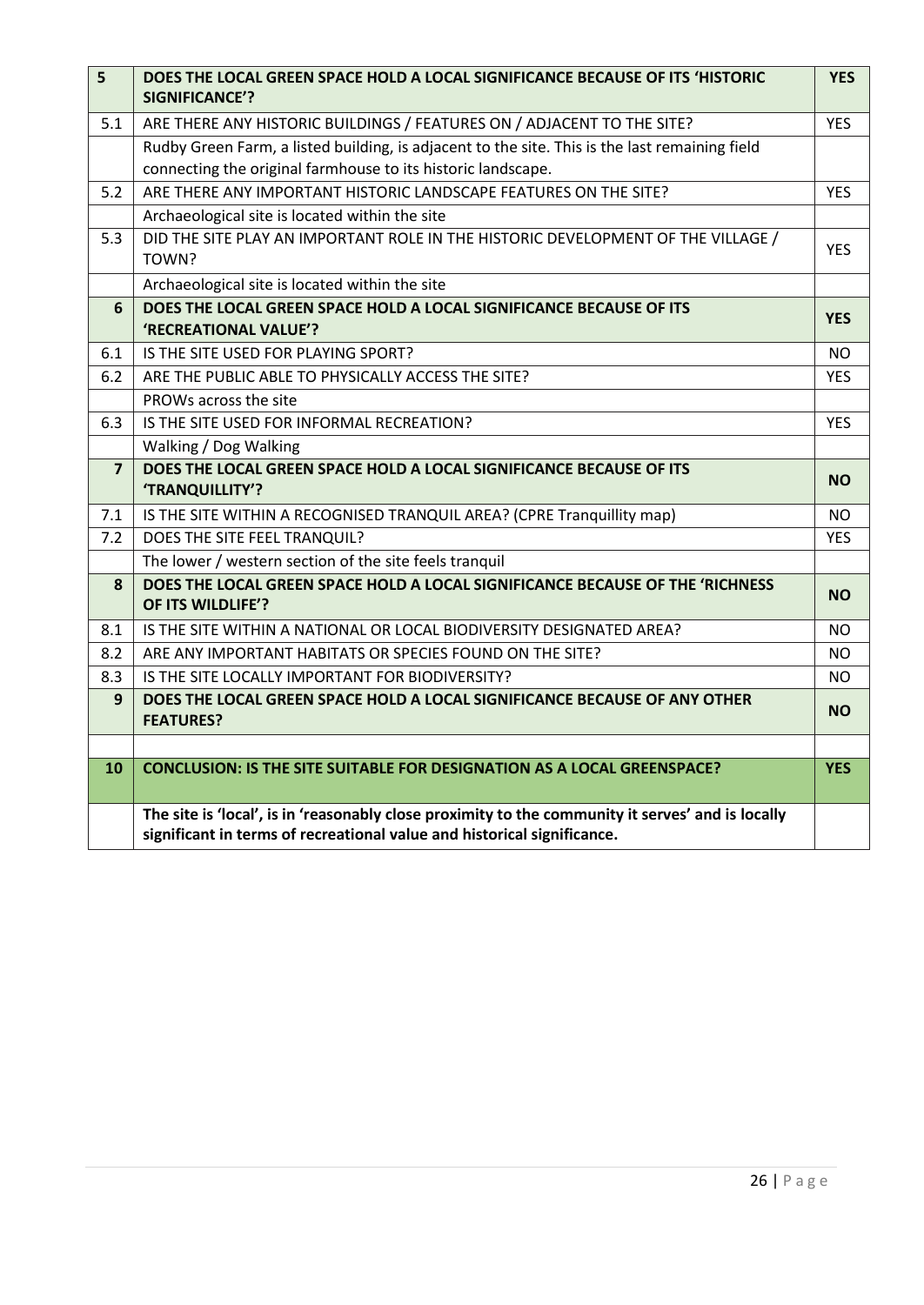### <span id="page-29-0"></span>6.8 GS015 - New burial ground at All Saints' Church, path in Church Wood and land to River Leven, Rudby Bank, Rudby

| $\mathbf{1}$            | <b>GENERAL INFORMATION</b>                                                                                  |            |
|-------------------------|-------------------------------------------------------------------------------------------------------------|------------|
| 1.1                     | SITE NAME & ADDRESS: New burial ground at All Saints' Church, path in Church Wood and land                  |            |
|                         | to River Leven, Rudby Bank, Rudby, North Yorkshire.                                                         |            |
| 1.2                     | SITE REFERENCE: GS015                                                                                       |            |
| 1.3                     | Does the site have any other draft allocations (such as housing etc) or current planning                    | <b>NO</b>  |
|                         | applications / permissions?                                                                                 |            |
| $\overline{2}$          | IS THE SITE 'LOCAL' DUE TO ITS SIZE, SCALE & 'LOCAL NATURE'?                                                | <b>YES</b> |
| 2.1                     | <b>SITE AREA</b>                                                                                            |            |
|                         | 1.4 <sub>ha</sub>                                                                                           |            |
| 2.2                     | IS THE SITE AN 'EXTENSIVE TRACT OF LAND'?                                                                   | <b>NO</b>  |
|                         | The site is 1.4 ha, so is not extensive. The site is in keeping with the scale of the surrounding           |            |
|                         | landscape units.                                                                                            |            |
| 2.3                     | IS THE SITE 'LOCAL IN CHARACTER'?                                                                           | <b>YES</b> |
|                         | The site is situated within the River Leven corridor on the north bank. It is generally well                |            |
|                         | connected by footpaths so feels physically and visually connected to its local context.                     |            |
| $\overline{\mathbf{3}}$ | IS THE LOCAL GREEN SPACE IN 'REASONABLY CLOSE PROXIMITY' TO THE COMMUNITY IT                                | <b>YES</b> |
|                         | <b>SERVES'?</b>                                                                                             |            |
| 3.1                     | WHICH COMMUNITY IS SERVED BY THE LOCAL GREENSPACE?                                                          |            |
|                         | Hutton Rudby and Rudby                                                                                      |            |
| 3.2                     | HOW FAR IS THE SITE FROM THE COMMUNITY IT SERVES?                                                           |            |
|                         | Is the site within 2km?                                                                                     | <b>YES</b> |
|                         | Is the site within 'walking distance' (300m / 5 mins)?                                                      | <b>YES</b> |
| 3.3                     | ARE THERE ANY BARRIERS TO ACCESS BY THE COMMUNITY?                                                          | <b>NO</b>  |
|                         | DOES THE LOCAL GREEN SPACE HOLD A LOCAL SIGNIFICANCE BECAUSE OF ITS 'BEAUTY'?                               | <b>NO</b>  |
| 4.1                     | IS THE SITE LOCATED WITHIN A NATIONAL LANDSCAPE DESIGNATED AREA?                                            |            |
|                         | <b>National Park or AONB?</b>                                                                               | NO.        |
| 4.2                     | SITE LANDSCAPE CHARACTER ASSESSMENT                                                                         |            |
|                         | Simple description: The area is a well-managed churchyard, burial ground, wooded area and                   |            |
|                         | riverside meadow.                                                                                           |            |
|                         |                                                                                                             |            |
|                         | LCA: Located within Landscape Character Area 3 Leven Valley.                                                |            |
|                         | Incised river valley of the River Leven, surrounded by large-scale intensive arable farmland,               |            |
|                         | and some pasture on higher, more open ground.                                                               |            |
|                         | The sinuous and meandering rivers, with their steep wooded sides, locally tranquil<br>$\bullet$             |            |
|                         | and intimate in scale, and visible as a dense band of mature woodland passing across<br>the character area. |            |
|                         | The large village of Hutton Rudby at the heart of the character area, extending                             |            |
|                         | from the valley bottom on to the surrounding slopes.                                                        |            |
|                         | Field boundaries defined by hedgerows of good overall condition, with occasional                            |            |
|                         | $\bullet$<br>mature hedgerow trees.                                                                         |            |
|                         | The distinctive landmark of the Cleveland Hills in views east and south, in close                           |            |
|                         | proximity.                                                                                                  |            |
|                         | Peacefulness and tranquillity associated with the secluded riverside, and an overall                        |            |
|                         | sense of being in the countryside                                                                           |            |
|                         |                                                                                                             |            |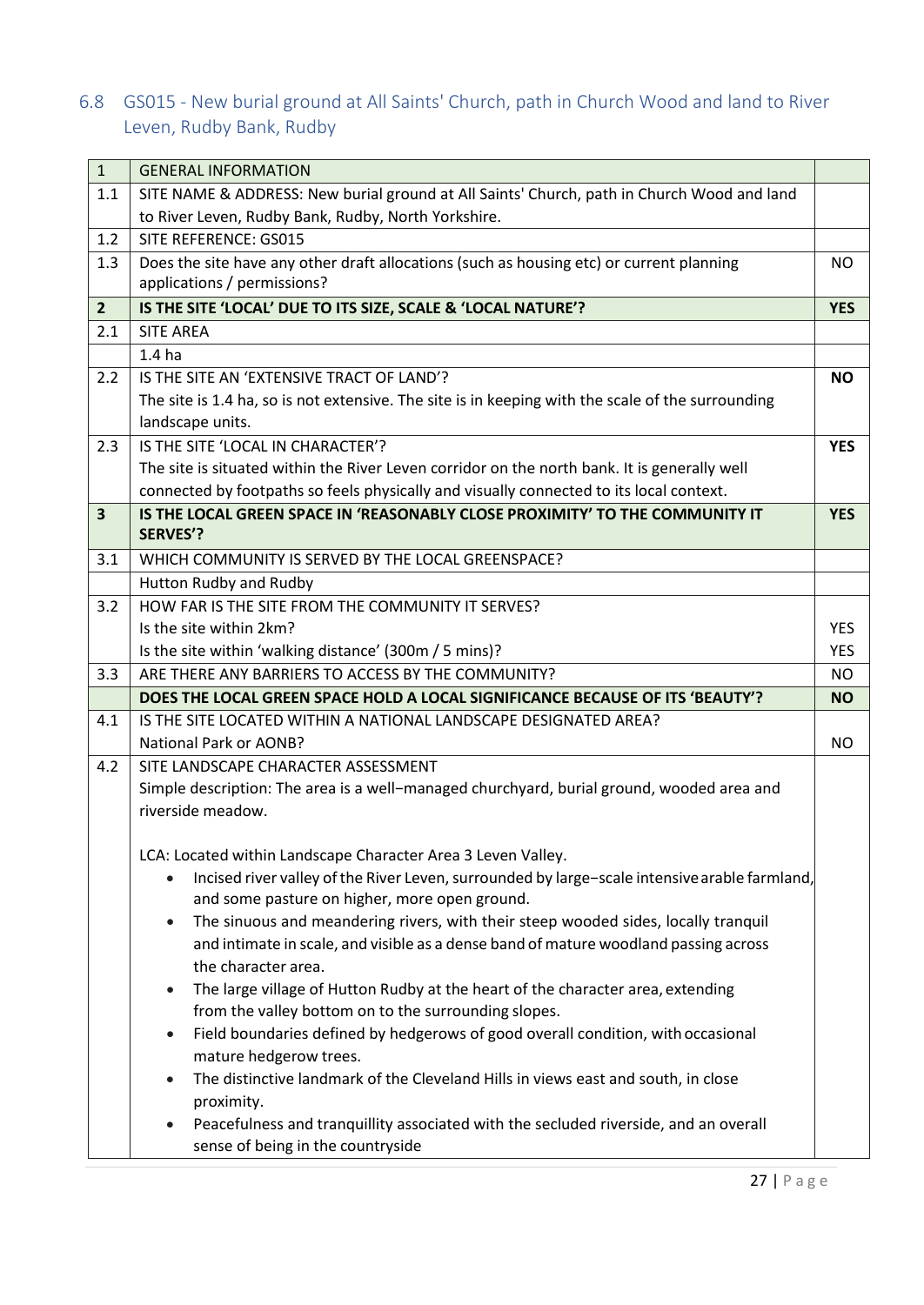|                | The site is 'local', is in 'reasonably close proximity to the community it serves' and possess local<br>significance because of its historic significance.                                                                                                                                                                                                                            |            |
|----------------|---------------------------------------------------------------------------------------------------------------------------------------------------------------------------------------------------------------------------------------------------------------------------------------------------------------------------------------------------------------------------------------|------------|
| 10             | <b>CONCLUSION: IS THE SITE SUITABLE FOR DESIGNATION AS A LOCAL GREENSPACE?</b>                                                                                                                                                                                                                                                                                                        | <b>YES</b> |
|                |                                                                                                                                                                                                                                                                                                                                                                                       |            |
| 9              | DOES THE LOCAL GREEN SPACE HOLD A LOCAL SIGNIFICANCE BECAUSE OF ANY OTHER<br><b>FEATURES?</b>                                                                                                                                                                                                                                                                                         | <b>NO</b>  |
| 8.3            | IS THE SITE LOCALLY IMPORTANT FOR BIODIVERSITY?                                                                                                                                                                                                                                                                                                                                       | <b>NO</b>  |
|                | Riparian and woodland. Wildlife corridor                                                                                                                                                                                                                                                                                                                                              |            |
| 8.2            | ARE ANY IMPORTANT HABITATS OR SPECIES FOUND ON THE SITE?                                                                                                                                                                                                                                                                                                                              | <b>YES</b> |
| 8.1            | IS THE SITE WITHIN A NATIONAL OR LOCAL BIODIVERSITY DESIGNATED AREA?                                                                                                                                                                                                                                                                                                                  | <b>NO</b>  |
| 8              | DOES THE LOCAL GREEN SPACE HOLD A LOCAL SIGNIFICANCE BECAUSE OF THE 'RICHNESS OF<br>ITS WILDLIFE'?                                                                                                                                                                                                                                                                                    | <b>NO</b>  |
|                | See description in 4.2                                                                                                                                                                                                                                                                                                                                                                |            |
| 7.2            | DOES THE SITE FEEL TRANQUIL?                                                                                                                                                                                                                                                                                                                                                          | <b>YES</b> |
| 7.1            | IS THE SITE WITHIN A RECOGNISED TRANQUIL AREA? (CPRE Tranquillity map)                                                                                                                                                                                                                                                                                                                | <b>NO</b>  |
| $\overline{7}$ | DOES THE LOCAL GREEN SPACE HOLD A LOCAL SIGNIFICANCE BECAUSE OF ITS 'TRANQUILLITY'?                                                                                                                                                                                                                                                                                                   | <b>NO</b>  |
|                | Walking/dog walking                                                                                                                                                                                                                                                                                                                                                                   |            |
| 6.3            | IS THE SITE USED FOR INFORMAL RECREATION?                                                                                                                                                                                                                                                                                                                                             | <b>YES</b> |
| 6.2            | ARE THE PUBLIC ABLE TO PHYSICALLY ACCESS THE SITE?                                                                                                                                                                                                                                                                                                                                    | <b>YES</b> |
| 6.1            | IS THE SITE USED FOR PLAYING SPORT?                                                                                                                                                                                                                                                                                                                                                   | <b>NO</b>  |
| 6              | DOES THE LOCAL GREEN SPACE HOLD A LOCAL SIGNIFICANCE BECAUSE OF ITS<br>'RECREATIONAL VALUE'?                                                                                                                                                                                                                                                                                          | <b>NO</b>  |
| 5.3            | DID THE SITE PLAY AN IMPORTANT ROLE IN THE HISTORIC DEVELOPMENT OF THE VILLAGE /<br>TOWN?                                                                                                                                                                                                                                                                                             | <b>NO</b>  |
| 5.2            | ARE THERE ANY IMPORTANT HISTORIC LANDSCAPE FEATURES ON THE SITE?                                                                                                                                                                                                                                                                                                                      | <b>NO</b>  |
|                | The remains of the Flax Mill are in close proximity                                                                                                                                                                                                                                                                                                                                   |            |
|                | The site is within the Conservation Area, and is adjacent to the listed Grade I All Saints church.                                                                                                                                                                                                                                                                                    |            |
| 5.1            | ARE THERE ANY HISTORIC BUILDINGS / FEATURES ON / ADJACENT TO THE SITE?                                                                                                                                                                                                                                                                                                                | <b>YES</b> |
|                | <b>SIGNIFICANCE'?</b>                                                                                                                                                                                                                                                                                                                                                                 |            |
| 5              | DOES THE LOCAL GREEN SPACE HOLD A LOCAL SIGNIFICANCE BECAUSE OF ITS 'HISTORIC                                                                                                                                                                                                                                                                                                         | <b>YES</b> |
|                | Open / enclosed: The site is generally visually enclosed due to surrounding vegetation.<br>Views in / out: mid-range views from the site towards the residential area to the north.                                                                                                                                                                                                   |            |
| 4.3            | SITE VISIBILITY IN ITS LOCAL CONTEXT                                                                                                                                                                                                                                                                                                                                                  |            |
|                | Perceptual / sensory: managed, sheltered / peaceful                                                                                                                                                                                                                                                                                                                                   |            |
|                | Aesthetic qualities:                                                                                                                                                                                                                                                                                                                                                                  |            |
|                | Settlement Character Assessment                                                                                                                                                                                                                                                                                                                                                       |            |
|                | alongside the river, the churchyard and moated site and playing fields." Hambleton Local Plan,                                                                                                                                                                                                                                                                                        |            |
|                |                                                                                                                                                                                                                                                                                                                                                                                       |            |
|                |                                                                                                                                                                                                                                                                                                                                                                                       |            |
|                |                                                                                                                                                                                                                                                                                                                                                                                       |            |
|                | It forms part of an area recommended for designation in HDC's Settlement Character<br>Assessment. "Sites can be designated as Local Green Space where these are considered to be of<br>particular importance to the community. The village greens at The Green and North End are<br>suggested as green space designations as well as the allotments to the south of Goldie Hill, land |            |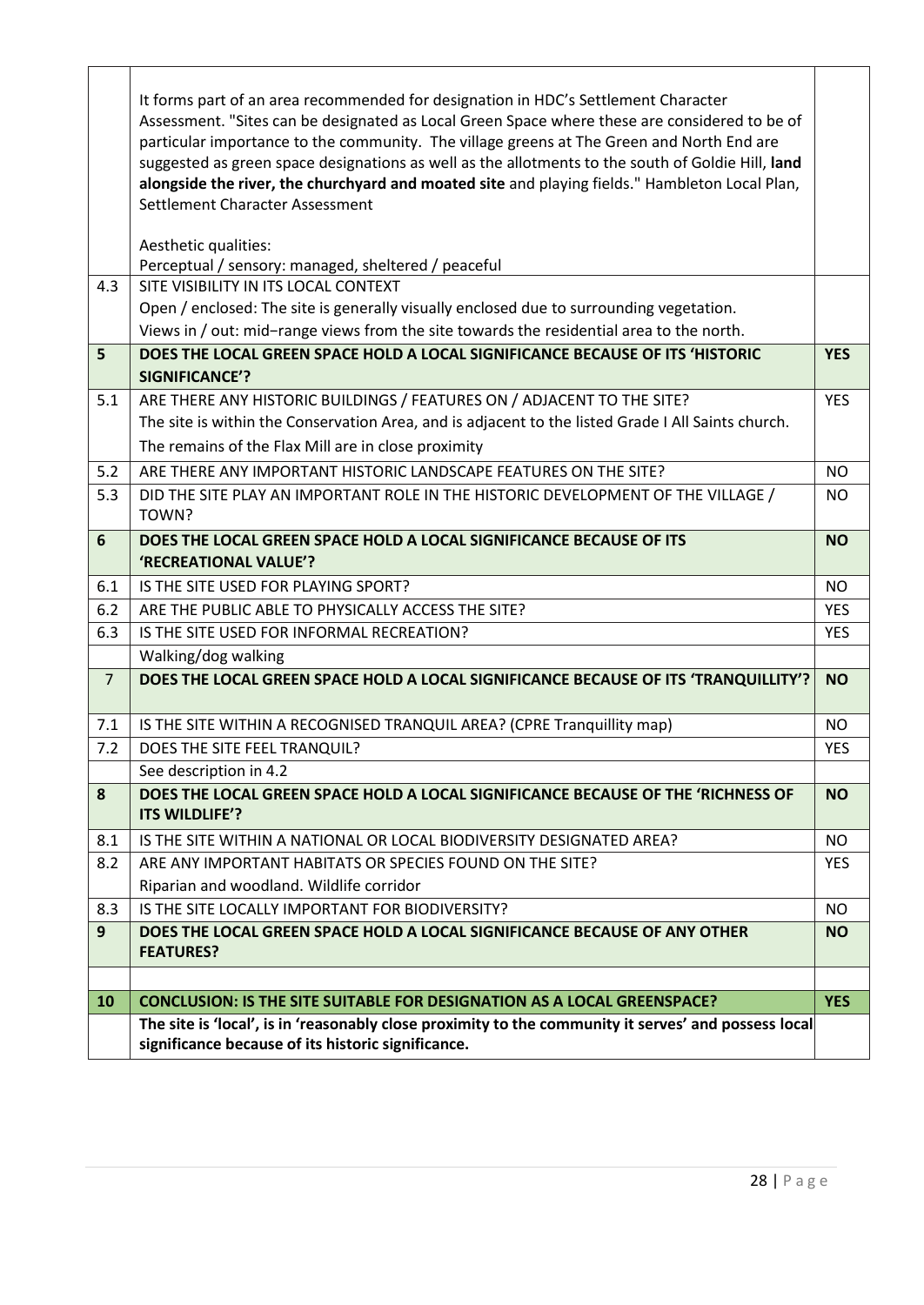# <span id="page-31-0"></span>6.9 GS016 - Land south of River Leven, Hutton Bank, Hutton Rudby

| $\mathbf{1}$            | <b>GENERAL INFORMATION</b>                                                                        |            |
|-------------------------|---------------------------------------------------------------------------------------------------|------------|
| 1.1                     | SITE NAME & ADDRESS: Land south of River Leven, Hutton Bank, Hutton Rudby, North                  |            |
|                         | Yorkshire.                                                                                        |            |
| 1.2                     | SITE REFERENCE: GS016                                                                             |            |
| 1.3                     | Does the site have any other draft allocations (such as housing etc.) or current planning         | <b>NO</b>  |
|                         | applications / permissions?                                                                       |            |
| $\overline{2}$          | IS THE SITE 'LOCAL' DUE TO ITS SIZE, SCALE & 'LOCAL NATURE'?                                      | <b>YES</b> |
| 2.1                     | <b>SITE AREA</b>                                                                                  |            |
|                         | 0.3 ha (4.4 ha including ALT/S/073/016/G)                                                         |            |
| 2.2                     | IS THE SITE AN 'EXTENSIVE TRACT OF LAND'?                                                         | <b>NO</b>  |
|                         | The site is 0.3 ha, so is not extensive. The site is in keeping with the scale of the surrounding |            |
|                         | landscape units.                                                                                  |            |
| 2.3                     | IS THE SITE 'LOCAL IN CHARACTER'?                                                                 | <b>YES</b> |
|                         | The site is situated within the residential areas of Hutton Rudby. It is generally well connected |            |
|                         | by footpaths across the site so feels physically and visually connected to its local context.     |            |
| $\overline{\mathbf{3}}$ | IS THE LOCAL GREEN SPACE IN 'REASONABLY CLOSE PROXIMITY' TO THE COMMUNITY IT                      | <b>YES</b> |
|                         | <b>SERVES'?</b>                                                                                   |            |
| 3.1                     | WHICH COMMUNITY IS SERVED BY THE LOCAL GREENSPACE?                                                |            |
|                         | Hutton Rudby and Rudby                                                                            |            |
| 3.2                     | HOW FAR IS THE SITE FROM THE COMMUNITY IT SERVES?                                                 |            |
|                         | Is the site within 2km?                                                                           | <b>YES</b> |
|                         | Is the site within 'walking distance' (300m / 5 mins)?                                            | <b>YES</b> |
| 3.3                     | ARE THERE ANY BARRIERS TO ACCESS BY THE COMMUNITY?                                                | <b>NO</b>  |
|                         | PROWs cross the site                                                                              |            |
| 4                       | DOES THE LOCAL GREEN SPACE HOLD A LOCAL SIGNIFICANCE BECAUSE OF ITS 'BEAUTY'?                     | NO.        |
|                         |                                                                                                   |            |
| 4.1                     | IS THE SITE LOCATED WITHIN A NATIONAL LANDSCAPE DESIGNATED AREA?                                  |            |
|                         | <b>National Park or AONB?</b>                                                                     | <b>NO</b>  |
| 4.2                     | SITE LANDSCAPE CHARACTER ASSESSMENT                                                               |            |
|                         | Simple description: This is an area of rough grassland and woodland located between the rear of   |            |
|                         | the properties on North Side, North End and the river Leven.                                      |            |
|                         |                                                                                                   |            |
|                         | LCA: Located within Landscape Character Area 3 Leven Valley.                                      |            |
|                         | Incised river valley of the River Leven, surrounded by large-scale intensive                      |            |
|                         | arable farmland and some pasture on higher, more open ground.                                     |            |
|                         | The sinuous and meandering rivers, with their steep wooded sides, locally tranquil<br>$\bullet$   |            |
|                         | and intimate in scale, and visible as a dense band of mature woodland passing                     |            |
|                         | across the character area.                                                                        |            |
|                         | The large village of Hutton Rudby at the heart of the character area, extending<br>$\bullet$      |            |
|                         | from the valley bottom on to the surrounding slopes.                                              |            |
|                         | Field boundaries defined by hedgerows of good overall condition, with occasional                  |            |
|                         | mature hedgerow trees.                                                                            |            |
|                         | The distinctive landmark of the Cleveland Hills in views east and south, in close                 |            |
|                         | proximity.                                                                                        |            |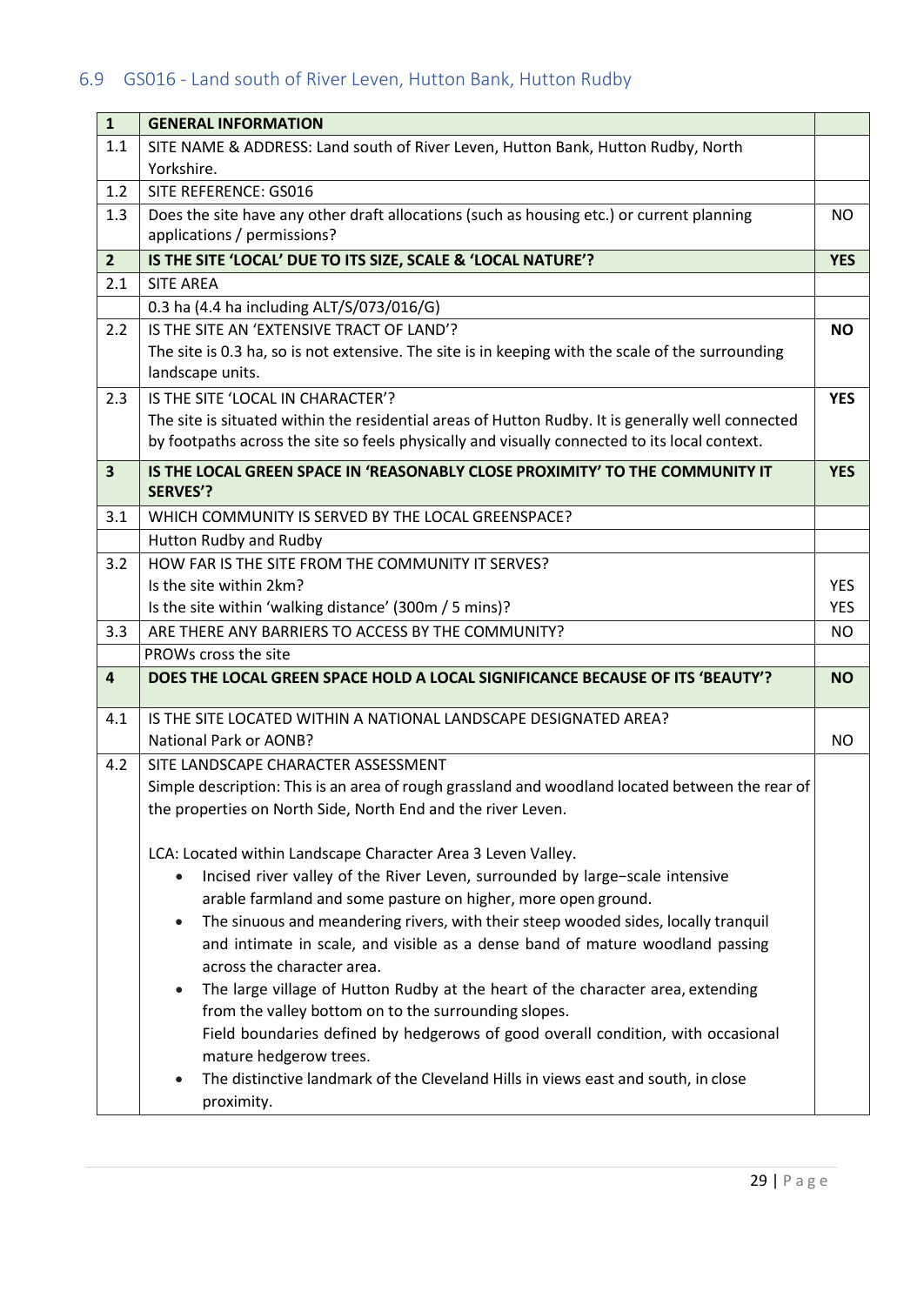|                         | Peacefulness and tranquillity associated with the secluded riverside, and an overall<br>$\bullet$<br>sense of being in the countryside                                                                                                                                                                                                                                                                                                                                                                                     |            |
|-------------------------|----------------------------------------------------------------------------------------------------------------------------------------------------------------------------------------------------------------------------------------------------------------------------------------------------------------------------------------------------------------------------------------------------------------------------------------------------------------------------------------------------------------------------|------------|
|                         |                                                                                                                                                                                                                                                                                                                                                                                                                                                                                                                            |            |
|                         | It forms part of an area recommended for designation in HDC's Settlement Character<br>Assessment. "Sites can be designated as Local Green Space where these are considered to be<br>of particular importance to the community. The village greens at The Green and North End are<br>suggested as green space designations as well as the allotments to the south of Goldie Hill,<br>land alongside the river, the churchyard and moated site and playing fields." Hambleton Local<br>Plan, Settlement Character Assessment |            |
|                         | Areas of the site are typical of the secluded riverside and sinuous and meandering<br>riverside.                                                                                                                                                                                                                                                                                                                                                                                                                           |            |
|                         | Aesthetic qualities: enclosure, sloping landform                                                                                                                                                                                                                                                                                                                                                                                                                                                                           |            |
|                         | Perceptual / sensory: degree of wildness/naturalness, sheltered, peaceful                                                                                                                                                                                                                                                                                                                                                                                                                                                  |            |
|                         | Detracting elements / characteristics - distribution power line crossing site                                                                                                                                                                                                                                                                                                                                                                                                                                              |            |
| 4.3                     | SITE VISIBILITY IN ITS LOCAL CONTEXT                                                                                                                                                                                                                                                                                                                                                                                                                                                                                       |            |
|                         | Open / enclosed: The site is generally visually enclosed due to surrounding residential built                                                                                                                                                                                                                                                                                                                                                                                                                              |            |
|                         | form and landform.                                                                                                                                                                                                                                                                                                                                                                                                                                                                                                         |            |
|                         | Views in / out: some open views over river                                                                                                                                                                                                                                                                                                                                                                                                                                                                                 |            |
|                         | Attractive / detractive views: distribution power line crossing site                                                                                                                                                                                                                                                                                                                                                                                                                                                       |            |
| 5                       | DOES THE LOCAL GREEN SPACE HOLD A LOCAL SIGNIFICANCE BECAUSE OF ITS 'HISTORIC<br><b>SIGNIFICANCE'?</b>                                                                                                                                                                                                                                                                                                                                                                                                                     | <b>NO</b>  |
| 5.1                     | ARE THERE ANY HISTORIC BUILDINGS / FEATURES ON / ADJACENT TO THE SITE?                                                                                                                                                                                                                                                                                                                                                                                                                                                     | <b>NO</b>  |
| 5.2                     | ARE THERE ANY IMPORTANT HISTORIC LANDSCAPE FEATURES ON THE SITE?                                                                                                                                                                                                                                                                                                                                                                                                                                                           | <b>NO</b>  |
| 5.3                     | DID THE SITE PLAY AN IMPORTANT ROLE IN THE HISTORIC DEVELOPMENT OF THE VILLAGE /<br>TOWN?                                                                                                                                                                                                                                                                                                                                                                                                                                  | NO.        |
| $6\phantom{1}6$         | DOES THE LOCAL GREEN SPACE HOLD A LOCAL SIGNIFICANCE BECAUSE OF ITS<br>'RECREATIONAL VALUE'?                                                                                                                                                                                                                                                                                                                                                                                                                               | <b>YES</b> |
| 6.1                     | IS THE SITE USED FOR PLAYING SPORT?                                                                                                                                                                                                                                                                                                                                                                                                                                                                                        | NO.        |
| 6.2                     | ARE THE PUBLIC ABLE TO PHYSICALLY ACCESS THE SITE?                                                                                                                                                                                                                                                                                                                                                                                                                                                                         | <b>YES</b> |
|                         | PRoW across the site                                                                                                                                                                                                                                                                                                                                                                                                                                                                                                       |            |
| 6.3                     | IS THE SITE USED FOR INFORMAL RECREATION?                                                                                                                                                                                                                                                                                                                                                                                                                                                                                  | <b>YES</b> |
|                         | Walking / dog walking                                                                                                                                                                                                                                                                                                                                                                                                                                                                                                      |            |
| $\overline{\mathbf{z}}$ | DOES THE LOCAL GREEN SPACE HOLD A LOCAL SIGNIFICANCE BECAUSE OF ITS<br>'TRANQUILLITY'?                                                                                                                                                                                                                                                                                                                                                                                                                                     | <b>NO</b>  |
| 7.1                     | IS THE SITE WITHIN A RECOGNISED TRANQUIL AREA? (CPRE Tranquillity map)                                                                                                                                                                                                                                                                                                                                                                                                                                                     | NO.        |
| 7.2                     | DOES THE SITE FEEL TRANQUIL?                                                                                                                                                                                                                                                                                                                                                                                                                                                                                               | <b>YES</b> |
| 8                       | DOES THE LOCAL GREEN SPACE HOLD A LOCAL SIGNIFICANCE BECAUSE OF THE 'RICHNESS OF<br>ITS WILDLIFE'?                                                                                                                                                                                                                                                                                                                                                                                                                         | <b>YES</b> |
| 8.1                     | IS THE SITE WITHIN A NATIONAL OR LOCAL BIODIVERSITY DESIGNATED AREA?                                                                                                                                                                                                                                                                                                                                                                                                                                                       | <b>NO</b>  |
| 8.2                     | ARE ANY IMPORTANT HABITATS OR SPECIES FOUND ON THE SITE?                                                                                                                                                                                                                                                                                                                                                                                                                                                                   | <b>YES</b> |
|                         | This site is on the DEFRA's Magic Maps as Priority Habitat Inventory as Deciduous Woodland<br>(England)                                                                                                                                                                                                                                                                                                                                                                                                                    |            |
| 8.3                     | IS THE SITE LOCALLY IMPORTANT FOR BIODIVERSITY?                                                                                                                                                                                                                                                                                                                                                                                                                                                                            | <b>YES</b> |
|                         | Woodland and riparian. Wildlife corridor.                                                                                                                                                                                                                                                                                                                                                                                                                                                                                  |            |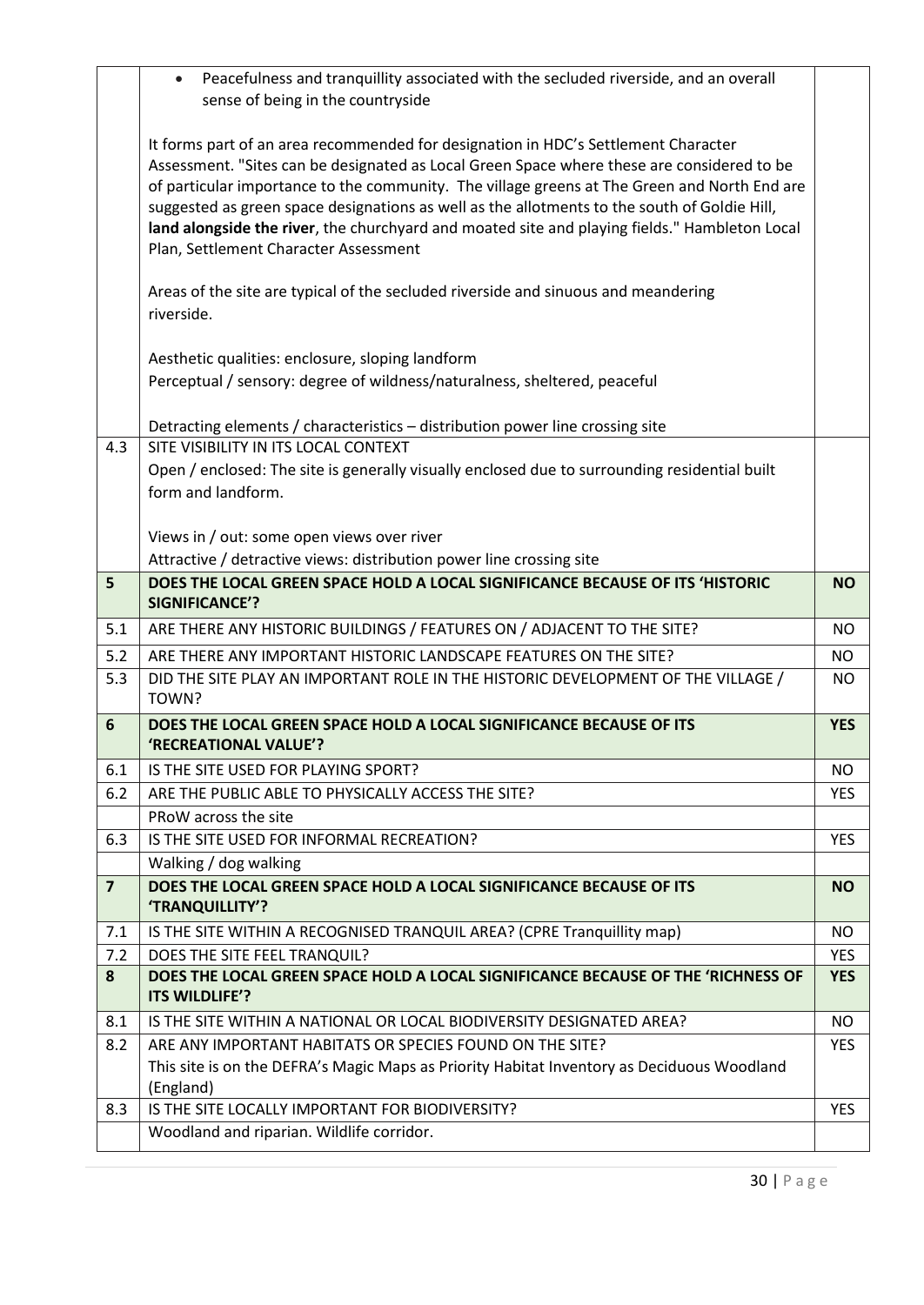| <u>g</u>   | DOES THE LOCAL GREEN SPACE HOLD A LOCAL SIGNIFICANCE BECAUSE OF ANY OTHER<br><b>FEATURES?</b>                                                                               | N <sub>O</sub> |
|------------|-----------------------------------------------------------------------------------------------------------------------------------------------------------------------------|----------------|
|            |                                                                                                                                                                             |                |
| $\vert$ 10 | <b>CONCLUSION: IS THE SITE SUITABLE FOR DESIGNATION AS A LOCAL GREENSPACE?</b>                                                                                              | <b>YFS</b>     |
|            | The site is 'local', is in 'reasonably close proximity to the community it serves' and possess<br>local significance because of its recreational and wildlife significance. |                |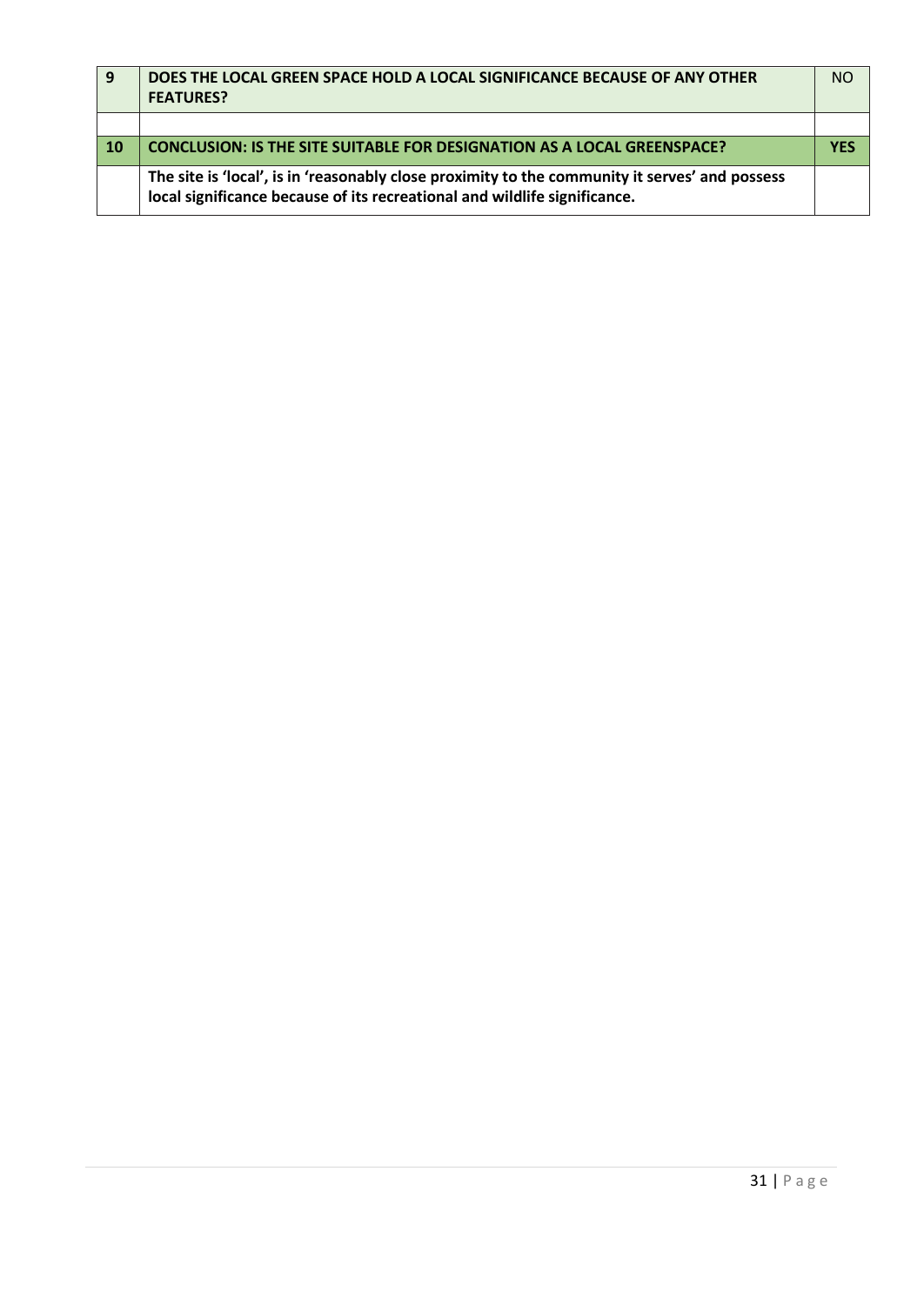# <span id="page-34-0"></span>6.10 GS017 - Section of Village Green, South Side, Hutton Rudby

| $\mathbf{1}$            | <b>GENERAL INFORMATION</b>                                                                                                                                                                                      |            |
|-------------------------|-----------------------------------------------------------------------------------------------------------------------------------------------------------------------------------------------------------------|------------|
| 1.1                     | SITE NAME & ADDRESS: Section of Village Green, South Side, Hutton Rudby, North Yorkshire                                                                                                                        |            |
| 1.2                     | SITE REFERENCE: GS017 (Those parts of the Village Green in this area as shown on map VG104<br>held by the Commons Registration office at North Yorkshire County Council but not included in<br>ALT/S/073/017/G) |            |
| 1.3                     | Does the site have any other draft allocations (such as housing etc.) or current planning<br>applications / permissions?                                                                                        | <b>NO</b>  |
| $\overline{2}$          | IS THE SITE 'LOCAL' DUE TO ITS SIZE, SCALE & 'LOCAL NATURE'?                                                                                                                                                    | <b>YES</b> |
| 2.1                     | <b>SITE AREA</b>                                                                                                                                                                                                |            |
|                         | 0.9 <sub>ha</sub>                                                                                                                                                                                               |            |
| 2.2                     | IS THE SITE AN 'EXTENSIVE TRACT OF LAND'?                                                                                                                                                                       | <b>NO</b>  |
|                         | The site is 0.9 ha, so is not extensive. The site is in keeping with the scale of the                                                                                                                           |            |
|                         | surrounding landscape units.                                                                                                                                                                                    |            |
| 2.3                     | IS THE SITE 'LOCAL IN CHARACTER'?                                                                                                                                                                               | <b>YES</b> |
|                         | The site is situated within the heart of the village. It is well connected to its surroundings so<br>feels physically and visually connected to its local context.                                              |            |
| $\overline{\mathbf{3}}$ | IS THE LOCAL GREEN SPACE IN 'REASONABLY CLOSE PROXIMITY' TO THE COMMUNITY IT<br><b>SERVES'?</b>                                                                                                                 | <b>YES</b> |
| 3.1                     | WHICH COMMUNITY IS SERVED BY THE LOCAL GREENSPACE?                                                                                                                                                              |            |
|                         | Hutton Rudby and Rudby                                                                                                                                                                                          |            |
| 3.2                     | HOW FAR IS THE SITE FROM THE COMMUNITY IT SERVES?                                                                                                                                                               |            |
|                         | Is the site within 2km?                                                                                                                                                                                         | <b>YES</b> |
|                         | Is the site within 'walking distance' (300m / 5 mins)?                                                                                                                                                          | <b>YES</b> |
| 3.3                     | ARE THERE ANY BARRIERS TO ACCESS BY THE COMMUNITY?                                                                                                                                                              | <b>NO</b>  |
| $\overline{\mathbf{4}}$ | DOES THE LOCAL GREEN SPACE HOLD A LOCAL SIGNIFICANCE BECAUSE OF ITS 'BEAUTY'?                                                                                                                                   | <b>YES</b> |
| 4.1                     | IS THE SITE LOCATED WITHIN A NATIONAL LANDSCAPE DESIGNATED AREA?                                                                                                                                                |            |
|                         | <b>National Park or AONB?</b>                                                                                                                                                                                   | NO.        |
| 4.2                     | SITE LANDSCAPE CHARACTER ASSESSMENT                                                                                                                                                                             |            |
|                         | Simple description: The area is a series of managed spaces with mature trees that form the                                                                                                                      |            |
|                         | village green at the heart of Hutton Rudby. It forms an integral part of the village setting.                                                                                                                   |            |
|                         | LCA: Located within Landscape Character Area 3 Leven Valley.                                                                                                                                                    |            |
|                         | Incised river valley of the River Leven, surrounded by large-scale intensive arable                                                                                                                             |            |
|                         | farmland, and some pasture on higher, more open ground.                                                                                                                                                         |            |
|                         | The sinuous and meandering rivers, with their steep wooded sides, locally tranquil<br>$\bullet$                                                                                                                 |            |
|                         | and intimate in scale, and visible as a dense band of mature woodland passing<br>across the character area.                                                                                                     |            |
|                         |                                                                                                                                                                                                                 |            |
|                         | The large village of Hutton Rudby at the heart of the character area, extending<br>from the valley bottom on to the surrounding slopes.                                                                         |            |
|                         | Field boundaries defined by hedgerows of good overall condition, with occasional<br>$\bullet$                                                                                                                   |            |
|                         | mature hedgerow trees.                                                                                                                                                                                          |            |
|                         | The distinctive landmark of the Cleveland Hills in views east and south, in close<br>$\bullet$                                                                                                                  |            |
|                         | proximity.                                                                                                                                                                                                      |            |
|                         | Peacefulness and tranquillity associated with the secluded riverside, and an overall<br>sense of being in the countryside                                                                                       |            |
|                         |                                                                                                                                                                                                                 |            |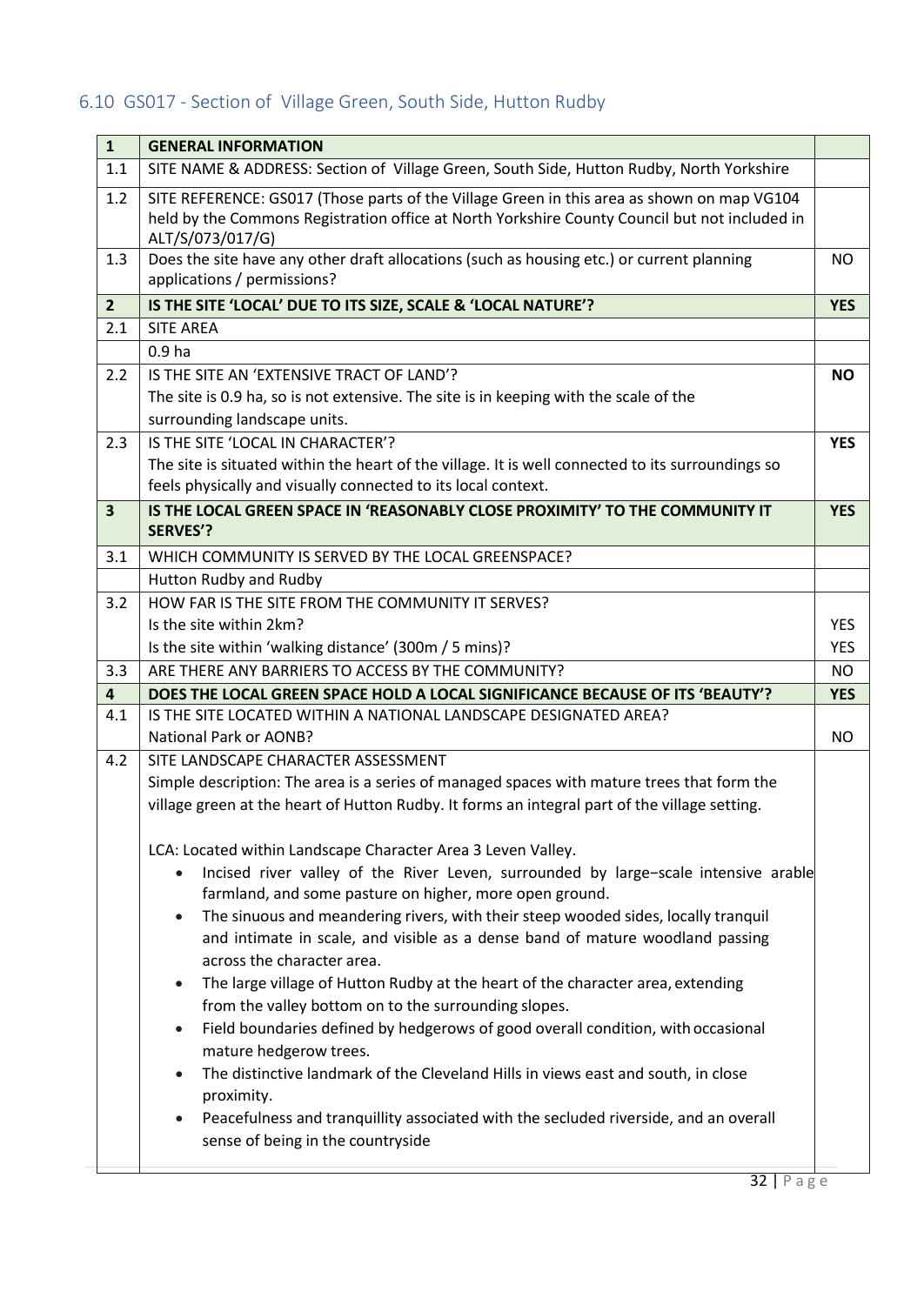|                | It forms part of an area recommended for designation in HDC's Settlement Character<br>Assessment. "Sites can be designated as Local Green Space where these are considered to be<br>of particular importance to the community. The village greens at The Green and North End<br>are suggested as green space designations as well as the allotments to the south of Goldie Hill, |            |
|----------------|----------------------------------------------------------------------------------------------------------------------------------------------------------------------------------------------------------------------------------------------------------------------------------------------------------------------------------------------------------------------------------|------------|
|                | land alongside the river, the churchyard and moated site and playing fields." Hambleton Local<br>Plan, Settlement Character Assessment                                                                                                                                                                                                                                           |            |
|                | The site is not typical of these key features, but forms an integral part of the setting of the<br>vernacular village core.                                                                                                                                                                                                                                                      |            |
|                | Aesthetic qualities: Traditional village green surrounded by old properties                                                                                                                                                                                                                                                                                                      |            |
|                | Perceptual / sensory: Trees and the green form a visually appealing environment                                                                                                                                                                                                                                                                                                  |            |
| 4.3            | SITE VISIBILITY IN ITS LOCAL CONTEXT                                                                                                                                                                                                                                                                                                                                             |            |
|                | Open / enclosed: The site is generally visually enclosed at mid-range due to surrounding                                                                                                                                                                                                                                                                                         |            |
|                | residential built form.                                                                                                                                                                                                                                                                                                                                                          |            |
| 5              | The space forms an attractive setting for the village<br>DOES THE LOCAL GREEN SPACE HOLD A LOCAL SIGNIFICANCE BECAUSE OF ITS 'HISTORIC                                                                                                                                                                                                                                           | <b>YES</b> |
|                | <b>SIGNIFICANCE'?</b>                                                                                                                                                                                                                                                                                                                                                            |            |
| 5.1            | ARE THERE ANY HISTORIC BUILDINGS / FEATURES ON / ADJACENT TO THE SITE?                                                                                                                                                                                                                                                                                                           | <b>YES</b> |
|                | Situated in the Conservation Area and adjacent to a number of listed buildings                                                                                                                                                                                                                                                                                                   |            |
| 5.2            | ARE THERE ANY IMPORTANT HISTORIC LANDSCAPE FEATURES ON THE SITE?                                                                                                                                                                                                                                                                                                                 | <b>NO</b>  |
| 5.3            | DID THE SITE PLAY AN IMPORTANT ROLE IN THE HISTORIC DEVELOPMENT OF THE VILLAGE /<br>TOWN?                                                                                                                                                                                                                                                                                        | <b>YES</b> |
| 6              | DOES THE LOCAL GREEN SPACE HOLD A LOCAL SIGNIFICANCE BECAUSE OF ITS 'RECREATIONAL<br><b>VALUE'?</b>                                                                                                                                                                                                                                                                              | <b>YES</b> |
|                |                                                                                                                                                                                                                                                                                                                                                                                  |            |
| 6.1            | IS THE SITE USED FOR PLAYING SPORT?                                                                                                                                                                                                                                                                                                                                              | <b>NO</b>  |
| 6.2            | ARE THE PUBLIC ABLE TO PHYSICALLY ACCESS THE SITE?                                                                                                                                                                                                                                                                                                                               | <b>YES</b> |
|                | Designated as a village green                                                                                                                                                                                                                                                                                                                                                    |            |
| 6.3            | IS THE SITE USED FOR INFORMAL RECREATION?                                                                                                                                                                                                                                                                                                                                        | <b>YES</b> |
|                | Walking/dog walking                                                                                                                                                                                                                                                                                                                                                              |            |
| $\overline{7}$ | DOES THE LOCAL GREEN SPACE HOLD A LOCAL SIGNIFICANCE BECAUSE OF ITS<br>'TRANQUILLITY'?                                                                                                                                                                                                                                                                                           | <b>NO</b>  |
| 7.1            | IS THE SITE WITHIN A RECOGNISED TRANQUIL AREA? (CPRE Tranquillity map)                                                                                                                                                                                                                                                                                                           | NO.        |
| 7.2            | DOES THE SITE FEEL TRANQUIL?                                                                                                                                                                                                                                                                                                                                                     | <b>NO</b>  |
|                | Bordered by residential development and roads.                                                                                                                                                                                                                                                                                                                                   |            |
| 8              | DOES THE LOCAL GREEN SPACE HOLD A LOCAL SIGNIFICANCE BECAUSE OF THE 'RICHNESS OF<br>ITS WILDLIFE'?                                                                                                                                                                                                                                                                               | <b>NO</b>  |
| 8.1            | IS THE SITE WITHIN A NATIONAL OR LOCAL BIODIVERSITY DESIGNATED AREA?                                                                                                                                                                                                                                                                                                             | <b>NO</b>  |
| 8.2            | ARE ANY IMPORTANT HABITATS OR SPECIES FOUND ON THE SITE?                                                                                                                                                                                                                                                                                                                         | <b>NO</b>  |
| 8.3            | IS THE SITE LOCALLY IMPORTANT FOR BIODIVERSITY?                                                                                                                                                                                                                                                                                                                                  | <b>NO</b>  |

| 9  | DOES THE LOCAL GREEN SPACE HOLD A LOCAL SIGNIFICANCE BECAUSE OF ANY OTHER<br><b>FEATURES?</b>                                                                                             | <b>YES</b> |
|----|-------------------------------------------------------------------------------------------------------------------------------------------------------------------------------------------|------------|
|    | The Village Green is the location for the annual "Village Event" and other community activities                                                                                           |            |
|    | e.g., ceremonies at the beacon, and Christmas tree lighting                                                                                                                               |            |
|    |                                                                                                                                                                                           |            |
| 10 | <b>CONCLUSION: IS THE SITE SUITABLE FOR DESIGNATION AS A LOCAL GREENSPACE?</b>                                                                                                            | YFS        |
|    | The site is 'local', is in 'reasonably close proximity to the community it serves' and possess<br>local significance because of its beauty, recreational value and historic significance. |            |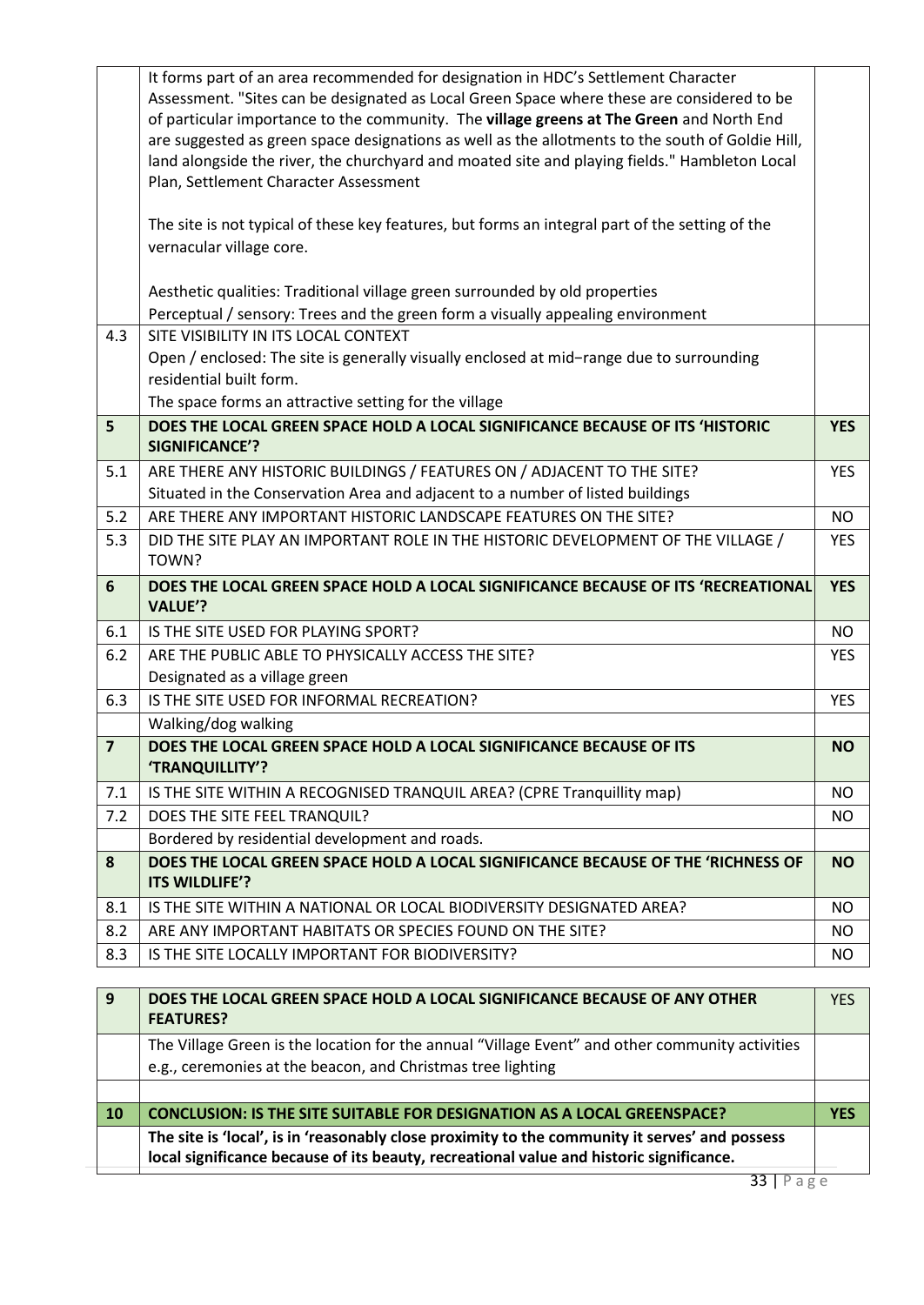# <span id="page-36-0"></span>6.11 GS018 - Section of Village Green, North End, Hutton Rudby

| $\mathbf{1}$            | <b>GENERAL INFORMATION</b>                                                                                                |            |
|-------------------------|---------------------------------------------------------------------------------------------------------------------------|------------|
| 1.1                     | SITE NAME & ADDRESS: Section of Village Green, North End, Hutton Rudby, North Yorkshire.                                  |            |
| 1.2                     | SITE REFERENCE: GS018 - (Those parts of the Village Green in this area as shown on map VG104                              |            |
|                         | held by the Commons Registration office at North Yorkshire County Council but not included in<br>ALT/S/073/018/G)         |            |
| 1.3                     | Does the site have any other draft allocations (such as housing etc) or current planning<br>applications / permissions?   | NO.        |
| $\overline{2}$          | IS THE SITE 'LOCAL' DUE TO ITS SIZE, SCALE & 'LOCAL NATURE'?                                                              | <b>YES</b> |
| 2.1                     | <b>SITE AREA</b>                                                                                                          |            |
|                         | 0.2 <sub>ha</sub>                                                                                                         |            |
| 2.2                     | IS THE SITE AN 'EXTENSIVE TRACT OF LAND'?                                                                                 | <b>NO</b>  |
|                         | The site is 0.2 ha, so is not extensive. The site is in keeping with the scale of the surrounding<br>landscape units.     |            |
| 2.3                     | IS THE SITE 'LOCAL IN CHARACTER'?                                                                                         | <b>YES</b> |
|                         | The site is situated within the heart of the village. It is well connected to its surroundings so                         |            |
|                         | feels physically and visually connected to its local context.                                                             |            |
| $\overline{\mathbf{3}}$ | IS THE LOCAL GREEN SPACE IN 'REASONABLY CLOSE PROXIMITY' TO THE COMMUNITY IT<br><b>SERVES'?</b>                           | <b>YES</b> |
| 3.1                     | WHICH COMMUNITY IS SERVED BY THE LOCAL GREENSPACE?                                                                        |            |
|                         | Hutton Rudby and Rudby                                                                                                    |            |
| 3.2                     | HOW FAR IS THE SITE FROM THE COMMUNITY IT SERVES?                                                                         |            |
|                         | Is the site within 2km?                                                                                                   | <b>YES</b> |
|                         | Is the site within 'walking distance' (300m / 5 mins)?                                                                    | <b>YES</b> |
| 3.3                     | ARE THERE ANY BARRIERS TO ACCESS BY THE COMMUNITY?                                                                        | <b>NO</b>  |
| $\overline{\mathbf{4}}$ | DOES THE LOCAL GREEN SPACE HOLD A LOCAL SIGNIFICANCE BECAUSE OF ITS 'BEAUTY'?                                             | <b>YES</b> |
| 4.1                     | IS THE SITE LOCATED WITHIN A NATIONAL LANDSCAPE DESIGNATED AREA?                                                          |            |
|                         | <b>National Park or AONB?</b>                                                                                             | <b>NO</b>  |
| 4.2                     | SITE LANDSCAPE CHARACTER ASSESSMENT                                                                                       |            |
|                         | Simple description: The area is a series of managed spaces that form western/northern part of                             |            |
|                         | the village green at the heart of Hutton Rudby. It forms an integral part of the village setting.                         |            |
|                         | LCA: Located within Landscape Character Area 3 Leven Valley.                                                              |            |
|                         | Incised river valley of the River Leven, surrounded by large-scale intensive arable<br>$\bullet$                          |            |
|                         | farmland, and some pasture on higher, more open ground.                                                                   |            |
|                         | The sinuous and meandering rivers, with their steep wooded sides, locally tranquil                                        |            |
|                         | and intimate in scale, and visible as a dense band of mature woodland passing                                             |            |
|                         | across the character area.                                                                                                |            |
|                         | The large village of Hutton Rudby at the heart of the character area, extending                                           |            |
|                         | from the valley bottom on to the surrounding slopes.                                                                      |            |
|                         | Field boundaries defined by hedgerows of good overall condition, with occasional                                          |            |
|                         | mature hedgerow trees. The distinctive landmark of the Cleveland Hills in views                                           |            |
|                         | east and south, in close proximity.                                                                                       |            |
|                         | Peacefulness and tranquillity associated with the secluded riverside, and an overall<br>sense of being in the countryside |            |
|                         |                                                                                                                           |            |
|                         | It forms part of an area recommended for designation in HDC's Settlement Character                                        |            |
|                         | $21 \nvert \nvert \nvert \nvert \nvert \nvert \nvert \nvert \nvert$                                                       |            |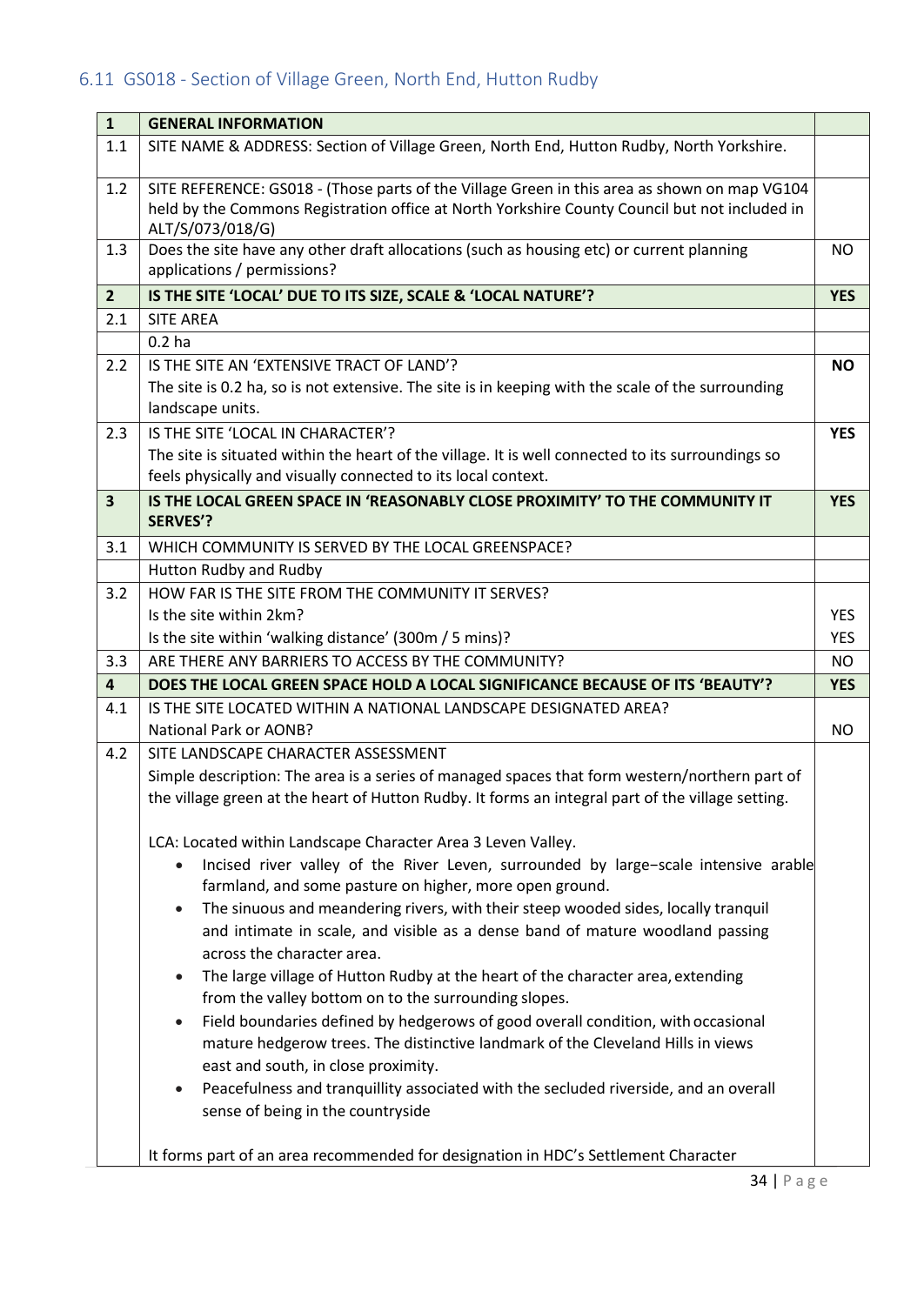| 10             | <b>CONCLUSION: IS THE SITE SUITABLE FOR DESIGNATION AS A LOCAL GREENSPACE?</b>                                              | <b>YES</b> |
|----------------|-----------------------------------------------------------------------------------------------------------------------------|------------|
|                |                                                                                                                             |            |
|                | War memorial is located at the southern end. Locally significant for remembrance ceremonies<br>etc.                         |            |
| 9              | DOES THE LOCAL GREEN SPACE HOLD A LOCAL SIGNIFICANCE BECAUSE OF ANY OTHER<br><b>FEATURES?</b>                               | <b>YES</b> |
| 8.3            | IS THE SITE LOCALLY IMPORTANT FOR BIODIVERSITY?                                                                             | <b>NO</b>  |
| 8.2            | ARE ANY IMPORTANT HABITATS OR SPECIES FOUND ON THE SITE?                                                                    | <b>NO</b>  |
| 8.1            | IS THE SITE WITHIN A NATIONAL OR LOCAL BIODIVERSITY DESIGNATED AREA?                                                        | <b>NO</b>  |
| 8              | DOES THE LOCAL GREEN SPACE HOLD A LOCAL SIGNIFICANCE BECAUSE OF THE 'RICHNESS OF<br>ITS WILDLIFE'?                          | <b>NO</b>  |
|                | An open landscape unit bordered by residential development and a road.                                                      |            |
| 7.2            | DOES THE SITE FEEL TRANQUIL?                                                                                                | <b>NO</b>  |
| 7.1            | IS THE SITE WITHIN A RECOGNISED TRANQUIL AREA? (CPRE Tranquillity map)                                                      | <b>NO</b>  |
| $\overline{7}$ | DOES THE LOCAL GREEN SPACE HOLD A LOCAL SIGNIFICANCE BECAUSE OF ITS<br>'TRANQUILLITY'?                                      | <b>NO</b>  |
|                | Walking/dog walking                                                                                                         |            |
| 6.3            | IS THE SITE USED FOR INFORMAL RECREATION?                                                                                   | <b>YES</b> |
|                | Designated as a village green                                                                                               |            |
| 6.2            | ARE THE PUBLIC ABLE TO PHYSICALLY ACCESS THE SITE?                                                                          | <b>YES</b> |
| 6.1            | <b>VALUE'?</b><br>IS THE SITE USED FOR PLAYING SPORT?                                                                       | <b>NO</b>  |
| 6              | TOWN?<br>DOES THE LOCAL GREEN SPACE HOLD A LOCAL SIGNIFICANCE BECAUSE OF ITS 'RECREATIONAL                                  | <b>YES</b> |
| 5.3            | DID THE SITE PLAY AN IMPORTANT ROLE IN THE HISTORIC DEVELOPMENT OF THE VILLAGE /                                            | <b>YES</b> |
| 5.2            | ARE THERE ANY IMPORTANT HISTORIC LANDSCAPE FEATURES ON THE SITE?                                                            | <b>NO</b>  |
|                | Within the Conservation Area, several listed buildings adjacent to the Green.                                               |            |
| 5.1            | <b>SIGNIFICANCE'?</b><br>ARE THERE ANY HISTORIC BUILDINGS / FEATURES ON / ADJACENT TO THE SITE?                             | <b>YES</b> |
| 5              | DOES THE LOCAL GREEN SPACE HOLD A LOCAL SIGNIFICANCE BECAUSE OF ITS 'HISTORIC                                               | <b>YES</b> |
|                | The space forms an attractive setting for the village                                                                       |            |
|                | Open / enclosed: The site is generally visually enclosed at mid-range due to surrounding<br>residential built form.         |            |
| 4.3            | SITE VISIBILITY IN ITS LOCAL CONTEXT                                                                                        |            |
|                | Aesthetic qualities:<br>Perceptual / sensory: Forms a continuum with the main village green                                 |            |
|                | The site is not typical of these key features, but forms an integral part of the setting of the<br>vernacular village core. |            |
|                | Settlement Character Assessment                                                                                             |            |
|                | alongside the river, the churchyard and moated site and playing fields." Hambleton Local Plan,                              |            |
|                | as green space designations as well as the allotments to the south of Goldie Hill, land                                     |            |
|                | of particular importance to the community. The village greens at The Green and North End<br>are suggested                   |            |
|                |                                                                                                                             |            |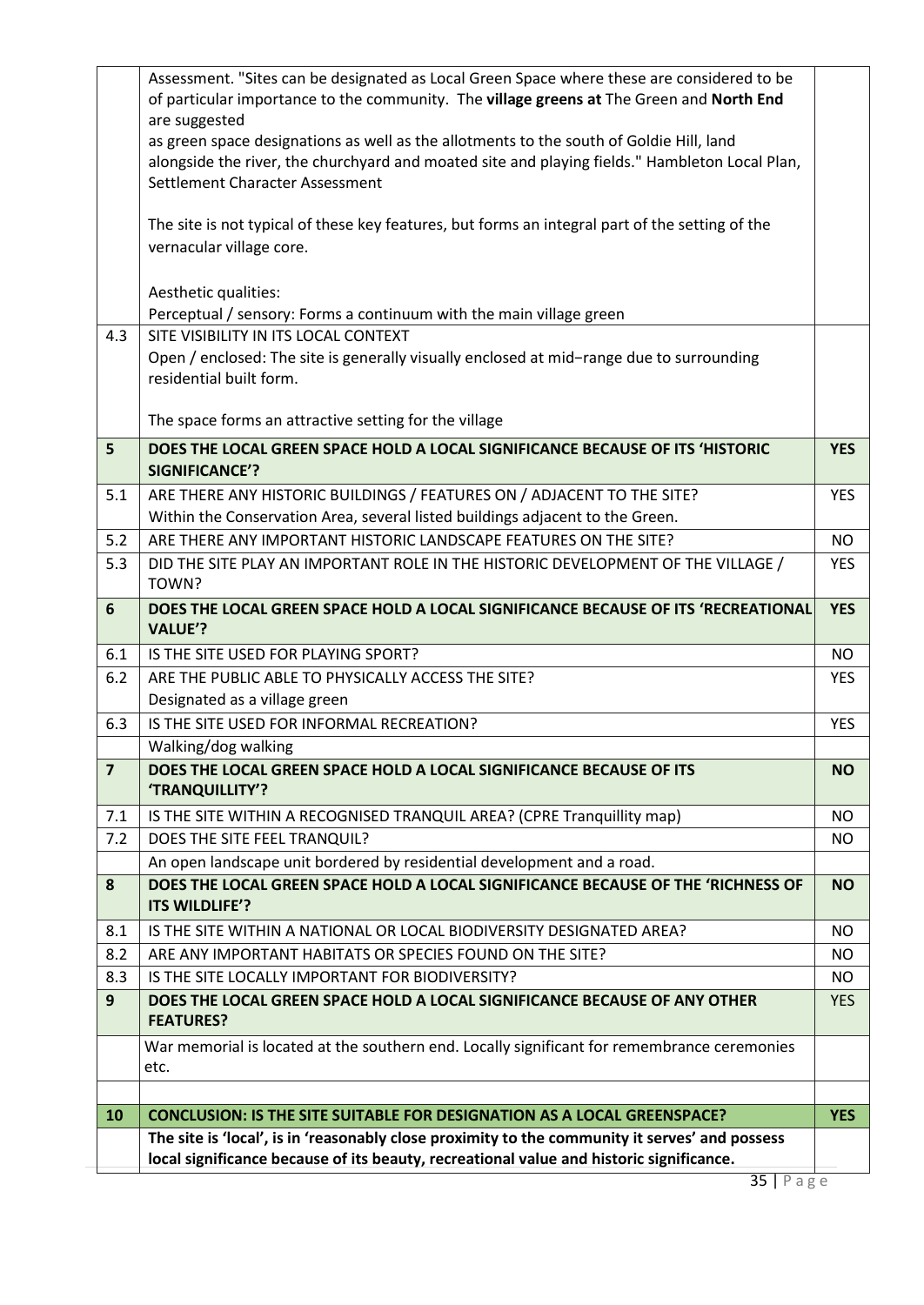# <span id="page-38-0"></span>7 Green Space Assessment Proformas – Hambleton's Local Plan Proposals

Minor amendments have been made to the proformas produced by Hambleton for their proposed green spaces to correct minor errors and include local knowledge. The conclusion reached on the suitability of each proposed site has not changed.

#### <span id="page-38-1"></span>7.1 ALT/S/073/014/G - Hutton Rudby Cricket Ground, Garbutts Lane, Hutton Rudby

| $\mathbf{1}$            | <b>GENERAL INFORMATION</b>                                                                                                                                                 |            |
|-------------------------|----------------------------------------------------------------------------------------------------------------------------------------------------------------------------|------------|
| 1.1                     | SITE NAME & ADDRESS: Hutton Rudby Cricket Ground, Garbutts Lane, Hutton Rudby, North<br>Yorkshire.                                                                         |            |
| 1.2                     | SITE REFERENCE: ALT/S/073/014/G                                                                                                                                            |            |
| 1.3                     | Does the site have any other draft allocations (such as housing etc.) or current planning<br>applications / permissions?                                                   | <b>NO</b>  |
| $\overline{2}$          | IS THE SITE 'LOCAL' DUE TO ITS SIZE, SCALE & 'LOCAL NATURE'?                                                                                                               | <b>YES</b> |
| 2.1                     | <b>SITE AREA</b>                                                                                                                                                           |            |
|                         | 2.0 <sub>ha</sub>                                                                                                                                                          |            |
| 2.2                     | IS THE SITE AN 'EXTENSIVE TRACT OF LAND'?                                                                                                                                  | <b>NO</b>  |
|                         | The site is 2.0 ha, so is not extensive. The site is in keeping with the scale of the                                                                                      |            |
|                         | surrounding landscape units.                                                                                                                                               |            |
| 2.3                     | IS THE SITE 'LOCAL IN CHARACTER'?                                                                                                                                          | <b>YES</b> |
|                         | The site is situated to the west of Hutton Rudby. It is generally well connected by footway so                                                                             |            |
|                         | feels physically and visually connected to its local context.                                                                                                              |            |
| $\overline{\mathbf{3}}$ | IS THE LOCAL GREEN SPACE IN 'REASONABLY CLOSE PROXIMITY' TO THE COMMUNITY IT<br><b>SERVES'?</b>                                                                            | <b>YES</b> |
| 3.1                     | WHICH COMMUNITY IS SERVED BY THE LOCAL GREENSPACE?                                                                                                                         |            |
|                         | Hutton Rudby and Rudby                                                                                                                                                     |            |
| 3.2                     | HOW FAR IS THE SITE FROM THE COMMUNITY IT SERVES?                                                                                                                          |            |
|                         | Is the site within 2km?                                                                                                                                                    | <b>YES</b> |
|                         | Is the site within 'walking distance' (300m / 5 mins)?                                                                                                                     | <b>YES</b> |
| 3.3                     | ARE THERE ANY BARRIERS TO ACCESS BY THE COMMUNITY?                                                                                                                         | YES*       |
|                         | *Membership is required although a number of public events are held on the Cricket Ground.                                                                                 |            |
|                         | There is free entry for spectators at matches.                                                                                                                             |            |
| 4                       | DOES THE LOCAL GREEN SPACE HOLD A LOCAL SIGNIFICANCE BECAUSE OF ITS 'BEAUTY'?                                                                                              | <b>NO</b>  |
| 4.1                     | IS THE SITE LOCATED WITHIN A NATIONAL LANDSCAPE DESIGNATED AREA?                                                                                                           |            |
|                         | <b>National Park or AONB?</b>                                                                                                                                              | <b>NO</b>  |
| 4.2                     | SITE LANDSCAPE CHARACTER ASSESSMENT                                                                                                                                        |            |
|                         | Simple description: The area is a well-managed cricket pitch / club on the edge of a residential                                                                           |            |
|                         | area.                                                                                                                                                                      |            |
|                         |                                                                                                                                                                            |            |
|                         | LCA: Located within Landscape Character Area 3 Leven Valley.<br>Incised river valley of the River Leven, surrounded by large-scale intensive arable farmland,<br>$\bullet$ |            |
|                         | and some pasture on higher, more open ground.                                                                                                                              |            |
|                         | The sinuous and meandering rivers, with their steep wooded sides, locally tranquil                                                                                         |            |
|                         | and intimate in scale, and visible as a dense band of mature woodland passing across                                                                                       |            |
|                         | the character area.                                                                                                                                                        |            |
|                         | The large village of Hutton Rudby at the heart of the character area, extending                                                                                            |            |
|                         | from the valley bottom on to the surrounding slopes.                                                                                                                       |            |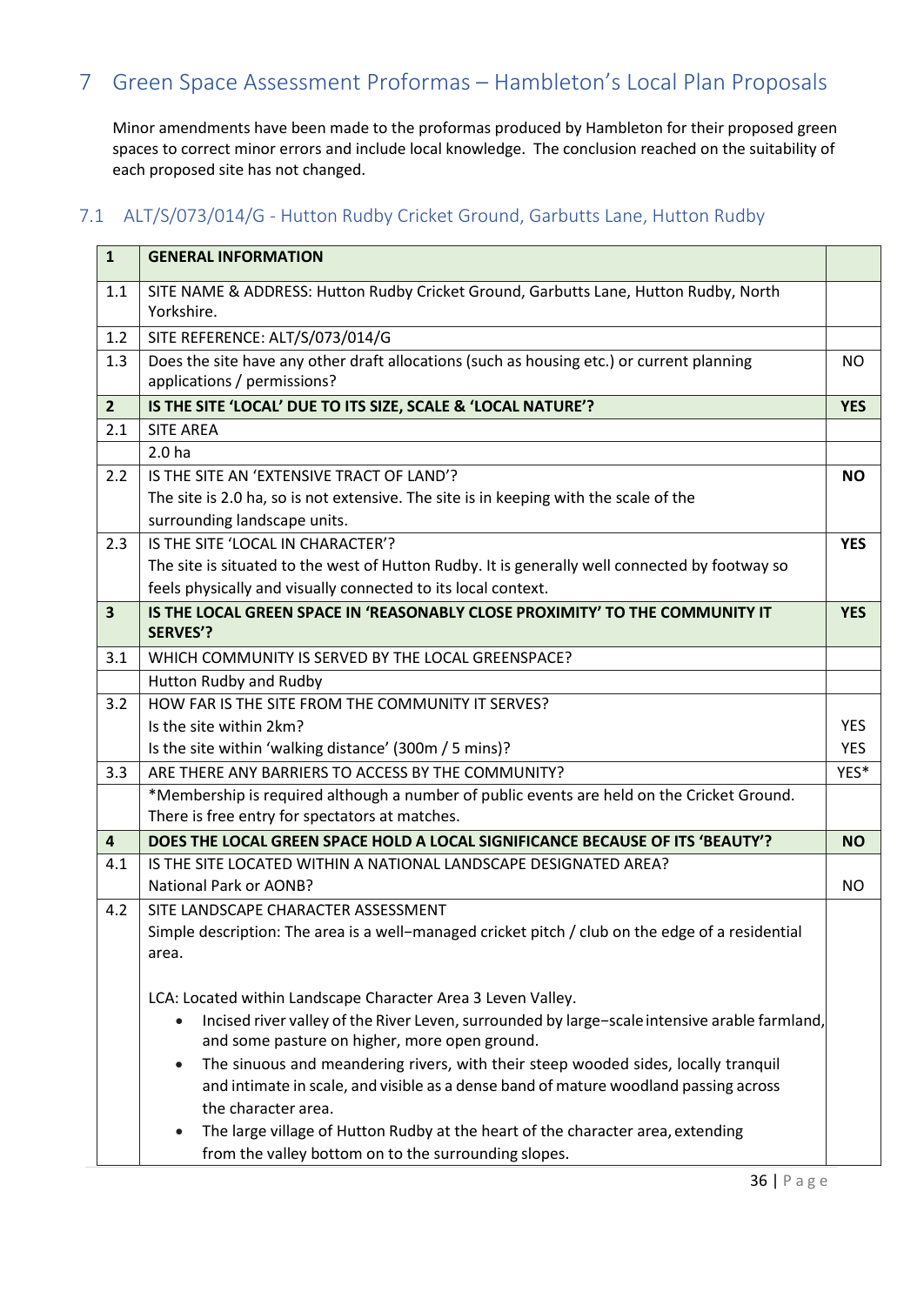|                         | Field boundaries defined by hedgerows of good overall condition, with occasional<br>$\bullet$        |            |
|-------------------------|------------------------------------------------------------------------------------------------------|------------|
|                         | mature hedgerow trees.                                                                               |            |
|                         | The distinctive landmark of the Cleveland Hills in views east and south, in close<br>$\bullet$       |            |
|                         | proximity.                                                                                           |            |
|                         | Peacefulness and tranquillity associated with the secluded riverside, and an overall                 |            |
|                         | sense of being in the countryside                                                                    |            |
|                         | The site is not typical of these key features.                                                       |            |
|                         | North Yorkshire & York Landscape Characterisation Project, 2011: classified as 3 landscape<br>types: |            |
|                         | 1) Enclosed Land: SUMMARY: Area of piecemeal enclosure consisting of medium sized fields in          |            |
|                         | an irregular pattern. It is defined by an erratic external, and regular internal, hedgerow           |            |
|                         | boundaries and has significant legibility with up to 35% boundary loss since 1850.                   |            |
|                         | 2) woodland: SUMMARY: Area of broad-leafed plantation with fragmentary legibility being              |            |
|                         | planted over an area of piecemeal enclosure in the modern period. It has regular boundaries of       |            |
|                         | an unrecorded type with only the River Leven existing as on the 1st edition.                         |            |
|                         | 3) Settlement: SUMMARY Hutton Rudby around the village green has low density housing, back           |            |
|                         | gardens as private space and public houses. It has significant legibility with little change since   |            |
|                         | 1850.                                                                                                |            |
|                         |                                                                                                      |            |
|                         | Aesthetic qualities: large scale, uniform                                                            |            |
| 4.3                     | Perceptual / sensory: managed, exposed<br>SITE VISIBILITY IN ITS LOCAL CONTEXT                       |            |
|                         | The site is generally visually open with mid-range views over the surrounding agricultural           |            |
|                         | landscape.                                                                                           |            |
| 5                       | DOES THE LOCAL GREEN SPACE HOLD A LOCAL SIGNIFICANCE BECAUSE OF ITS 'HISTORIC                        | <b>NO</b>  |
|                         | <b>SIGNIFICANCE'?</b>                                                                                |            |
| 5.1                     | ARE THERE ANY HISTORIC BUILDINGS / FEATURES ON / ADJACENT TO THE SITE?                               | <b>NO</b>  |
| 5.2                     | ARE THERE ANY IMPORTANT HISTORIC LANDSCAPE FEATURES ON THE SITE?                                     | <b>NO</b>  |
| 5.3                     | DID THE SITE PLAY AN IMPORTANT ROLE IN THE HISTORIC DEVELOPMENT OF THE VILLAGE /<br>TOWN?            | NO.        |
| 6                       | DOES THE LOCAL GREEN SPACE HOLD A LOCAL SIGNIFICANCE BECAUSE OF ITS 'RECREATIONAL<br><b>VALUE'?</b>  | <b>YES</b> |
| 6.1                     | IS THE SITE USED FOR PLAYING SPORT?                                                                  | <b>YES</b> |
| 6.2                     | ARE THE PUBLIC ABLE TO PHYSICALLY ACCESS THE SITE?                                                   | YES*       |
|                         | *Membership is required although a number of public events are held on the Cricket Ground.           |            |
|                         | There is free entry for spectators at matches.                                                       |            |
| 6.3                     | IS THE SITE USED FOR INFORMAL RECREATION?                                                            | NO         |
| $\overline{\mathbf{z}}$ | DOES THE LOCAL GREEN SPACE HOLD A LOCAL SIGNIFICANCE BECAUSE OF ITS 'TRANQUILLITY'?                  | <b>NO</b>  |
|                         |                                                                                                      |            |
| 7.1                     | IS THE SITE WITHIN A RECOGNISED TRANQUIL AREA? (CPRE Tranquillity map)                               | NO.        |
| 7.2                     | DOES THE SITE FEEL TRANQUIL?                                                                         | NO         |
| 8                       | DOES THE LOCAL GREEN SPACE HOLD A LOCAL SIGNIFICANCE BECAUSE OF THE 'RICHNESS OF<br>ITS WILDLIFE'?   | <b>NO</b>  |
|                         | IS THE SITE WITHIN A NATIONAL OR LOCAL BIODIVERSITY DESIGNATED AREA?                                 |            |
| 8.1<br>8.2              |                                                                                                      | NO         |
|                         | ARE ANY IMPORTANT HABITATS OR SPECIES FOUND ON THE SITE?                                             | <b>NO</b>  |
| 8.3                     | IS THE SITE LOCALLY IMPORTANT FOR BIODIVERSITY?                                                      | NO.        |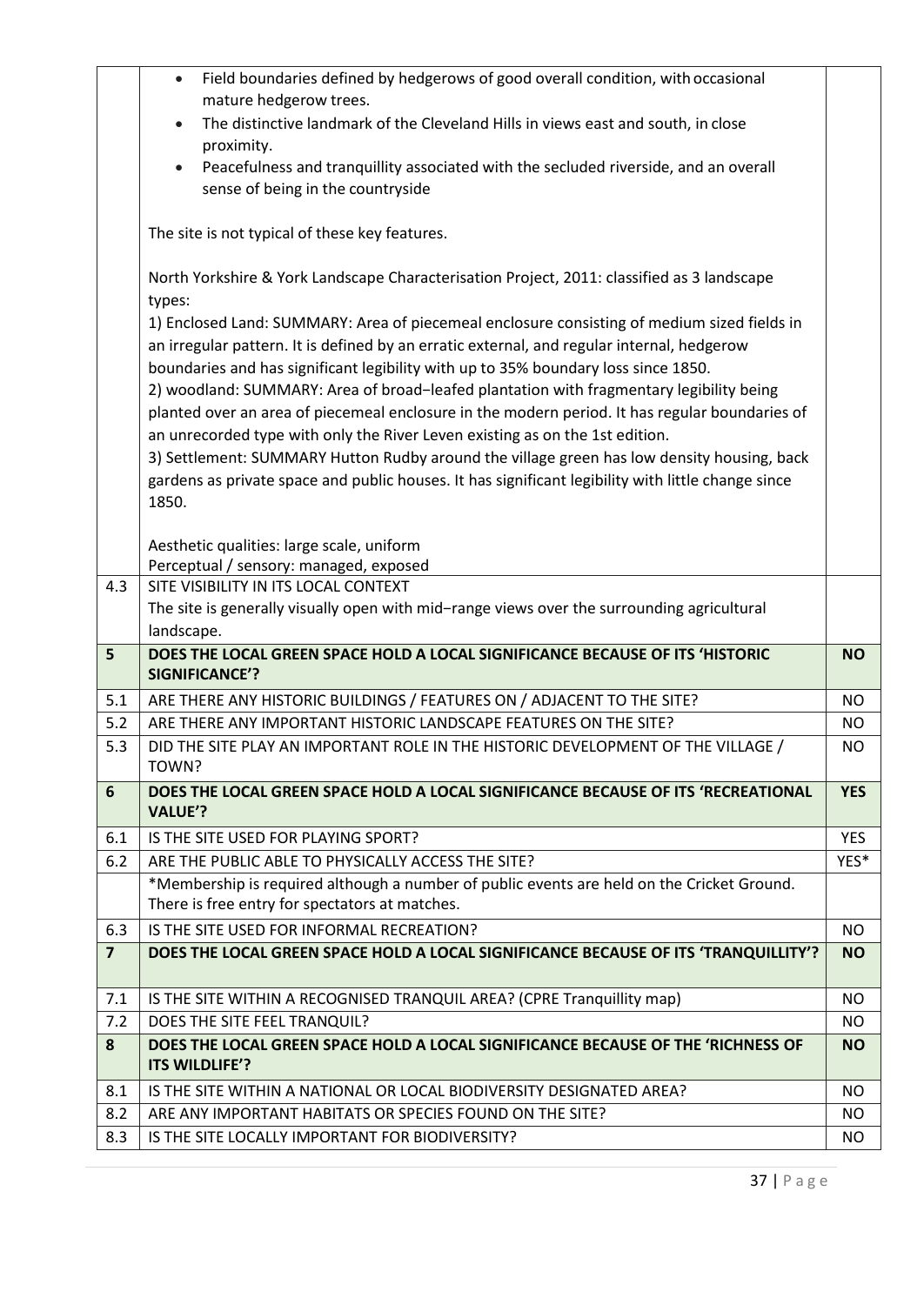| -9        | DOES THE LOCAL GREEN SPACE HOLD A LOCAL SIGNIFICANCE BECAUSE OF ANY OTHER<br><b>FEATURES?</b>                                                        | <b>YES</b> |
|-----------|------------------------------------------------------------------------------------------------------------------------------------------------------|------------|
|           | A number of public community events are held on the Cricket Ground; e.g., fireworks display.<br>One of the Village Beacons is located in the grounds |            |
|           |                                                                                                                                                      |            |
| <b>10</b> | <b>CONCLUSION: IS THE SITE SUITABLE FOR DESIGNATION AS A LOCAL GREENSPACE?</b>                                                                       | <b>YFS</b> |
|           | The site is 'local', is in 'reasonably close proximity to the community it serves' and possess                                                       |            |
|           | local significance because of its recreational value and use for public community events.                                                            |            |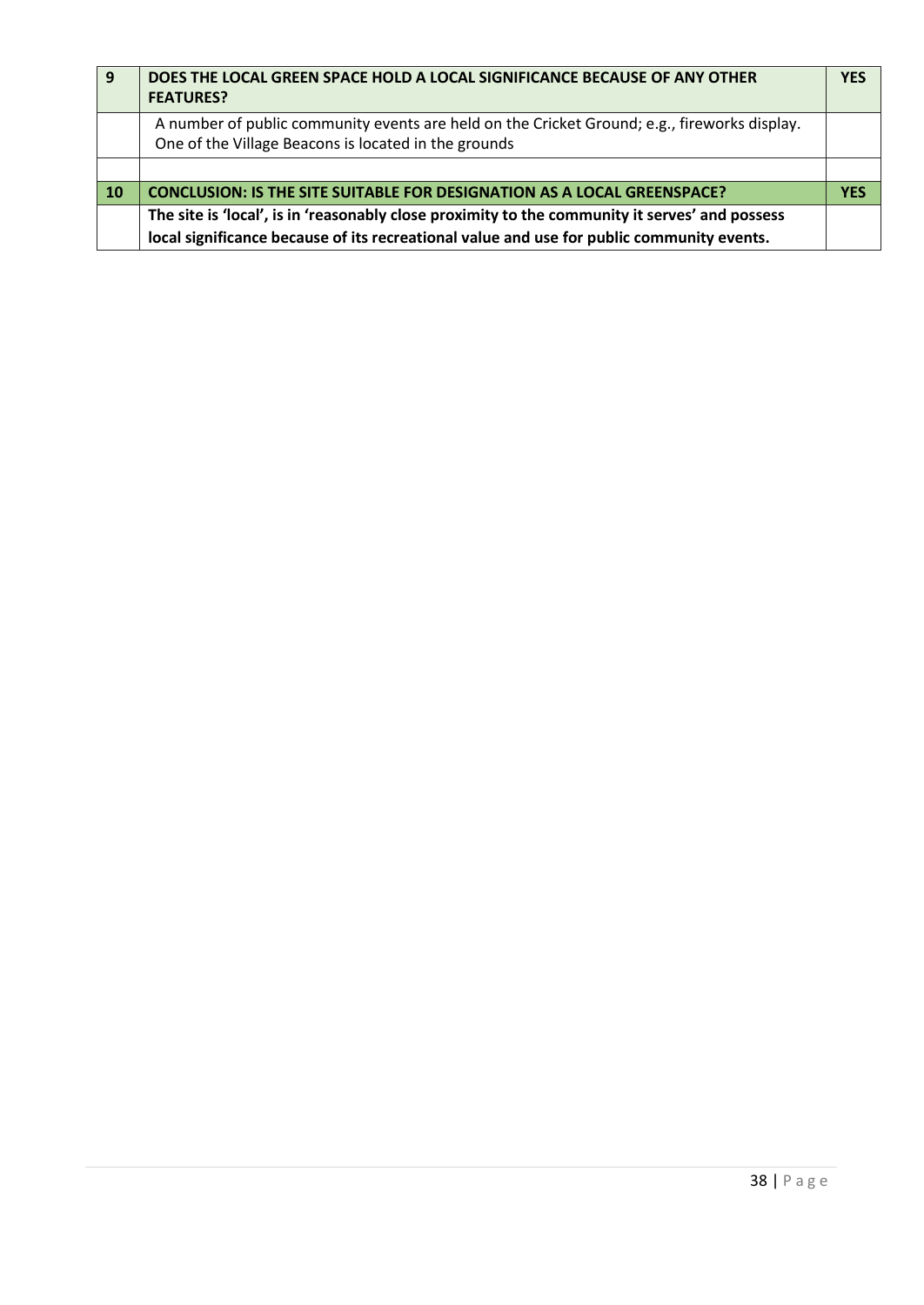# <span id="page-41-0"></span>7.2 ALT/S/073/015/G - Allotment Gardens, Goldie Hill, Hutton Rudby

| $\mathbf{1}$            | <b>GENERAL INFORMATION</b>                                                                                                |            |
|-------------------------|---------------------------------------------------------------------------------------------------------------------------|------------|
| 1.1                     | SITE NAME & ADDRESS: Allotment Gardens, Goldie Hill, Hutton Rudby, North Yorkshire                                        |            |
| 1.2                     | SITE REFERENCE: ALT/S/073/015/G                                                                                           |            |
| 1.3                     | Does the site have any other draft allocations (such as housing etc.) or current planning<br>applications / permissions?  | NO.        |
| 2 <sup>2</sup>          | IS THE SITE 'LOCAL' DUE TO ITS SIZE, SCALE & 'LOCAL NATURE'?                                                              | <b>YES</b> |
| 2.1                     | <b>SITE AREA</b>                                                                                                          |            |
|                         | 0.3 <sub>ha</sub>                                                                                                         |            |
| 2.2                     | IS THE SITE AN 'EXTENSIVE TRACT OF LAND'?                                                                                 | <b>NO</b>  |
|                         | The site is 0.3 ha, so is not extensive. The site is in keeping with the scale of the surrounding                         |            |
|                         | landscape units.                                                                                                          |            |
| 2.3                     | IS THE SITE 'LOCAL IN CHARACTER'?                                                                                         | <b>YES</b> |
|                         | The site is situated within the residential area of Hutton Rudby and feels physically                                     |            |
|                         | and visually connected to its local context.                                                                              |            |
| $\overline{\mathbf{3}}$ | IS THE LOCAL GREEN SPACE IN 'REASONABLY CLOSE PROXIMITY' TO THE COMMUNITY IT                                              | <b>YES</b> |
|                         | <b>SERVES'?</b>                                                                                                           |            |
| 3.1                     | WHICH COMMUNITY IS SERVED BY THE LOCAL GREENSPACE?                                                                        |            |
|                         | Hutton Rudby and Rudby                                                                                                    |            |
| 3.2                     | HOW FAR IS THE SITE FROM THE COMMUNITY IT SERVES?                                                                         |            |
|                         | Is the site within 2km?                                                                                                   | <b>YES</b> |
|                         | Is the site within 'walking distance' (300m / 5 mins)?                                                                    | <b>YES</b> |
| 3.3                     | ARE THERE ANY BARRIERS TO ACCESS BY THE COMMUNITY?                                                                        | NO         |
| $\overline{\mathbf{4}}$ | DOES THE LOCAL GREEN SPACE HOLD A LOCAL SIGNIFICANCE BECAUSE OF ITS 'BEAUTY'?                                             | <b>NO</b>  |
| 4.1                     | IS THE SITE LOCATED WITHIN A NATIONAL LANDSCAPE DESIGNATED AREA?                                                          |            |
|                         | National Park or AONB?                                                                                                    | <b>NO</b>  |
| 4.2                     | SITE LANDSCAPE CHARACTER ASSESSMENT                                                                                       |            |
|                         | Simple description: The area is a well-managed allotment site, owned by the Parish                                        |            |
|                         | Council, within a residential area.                                                                                       |            |
|                         | LCA: Located within Landscape Character Area 3 Leven Valley.                                                              |            |
|                         | Incised river valley of the River Leven, surrounded by large-scale intensive arable                                       |            |
|                         | farmland, and some pasture on higher, more open ground.                                                                   |            |
|                         | The sinuous and meandering rivers, with their steep wooded sides, locally<br>$\bullet$                                    |            |
|                         | tranquil and intimate in scale, and visible as a dense band of mature woodland                                            |            |
|                         |                                                                                                                           |            |
|                         | passing across the character area.                                                                                        |            |
|                         | The large village of Hutton Rudby at the heart of the character area, extending                                           |            |
|                         | from the valley bottom on to the surrounding slopes.                                                                      |            |
|                         | Field boundaries defined by hedgerows of good overall condition, with occasional<br>$\bullet$                             |            |
|                         | mature hedgerow trees.                                                                                                    |            |
|                         | The distinctive landmark of the Cleveland Hills in views east and south, in close<br>$\bullet$<br>proximity.              |            |
|                         | Peacefulness and tranquillity associated with the secluded riverside, and an overall<br>sense of being in the countryside |            |
|                         |                                                                                                                           |            |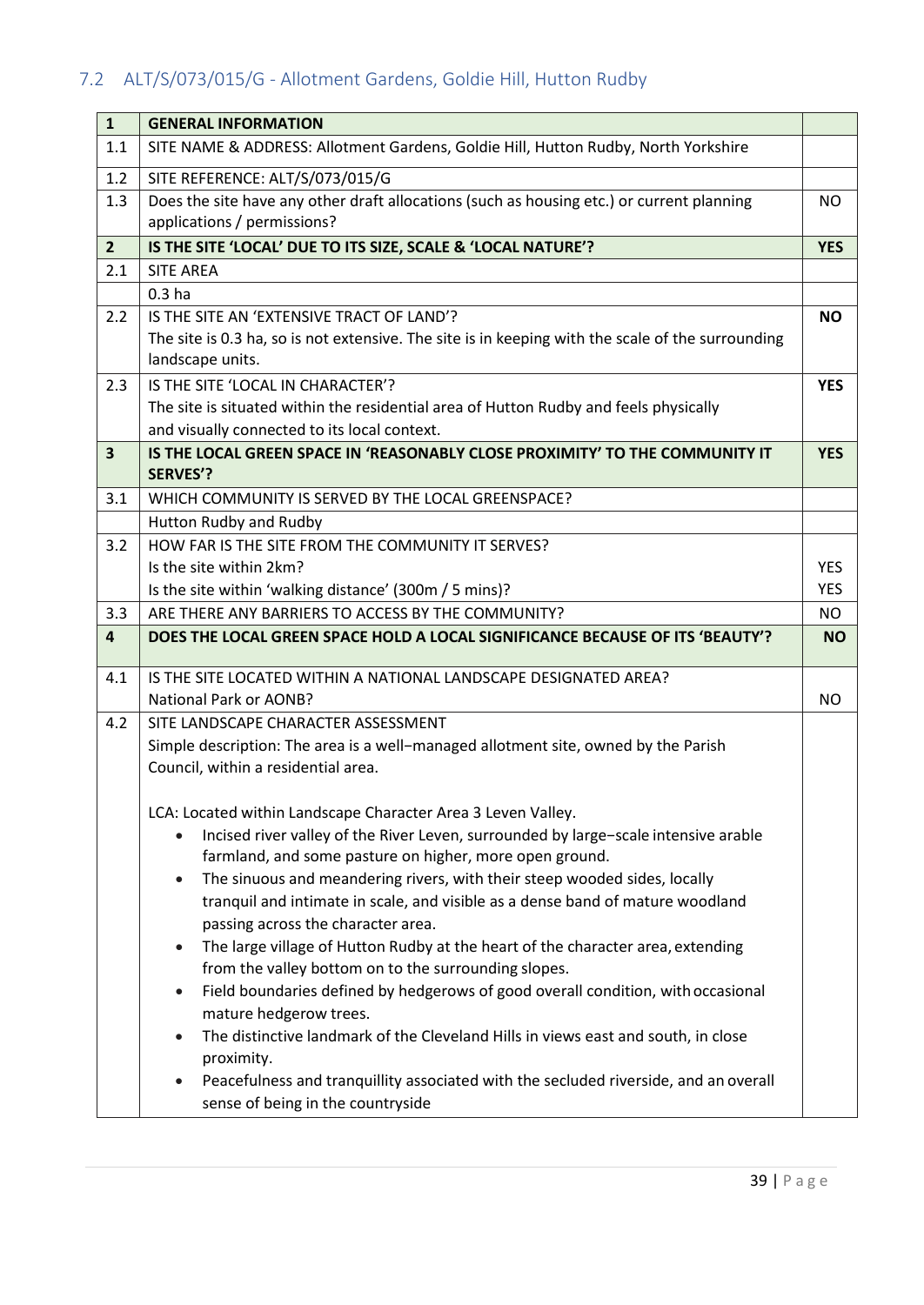|                | North Yorkshire & York Landscape Characterisation Project, 2011: classified as 3 landscape                                                                                                                                                                                                                                                                                      |            |
|----------------|---------------------------------------------------------------------------------------------------------------------------------------------------------------------------------------------------------------------------------------------------------------------------------------------------------------------------------------------------------------------------------|------------|
|                | types:<br>1) Enclosed Land: SUMMARY: Area of piecemeal enclosure consisting of medium sized fields<br>in an irregular pattern. It is defined by an erratic external, and regular internal, hedgerow                                                                                                                                                                             |            |
|                | boundaries and has significant legibility with up to 35% boundary loss since 1850.<br>2) woodland: SUMMARY: Area of broad-leafed plantation with fragmentary legibility being<br>planted over an area of piecemeal enclosure in the modern period. It has regular boundaries<br>of an unrecorded type with only the River Leven existing as on the 1st edition.                 |            |
|                | 3) Settlement: SUMMARY Hutton Rudby around the village green has low density housing,<br>back gardens as private space and public houses. It has significant legibility with little change<br>since 1850.                                                                                                                                                                       |            |
|                | "Sites can be designated as Local Green Space where these are considered to be of particular<br>importance to the community. The village greens at The Green and North End are suggested<br>as green space designations as well as the allotments to the south of Goldie Hill, land<br>alongside the river, the churchyard and moated site and playing fields." Hambleton Local |            |
|                | Plan, Settlement Character Assessment                                                                                                                                                                                                                                                                                                                                           |            |
|                | The allotment lies in the centre of Hutton Rudby near the village green                                                                                                                                                                                                                                                                                                         |            |
|                | Aesthetic qualities: Peaceful setting surrounded by large gardens and trees                                                                                                                                                                                                                                                                                                     |            |
|                | Perceptual / sensory: Well managed                                                                                                                                                                                                                                                                                                                                              |            |
| 4.3            | SITE VISIBILITY IN ITS LOCAL CONTEXT                                                                                                                                                                                                                                                                                                                                            |            |
|                | Open / enclosed: The site is generally visually enclosed due to surrounding residential built                                                                                                                                                                                                                                                                                   |            |
|                | form, landform and vegetation.                                                                                                                                                                                                                                                                                                                                                  |            |
|                | Views in / out: Mid-range views from the site over the surrounding residential area and                                                                                                                                                                                                                                                                                         |            |
|                | slightly longer views over the landscape to the south.                                                                                                                                                                                                                                                                                                                          |            |
| 5              | DOES THE LOCAL GREEN SPACE HOLD A LOCAL SIGNIFICANCE BECAUSE OF ITS 'HISTORIC<br><b>SIGNIFICANCE'?</b>                                                                                                                                                                                                                                                                          | <b>NO</b>  |
| 5.1            | ARE THERE ANY HISTORIC BUILDINGS / FEATURES ON / ADJACENT TO THE SITE?<br>Within the Conservation Area                                                                                                                                                                                                                                                                          | <b>YES</b> |
| 5.2            | ARE THERE ANY IMPORTANT HISTORIC LANDSCAPE FEATURES ON THE SITE?                                                                                                                                                                                                                                                                                                                | <b>NO</b>  |
| 5.3            | DID THE SITE PLAY AN IMPORTANT ROLE IN THE HISTORIC DEVELOPMENT OF THE VILLAGE /<br>TOWN?                                                                                                                                                                                                                                                                                       | NO.        |
| 6              | DOES THE LOCAL GREEN SPACE HOLD A LOCAL SIGNIFICANCE BECAUSE OF ITS                                                                                                                                                                                                                                                                                                             | <b>YES</b> |
|                | 'RECREATIONAL VALUE'?                                                                                                                                                                                                                                                                                                                                                           |            |
| 6.1            | IS THE SITE USED FOR PLAYING SPORT?                                                                                                                                                                                                                                                                                                                                             | NO.        |
| 6.2            | ARE THE PUBLIC ABLE TO PHYSICALLY ACCESS THE SITE?                                                                                                                                                                                                                                                                                                                              | <b>YES</b> |
| 6.3            | IS THE SITE USED FOR INFORMAL RECREATION?                                                                                                                                                                                                                                                                                                                                       | <b>YES</b> |
|                | Allotment gardening                                                                                                                                                                                                                                                                                                                                                             |            |
| $\overline{7}$ | DOES THE LOCAL GREEN SPACE HOLD A LOCAL SIGNIFICANCE BECAUSE OF ITS<br>'TRANQUILLITY'?                                                                                                                                                                                                                                                                                          | <b>NO</b>  |
| 7.1            | IS THE SITE WITHIN A RECOGNISED TRANQUIL AREA? (CPRE Tranquillity map)                                                                                                                                                                                                                                                                                                          | NO.        |
| 7.2            | DOES THE SITE FEEL TRANQUIL?                                                                                                                                                                                                                                                                                                                                                    | NO.        |
|                | Bordered by residential development.                                                                                                                                                                                                                                                                                                                                            |            |
| 8              | DOES THE LOCAL GREEN SPACE HOLD A LOCAL SIGNIFICANCE BECAUSE OF THE 'RICHNESS'<br>OF ITS WILDLIFE'?                                                                                                                                                                                                                                                                             | <b>NO</b>  |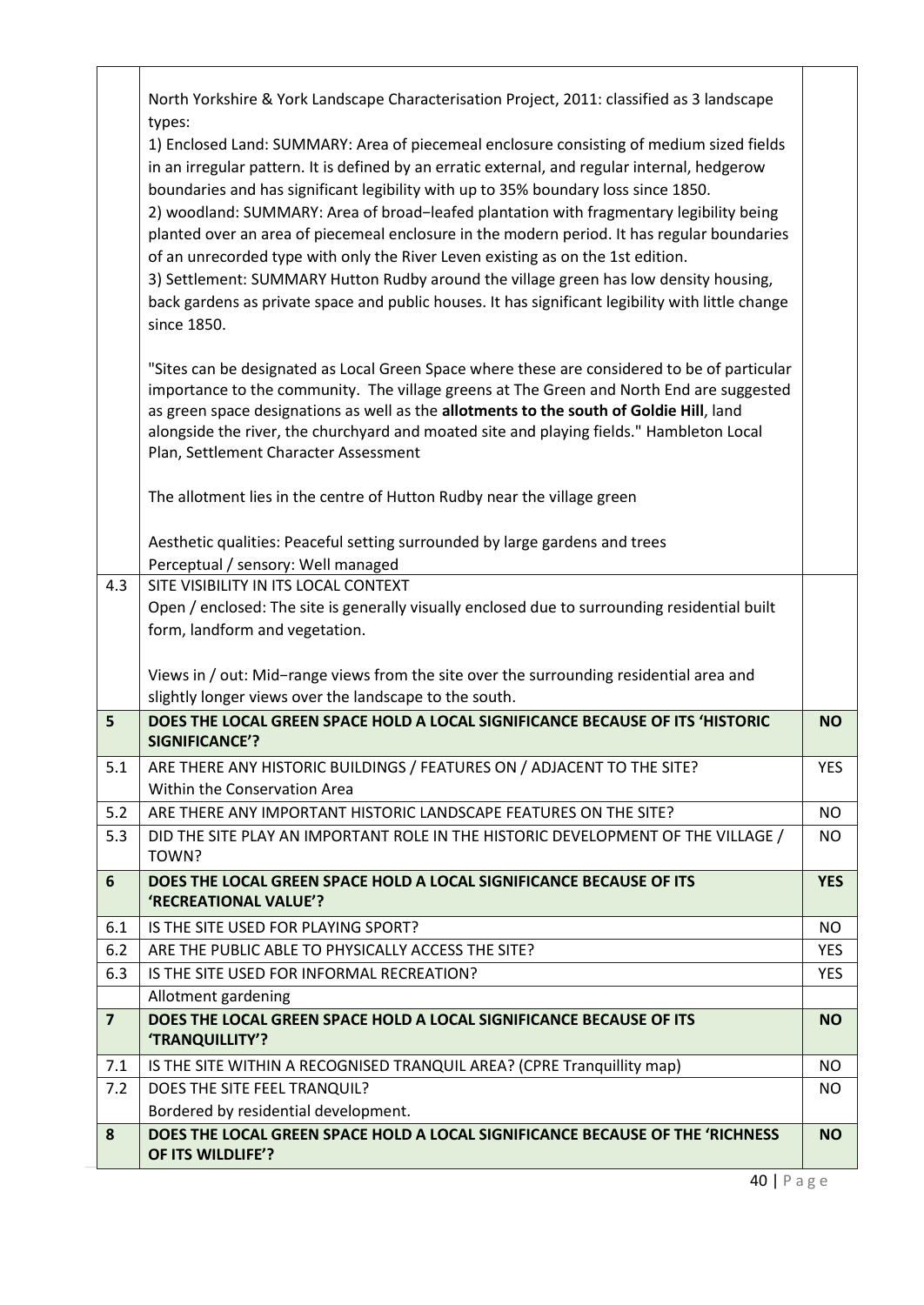| 8.1 | IS THE SITE WITHIN A NATIONAL OR LOCAL BIODIVERSITY DESIGNATED AREA?                                                                                    | NO.        |
|-----|---------------------------------------------------------------------------------------------------------------------------------------------------------|------------|
| 8.2 | ARE ANY IMPORTANT HABITATS OR SPECIES FOUND ON THE SITE?                                                                                                | <b>NO</b>  |
| 8.3 | IS THE SITE LOCALLY IMPORTANT FOR BIODIVERSITY?                                                                                                         | <b>NO</b>  |
| 9   | DOES THE LOCAL GREEN SPACE HOLD A LOCAL SIGNIFICANCE BECAUSE OF ANY OTHER<br><b>FEATURES?</b>                                                           | <b>NO</b>  |
|     |                                                                                                                                                         |            |
| 10  | <b>CONCLUSION: IS THE SITE SUITABLE FOR DESIGNATION AS A LOCAL GREENSPACE?</b>                                                                          | <b>YFS</b> |
|     | The site is 'local', is in 'reasonably close proximity to the community it serves' and possess<br>local significance because of its recreational value. |            |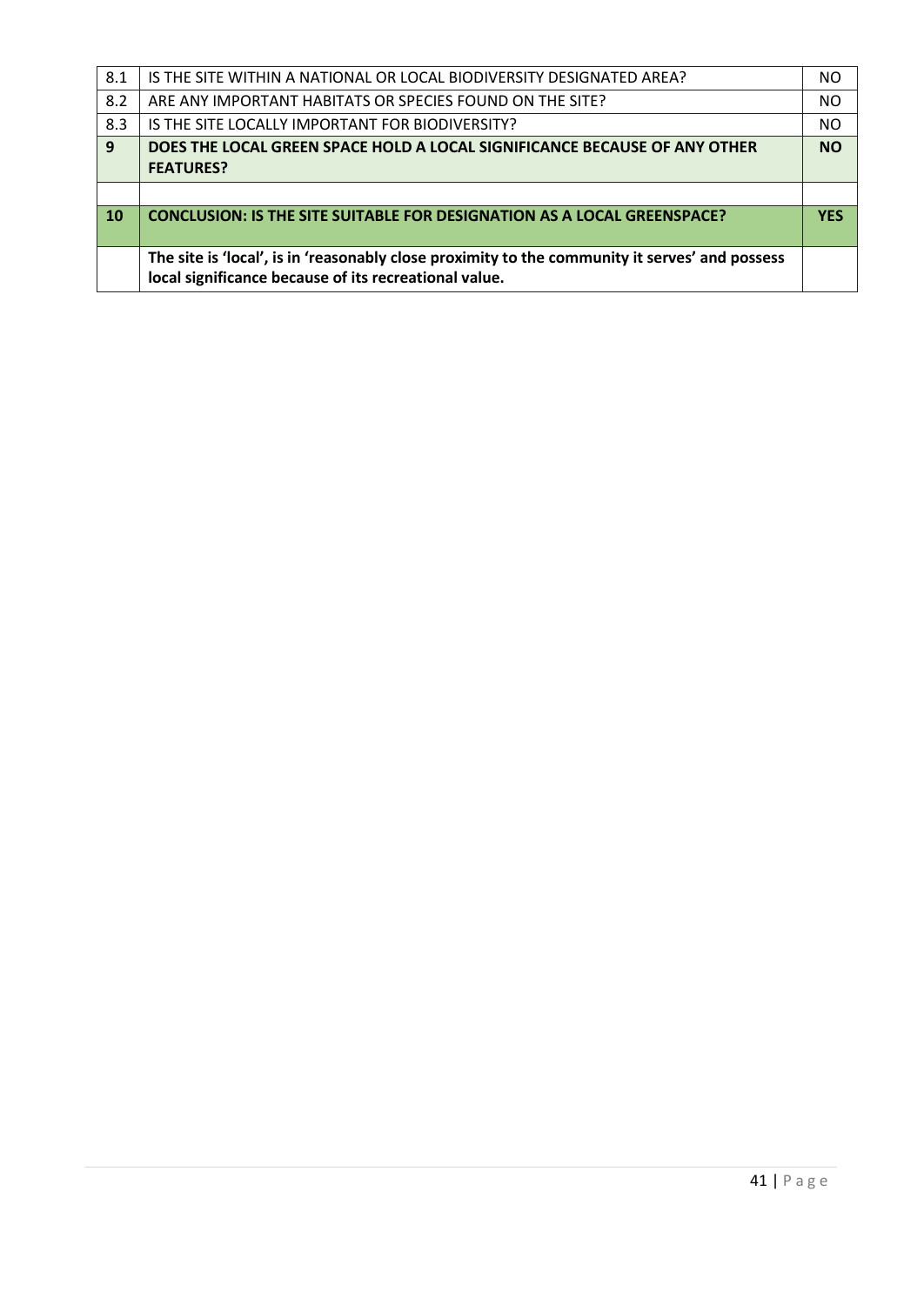# <span id="page-44-0"></span>7.3 ALT/S/073/016/G - Land south of River Leven, Hutton Bank, Hutton Rudby

| $\mathbf{1}$            | <b>GENERAL INFORMATION</b>                                                                                                                                                                         |                          |
|-------------------------|----------------------------------------------------------------------------------------------------------------------------------------------------------------------------------------------------|--------------------------|
| 1.1                     | SITE NAME & ADDRESS: Land south of River Leven, Hutton Bank, Hutton Rudby, North                                                                                                                   |                          |
|                         | Yorkshire.                                                                                                                                                                                         |                          |
| 1.2                     | SITE REFERENCE: ALT/S/073/016/G                                                                                                                                                                    |                          |
| 1.3                     | Does the site have any other draft allocations (such as housing etc.) or current planning                                                                                                          | NO.                      |
|                         | applications / permissions?                                                                                                                                                                        |                          |
| $\overline{2}$          | IS THE SITE 'LOCAL' DUE TO ITS SIZE, SCALE & 'LOCAL NATURE'?                                                                                                                                       | <b>YES</b>               |
| 2.1                     | <b>SITE AREA</b>                                                                                                                                                                                   |                          |
|                         | 3.9 ha                                                                                                                                                                                             |                          |
| 2.2                     | IS THE SITE AN 'EXTENSIVE TRACT OF LAND'?                                                                                                                                                          | <b>NO</b>                |
|                         | The site is 3.9 ha, so is not extensive. The site is in keeping with the scale of the surrounding                                                                                                  |                          |
|                         | landscape units.                                                                                                                                                                                   |                          |
| 2.3                     | IS THE SITE 'LOCAL IN CHARACTER'?                                                                                                                                                                  | <b>YES</b>               |
|                         | The site is situated within the residential areas of Hutton Rudby. It is generally well connected<br>by footpaths across the site so feels physically and visually connected to its local context. |                          |
|                         |                                                                                                                                                                                                    |                          |
| $\overline{\mathbf{3}}$ | IS THE LOCAL GREEN SPACE IN 'REASONABLY CLOSE PROXIMITY' TO THE COMMUNITY IT<br><b>SERVES'?</b>                                                                                                    | <b>YES</b>               |
|                         |                                                                                                                                                                                                    |                          |
| 3.1                     | WHICH COMMUNITY IS SERVED BY THE LOCAL GREENSPACE?                                                                                                                                                 |                          |
|                         | Hutton Rudby and Rudby                                                                                                                                                                             |                          |
| 3.2                     | HOW FAR IS THE SITE FROM THE COMMUNITY IT SERVES?                                                                                                                                                  |                          |
|                         | Is the site within 2km?                                                                                                                                                                            | <b>YES</b><br><b>YES</b> |
|                         | Is the site within 'walking distance' (300m / 5 mins)?                                                                                                                                             |                          |
|                         |                                                                                                                                                                                                    |                          |
| 3.3                     | ARE THERE ANY BARRIERS TO ACCESS BY THE COMMUNITY?                                                                                                                                                 | NO                       |
|                         | PROWs cross the site                                                                                                                                                                               |                          |
| $\overline{4}$          | DOES THE LOCAL GREEN SPACE HOLD A LOCAL SIGNIFICANCE BECAUSE OF ITS 'BEAUTY'?                                                                                                                      | <b>NO</b>                |
| 4.1                     | IS THE SITE LOCATED WITHIN A NATIONAL LANDSCAPE DESIGNATED AREA?                                                                                                                                   |                          |
|                         | <b>National Park or AONB?</b>                                                                                                                                                                      | <b>NO</b>                |
| 4.2                     | SITE LANDSCAPE CHARACTER ASSESSMENT                                                                                                                                                                |                          |
|                         | Simple description: This is an area of rough grassland and woodland located between the rear                                                                                                       |                          |
|                         | of the properties on North Side, North End and the river Leven.                                                                                                                                    |                          |
|                         |                                                                                                                                                                                                    |                          |
|                         | LCA: Located within Landscape Character Area 3 Leven Valley.                                                                                                                                       |                          |
|                         | Incised river valley of the River Leven, surrounded by large-scale intensive<br>$\bullet$                                                                                                          |                          |
|                         | arable farmland and some pasture on higher, more open ground.                                                                                                                                      |                          |
|                         | The sinuous and meandering rivers, with their steep wooded sides, locally<br>$\bullet$                                                                                                             |                          |
|                         | tranquil and intimate in scale, and visible as a dense band of mature woodland                                                                                                                     |                          |
|                         | passing across the character area.                                                                                                                                                                 |                          |
|                         | The large village of Hutton Rudby at the heart of the character area, extending                                                                                                                    |                          |
|                         | from the valley bottom on to the surrounding slopes.                                                                                                                                               |                          |
|                         | Field boundaries defined by hedgerows of good overall condition, with occasional                                                                                                                   |                          |
|                         | mature hedgerow trees.                                                                                                                                                                             |                          |
|                         | The distinctive landmark of the Cleveland Hills in views east and south, in close<br>proximity.                                                                                                    |                          |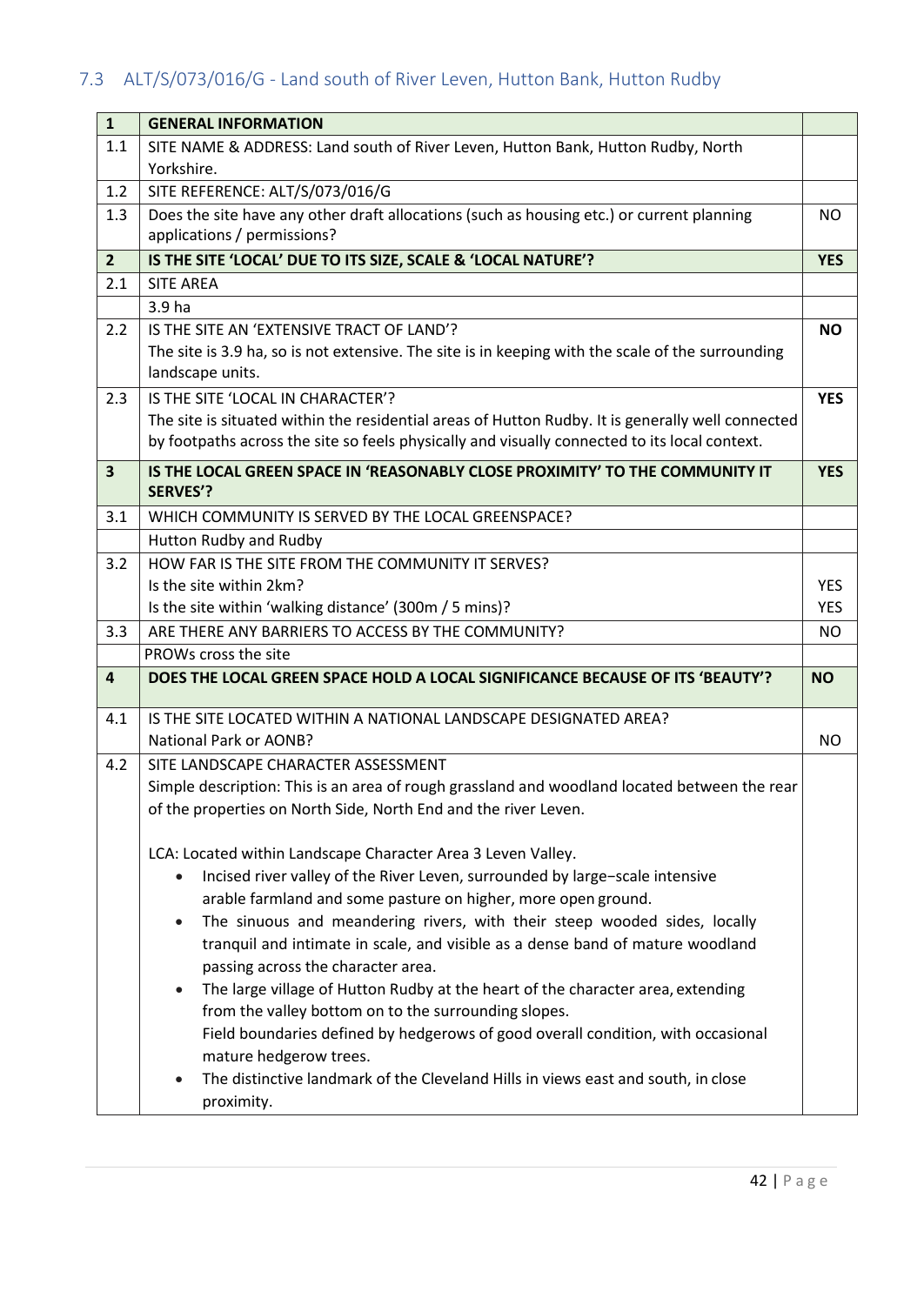|                         | Peacefulness and tranquillity associated with the secluded riverside, and an overall<br>$\bullet$<br>sense of being in the countryside                                                                                                                                                                                                                                                                                                                                                                                     |            |
|-------------------------|----------------------------------------------------------------------------------------------------------------------------------------------------------------------------------------------------------------------------------------------------------------------------------------------------------------------------------------------------------------------------------------------------------------------------------------------------------------------------------------------------------------------------|------------|
|                         | It forms part of an area recommended for designation in HDC's Settlement Character<br>Assessment. "Sites can be designated as Local Green Space where these are considered to be<br>of particular importance to the community. The village greens at The Green and North End<br>are suggested as green space designations as well as the allotments to the south of Goldie<br>Hill, land alongside the river, the churchyard and moated site and playing fields." Hambleton<br>Local Plan, Settlement Character Assessment |            |
|                         | Areas of the site are typical of the secluded riverside and sinuous and meandering<br>riverside.                                                                                                                                                                                                                                                                                                                                                                                                                           |            |
|                         | Aesthetic qualities: enclosure, sloping landform                                                                                                                                                                                                                                                                                                                                                                                                                                                                           |            |
|                         | Perceptual / sensory: degree of wildness/naturalness, sheltered, peaceful                                                                                                                                                                                                                                                                                                                                                                                                                                                  |            |
|                         | Detracting elements / characteristics - distribution power line crossing site                                                                                                                                                                                                                                                                                                                                                                                                                                              |            |
| 4.3                     | SITE VISIBILITY IN ITS LOCAL CONTEXT                                                                                                                                                                                                                                                                                                                                                                                                                                                                                       |            |
|                         | Open / enclosed: The site is generally visually enclosed due to surrounding residential built                                                                                                                                                                                                                                                                                                                                                                                                                              |            |
|                         | form and landform.                                                                                                                                                                                                                                                                                                                                                                                                                                                                                                         |            |
|                         | Views in / out: some open views over river                                                                                                                                                                                                                                                                                                                                                                                                                                                                                 |            |
|                         | Attractive / detractive views: distribution power line crossing site                                                                                                                                                                                                                                                                                                                                                                                                                                                       |            |
| 5                       | DOES THE LOCAL GREEN SPACE HOLD A LOCAL SIGNIFICANCE BECAUSE OF ITS 'HISTORIC<br><b>SIGNIFICANCE'?</b>                                                                                                                                                                                                                                                                                                                                                                                                                     | <b>YES</b> |
| 5.1                     | ARE THERE ANY HISTORIC BUILDINGS / FEATURES ON / ADJACENT TO THE SITE?                                                                                                                                                                                                                                                                                                                                                                                                                                                     | <b>YES</b> |
|                         | Grade II listed Hutton Bridge adjacent to site, within the Conservation Area, remains of                                                                                                                                                                                                                                                                                                                                                                                                                                   |            |
|                         | the Flax Mill, close to Grade I listed church                                                                                                                                                                                                                                                                                                                                                                                                                                                                              |            |
| 5.2                     | ARE THERE ANY IMPORTANT HISTORIC LANDSCAPE FEATURES ON THE SITE?                                                                                                                                                                                                                                                                                                                                                                                                                                                           | NO         |
| 5.3                     | DID THE SITE PLAY AN IMPORTANT ROLE IN THE HISTORIC DEVELOPMENT OF THE VILLAGE /<br>TOWN?                                                                                                                                                                                                                                                                                                                                                                                                                                  | <b>YES</b> |
|                         | Site of Flax Mill                                                                                                                                                                                                                                                                                                                                                                                                                                                                                                          |            |
| 6                       | DOES THE LOCAL GREEN SPACE HOLD A LOCAL SIGNIFICANCE BECAUSE OF ITS<br>'RECREATIONAL VALUE'?                                                                                                                                                                                                                                                                                                                                                                                                                               | <b>YES</b> |
| 6.1                     | IS THE SITE USED FOR PLAYING SPORT?                                                                                                                                                                                                                                                                                                                                                                                                                                                                                        | <b>NO</b>  |
| 6.2                     | ARE THE PUBLIC ABLE TO PHYSICALLY ACCESS THE SITE?                                                                                                                                                                                                                                                                                                                                                                                                                                                                         | <b>YES</b> |
|                         | PRoW across the site                                                                                                                                                                                                                                                                                                                                                                                                                                                                                                       |            |
| 6.3                     | IS THE SITE USED FOR INFORMAL RECREATION?                                                                                                                                                                                                                                                                                                                                                                                                                                                                                  | <b>YES</b> |
|                         | Walking / dog walking                                                                                                                                                                                                                                                                                                                                                                                                                                                                                                      |            |
| $\overline{\mathbf{z}}$ | DOES THE LOCAL GREEN SPACE HOLD A LOCAL SIGNIFICANCE BECAUSE OF ITS<br>'TRANQUILLITY'?                                                                                                                                                                                                                                                                                                                                                                                                                                     | <b>NO</b>  |
| 7.1                     | IS THE SITE WITHIN A RECOGNISED TRANQUIL AREA? (CPRE Tranquillity map)                                                                                                                                                                                                                                                                                                                                                                                                                                                     | NO         |
| 7.2                     | DOES THE SITE FEEL TRANQUIL?                                                                                                                                                                                                                                                                                                                                                                                                                                                                                               | <b>YES</b> |
|                         |                                                                                                                                                                                                                                                                                                                                                                                                                                                                                                                            | (part)     |
|                         | Bordered by residential development around the Village Green to the south and west, the<br>River Leven to the north, and the Hutton Rudby-Stokesley Road/National Cycle paths 65/165                                                                                                                                                                                                                                                                                                                                       |            |
|                         | to the east. Perceptual / sensory: degree of wildness/naturalness, sheltered, peaceful.                                                                                                                                                                                                                                                                                                                                                                                                                                    |            |
| 8                       | DOES THE LOCAL GREEN SPACE HOLD A LOCAL SIGNIFICANCE BECAUSE OF THE 'RICHNESS                                                                                                                                                                                                                                                                                                                                                                                                                                              | <b>YES</b> |
|                         | OF ITS WILDLIFE'?                                                                                                                                                                                                                                                                                                                                                                                                                                                                                                          |            |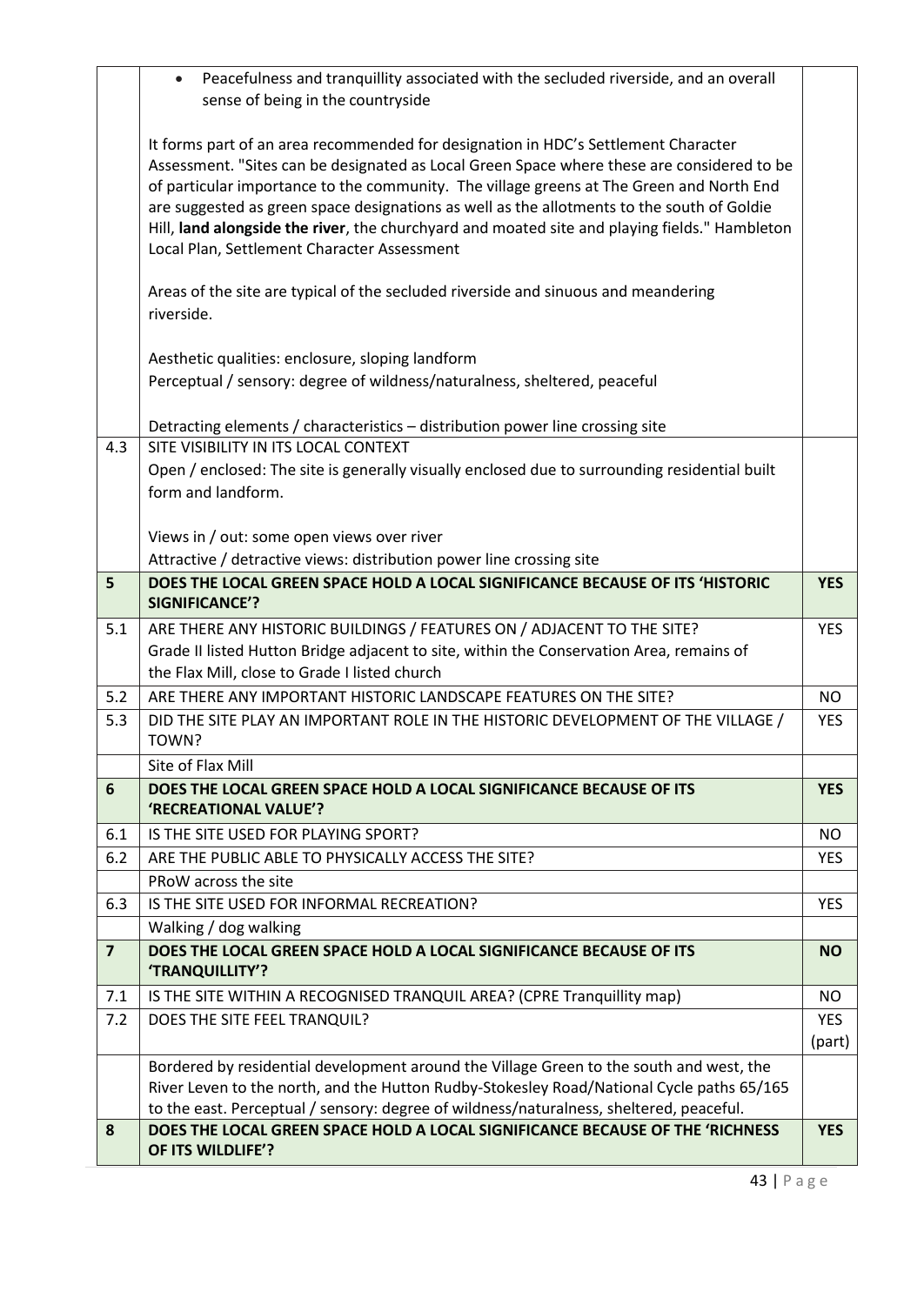| 8.1       | IS THE SITE WITHIN A NATIONAL OR LOCAL BIODIVERSITY DESIGNATED AREA?                                                                                                                  | NO.        |
|-----------|---------------------------------------------------------------------------------------------------------------------------------------------------------------------------------------|------------|
| 8.2       | ARE ANY IMPORTANT HABITATS OR SPECIES FOUND ON THE SITE?                                                                                                                              | <b>YES</b> |
|           | Areas of deciduous woodland priority habitat inventory                                                                                                                                |            |
| 8.3       | IS THE SITE LOCALLY IMPORTANT FOR BIODIVERSITY?                                                                                                                                       | <b>YES</b> |
|           | Mosaic of habitats, including grassland, scrub, woodland and riparian. Wildlife corridor                                                                                              |            |
| 9         | DOES THE LOCAL GREEN SPACE HOLD A LOCAL SIGNIFICANCE BECAUSE OF ANY OTHER<br><b>FEATURES?</b>                                                                                         | <b>NO</b>  |
|           | Historically part of the site has been used for tobogganing.                                                                                                                          |            |
|           |                                                                                                                                                                                       |            |
| <b>10</b> | <b>CONCLUSION: IS THE SITE SUITABLE FOR DESIGNATION AS A LOCAL GREENSPACE?</b>                                                                                                        | <b>YES</b> |
|           | The site is 'local', is in 'reasonably close proximity to the community it serves' and possess<br>local significance because of its historic, recreational and wildlife significance. |            |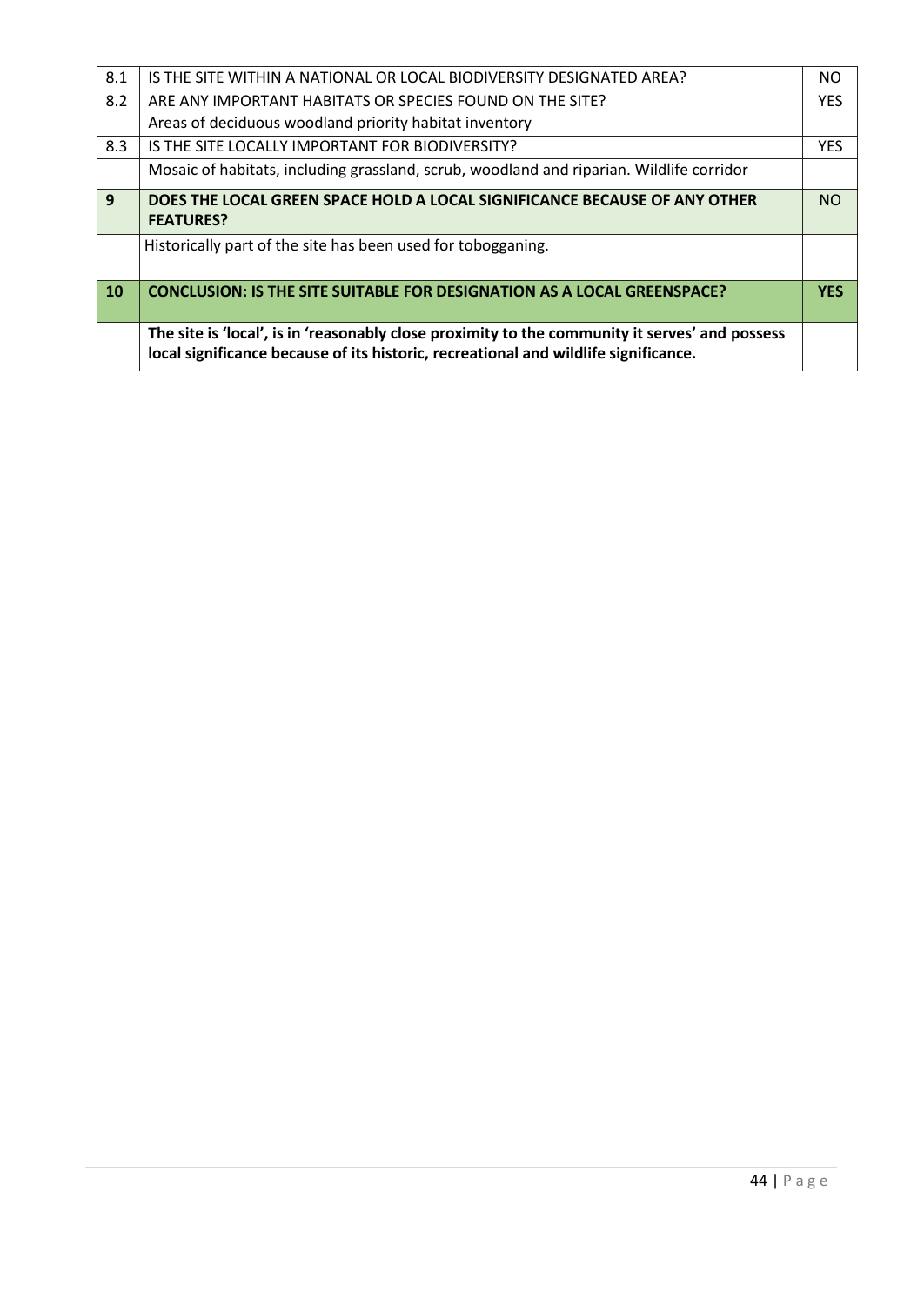# <span id="page-47-0"></span>7.4 ALT/S/073/017/G - Village Green, South Side, Hutton Rudby

| $\mathbf{1}$            | <b>GENERAL INFORMATION</b>                                                                                                                                         |            |
|-------------------------|--------------------------------------------------------------------------------------------------------------------------------------------------------------------|------------|
| 1.1                     | SITE NAME & ADDRESS: Village Green, South Side, Hutton Rudby, North Yorkshire                                                                                      |            |
| 1.2                     | SITE REFERENCE: ALT/S/073/017/G                                                                                                                                    |            |
| 1.3                     | Does the site have any other draft allocations (such as housing etc.) or current planning<br>applications / permissions?                                           | NO.        |
| 2 <sup>2</sup>          | IS THE SITE 'LOCAL' DUE TO ITS SIZE, SCALE & 'LOCAL NATURE'?                                                                                                       | <b>YES</b> |
| 2.1                     | <b>SITE AREA</b>                                                                                                                                                   |            |
|                         | 0.9 <sub>ha</sub>                                                                                                                                                  |            |
| 2.2                     | IS THE SITE AN 'EXTENSIVE TRACT OF LAND'?                                                                                                                          | <b>NO</b>  |
|                         | The site is 0.9 ha, so is not extensive. The site is in keeping with the scale of the                                                                              |            |
|                         | surrounding landscape units.                                                                                                                                       |            |
| 2.3                     | IS THE SITE 'LOCAL IN CHARACTER'?                                                                                                                                  | <b>YES</b> |
|                         | The site is situated within the heart of the village. It is well connected to its surroundings so<br>feels physically and visually connected to its local context. |            |
| $\overline{\mathbf{3}}$ | IS THE LOCAL GREEN SPACE IN 'REASONABLY CLOSE PROXIMITY' TO THE COMMUNITY IT                                                                                       | <b>YES</b> |
|                         | <b>SERVES'?</b>                                                                                                                                                    |            |
| 3.1                     | WHICH COMMUNITY IS SERVED BY THE LOCAL GREENSPACE?                                                                                                                 |            |
|                         | Hutton Rudby and Rudby                                                                                                                                             |            |
| 3.2                     | HOW FAR IS THE SITE FROM THE COMMUNITY IT SERVES?                                                                                                                  |            |
|                         | Is the site within 2km?                                                                                                                                            | <b>YES</b> |
|                         | Is the site within 'walking distance' (300m / 5 mins)?                                                                                                             | <b>YES</b> |
| 3.3                     | ARE THERE ANY BARRIERS TO ACCESS BY THE COMMUNITY?                                                                                                                 | <b>NO</b>  |
| 4                       | DOES THE LOCAL GREEN SPACE HOLD A LOCAL SIGNIFICANCE BECAUSE OF ITS 'BEAUTY'?                                                                                      | <b>YES</b> |
| 4.1                     | IS THE SITE LOCATED WITHIN A NATIONAL LANDSCAPE DESIGNATED AREA?<br><b>National Park or AONB?</b>                                                                  | NO.        |
| 4.2                     | SITE LANDSCAPE CHARACTER ASSESSMENT                                                                                                                                |            |
|                         | Simple description: The area is a series of managed spaces with mature trees that form the                                                                         |            |
|                         | village green at the heart of Hutton Rudby. It forms an integral part of the village setting.                                                                      |            |
|                         | LCA: Located within Landscape Character Area 3 Leven Valley.                                                                                                       |            |
|                         | Incised river valley of the River Leven, surrounded by large-scale intensive arable<br>farmland, and some pasture on higher, more open ground.                     |            |
|                         | The sinuous and meandering rivers, with their steep wooded sides, locally tranquil<br>$\bullet$                                                                    |            |
|                         | and intimate in scale, and visible as a dense band of mature woodland passing                                                                                      |            |
|                         | across the character area.                                                                                                                                         |            |
|                         | The large village of Hutton Rudby at the heart of the character area, extending<br>$\bullet$<br>from the valley bottom on to the surrounding slopes.               |            |
|                         | Field boundaries defined by hedgerows of good overall condition, with occasional                                                                                   |            |
|                         | mature hedgerow trees.                                                                                                                                             |            |
|                         | The distinctive landmark of the Cleveland Hills in views east and south, in close                                                                                  |            |
|                         | proximity.                                                                                                                                                         |            |
|                         | Peacefulness and tranquillity associated with the secluded riverside, and an overall                                                                               |            |
|                         | sense of being in the countryside                                                                                                                                  |            |
|                         | It forms part of an area recommended for designation in HDC's Settlement Character                                                                                 |            |
|                         | Assessment. "Sites can be designated as Local Green Space where these are considered to be                                                                         |            |
|                         | of particular importance to the community. The village greens at The Green and North End<br>45   Page                                                              |            |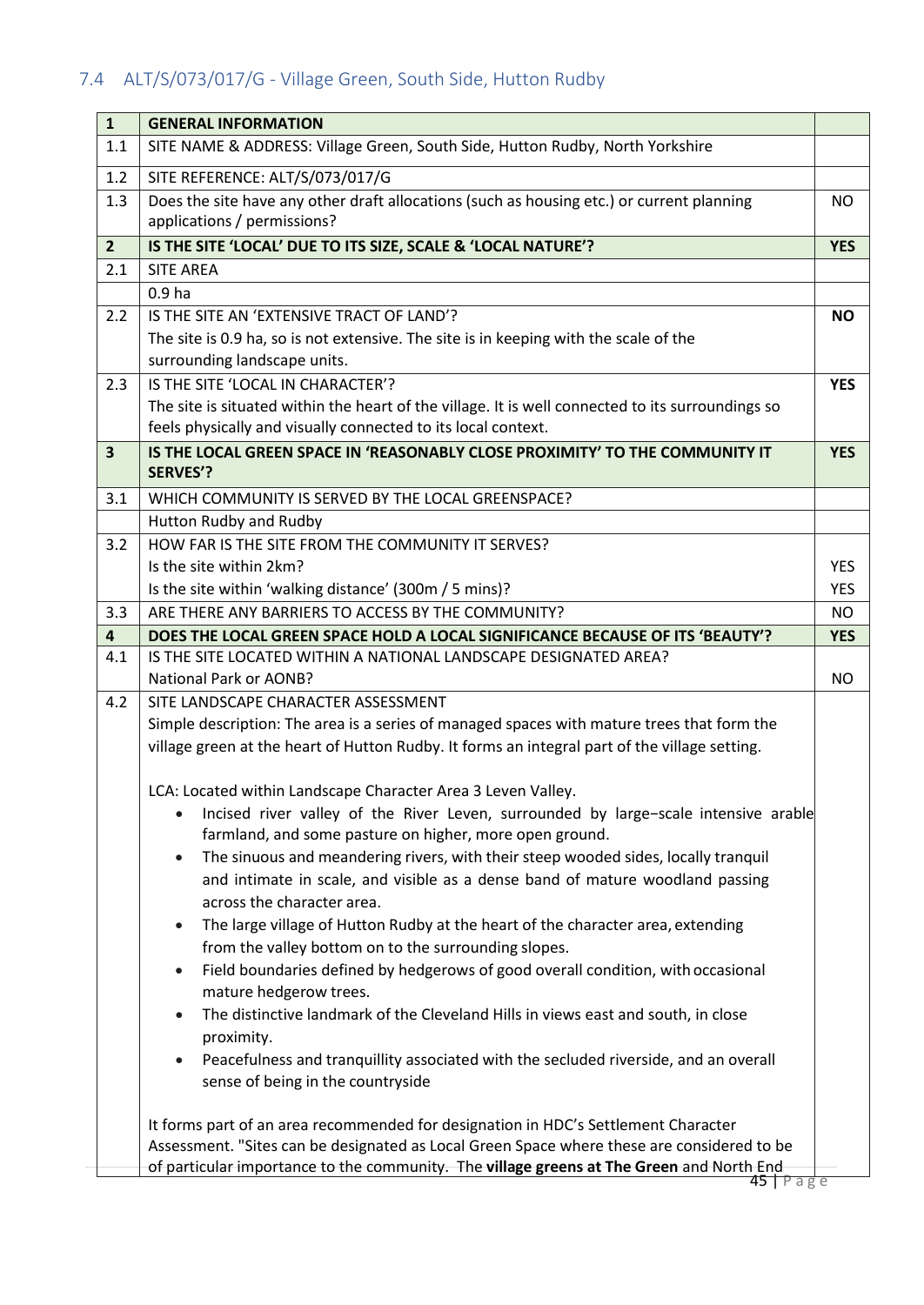|                         | are suggested as green space designations as well as the allotments to the south of Goldie Hill,<br>land alongside the river, the churchyard and moated site and playing fields." Hambleton Local<br>Plan, Settlement Character Assessment |            |
|-------------------------|--------------------------------------------------------------------------------------------------------------------------------------------------------------------------------------------------------------------------------------------|------------|
|                         |                                                                                                                                                                                                                                            |            |
|                         | The site is not typical of these key features, but forms an integral part of the setting of the<br>vernacular village core.                                                                                                                |            |
|                         | Aesthetic qualities: Traditional village green surrounded by old properties                                                                                                                                                                |            |
|                         | Perceptual / sensory: Trees and the green form a visually appealing environment                                                                                                                                                            |            |
| 4.3                     | SITE VISIBILITY IN ITS LOCAL CONTEXT                                                                                                                                                                                                       |            |
|                         | Open / enclosed: The site is generally visually enclosed at mid-range due to surrounding<br>residential built form.                                                                                                                        |            |
|                         | The space forms an attractive setting for the village                                                                                                                                                                                      |            |
| 5                       | DOES THE LOCAL GREEN SPACE HOLD A LOCAL SIGNIFICANCE BECAUSE OF ITS 'HISTORIC                                                                                                                                                              | <b>YES</b> |
|                         | SIGNIFICANCE'?                                                                                                                                                                                                                             |            |
| 5.1                     | ARE THERE ANY HISTORIC BUILDINGS / FEATURES ON / ADJACENT TO THE SITE?                                                                                                                                                                     | <b>YES</b> |
|                         | Situated in the Conservation Area and adjacent to a number of listed buildings                                                                                                                                                             |            |
| 5.2                     | ARE THERE ANY IMPORTANT HISTORIC LANDSCAPE FEATURES ON THE SITE?                                                                                                                                                                           | NO         |
| 5.3                     | DID THE SITE PLAY AN IMPORTANT ROLE IN THE HISTORIC DEVELOPMENT OF THE VILLAGE /                                                                                                                                                           | <b>YES</b> |
|                         | TOWN?                                                                                                                                                                                                                                      |            |
| 6                       | DOES THE LOCAL GREEN SPACE HOLD A LOCAL SIGNIFICANCE BECAUSE OF ITS 'RECREATIONAL<br><b>VALUE'?</b>                                                                                                                                        | <b>YES</b> |
| 6.1                     | IS THE SITE USED FOR PLAYING SPORT?                                                                                                                                                                                                        | <b>NO</b>  |
| 6.2                     | ARE THE PUBLIC ABLE TO PHYSICALLY ACCESS THE SITE?                                                                                                                                                                                         | <b>YES</b> |
|                         | Designated as a village green                                                                                                                                                                                                              |            |
| 6.3                     | IS THE SITE USED FOR INFORMAL RECREATION?                                                                                                                                                                                                  | <b>YES</b> |
|                         | Walking/dog walking                                                                                                                                                                                                                        |            |
| $\overline{\mathbf{z}}$ | DOES THE LOCAL GREEN SPACE HOLD A LOCAL SIGNIFICANCE BECAUSE OF ITS<br>'TRANQUILLITY'?                                                                                                                                                     | <b>NO</b>  |
| 7.1                     | IS THE SITE WITHIN A RECOGNISED TRANQUIL AREA? (CPRE Tranquillity map)                                                                                                                                                                     | <b>NO</b>  |
| 7.2                     | DOES THE SITE FEEL TRANQUIL?                                                                                                                                                                                                               | NO.        |
|                         | Bordered by residential development and roads.                                                                                                                                                                                             |            |
| 8                       | DOES THE LOCAL GREEN SPACE HOLD A LOCAL SIGNIFICANCE BECAUSE OF THE 'RICHNESS OF<br>ITS WILDLIFE'?                                                                                                                                         | <b>NO</b>  |
| 8.1                     | IS THE SITE WITHIN A NATIONAL OR LOCAL BIODIVERSITY DESIGNATED AREA?                                                                                                                                                                       | <b>NO</b>  |
| 8.2                     | ARE ANY IMPORTANT HABITATS OR SPECIES FOUND ON THE SITE?                                                                                                                                                                                   | NO.        |
| 8.3                     | IS THE SITE LOCALLY IMPORTANT FOR BIODIVERSITY?                                                                                                                                                                                            | NO.        |
| 9                       | DOES THE LOCAL GREEN SPACE HOLD A LOCAL SIGNIFICANCE BECAUSE OF ANY OTHER<br><b>FEATURES?</b>                                                                                                                                              | <b>YES</b> |
|                         | The Village Green is the location for the annual "Village Event" and other community activities                                                                                                                                            |            |
|                         | e.g., ceremonies at the beacon, and Christmas tree lighting                                                                                                                                                                                |            |
|                         |                                                                                                                                                                                                                                            |            |
| 10                      | <b>CONCLUSION: IS THE SITE SUITABLE FOR DESIGNATION AS A LOCAL GREENSPACE?</b>                                                                                                                                                             | <b>YES</b> |
|                         | The site is 'local', is in 'reasonably close proximity to the community it serves' and possess<br>local significance because of its beauty, recreational value and historic significance.                                                  |            |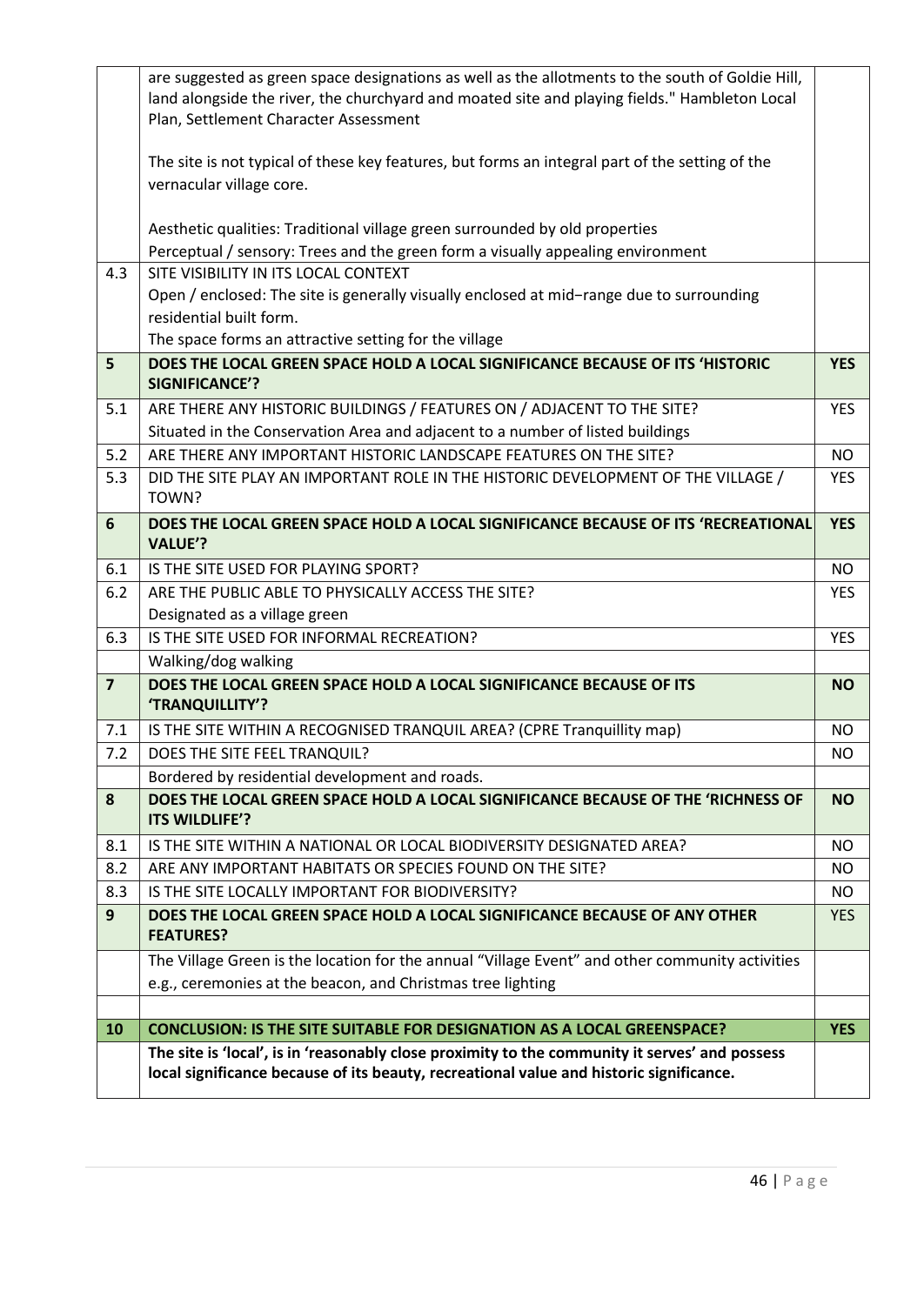# <span id="page-49-0"></span>7.5 ALT/S/073/018/G - Village Green, North End, Hutton Rudby

| $\mathbf{1}$            | <b>GENERAL INFORMATION</b>                                                                                              |            |
|-------------------------|-------------------------------------------------------------------------------------------------------------------------|------------|
| 1.1                     | SITE NAME & ADDRESS: Village Green, North End, Hutton Rudby, North Yorkshire.                                           |            |
| 1.2                     | SITE REFERENCE: ALT/S/073/018/G                                                                                         |            |
| 1.3                     | Does the site have any other draft allocations (such as housing etc) or current planning<br>applications / permissions? | NO         |
| 2 <sup>2</sup>          | IS THE SITE 'LOCAL' DUE TO ITS SIZE, SCALE & 'LOCAL NATURE'?                                                            | <b>YES</b> |
| 2.1                     | <b>SITE AREA</b>                                                                                                        |            |
|                         | 0.2 <sub>ha</sub>                                                                                                       |            |
| 2.2                     | IS THE SITE AN 'EXTENSIVE TRACT OF LAND'?                                                                               | <b>NO</b>  |
|                         | The site is 0.2 ha, so is not extensive. The site is in keeping with the scale of the surrounding<br>landscape units.   |            |
| 2.3                     | IS THE SITE 'LOCAL IN CHARACTER'?                                                                                       | <b>YES</b> |
|                         | The site is situated within the heart of the village. It is well connected to its surroundings so                       |            |
|                         | feels physically and visually connected to its local context.                                                           |            |
| $\overline{\mathbf{3}}$ | IS THE LOCAL GREEN SPACE IN 'REASONABLY CLOSE PROXIMITY' TO THE COMMUNITY IT<br><b>SERVES'?</b>                         | <b>YES</b> |
| 3.1                     | WHICH COMMUNITY IS SERVED BY THE LOCAL GREENSPACE?                                                                      |            |
|                         | Hutton Rudby and Rudby                                                                                                  |            |
| 3.2                     | HOW FAR IS THE SITE FROM THE COMMUNITY IT SERVES?                                                                       |            |
|                         | Is the site within 2km?                                                                                                 | <b>YES</b> |
|                         | Is the site within 'walking distance' (300m / 5 mins)?                                                                  | <b>YES</b> |
| 3.3                     | ARE THERE ANY BARRIERS TO ACCESS BY THE COMMUNITY?                                                                      | <b>NO</b>  |
| $\overline{4}$          | DOES THE LOCAL GREEN SPACE HOLD A LOCAL SIGNIFICANCE BECAUSE OF ITS 'BEAUTY'?                                           | <b>YES</b> |
| 4.1                     | IS THE SITE LOCATED WITHIN A NATIONAL LANDSCAPE DESIGNATED AREA?                                                        |            |
|                         | <b>National Park or AONB?</b>                                                                                           | <b>NO</b>  |
| 4.2                     | SITE LANDSCAPE CHARACTER ASSESSMENT                                                                                     |            |
|                         | Simple description: The area is a series of managed spaces that form western/northern part of                           |            |
|                         | the village green at the heart of Hutton Rudby. It forms an integral part of the village setting.                       |            |
|                         | LCA: Located within Landscape Character Area 3 Leven Valley.                                                            |            |
|                         | Incised river valley of the River Leven, surrounded by large-scale intensive arable                                     |            |
|                         | farmland, and some pasture on higher, more open ground.                                                                 |            |
|                         | The sinuous and meandering rivers, with their steep wooded sides, locally tranquil<br>$\bullet$                         |            |
|                         | and intimate in scale, and visible as a dense band of mature woodland passing<br>across the character area.             |            |
|                         | The large village of Hutton Rudby at the heart of the character area, extending                                         |            |
|                         | from the valley bottom on to the surrounding slopes.                                                                    |            |
|                         | Field boundaries defined by hedgerows of good overall condition, with occasional<br>$\bullet$                           |            |
|                         | mature hedgerow trees. The distinctive landmark of the Cleveland Hills in views                                         |            |
|                         | east and south, in close proximity.                                                                                     |            |
|                         | Peacefulness and tranquillity associated with the secluded riverside, and an overall                                    |            |
|                         | sense of being in the countryside                                                                                       |            |
|                         | It forms part of an area recommended for designation in HDC's Settlement Character                                      |            |
|                         | Assessment. "Sites can be designated as Local Green Space where these are considered to be                              |            |
|                         | of particular importance to the community. The village greens at The Green and North End                                |            |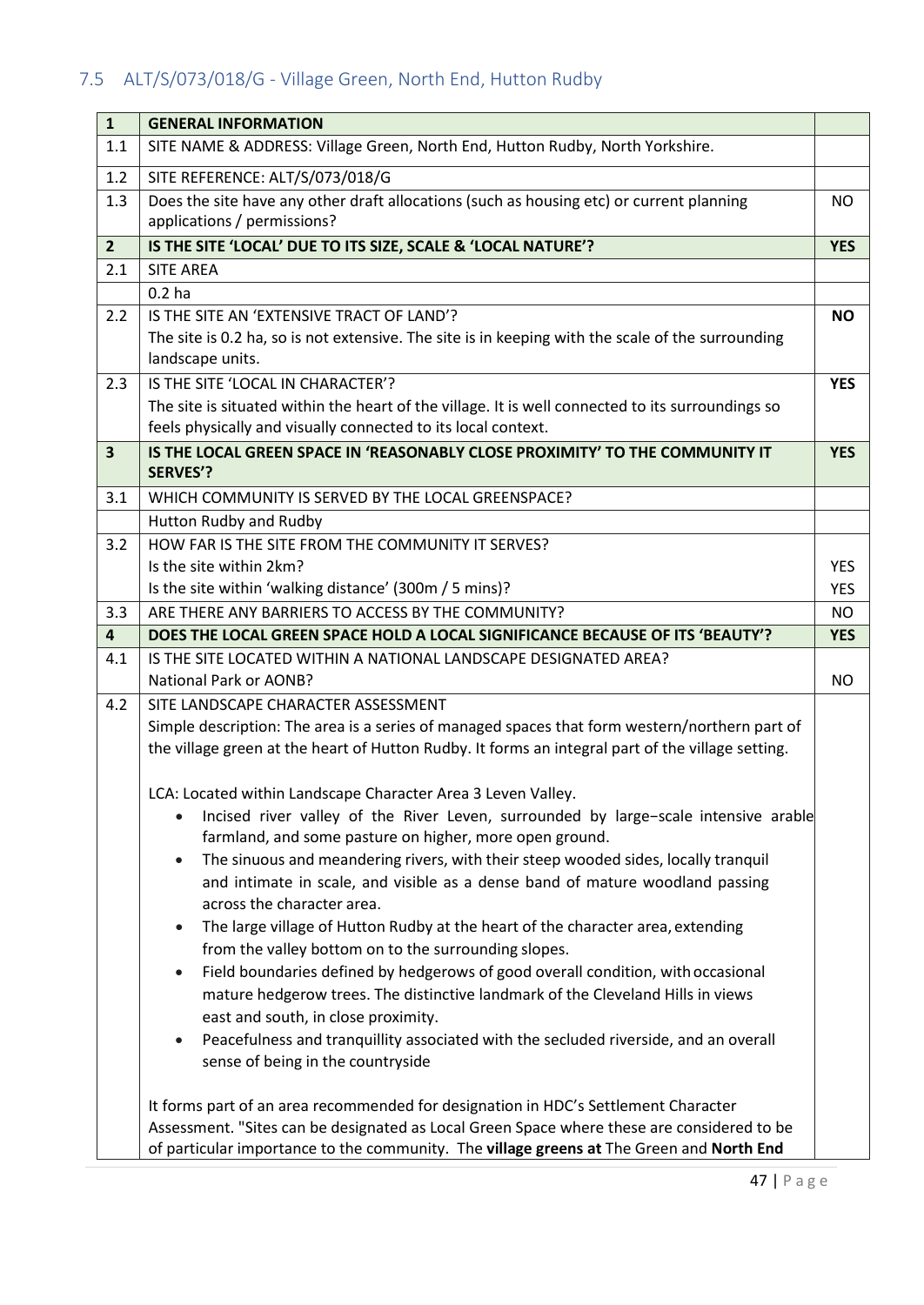|                | are suggested as green space designations as well as the allotments to the south of Goldie Hill,    |            |
|----------------|-----------------------------------------------------------------------------------------------------|------------|
|                | land alongside the river, the churchyard and moated site and playing fields." Hambleton Local       |            |
|                | Plan, Settlement Character Assessment                                                               |            |
|                |                                                                                                     |            |
|                | The site is not typical of these key features, but forms an integral part of the setting of the     |            |
|                | vernacular village core.                                                                            |            |
|                | Aesthetic qualities:                                                                                |            |
|                | Perceptual / sensory: Forms a continuum with the main village green                                 |            |
| 4.3            | SITE VISIBILITY IN ITS LOCAL CONTEXT                                                                |            |
|                | Open / enclosed: The site is generally visually enclosed at mid-range due to surrounding            |            |
|                | residential built form.                                                                             |            |
|                |                                                                                                     |            |
|                | The space forms an attractive setting for the village                                               |            |
| 5              | DOES THE LOCAL GREEN SPACE HOLD A LOCAL SIGNIFICANCE BECAUSE OF ITS 'HISTORIC                       | <b>YES</b> |
|                | <b>SIGNIFICANCE'?</b>                                                                               |            |
| 5.1            | ARE THERE ANY HISTORIC BUILDINGS / FEATURES ON / ADJACENT TO THE SITE?                              | <b>YES</b> |
|                | Within the Conservation Area, several listed buildings adjacent to the Green.                       |            |
| 5.2            | ARE THERE ANY IMPORTANT HISTORIC LANDSCAPE FEATURES ON THE SITE?                                    | <b>NO</b>  |
| 5.3            | DID THE SITE PLAY AN IMPORTANT ROLE IN THE HISTORIC DEVELOPMENT OF THE VILLAGE /                    | <b>YES</b> |
|                | TOWN?                                                                                               |            |
| 6              | DOES THE LOCAL GREEN SPACE HOLD A LOCAL SIGNIFICANCE BECAUSE OF ITS 'RECREATIONAL                   | <b>YES</b> |
|                | <b>VALUE'?</b>                                                                                      |            |
| 6.1            | IS THE SITE USED FOR PLAYING SPORT?                                                                 | <b>NO</b>  |
| 6.2            | ARE THE PUBLIC ABLE TO PHYSICALLY ACCESS THE SITE?                                                  | <b>YES</b> |
|                | Designated as a village green                                                                       |            |
| 6.3            | IS THE SITE USED FOR INFORMAL RECREATION?                                                           | <b>YES</b> |
|                | Walking/dog walking                                                                                 |            |
| $\overline{7}$ | DOES THE LOCAL GREEN SPACE HOLD A LOCAL SIGNIFICANCE BECAUSE OF ITS<br>'TRANQUILLITY'?              | <b>NO</b>  |
| 7.1            | IS THE SITE WITHIN A RECOGNISED TRANQUIL AREA? (CPRE Tranquillity map)                              | <b>NO</b>  |
| 7.2            | DOES THE SITE FEEL TRANQUIL?                                                                        | NO.        |
|                | An open landscape unit bordered by residential development and a road.                              |            |
| 8              | DOES THE LOCAL GREEN SPACE HOLD A LOCAL SIGNIFICANCE BECAUSE OF THE 'RICHNESS OF                    | <b>NO</b>  |
|                | ITS WILDLIFE'?                                                                                      |            |
| 8.1            | IS THE SITE WITHIN A NATIONAL OR LOCAL BIODIVERSITY DESIGNATED AREA?                                | NO.        |
| 8.2            | ARE ANY IMPORTANT HABITATS OR SPECIES FOUND ON THE SITE?                                            | <b>NO</b>  |
| 8.3            | IS THE SITE LOCALLY IMPORTANT FOR BIODIVERSITY?                                                     | NO.        |
| 9              | DOES THE LOCAL GREEN SPACE HOLD A LOCAL SIGNIFICANCE BECAUSE OF ANY OTHER<br><b>FEATURES?</b>       | <b>YES</b> |
|                | War memorial is located at the southern end. Locally significant for remembrance ceremonies<br>etc. |            |
|                |                                                                                                     |            |
| 10             | <b>CONCLUSION: IS THE SITE SUITABLE FOR DESIGNATION AS A LOCAL GREENSPACE?</b>                      | <b>YES</b> |
|                | The site is 'local', is in 'reasonably close proximity to the community it serves' and possess      |            |
|                | local significance because of its beauty, recreational value and historic significance.             |            |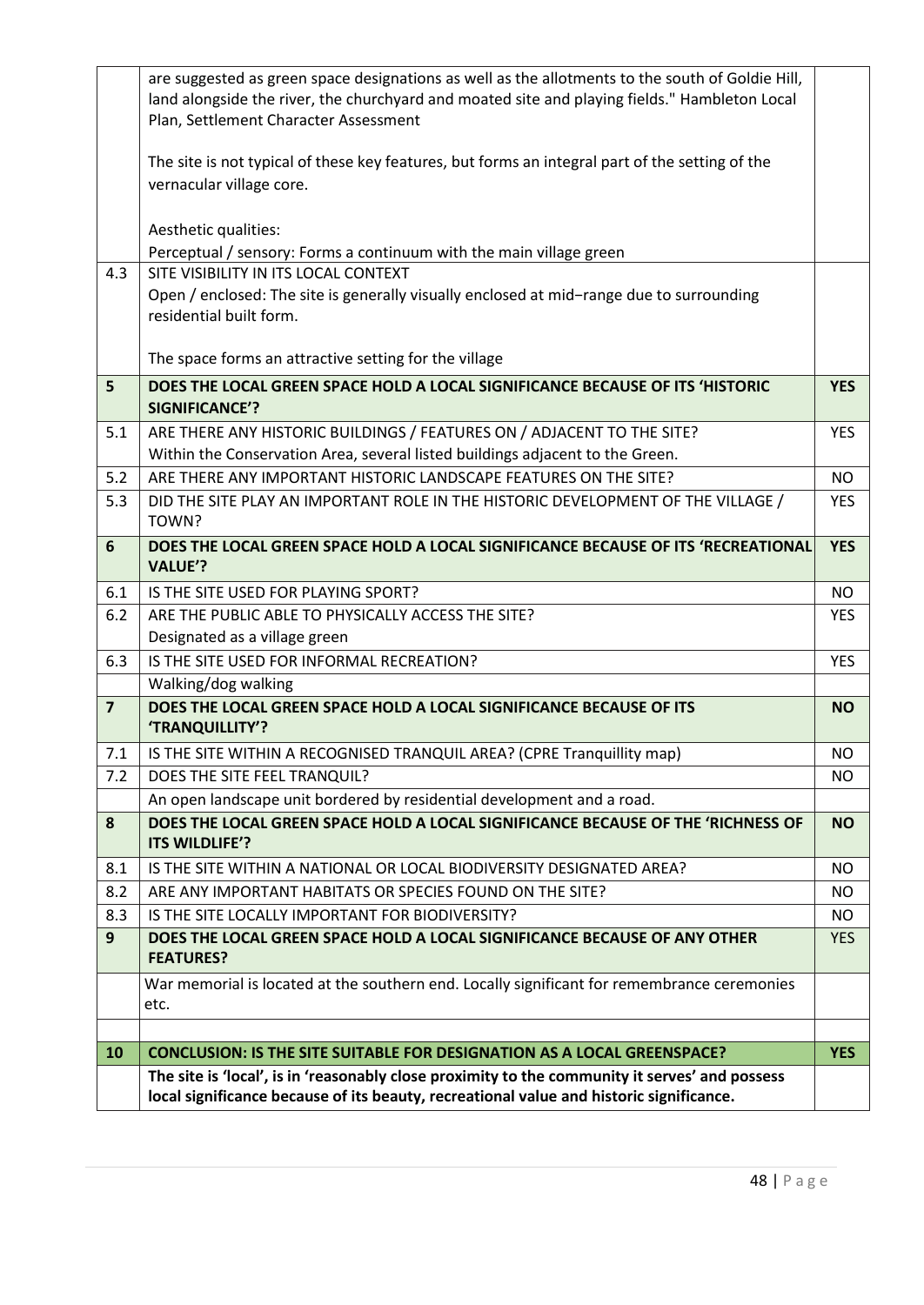# <span id="page-51-0"></span>7.6 ALT/S/073/019A/G - Sports Area, Station Lane, Hutton Rudby

| $\mathbf{1}$            | <b>GENERAL INFORMATION</b>                                                                                              |            |
|-------------------------|-------------------------------------------------------------------------------------------------------------------------|------------|
| 1.1                     | SITE NAME & ADDRESS: Sports Area, Station Lane, Hutton Rudby, North Yorkshire.                                          |            |
| 1.2                     | SITE REFERENCE: ALT/S/073/019A/G                                                                                        |            |
| 1.3                     | Does the site have any other draft allocations (such as housing etc) or current planning<br>applications / permissions? | <b>NO</b>  |
| 2 <sup>2</sup>          | IS THE SITE 'LOCAL' DUE TO ITS SIZE, SCALE & 'LOCAL NATURE'?                                                            | <b>YES</b> |
| 2.1                     | <b>SITE AREA</b>                                                                                                        |            |
|                         | 1.0 <sub>ha</sub>                                                                                                       |            |
| 2.2                     | IS THE SITE AN 'EXTENSIVE TRACT OF LAND'?                                                                               | <b>NO</b>  |
|                         | The site is 1.0 ha, so is not extensive. The site is smaller in scale than the surrounding landscape<br>units (fields). |            |
| 2.3                     | IS THE SITE 'LOCAL IN CHARACTER'?                                                                                       | <b>YES</b> |
|                         | The site is located adjacent to the residential edge of Hutton Rudby and feels physically and                           |            |
|                         | visually connected to its local context.                                                                                |            |
| $\overline{\mathbf{3}}$ | IS THE LOCAL GREEN SPACE IN 'REASONABLY CLOSE PROXIMITY' TO THE COMMUNITY IT<br><b>SERVES'?</b>                         | <b>YES</b> |
| 3.1                     | WHICH COMMUNITY IS SERVED BY THE LOCAL GREENSPACE?                                                                      |            |
|                         | Hutton Rudby and Rudby                                                                                                  |            |
| 3.2                     | HOW FAR IS THE SITE FROM THE COMMUNITY IT SERVES?                                                                       |            |
|                         | Is the site within 2km?                                                                                                 | <b>YES</b> |
|                         | Is the site within 'walking distance' (300m / 5 mins)?                                                                  | <b>YES</b> |
| 3.3                     | ARE THERE ANY BARRIERS TO ACCESS BY THE COMMUNITY?                                                                      | NO         |
| $\overline{\mathbf{4}}$ | DOES THE LOCAL GREEN SPACE HOLD A LOCAL SIGNIFICANCE BECAUSE OF ITS 'BEAUTY'?                                           | <b>NO</b>  |
| 4.1                     | IS THE SITE LOCATED WITHIN A NATIONAL LANDSCAPE DESIGNATED AREA?                                                        |            |
|                         | <b>National Park or AONB?</b>                                                                                           | <b>NO</b>  |
| 4.2                     | SITE LANDSCAPE CHARACTER ASSESSMENT                                                                                     |            |
|                         | Simple description: The area is a fenced play area and bmx track set within an agricultural                             |            |
|                         | field.                                                                                                                  |            |
|                         | LCA: Located within Landscape Character Area 3 Leven Valley.                                                            |            |
|                         | Incised river valley of the River Leven, surrounded by large-scale intensive arable                                     |            |
|                         | farmland, and some pasture on higher, more open ground.                                                                 |            |
|                         | The sinuous and meandering rivers, with their steep wooded sides, locally<br>$\bullet$                                  |            |
|                         | tranquil and intimate in scale, and visible as a dense band of mature woodland                                          |            |
|                         | passing across the character area.                                                                                      |            |
|                         | The large village of Hutton Rudby at the heart of the character area, extending from                                    |            |
|                         | the valley bottom on to the surrounding slopes.                                                                         |            |
|                         | Field boundaries defined by hedgerows of good overall condition, with occasional<br>mature hedgerow trees.              |            |
|                         | The distinctive landmark of the Cleveland Hills in views east and south, in close<br>$\bullet$                          |            |
|                         | proximity.                                                                                                              |            |
|                         | Peacefulness and tranquillity associated with the secluded riverside, and an overall<br>$\bullet$                       |            |
|                         | sense of being in the countryside                                                                                       |            |
|                         |                                                                                                                         |            |
|                         | It forms part of an area recommended for designation in HDC's Settlement Character                                      |            |
|                         | Assessment. "Sites can be designated as Local Green Space where these are considered to be                              |            |
|                         |                                                                                                                         |            |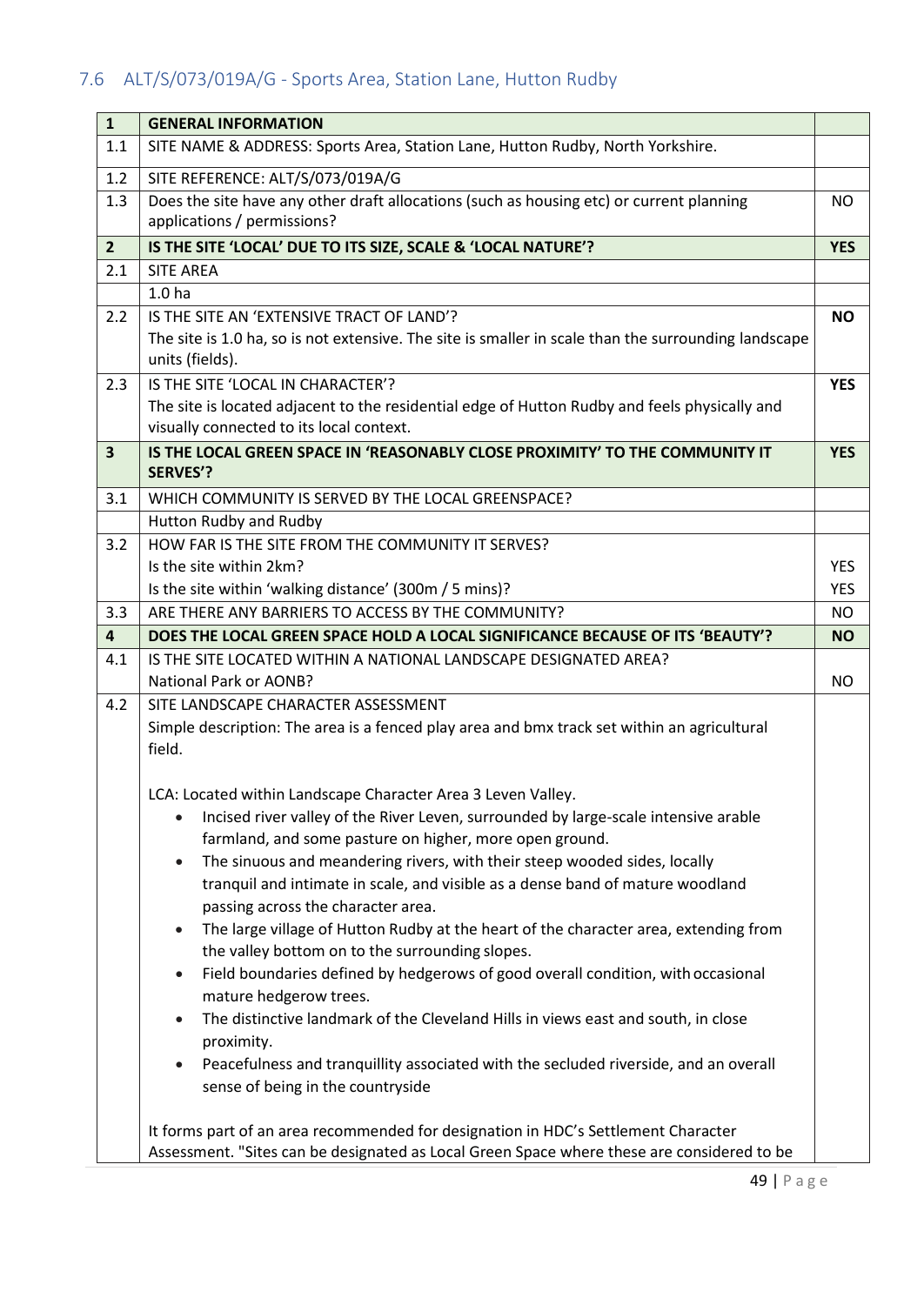|                | of particular importance to the community. The village greens at The Green and North End are                                                                                                                                                                                                                                                                                                        |            |
|----------------|-----------------------------------------------------------------------------------------------------------------------------------------------------------------------------------------------------------------------------------------------------------------------------------------------------------------------------------------------------------------------------------------------------|------------|
|                | suggested as green space designations as well as the allotments to the south of Goldie Hill,                                                                                                                                                                                                                                                                                                        |            |
|                | land alongside the river, the churchyard and moated site and playing fields." Hambleton Local                                                                                                                                                                                                                                                                                                       |            |
|                | Plan, Settlement Character Assessment                                                                                                                                                                                                                                                                                                                                                               |            |
|                | This is not typical of the LCA                                                                                                                                                                                                                                                                                                                                                                      |            |
|                | Aesthetic qualities:                                                                                                                                                                                                                                                                                                                                                                                |            |
|                | Perceptual / sensory: North Yorkshire & York Landscape Characterisation Project, 2011:<br>classified as Enclosed Land: This is an area surrounded by modern improved fields consisting of<br>one large field. The surrounding field is defined by regular external hedgerows, no internal<br>boundaries and has fragmentary legibility with over 90% boundary loss since 1850. Settled /<br>managed |            |
| 4.3            | SITE VISIBILITY IN ITS LOCAL CONTEXT                                                                                                                                                                                                                                                                                                                                                                |            |
|                | Open / enclosed: The site is generally visually open with a surrounding post and rail fence and                                                                                                                                                                                                                                                                                                     |            |
|                | native species hedge.                                                                                                                                                                                                                                                                                                                                                                               |            |
|                | Views in / out: views from the site to the North York Moors to the south and over the                                                                                                                                                                                                                                                                                                               |            |
|                | surrounding agricultural fields                                                                                                                                                                                                                                                                                                                                                                     |            |
| 5              | DOES THE LOCAL GREEN SPACE HOLD A LOCAL SIGNIFICANCE BECAUSE OF ITS 'HISTORIC<br>SIGNIFICANCE'?                                                                                                                                                                                                                                                                                                     | <b>NO</b>  |
| 5.1            | ARE THERE ANY HISTORIC BUILDINGS / FEATURES ON / ADJACENT TO THE SITE?                                                                                                                                                                                                                                                                                                                              | <b>YES</b> |
|                | Grade II listed building to the South and West;                                                                                                                                                                                                                                                                                                                                                     |            |
| 5.2            | ARE THERE ANY IMPORTANT HISTORIC LANDSCAPE FEATURES ON THE SITE?                                                                                                                                                                                                                                                                                                                                    | NO         |
| 5.3            | DID THE SITE PLAY AN IMPORTANT ROLE IN THE HISTORIC DEVELOPMENT OF THE VILLAGE /                                                                                                                                                                                                                                                                                                                    | NO         |
|                | TOWN?                                                                                                                                                                                                                                                                                                                                                                                               |            |
| 6              | DOES THE LOCAL GREEN SPACE HOLD A LOCAL SIGNIFICANCE BECAUSE OF ITS 'RECREATIONAL                                                                                                                                                                                                                                                                                                                   | <b>YES</b> |
|                | <b>VALUE'?</b>                                                                                                                                                                                                                                                                                                                                                                                      |            |
| 6.1            | IS THE SITE USED FOR PLAYING SPORT?                                                                                                                                                                                                                                                                                                                                                                 | <b>YES</b> |
| 6.2            | ARE THE PUBLIC ABLE TO PHYSICALLY ACCESS THE SITE?                                                                                                                                                                                                                                                                                                                                                  | <b>YES</b> |
| 6.3            | IS THE SITE USED FOR INFORMAL RECREATION?                                                                                                                                                                                                                                                                                                                                                           | <b>YES</b> |
| $\overline{7}$ | DOES THE LOCAL GREEN SPACE HOLD A LOCAL SIGNIFICANCE BECAUSE OF ITS<br>'TRANQUILLITY'?                                                                                                                                                                                                                                                                                                              | <b>NO</b>  |
| 7.1            | IS THE SITE WITHIN A RECOGNISED TRANQUIL AREA? (CPRE Tranquillity map)                                                                                                                                                                                                                                                                                                                              | <b>NO</b>  |
| 7.2            | DOES THE SITE FEEL TRANQUIL?                                                                                                                                                                                                                                                                                                                                                                        | <b>NO</b>  |
|                | An open landscape bordered by residential development and roads.                                                                                                                                                                                                                                                                                                                                    |            |
| 8              | DOES THE LOCAL GREEN SPACE HOLD A LOCAL SIGNIFICANCE BECAUSE OF THE 'RICHNESS OF<br><b>ITS WILDLIFE'?</b>                                                                                                                                                                                                                                                                                           | <b>NO</b>  |
| 8.1            | IS THE SITE WITHIN A NATIONAL OR LOCAL BIODIVERSITY DESIGNATED AREA?                                                                                                                                                                                                                                                                                                                                | NO.        |
| 8.3            | IS THE SITE LOCALLY IMPORTANT FOR BIODIVERSITY?                                                                                                                                                                                                                                                                                                                                                     | <b>NO</b>  |
| 9              | DOES THE LOCAL GREEN SPACE HOLD A LOCAL SIGNIFICANCE BECAUSE OF ANY OTHER<br><b>FEATURES?</b>                                                                                                                                                                                                                                                                                                       | <b>NO</b>  |
|                | The views towards the North Yorks Moors to the south are considered to be particularly<br>noteworthy by the community.                                                                                                                                                                                                                                                                              |            |
|                |                                                                                                                                                                                                                                                                                                                                                                                                     |            |
| 10             | <b>CONCLUSION: IS THE SITE SUITABLE FOR DESIGNATION AS A LOCAL GREENSPACE?</b>                                                                                                                                                                                                                                                                                                                      | <b>YES</b> |
|                | The site is 'local', is in 'reasonably close proximity to the community it serves' and possess<br>local significance because of its recreational value.                                                                                                                                                                                                                                             |            |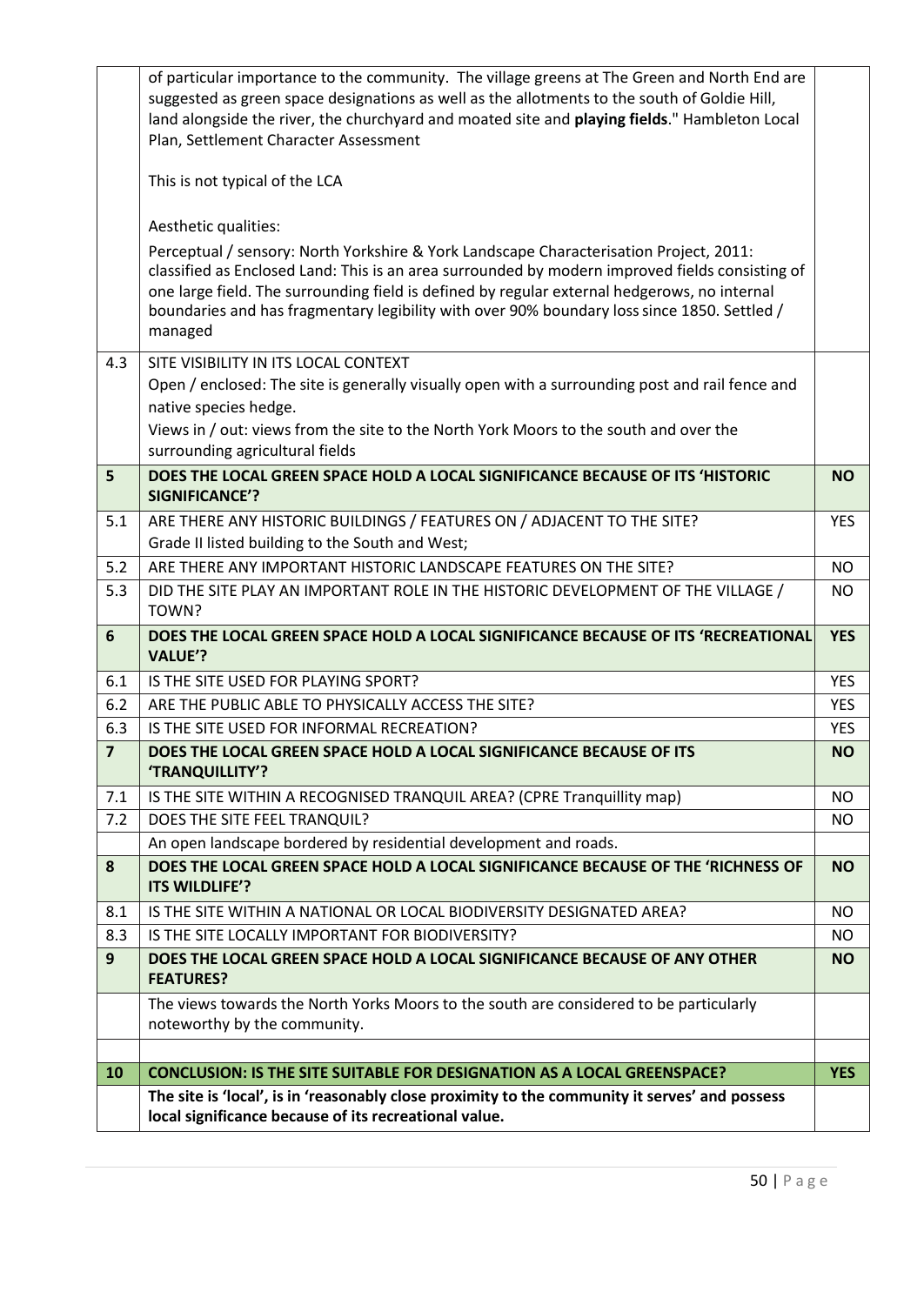# <span id="page-53-0"></span>7.7 ALT/S/073/020/G - Woodland between Sexhow Lane and River Leven, Hutton Rudby

| $\mathbf{1}$            | <b>GENERAL INFORMATION</b>                                                                                                                                                   |            |
|-------------------------|------------------------------------------------------------------------------------------------------------------------------------------------------------------------------|------------|
| 1.1                     | SITE NAME & ADDRESS: Woodland between Sexhow Lane and River Leven, Hutton Rudby,                                                                                             |            |
|                         | North Yorkshire                                                                                                                                                              |            |
| 1.2                     | SITE REFERENCE: ALT/S/073/020/G                                                                                                                                              |            |
| 1.3                     | Does the site have any other draft allocations (such as housing etc) or current planning                                                                                     | NO         |
|                         | applications / permissions?                                                                                                                                                  |            |
| $\overline{2}$          | IS THE SITE 'LOCAL' DUE TO ITS SIZE, SCALE & 'LOCAL NATURE'?                                                                                                                 | <b>YES</b> |
| 2.1                     | <b>SITE AREA</b>                                                                                                                                                             |            |
|                         | 0.3 <sub>ha</sub>                                                                                                                                                            |            |
| 2.2                     | IS THE SITE AN 'EXTENSIVE TRACT OF LAND'?                                                                                                                                    | <b>NO</b>  |
|                         | The site is 0.3 ha, so is not extensive. The site is in keeping with the scale of the surrounding                                                                            |            |
|                         | landscape units.                                                                                                                                                             |            |
| 2.3                     | IS THE SITE 'LOCAL IN CHARACTER'?                                                                                                                                            | <b>YES</b> |
|                         | The site is situated to the south of the residential area of Hutton Rudby, is well<br>connected by footpaths so feels physically connected to its local context. A PROW runs |            |
|                         | through the site.                                                                                                                                                            |            |
| $\overline{\mathbf{3}}$ | IS THE LOCAL GREEN SPACE IN 'REASONABLY CLOSE PROXIMITY' TO THE COMMUNITY IT                                                                                                 | <b>YES</b> |
|                         | <b>SERVES'?</b>                                                                                                                                                              |            |
| 3.1                     | WHICH COMMUNITY IS SERVED BY THE LOCAL GREENSPACE?                                                                                                                           |            |
|                         | Hutton Rudby and Rudby                                                                                                                                                       |            |
| 3.2                     | HOW FAR IS THE SITE FROM THE COMMUNITY IT SERVES?                                                                                                                            |            |
|                         | Is the site within 2km?                                                                                                                                                      | <b>YES</b> |
|                         | Is the site within 'walking distance' (300m / 5 mins)?                                                                                                                       | <b>YES</b> |
| 3.3                     | ARE THERE ANY BARRIERS TO ACCESS BY THE COMMUNITY?                                                                                                                           | <b>NO</b>  |
| $\overline{\mathbf{4}}$ | DOES THE LOCAL GREEN SPACE HOLD A LOCAL SIGNIFICANCE BECAUSE OF ITS 'BEAUTY'?                                                                                                | <b>NO</b>  |
| 4.1                     | IS THE SITE LOCATED WITHIN A NATIONAL LANDSCAPE DESIGNATED AREA?                                                                                                             |            |
|                         | <b>National Park or AONB?</b>                                                                                                                                                | NO.        |
| 4.2                     | SITE LANDSCAPE CHARACTER ASSESSMENT                                                                                                                                          |            |
|                         | Simple description: The area is a section of woodland (with a footpath running through it)                                                                                   |            |
|                         | which forms part of a wider wooded area to the south of Hutton Rudby along the Leven.                                                                                        |            |
|                         | LCA: Located within Landscape Character Area 3 Leven Valley.                                                                                                                 |            |
|                         | Incised river valley of the River Leven, surrounded by large-scale intensive arable                                                                                          |            |
|                         | farmland, and some pasture on higher, more open ground.                                                                                                                      |            |
|                         | The sinuous and meandering rivers, with their steep wooded sides, locally<br>$\bullet$                                                                                       |            |
|                         | tranquil and intimate in scale, and visible as a dense band of mature woodland                                                                                               |            |
|                         | passing across the character area.                                                                                                                                           |            |
|                         | The large village of Hutton Rudby at the heart of the character area, extending<br>$\bullet$                                                                                 |            |
|                         | from the valley bottom on to the surrounding slopes.                                                                                                                         |            |
|                         | Field boundaries defined by hedgerows of good overall condition, with occasional<br>$\bullet$                                                                                |            |
|                         | mature hedgerow trees.                                                                                                                                                       |            |
|                         | The distinctive landmark of the Cleveland Hills in views east and south, in close                                                                                            |            |
|                         | proximity.                                                                                                                                                                   |            |
|                         | Peacefulness and tranquillity associated with the secluded riverside, and an overall<br>$\bullet$<br>sense of being in the countryside                                       |            |
|                         |                                                                                                                                                                              |            |
|                         |                                                                                                                                                                              |            |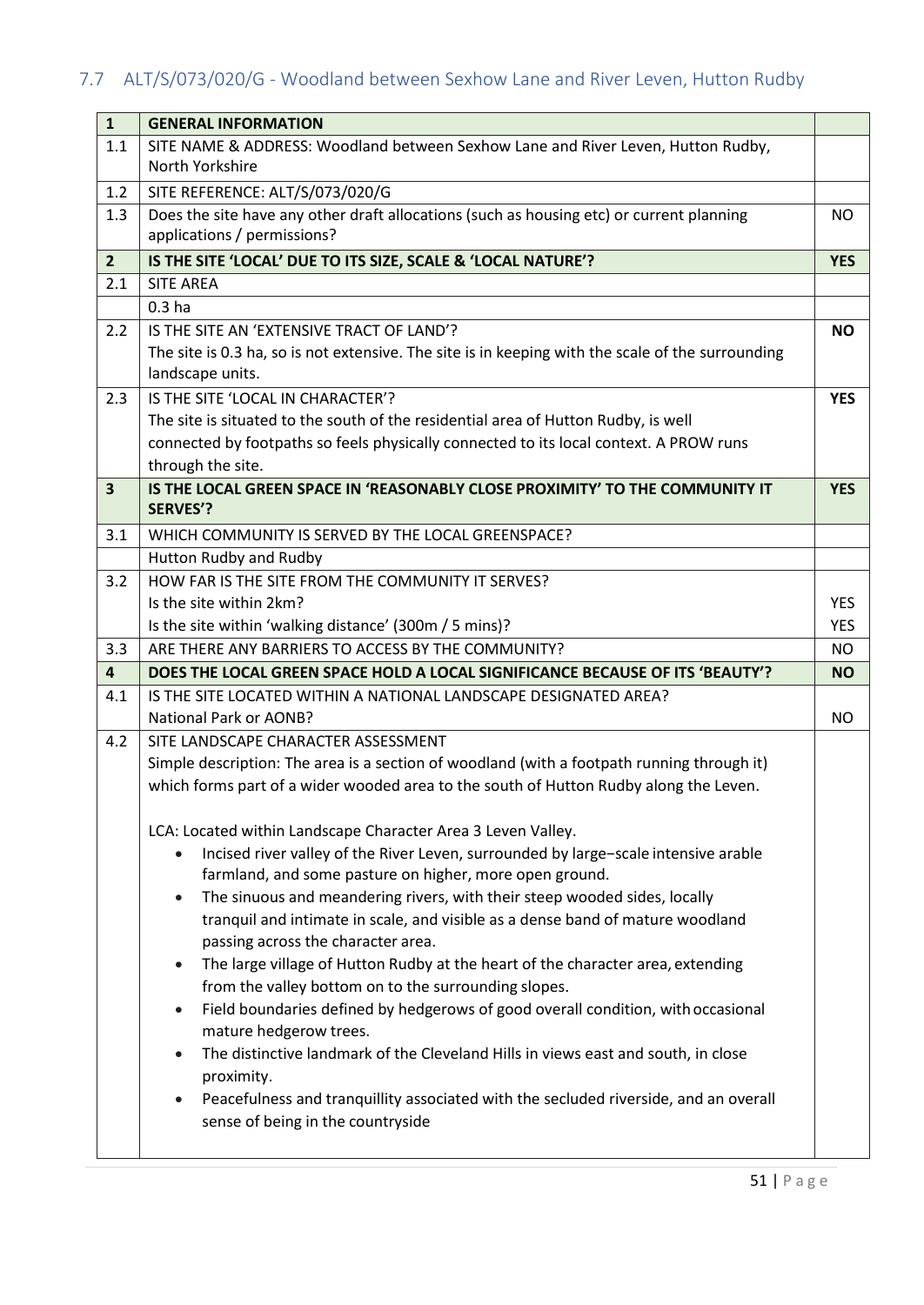|                | The site is generally typical of a locally tranquil wooded area along the valley of a                                                                                                |            |
|----------------|--------------------------------------------------------------------------------------------------------------------------------------------------------------------------------------|------------|
|                | meandering river. The site is not more or less beautiful than its surrounding woodland.                                                                                              |            |
|                | Aesthetic qualities: small scale, enclosed,                                                                                                                                          |            |
|                | Perceptual / sensory: degree of wildness/naturalness, tranquil and sheltered                                                                                                         |            |
| 4.3            | SITE VISIBILITY IN ITS LOCAL CONTEXT                                                                                                                                                 |            |
|                | Open / enclosed: The site is generally visually enclosed due to surrounding woodland.                                                                                                |            |
|                | Views in / out: Glimpsed views out along river.                                                                                                                                      |            |
| 5              | DOES THE LOCAL GREEN SPACE HOLD A LOCAL SIGNIFICANCE BECAUSE OF ITS 'HISTORIC<br><b>SIGNIFICANCE'?</b>                                                                               | <b>NO</b>  |
| 5.1            | ARE THERE ANY HISTORIC BUILDINGS / FEATURES ON / ADJACENT TO THE SITE?<br>Within the Conservation Area                                                                               | NO.        |
| 5.2            | ARE THERE ANY IMPORTANT HISTORIC LANDSCAPE FEATURES ON THE SITE?                                                                                                                     | <b>NO</b>  |
| 5.3            | DID THE SITE PLAY AN IMPORTANT ROLE IN THE HISTORIC DEVELOPMENT OF THE VILLAGE /<br>TOWN?                                                                                            | <b>NO</b>  |
| 6              | DOES THE LOCAL GREEN SPACE HOLD A LOCAL SIGNIFICANCE BECAUSE OF ITS 'RECREATIONAL<br><b>VALUE'?</b>                                                                                  | <b>YES</b> |
| 6.1            | IS THE SITE USED FOR PLAYING SPORT?                                                                                                                                                  | <b>NO</b>  |
| 6.2            | ARE THE PUBLIC ABLE TO PHYSICALLY ACCESS THE SITE?                                                                                                                                   | <b>YES</b> |
|                | Public footpath through site                                                                                                                                                         |            |
| 6.3            | IS THE SITE USED FOR INFORMAL RECREATION?                                                                                                                                            | <b>YES</b> |
|                | Walking / dog walking, informal play                                                                                                                                                 |            |
| $\overline{7}$ | DOES THE LOCAL GREEN SPACE HOLD A LOCAL SIGNIFICANCE BECAUSE OF ITS<br>'TRANQUILLITY'?                                                                                               | <b>NO</b>  |
| 7.1            | IS THE SITE WITHIN A RECOGNISED TRANQUIL AREA? (CPRE Tranquillity map)                                                                                                               | <b>NO</b>  |
| 7.2            | DOES THE SITE FEEL TRANQUIL?                                                                                                                                                         | <b>YES</b> |
|                | Presence of informal recreation.                                                                                                                                                     |            |
|                | See description of aesthetic qualities in section 4.2.                                                                                                                               |            |
| 8              | DOES THE LOCAL GREEN SPACE HOLD A LOCAL SIGNIFICANCE BECAUSE OF THE 'RICHNESS OF<br>ITS WILDLIFE'?                                                                                   | <b>YES</b> |
| 8.1            | IS THE SITE WITHIN A NATIONAL OR LOCAL BIODIVERSITY DESIGNATED AREA?                                                                                                                 | <b>NO</b>  |
| 8.2            | ARE ANY IMPORTANT HABITATS OR SPECIES FOUND ON THE SITE?                                                                                                                             | <b>YES</b> |
|                | Deciduous Woodland Priority Habitat                                                                                                                                                  |            |
| 8.3            | IS THE SITE LOCALLY IMPORTANT FOR BIODIVERSITY?                                                                                                                                      | <b>NO</b>  |
| 9              | DOES THE LOCAL GREEN SPACE HOLD A LOCAL SIGNIFICANCE BECAUSE OF ANY OTHER                                                                                                            | <b>NO</b>  |
|                | <b>FEATURES?</b>                                                                                                                                                                     |            |
|                |                                                                                                                                                                                      |            |
| 10             | <b>CONCLUSION: IS THE SITE SUITABLE FOR DESIGNATION AS A LOCAL GREENSPACE?</b>                                                                                                       | <b>YES</b> |
|                | The site is 'local', is in 'reasonably close proximity to the community it serves' and possess<br>local significance because of its recreational value and richness of its wildlife. |            |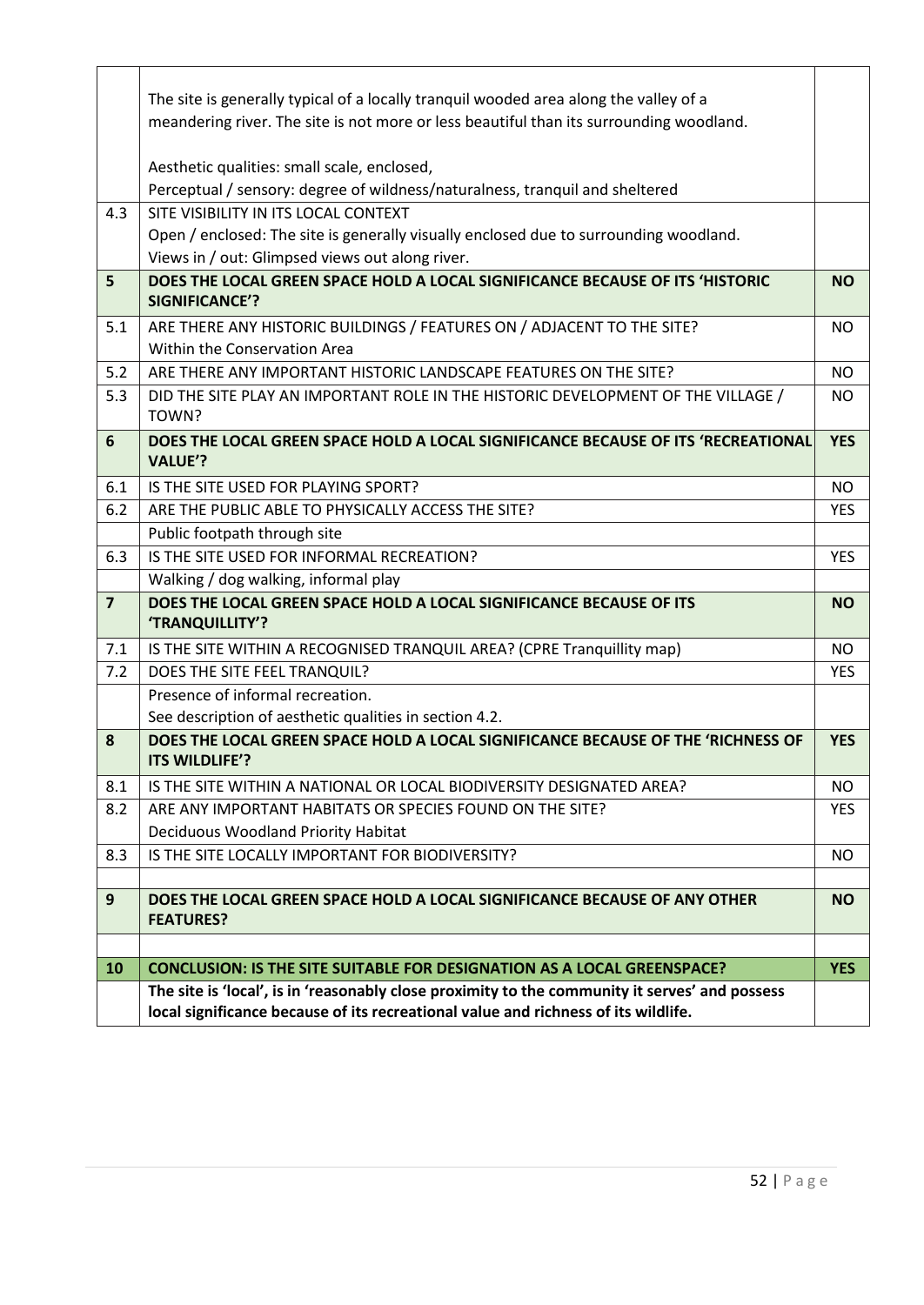# <span id="page-55-0"></span>7.8 ALT/S/073/007/G - All Saints' Church, incl. Moat, and burial ground, Rudby

| $\mathbf{1}$            | <b>GENERAL INFORMATION</b>                                                                                                                     |            |
|-------------------------|------------------------------------------------------------------------------------------------------------------------------------------------|------------|
| 1.1                     | SITE NAME & ADDRESS: All Saints' Church, incl. Moat, and burial ground, Rudby Bank, Rudby,                                                     |            |
|                         | North Yorkshire.                                                                                                                               |            |
| 1.2                     | SITE REFERENCE: ALT/S/125/007/G                                                                                                                |            |
| 1.3                     | Does the site have any other draft allocations (such as housing etc) or current planning                                                       | NO.        |
|                         | applications / permissions?                                                                                                                    |            |
| $\overline{2}$          | IS THE SITE 'LOCAL' DUE TO ITS SIZE, SCALE & 'LOCAL NATURE'?                                                                                   | <b>YES</b> |
| 2.1                     | <b>SITE AREA</b>                                                                                                                               |            |
|                         | 1.2 <sub>ha</sub>                                                                                                                              |            |
| 2.2                     | IS THE SITE AN 'EXTENSIVE TRACT OF LAND'?                                                                                                      | <b>NO</b>  |
|                         | The site is 1.2 ha, so is not extensive. The site is in keeping with the scale of the surrounding                                              |            |
|                         | landscape units.                                                                                                                               |            |
| 2.3                     | IS THE SITE 'LOCAL IN CHARACTER'?                                                                                                              | <b>YES</b> |
|                         | The site is situated within the River Leven corridor on the north bank. It is generally well                                                   |            |
|                         | connected by footpaths so feels physically and visually connected to its local context.                                                        |            |
| $\overline{\mathbf{3}}$ | IS THE LOCAL GREEN SPACE IN 'REASONABLY CLOSE PROXIMITY' TO THE COMMUNITY IT<br><b>SERVES'?</b>                                                | <b>YES</b> |
| 3.1                     | WHICH COMMUNITY IS SERVED BY THE LOCAL GREENSPACE?                                                                                             |            |
|                         | Hutton Rudby and Rudby                                                                                                                         |            |
| 3.2                     | HOW FAR IS THE SITE FROM THE COMMUNITY IT SERVES?                                                                                              |            |
|                         | Is the site within 2km?                                                                                                                        | <b>YES</b> |
|                         | Is the site within 'walking distance' (300m / 5 mins)?                                                                                         | <b>YES</b> |
| 3.3                     | ARE THERE ANY BARRIERS TO ACCESS BY THE COMMUNITY?                                                                                             | NO.        |
| $\overline{\mathbf{4}}$ | DOES THE LOCAL GREEN SPACE HOLD A LOCAL SIGNIFICANCE BECAUSE OF ITS 'BEAUTY'?                                                                  | <b>NO</b>  |
| 4.1                     | IS THE SITE LOCATED WITHIN A NATIONAL LANDSCAPE DESIGNATED AREA?                                                                               |            |
|                         | <b>National Park or AONB?</b>                                                                                                                  | NO.        |
| 4.2                     | SITE LANDSCAPE CHARACTER ASSESSMENT                                                                                                            |            |
|                         | Simple description: The area is a well-managed churchyard, burial ground, wooded area and                                                      |            |
|                         | riverside meadow.                                                                                                                              |            |
|                         | LCA: Located within Landscape Character Area 3 Leven Valley.                                                                                   |            |
|                         | Incised river valley of the River Leven, surrounded by large-scale intensive arable farmland,<br>and some pasture on higher, more open ground. |            |
|                         | The sinuous and meandering rivers, with their steep wooded sides, locally tranquil                                                             |            |
|                         | and intimate in scale, and visible as a dense band of mature woodland passing across                                                           |            |
|                         | the character area.                                                                                                                            |            |
|                         | The large village of Hutton Rudby at the heart of the character area, extending                                                                |            |
|                         | from the valley bottom on to the surrounding slopes.                                                                                           |            |
|                         | Field boundaries defined by hedgerows of good overall condition, with occasional<br>mature hedgerow trees.                                     |            |
|                         | The distinctive landmark of the Cleveland Hills in views east and south, in close<br>proximity.                                                |            |
|                         |                                                                                                                                                |            |
|                         | Peacefulness and tranquillity associated with the secluded riverside, and an overall                                                           |            |
|                         | sense of being in the countryside                                                                                                              |            |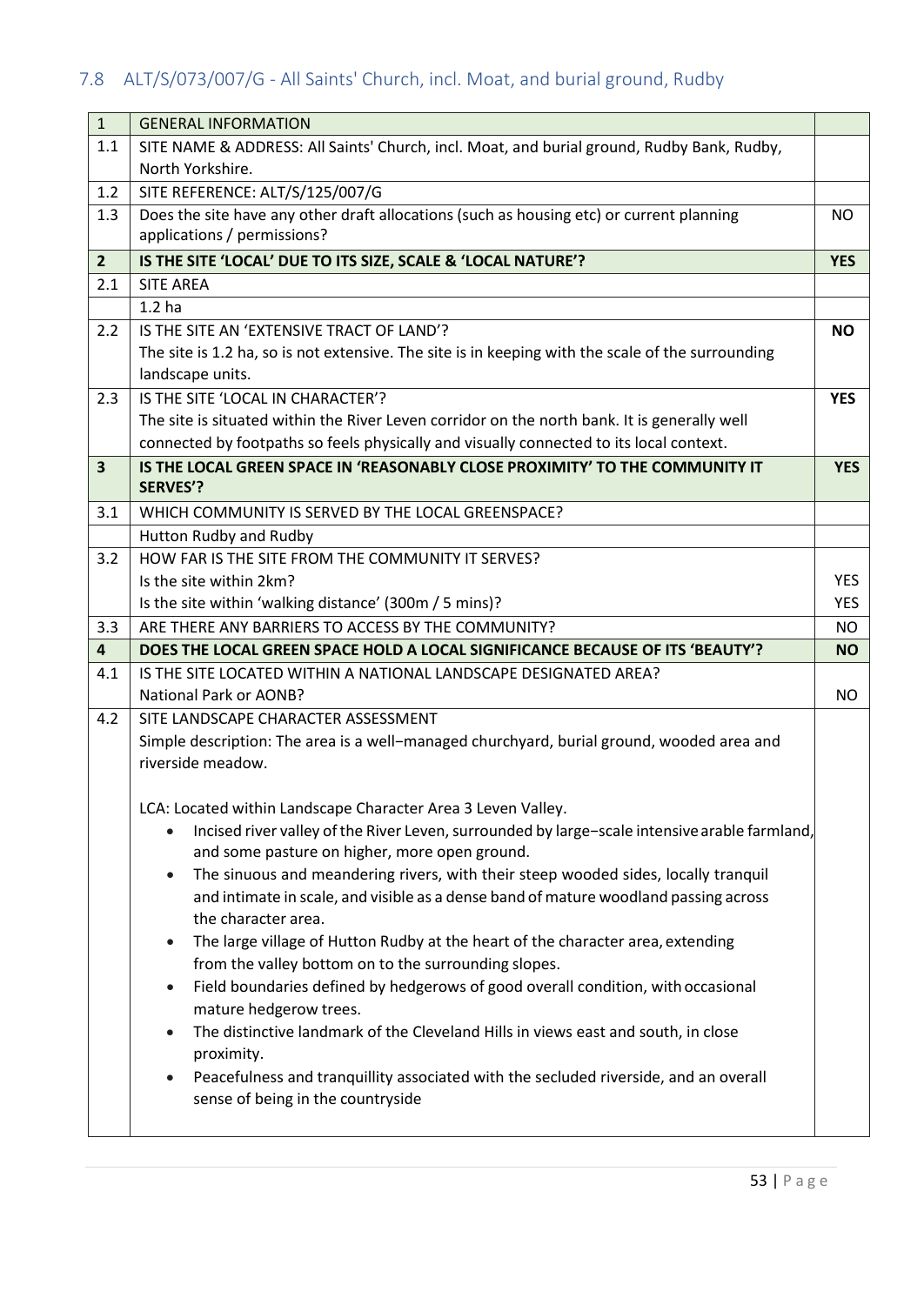|     | It forms part of an area recommended for designation in HDC's Settlement Character                   |            |
|-----|------------------------------------------------------------------------------------------------------|------------|
|     | Assessment. "Sites can be designated as Local Green Space where these are considered to be of        |            |
|     | particular importance to the community. The village greens at The Green and North End are            |            |
|     | suggested as green space designations as well as the allotments to the south of Goldie Hill, land    |            |
|     | alongside the river, the churchyard and moated site and playing fields." Hambleton Local Plan,       |            |
|     | Settlement Character Assessment                                                                      |            |
|     | Aesthetic qualities:                                                                                 |            |
|     | Perceptual / sensory: managed, sheltered / peaceful                                                  |            |
| 4.3 | SITE VISIBILITY IN ITS LOCAL CONTEXT                                                                 |            |
|     | Open / enclosed: The site is generally visually enclosed due to surrounding vegetation.              |            |
|     | Views in / out: mid-range views from the site towards the residential area to the north.             |            |
| 5   | DOES THE LOCAL GREEN SPACE HOLD A LOCAL SIGNIFICANCE BECAUSE OF ITS 'HISTORIC                        | <b>YES</b> |
|     | <b>SIGNIFICANCE'?</b>                                                                                |            |
| 5.1 | ARE THERE ANY HISTORIC BUILDINGS / FEATURES ON / ADJACENT TO THE SITE?                               | <b>YES</b> |
|     | The site is within the Conservation Area, the church of All Saints is Grade I listed and the site    |            |
|     | is adjacent to Grade II listed Hutton Bridge.                                                        |            |
|     | The old Moat forms part of the site                                                                  |            |
|     | The remains of the Flax Mill are in close proximity                                                  |            |
| 5.2 | ARE THERE ANY IMPORTANT HISTORIC LANDSCAPE FEATURES ON THE SITE?                                     | <b>YES</b> |
|     | The old Moat forms part of the site                                                                  |            |
| 5.3 | DID THE SITE PLAY AN IMPORTANT ROLE IN THE HISTORIC DEVELOPMENT OF THE VILLAGE /                     | <b>YES</b> |
|     | TOWN?                                                                                                |            |
| 6   | DOES THE LOCAL GREEN SPACE HOLD A LOCAL SIGNIFICANCE BECAUSE OF ITS                                  | <b>NO</b>  |
|     | 'RECREATIONAL VALUE'?                                                                                |            |
| 6.1 | IS THE SITE USED FOR PLAYING SPORT?                                                                  | <b>NO</b>  |
| 6.2 | ARE THE PUBLIC ABLE TO PHYSICALLY ACCESS THE SITE?                                                   | <b>YES</b> |
| 6.3 | IS THE SITE USED FOR INFORMAL RECREATION?                                                            | <b>YES</b> |
|     | Walking/dog walking                                                                                  |            |
|     | DOES THE LOCAL GREEN SPACE HOLD A LOCAL SIGNIFICANCE BECAUSE OF ITS 'TRANQUILLITY'?                  | <b>NO</b>  |
|     |                                                                                                      |            |
| 7.1 | IS THE SITE WITHIN A RECOGNISED TRANQUIL AREA? (CPRE Tranquillity map)                               | <b>NO</b>  |
| 7.2 | DOES THE SITE FEEL TRANQUIL?                                                                         | <b>YES</b> |
|     | See description in 4.2                                                                               |            |
| 8   | DOES THE LOCAL GREEN SPACE HOLD A LOCAL SIGNIFICANCE BECAUSE OF THE 'RICHNESS OF                     | <b>NO</b>  |
|     | ITS WILDLIFE'?                                                                                       |            |
| 8.1 | IS THE SITE WITHIN A NATIONAL OR LOCAL BIODIVERSITY DESIGNATED AREA?                                 | NO.        |
| 8.2 | ARE ANY IMPORTANT HABITATS OR SPECIES FOUND ON THE SITE?                                             | <b>YES</b> |
|     | Riparian and woodland. Wildlife corridor                                                             |            |
| 8.3 | IS THE SITE LOCALLY IMPORTANT FOR BIODIVERSITY?                                                      | <b>NO</b>  |
| 9   | DOES THE LOCAL GREEN SPACE HOLD A LOCAL SIGNIFICANCE BECAUSE OF ANY OTHER<br><b>FEATURES?</b>        | <b>NO</b>  |
|     |                                                                                                      |            |
| 10  | <b>CONCLUSION: IS THE SITE SUITABLE FOR DESIGNATION AS A LOCAL GREENSPACE?</b>                       | <b>YES</b> |
|     | The site is 'local', is in 'reasonably close proximity to the community it serves' and possess local |            |
|     | significance because of its historic significance.                                                   |            |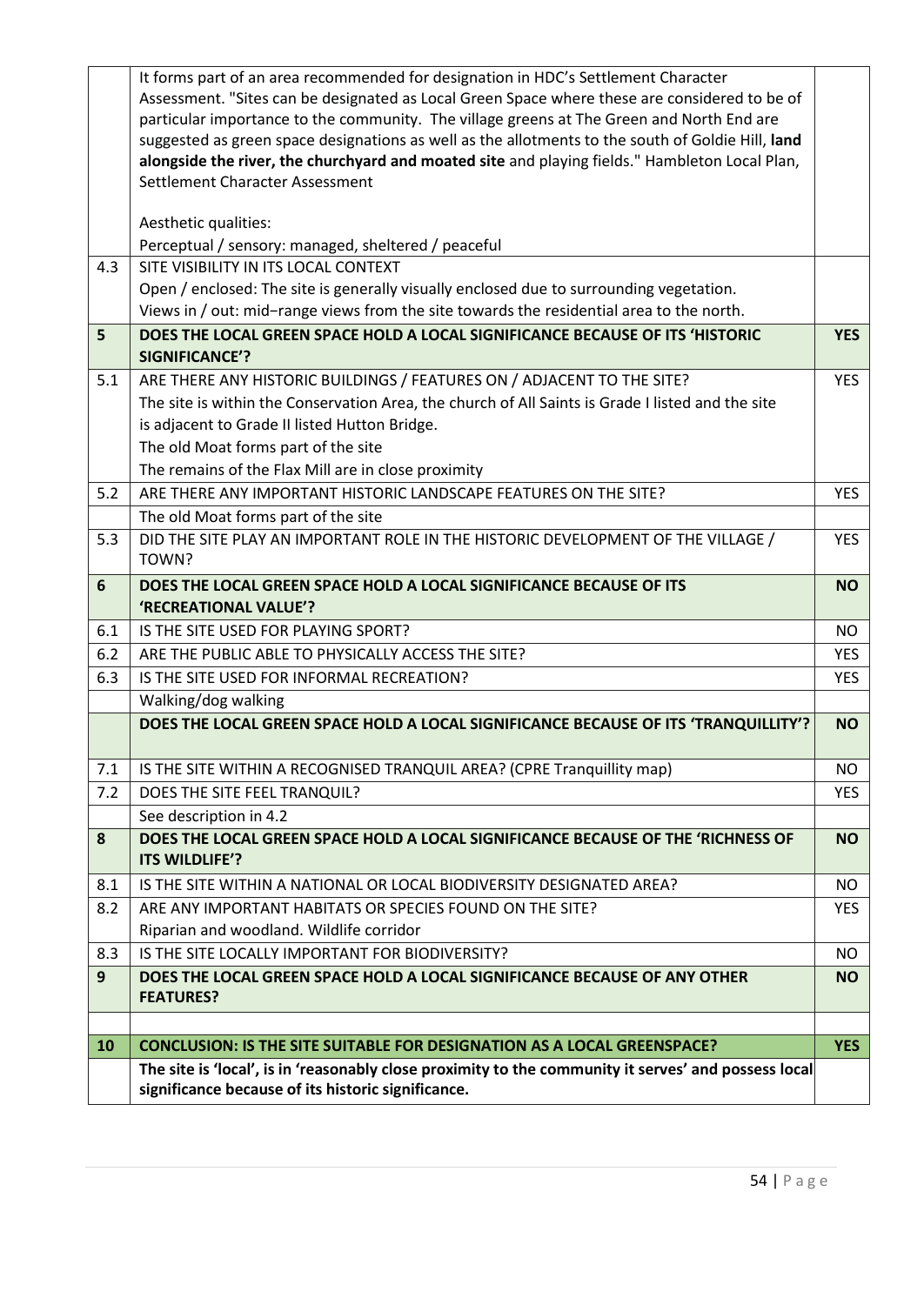<span id="page-57-0"></span>7.9 S/125/004A/G - Bank Wood and Spout Bank and part of OS field 0006 to the northwest, Rudby

| $\mathbf{1}$            | <b>GENERAL INFORMATION</b>                                                                                              |            |
|-------------------------|-------------------------------------------------------------------------------------------------------------------------|------------|
| 1.1                     | SITE NAME & ADDRESS: Bank Wood, Rudby, North Yorkshire.                                                                 |            |
| 1.2                     | SITE REFERENCE: S/125/004A/G (Bank Wood) (Hambleton proposed new reference<br>ALT/S/073/021a)                           |            |
| 1.3                     | Does the site have any other draft allocations (such as housing etc) or current planning<br>applications / permissions? | <b>NO</b>  |
| $\overline{2}$          | IS THE SITE 'LOCAL' DUE TO ITS SIZE, SCALE & 'LOCAL NATURE'?                                                            | <b>YES</b> |
| 2.1                     | <b>SITE AREA</b>                                                                                                        |            |
|                         | 1.3 <sub>ha</sub>                                                                                                       |            |
| 2.2                     | IS THE SITE AN 'EXTENSIVE TRACT OF LAND'?                                                                               | <b>NO</b>  |
|                         | The site is 1.3 ha, so is not extensive and is in keeping with the scale of the surrounding                             |            |
|                         | landscape units.                                                                                                        |            |
| 2.3                     | IS THE SITE 'LOCAL IN CHARACTER'?                                                                                       | <b>YES</b> |
|                         | The site is adjacent to a residential area on the northern corner, and public footpaths run                             |            |
|                         | beside and through the wood so feels physically and visually connected to its local context.                            |            |
| $\overline{\mathbf{3}}$ | IS THE LOCAL GREEN SPACE IN 'REASONABLY CLOSE PROXIMITY' TO THE COMMUNITY IT                                            | <b>YES</b> |
|                         | <b>SERVES'?</b>                                                                                                         |            |
| 3.1                     | WHICH COMMUNITY IS SERVED BY THE LOCAL GREENSPACE?                                                                      |            |
|                         | Rudby and Hutton Rudby                                                                                                  |            |
| 3.2                     | HOW FAR IS THE SITE FROM THE COMMUNITY IT SERVES?                                                                       |            |
|                         | Is the site within 2km?                                                                                                 | <b>YES</b> |
|                         | Is the site within 'walking distance' (300m / 5 mins)?                                                                  | <b>YES</b> |
| 3.3                     | ARE THERE ANY BARRIERS TO ACCESS BY THE COMMUNITY?                                                                      | <b>YES</b> |
|                         | Access via PROWs only                                                                                                   |            |
| $\overline{\mathbf{4}}$ | DOES THE LOCAL GREEN SPACE HOLD A LOCAL SIGNIFICANCE BECAUSE OF ITS 'BEAUTY'?                                           | <b>NO</b>  |
| 4.1                     | IS THE SITE LOCATED WITHIN A NATIONAL OR LOCAL LANDSCAPE DESIGNATED AREA?                                               |            |
|                         | <b>National Park or AONB</b>                                                                                            | <b>NO</b>  |
| 4.2                     | SITE LANDSCAPE CHARACTER ASSESSMENT                                                                                     |            |
|                         | The site consists mainly of deciduous woodland which is recognised as an ASNW and a SINC.                               |            |
|                         | The site is located within Landscape Character Type 3) Leven Valley and is generally typical of                         |            |
|                         | the LCA. The site is typical of some of these key characteristics (generally low lying, gently                          |            |
|                         | rolling landscape which contain several small river corridors).                                                         |            |
|                         | This is an area of ASNW restocked with significant legibility and less than 10% increase since<br>1850.                 |            |
|                         | Aesthetic qualities: intimate to medium scale.                                                                          |            |
|                         | Perceptual / sensory: sheltered, tranquil                                                                               |            |
| 4.3                     | SITE VISIBILITY IN ITS LOCAL CONTEXT                                                                                    |            |
|                         | The woodland areas of the site are visually contained; the footpath in higher areas gives                               |            |
|                         | extensive views out / in.                                                                                               |            |
| 5                       | DOES THE LOCAL GREEN SPACE HOLD A LOCAL SIGNIFICANCE BECAUSE OF ITS 'HISTORIC<br><b>SIGNIFICANCE'?</b>                  | <b>NO</b>  |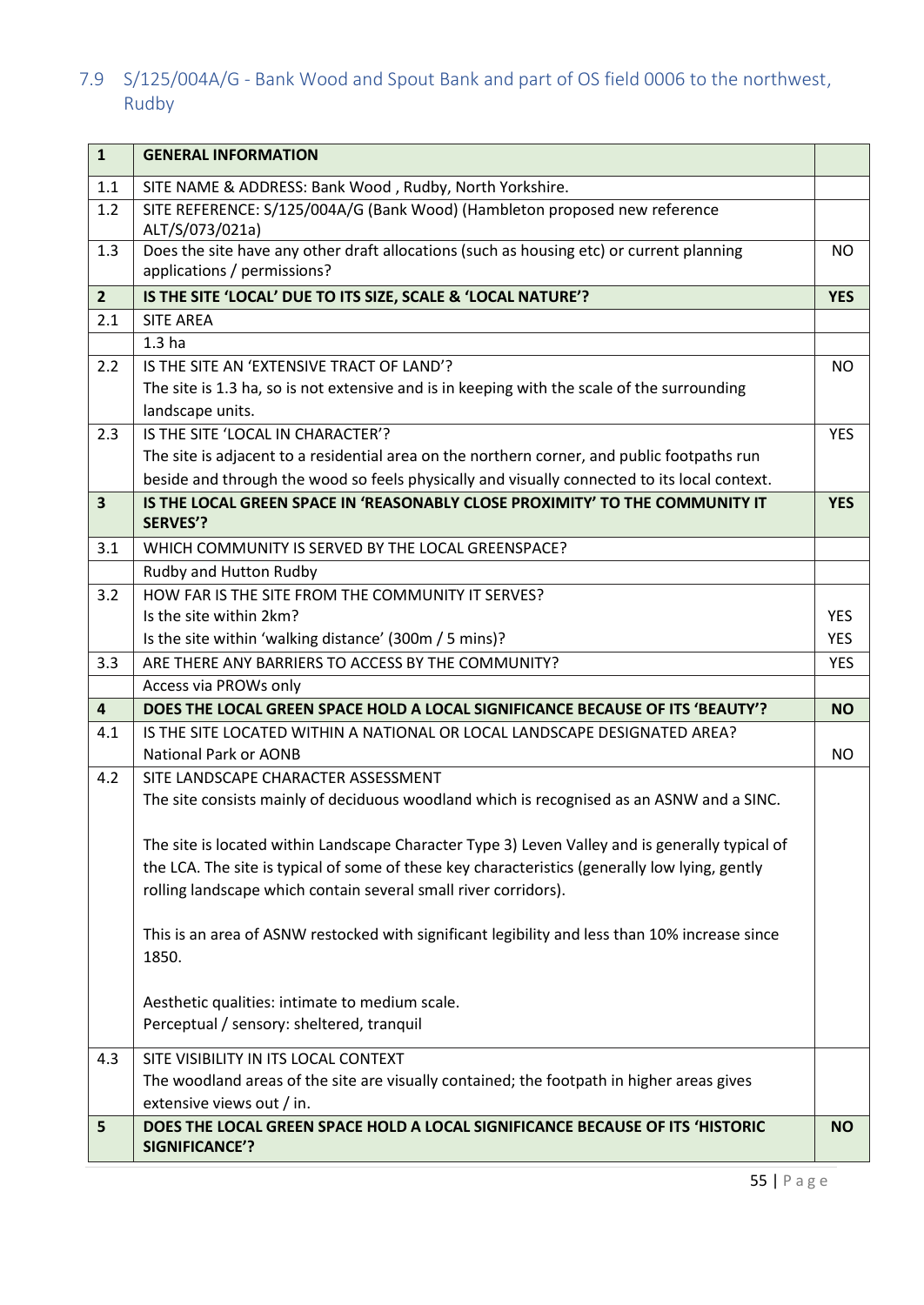| 5.1            | ARE THERE ANY HISTORIC BUILDINGS / FEATURES ON / ADJACENT TO THE SITE?                                                                                                                        | <b>NO</b>  |
|----------------|-----------------------------------------------------------------------------------------------------------------------------------------------------------------------------------------------|------------|
| 5.2            | ARE THERE ANY IMPORTANT HISTORIC LANDSCAPE FEATURES ON THE SITE?                                                                                                                              | <b>YES</b> |
|                | Bank Wood is ASNW (Ancient Replanted / PAWS)                                                                                                                                                  |            |
| 5.3            | DID THE SITE PLAY AN IMPORTANT ROLE IN THE HISTORIC DEVELOPMENT OF THE VILLAGE /<br>TOWN?                                                                                                     | <b>NO</b>  |
| 6              | DOES THE LOCAL GREEN SPACE HOLD A LOCAL SIGNIFICANCE BECAUSE OF ITS 'RECREATIONAL<br><b>VALUE'?</b>                                                                                           | <b>YES</b> |
| 6.1            | IS THE SITE USED FOR PLAYING SPORT?                                                                                                                                                           | <b>NO</b>  |
| 6.2            | ARE THE PUBLIC ABLE TO PHYSICALLY ACCESS THE SITE?                                                                                                                                            | <b>YES</b> |
|                | Series of PROWs alongside the wood                                                                                                                                                            |            |
| 6.3            | IS THE SITE USED FOR INFORMAL RECREATION?                                                                                                                                                     | <b>YES</b> |
|                | Walking / Dog Walking                                                                                                                                                                         |            |
| $\overline{7}$ | DOES THE LOCAL GREEN SPACE HOLD A LOCAL SIGNIFICANCE BECAUSE OF ITS 'TRANQUILLITY'?                                                                                                           | <b>NO</b>  |
| 7.1            | IS THE SITE WITHIN A RECOGNISED TRANQUIL AREA? (CPRE Tranquillity map)                                                                                                                        | <b>NO</b>  |
| 7.2            | DOES THE SITE FEEL TRANQUIL?                                                                                                                                                                  | <b>YES</b> |
|                | See description in Criteria 4.2                                                                                                                                                               |            |
| 8              | DOES THE LOCAL GREEN SPACE HOLD A LOCAL SIGNIFICANCE BECAUSE OF THE 'RICHNESS OF<br>ITS WILDLIFE'?                                                                                            | <b>YES</b> |
| 8.1            | IS THE SITE WITHIN A NATIONAL OR LOCAL BIODIVERSITY DESIGNATED AREA?<br>Bank Wood is ASNW & SINC                                                                                              | NO.        |
| 8.2            | ARE ANY IMPORTANT HABITATS OR SPECIES FOUND ON THE SITE?                                                                                                                                      |            |
|                | Bank Wood is classified as Deciduous Woodland within Priority Habitat Inventory /ASNW /SINC                                                                                                   | <b>YES</b> |
| 8.3            | IS THE SITE LOCALLY IMPORTANT FOR BIODIVERSITY?                                                                                                                                               | <b>YES</b> |
| $\overline{9}$ | DOES THE LOCAL GREEN SPACE HOLD A LOCAL SIGNIFICANCE BECAUSE OF ANY OTHER<br><b>FEATURES?</b>                                                                                                 | <b>NO</b>  |
|                |                                                                                                                                                                                               |            |
| 10             | <b>CONCLUSION: IS THE SITE SUITABLE FOR DESIGNATION AS A LOCAL GREENSPACE?</b>                                                                                                                | <b>YES</b> |
|                | The site is 'local', is in 'reasonably close proximity to the community it serves' and is locally<br>significant in terms of 'recreation', 'tranquillity' and the 'richness of its wildlife'. |            |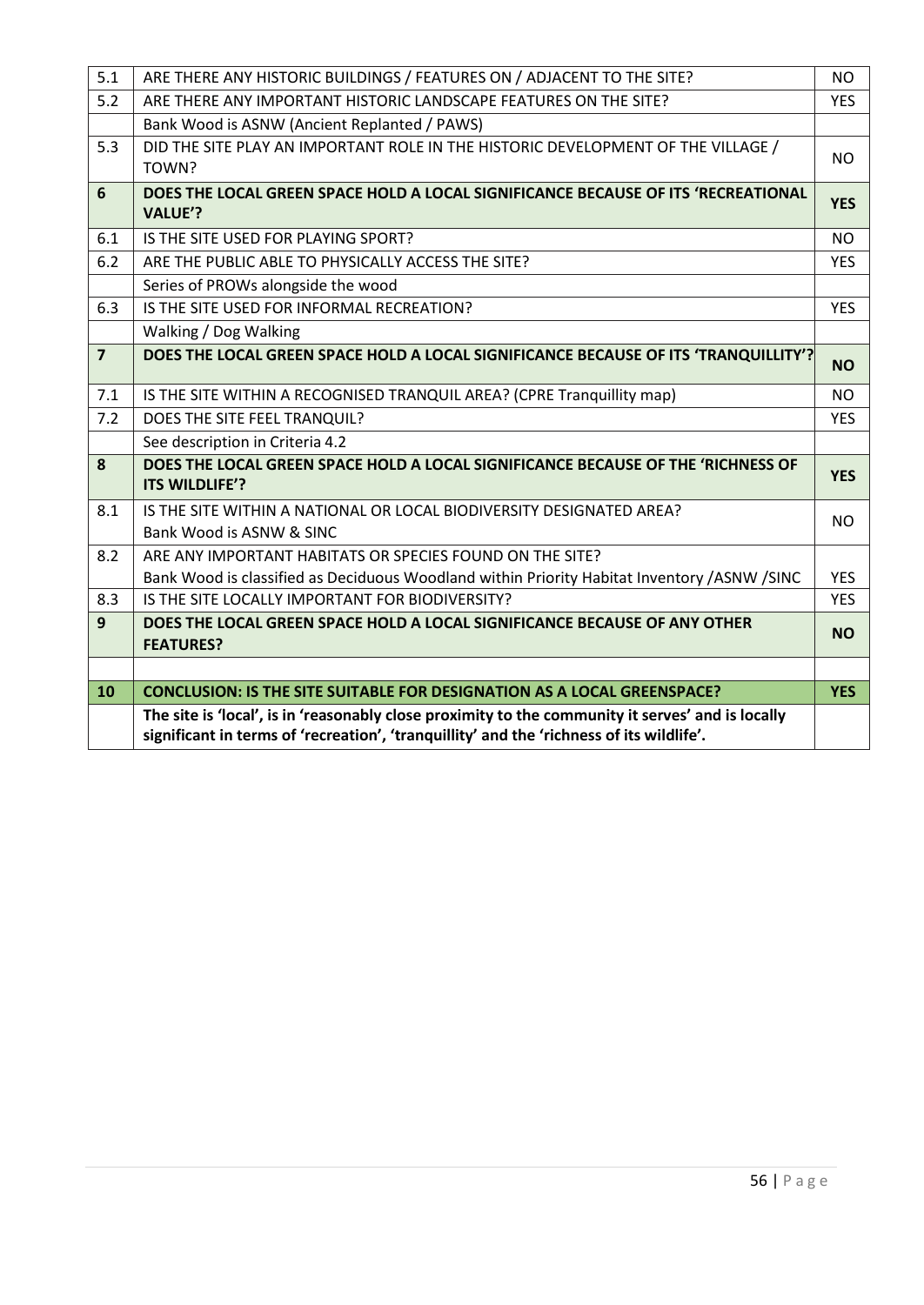# <span id="page-59-0"></span>7.10 S/125/004B/G - OS Field 0100 Rudby Bank, Rudby

| $\mathbf{1}$            | <b>GENERAL INFORMATION</b>                                                                                                                                                                                                                                                                                                                       |            |
|-------------------------|--------------------------------------------------------------------------------------------------------------------------------------------------------------------------------------------------------------------------------------------------------------------------------------------------------------------------------------------------|------------|
| 1.1                     | SITE NAME & ADDRESS: OS Field 0100 Rudby Bank, Rudby, North Yorkshire                                                                                                                                                                                                                                                                            |            |
| 1.2                     | SITE REFERENCE: S/125/004B/G (Hambleton proposed new reference ALT/S/073/021a)                                                                                                                                                                                                                                                                   |            |
| 1.3                     | Does the site have any other draft allocations (such as housing etc) or current planning<br>applications / permissions?                                                                                                                                                                                                                          |            |
| $\overline{2}$          | IS THE SITE 'LOCAL' DUE TO ITS SIZE, SCALE & 'LOCAL NATURE'?                                                                                                                                                                                                                                                                                     | <b>YES</b> |
| 2.1                     | <b>SITE AREA</b>                                                                                                                                                                                                                                                                                                                                 |            |
|                         | 0.2 <sub>ha</sub>                                                                                                                                                                                                                                                                                                                                |            |
| 2.2                     | IS THE SITE AN 'EXTENSIVE TRACT OF LAND'?<br>The site is 0.2 ha, so is not extensive and is in keeping with the scale of the surrounding<br>landscape units.                                                                                                                                                                                     | <b>NO</b>  |
| 2.3                     | IS THE SITE 'LOCAL IN CHARACTER'?<br>The site is bordered to the north by a field, to the south and east by existing residential areas,<br>to the west by Bank Wood, and is crossed by PROWs so feels physically and visually connected<br>to its local context. Rudby Green Farmhouse (a Grade II listed building) is on the eastern<br>border. | <b>YES</b> |
| $\overline{\mathbf{3}}$ | IS THE LOCAL GREEN SPACE IN 'REASONABLY CLOSE PROXIMITY' TO THE COMMUNITY IT<br><b>SERVES'?</b>                                                                                                                                                                                                                                                  | <b>YES</b> |
| 3.1                     | WHICH COMMUNITY IS SERVED BY THE LOCAL GREENSPACE?                                                                                                                                                                                                                                                                                               |            |
|                         | Rudby and Hutton Rudby                                                                                                                                                                                                                                                                                                                           |            |
| 3.2                     | HOW FAR IS THE SITE FROM THE COMMUNITY IT SERVES?                                                                                                                                                                                                                                                                                                |            |
|                         | Is the site within 2km?                                                                                                                                                                                                                                                                                                                          | <b>YES</b> |
|                         | Is the site within 'walking distance' (300m / 5 mins)?                                                                                                                                                                                                                                                                                           | <b>YES</b> |
| 3.3                     | ARE THERE ANY BARRIERS TO ACCESS BY THE COMMUNITY?<br>PROWs cross the site                                                                                                                                                                                                                                                                       | <b>NO</b>  |
| 4                       | DOES THE LOCAL GREEN SPACE HOLD A LOCAL SIGNIFICANCE BECAUSE OF ITS 'BEAUTY'?                                                                                                                                                                                                                                                                    | <b>NO</b>  |
| 4.1                     | IS THE SITE LOCATED WITHIN A NATIONAL OR LOCAL LANDSCAPE DESIGNATED AREA?                                                                                                                                                                                                                                                                        |            |
|                         | <b>National Park or AONB</b>                                                                                                                                                                                                                                                                                                                     | <b>NO</b>  |
| 4.2                     | SITE LANDSCAPE CHARACTER ASSESSMENT                                                                                                                                                                                                                                                                                                              |            |
|                         | The site consists of an open field which slopes down to wooded riverbanks.                                                                                                                                                                                                                                                                       |            |
|                         |                                                                                                                                                                                                                                                                                                                                                  |            |
|                         | The site is located within Landscape Character Type 3) Leven Valley and is generally typical of<br>the LCA. The site is typical of some of these key characteristics (generally low lying, gently<br>rolling landscape which contain several small river corridors).                                                                             |            |
|                         | Enclosed Land: This is an area of piecemeal enclosure consisting of a medium sized fields in an<br>irregular pattern. It is defined by an erratic external, and regular internal, hedgerow<br>boundaries and has significant legibility with up to 35% boundary loss since 1850.                                                                 |            |
|                         | Aesthetic qualities: medium scale, enclosed by Bank Wood on the west, residential properties<br>on the south and east and open fields to the north.<br>Perceptual / sensory: sheltered, tranquil<br>There are no obvious detracting elements / characteristics.                                                                                  |            |
| 4.3                     | SITE VISIBILITY IN ITS LOCAL CONTEXT                                                                                                                                                                                                                                                                                                             |            |
|                         | Extensive views out / in from PROWs.                                                                                                                                                                                                                                                                                                             |            |